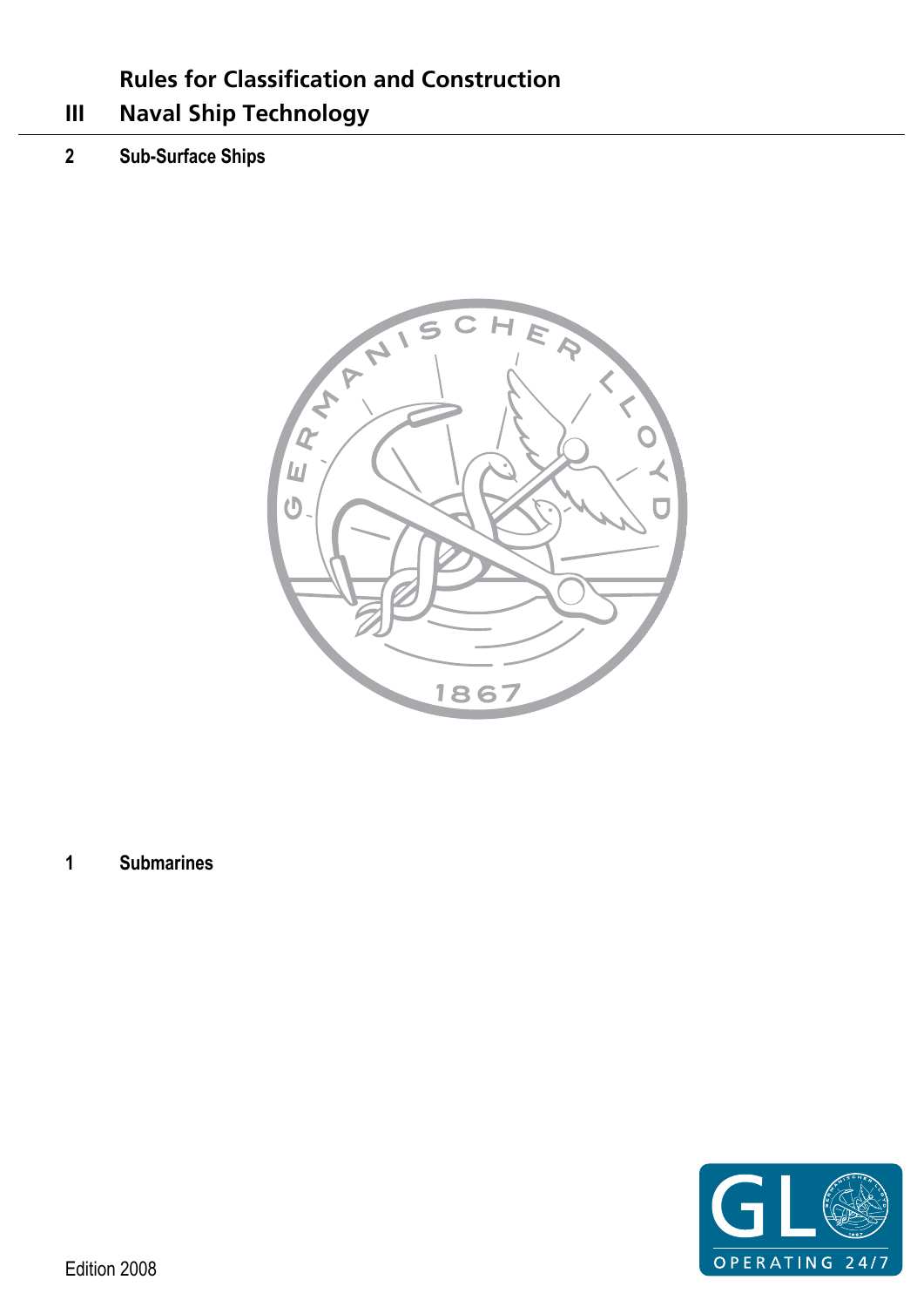**The following Rules come into force on June 1st , 2008** 

### **Germanischer Lloyd Aktiengesellschaft**

**Head Office**  Vorsetzen 35, 20459 Hamburg Phone: +49 40 36149-0 Fax: +49 40 36149-200 headoffice@gl-group.com

### **www.gl-group.com**

"General Terms and Conditions" of the respective latest edition will be applicable (see Rules for Classification and Construction, I - Ship Technology, Part 0 - Classification and Surveys).

Reproduction by printing or photostatic means is only permissible with the consent of Germanischer Lloyd Aktiengesellschaft.

> Published by: Germanischer Lloyd Aktiengesellschaft, Hamburg Printed by: Gebrüder Braasch GmbH, Hamburg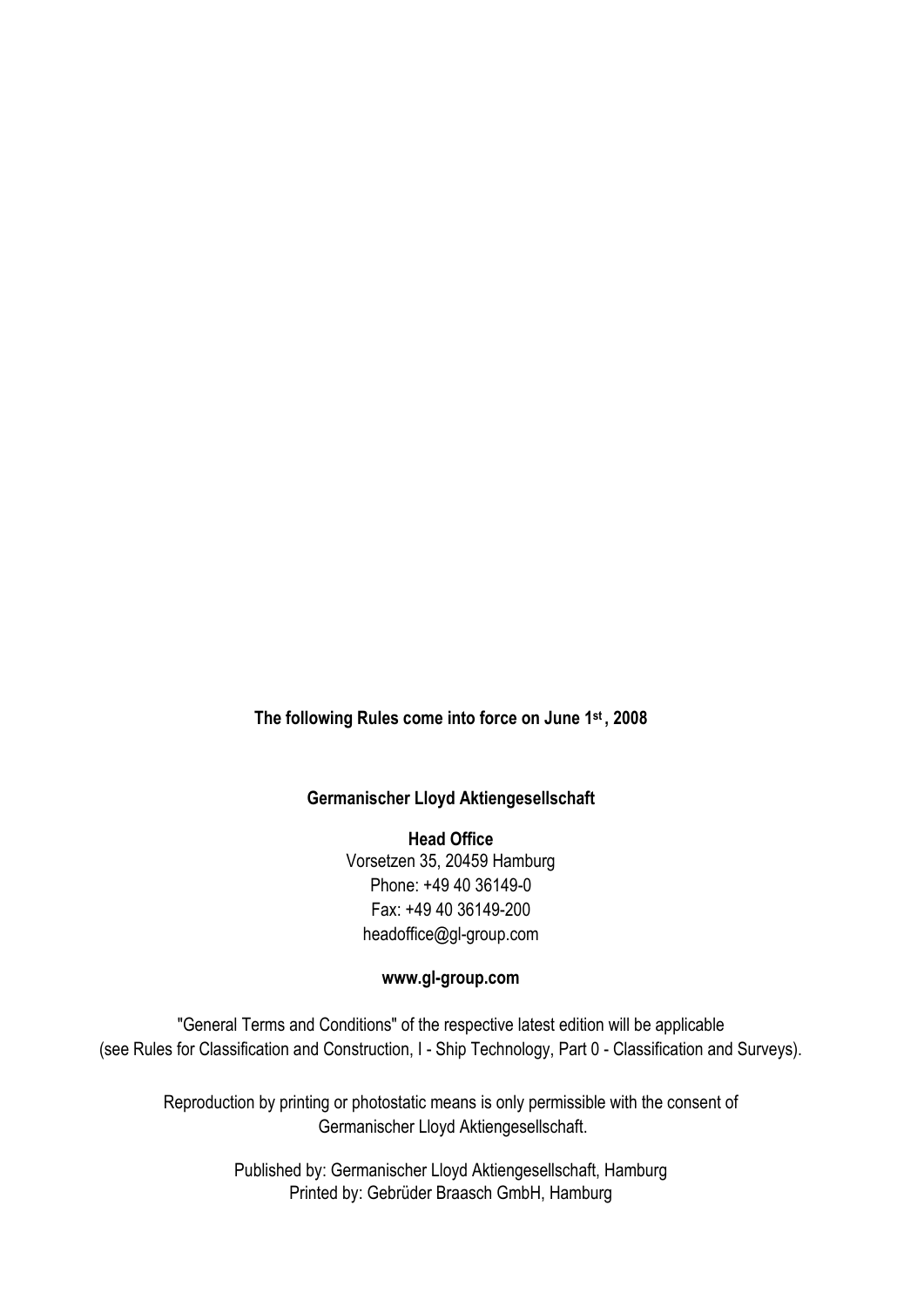## **Table of Contents**

#### **Section 1 Rules for Classification of Submarines**

| $\overline{B}$ |         |
|----------------|---------|
| $\mathcal{C}$  |         |
| $\mathbf{D}$   | $1 - 3$ |

#### **Section 2 General Requirements**

| $A_{\cdot}$  |                                                                                                                                                                                                                                | $2 - 1$ |  |
|--------------|--------------------------------------------------------------------------------------------------------------------------------------------------------------------------------------------------------------------------------|---------|--|
| $\mathbf{B}$ |                                                                                                                                                                                                                                | $2 - 1$ |  |
|              | C. Documents for Approval manufactured and the contract of the contract of the contract of the contract of the contract of the contract of the contract of the contract of the contract of the contract of the contract of the | $2 - 2$ |  |
| $\mathbf{D}$ |                                                                                                                                                                                                                                |         |  |
| $E_{\perp}$  |                                                                                                                                                                                                                                |         |  |

#### **Section 3 Principles for Design and Construction**

|              | $3 - 1$ |
|--------------|---------|
| $\mathbf{B}$ | $3 - 1$ |
| $\mathbf{C}$ | $3 - 1$ |
| D.           | $3 - 2$ |
| E.           | $3 - 2$ |
| $\mathbf{F}$ |         |

#### **Section 4 Pressure Hulls**

| $A_{1}$       | $4 - 1$ |  |
|---------------|---------|--|
| $\mathbf{B}$  | $4 - 1$ |  |
| $\mathcal{C}$ | $4 - 1$ |  |
| D             | $4 - 2$ |  |
| $E =$         | $4 - 3$ |  |

| Section 5     | <b>Design Loads</b> |         |
|---------------|---------------------|---------|
|               |                     | $5 - 1$ |
| B             |                     | $5 - 1$ |
| $\mathcal{C}$ |                     | $5 - 2$ |
| D             |                     | $5 - 2$ |
| Е             |                     | $5 - 3$ |

#### Section 6 **Exostructure**

 $\overline{a}$ 

| $\mathsf{A}$   | General   |         |  |
|----------------|-----------|---------|--|
| $\mathbf{B}$ . |           | $6 - 1$ |  |
| $\mathcal{C}$  | Materials | $6 - 1$ |  |
| D.             |           | $6 - 1$ |  |
| $E =$          |           | 6. 2    |  |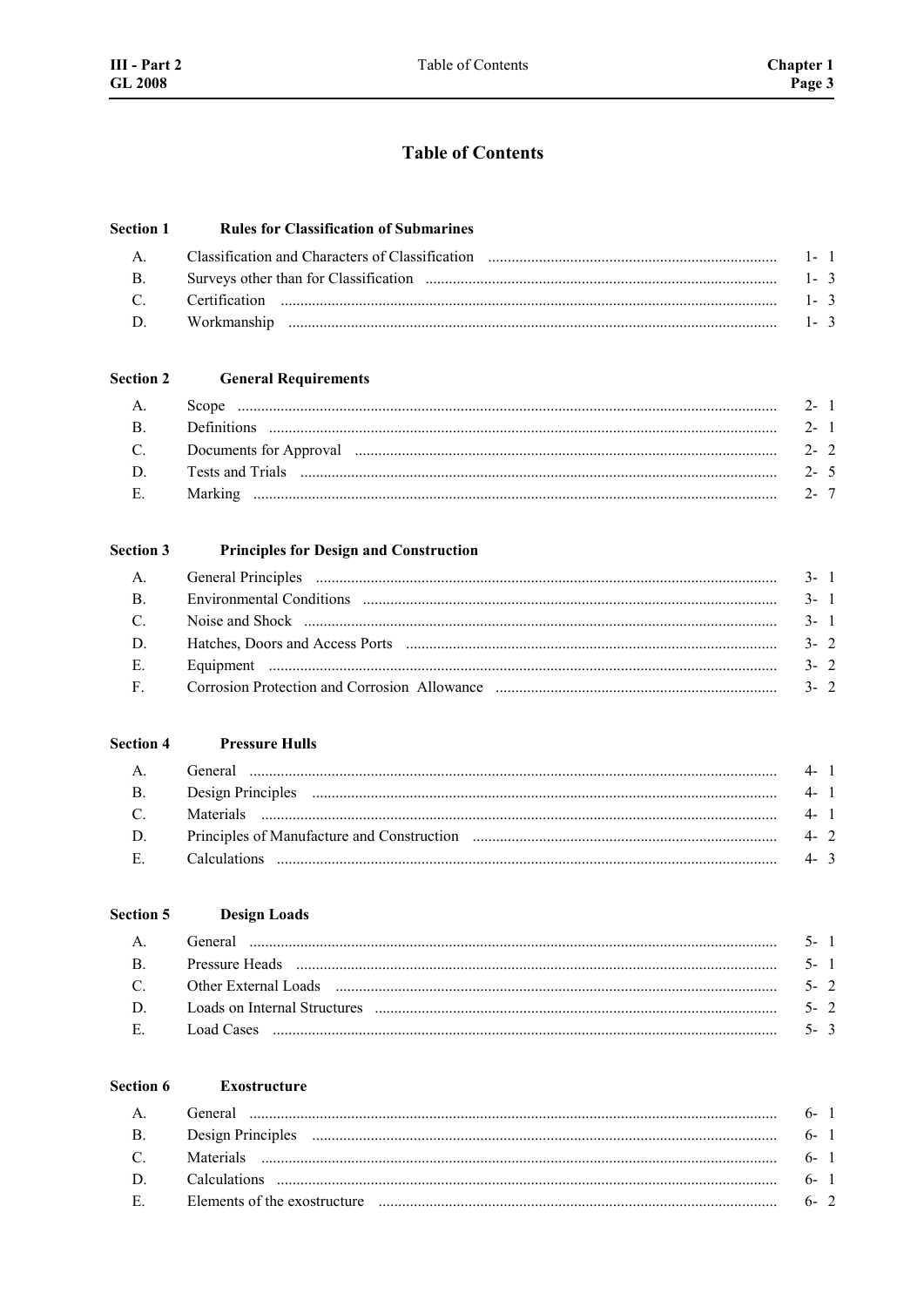| <b>Section 7</b>  | Diving/Ballasting, Regulating/Compensating and Trimming Systems           |          |
|-------------------|---------------------------------------------------------------------------|----------|
| A.                |                                                                           | $7 - 1$  |
| <b>B.</b>         |                                                                           | $7 - 1$  |
| C.                |                                                                           | $7 - 2$  |
| <b>Section 8</b>  | <b>Pressure Vessels, Heat Exchangers and Filters</b>                      |          |
| А.                |                                                                           | $8 - 1$  |
| <b>B.</b>         |                                                                           | $8 - 1$  |
| C.                |                                                                           | $8 - 1$  |
| <b>Section 9</b>  | <b>Piping Systems, Pumps and Compressors</b>                              |          |
| A.                |                                                                           | $9 - 1$  |
| B <sub>1</sub>    |                                                                           | $9 - 1$  |
| C.                |                                                                           | $9 - 2$  |
| <b>Section 10</b> | <b>Control Systems for Depth, Positive and Negative Buoyancy and Trim</b> |          |
| А.                |                                                                           | $10 - 1$ |
| <b>B.</b>         |                                                                           | $10 - 1$ |
| <b>Section 11</b> | <b>Propulsion and Manoeuvring Equipment</b>                               |          |
| A.                |                                                                           | $11 - 1$ |
| <b>B.</b>         |                                                                           | $11 - 1$ |
| <b>Section 12</b> | <b>Electrical Equipment</b>                                               |          |
| А.                |                                                                           | $12 - 1$ |
| <b>B.</b>         |                                                                           | $12 - 1$ |
| C.                |                                                                           | $12 - 3$ |
| <b>Section 13</b> | <b>Control and Monitoring, Communication and Navigation Equipment</b>     |          |
| A.                |                                                                           | $13 - 1$ |
| <b>B</b> .        |                                                                           | $13 - 1$ |
| $\mathbf{C}$ .    |                                                                           | $13 - 3$ |
| D.                |                                                                           | $13 - 4$ |
| <b>Section 14</b> | <b>Life Support Systems</b>                                               |          |
| A <sub>1</sub>    |                                                                           | $14 - 1$ |
| <b>B.</b>         |                                                                           | $14 - 1$ |
| C.                |                                                                           | $14 - 1$ |
| D.                |                                                                           | $14 - 2$ |
| Е.                |                                                                           | $14 - 2$ |
|                   |                                                                           |          |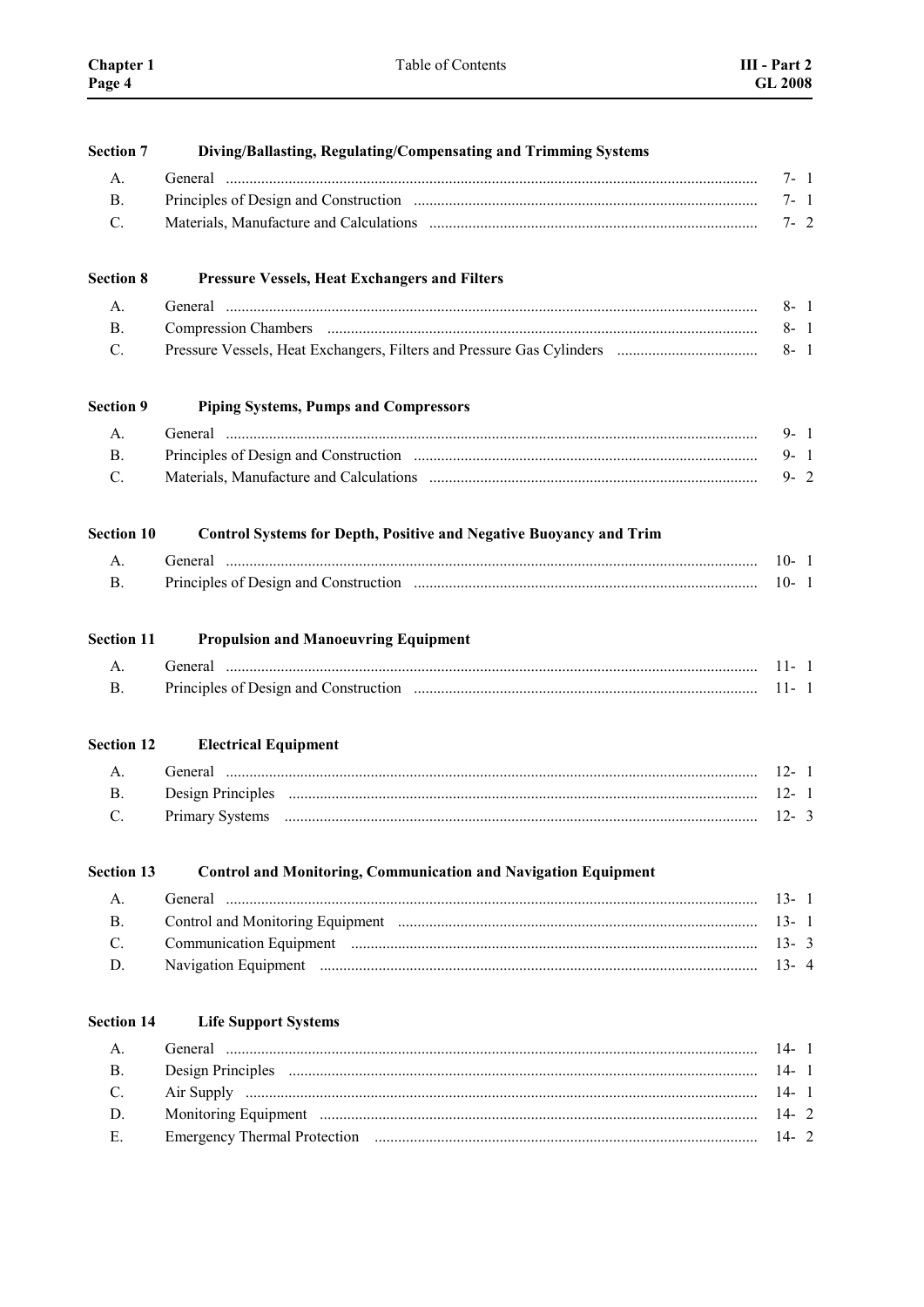#### Fire Protection and Fire Extinguishing **Section 15**

| $\mathsf{A}$  | General | $15 - 1$ |  |
|---------------|---------|----------|--|
| $\mathbf{R}$  |         |          |  |
| $\mathcal{C}$ |         |          |  |
| $\mathbf{D}$  |         |          |  |

#### **Section 16 Rescue System**

| А | renera.<br>       | n.  |  |
|---|-------------------|-----|--|
| R | Design Principles | 'n. |  |

#### Annex A **Design of the Pressure Hull**

| $A - 1$ |
|---------|
| $A - 1$ |
| A- 1    |
| A- 2    |
| A-14    |
| A-14    |
|         |

#### **Annex B Fabrication Tolerances for the Pressure Hull**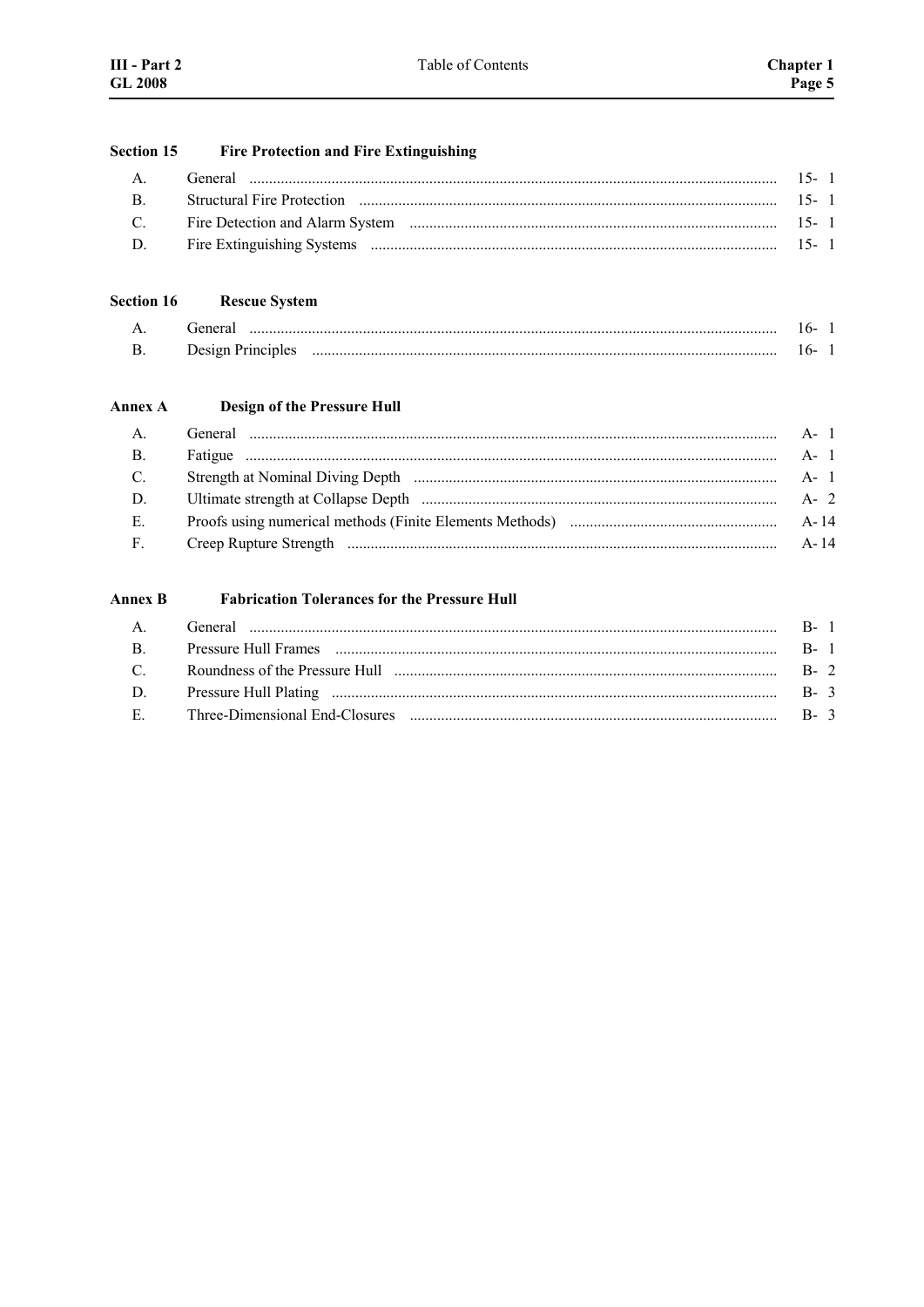# Index

## $\overline{\mathbf{B}}$

### Ballast

| Bitts 2-5, 3-2 |        |
|----------------|--------|
|                |        |
|                |        |
|                |        |
| <b>Rushars</b> | $12-6$ |

# $\mathbf C$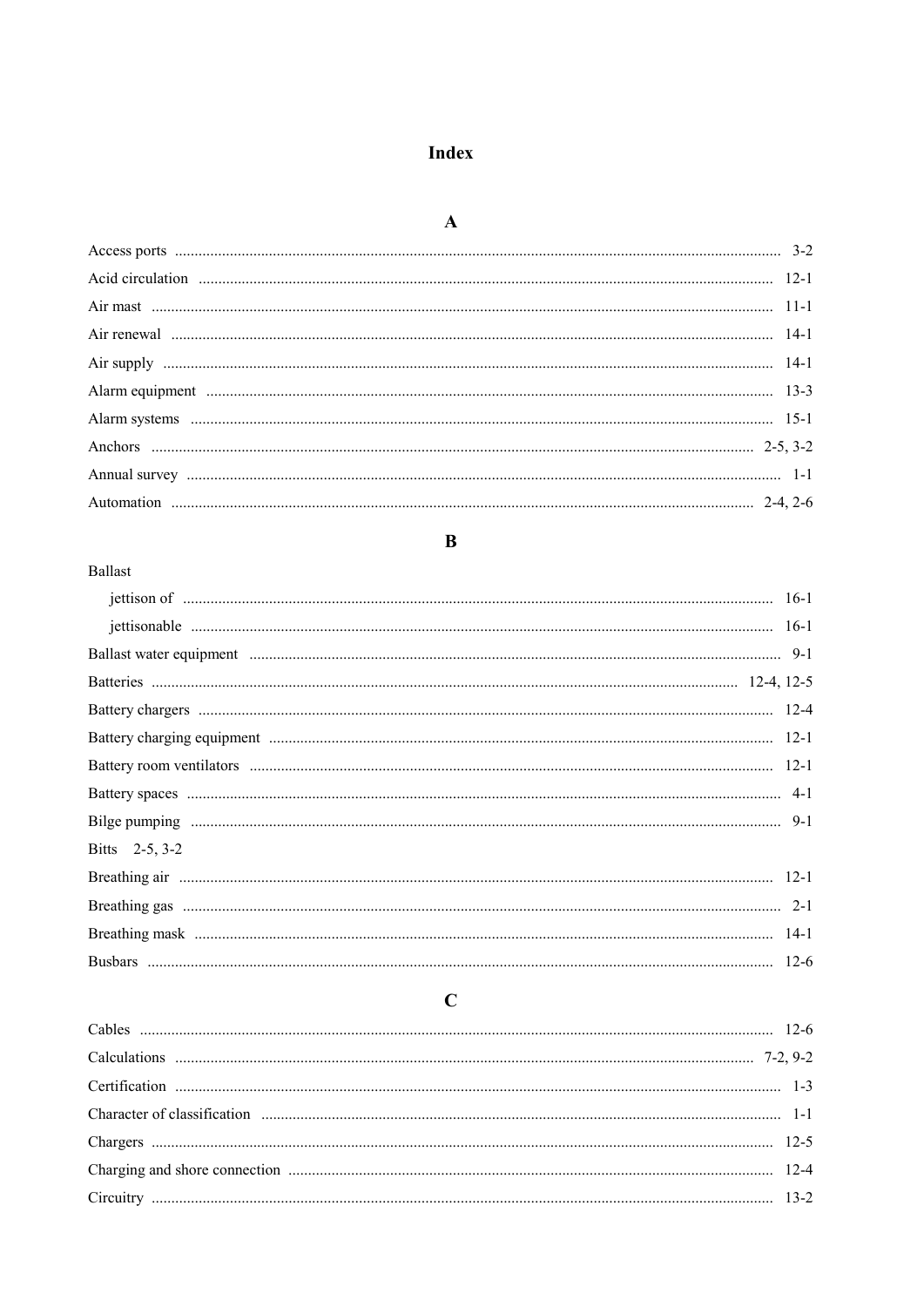# $\overline{\mathbf{D}}$

# $\mathbf E$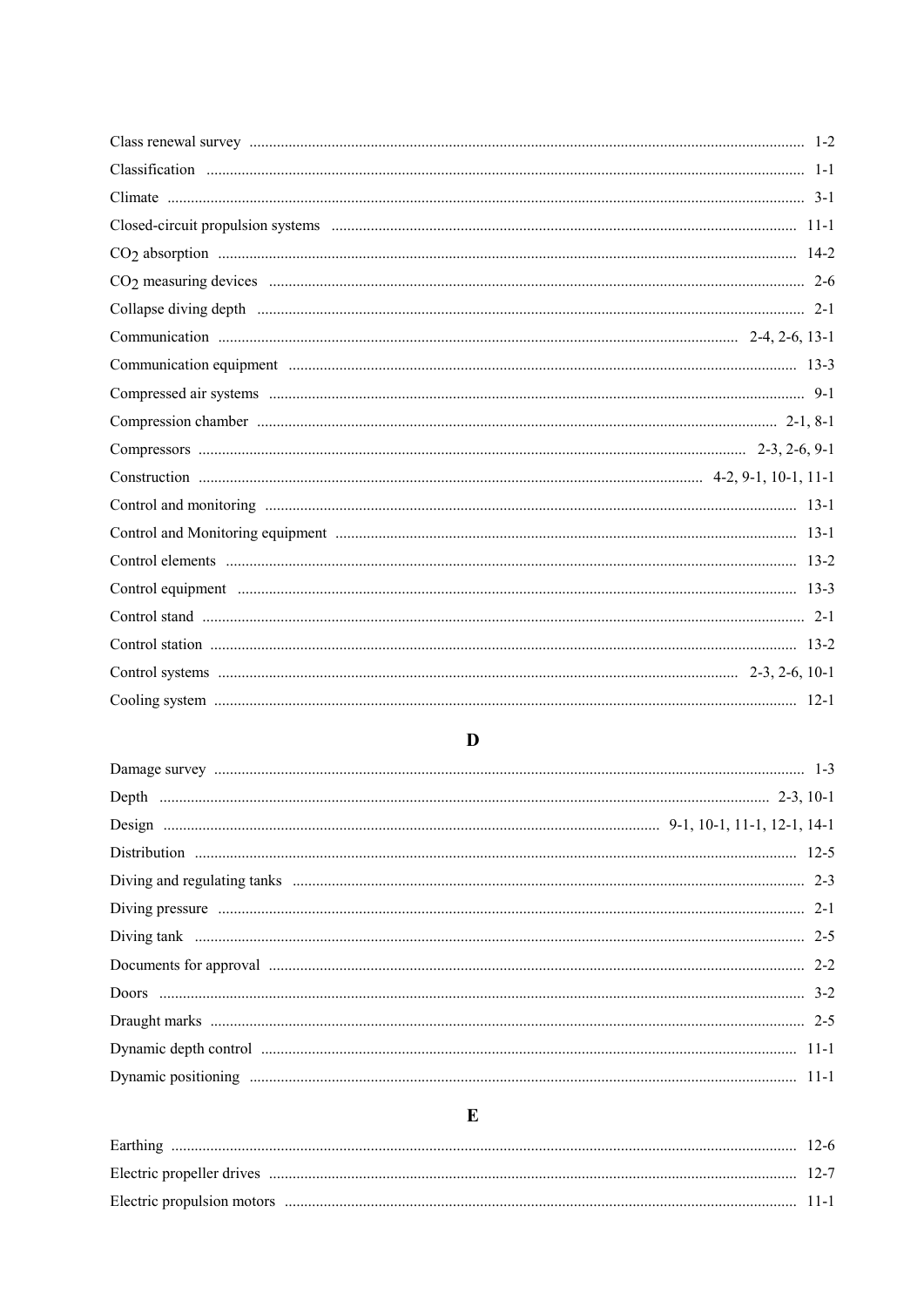# $\overline{\mathbf{F}}$

# $\mathbf G$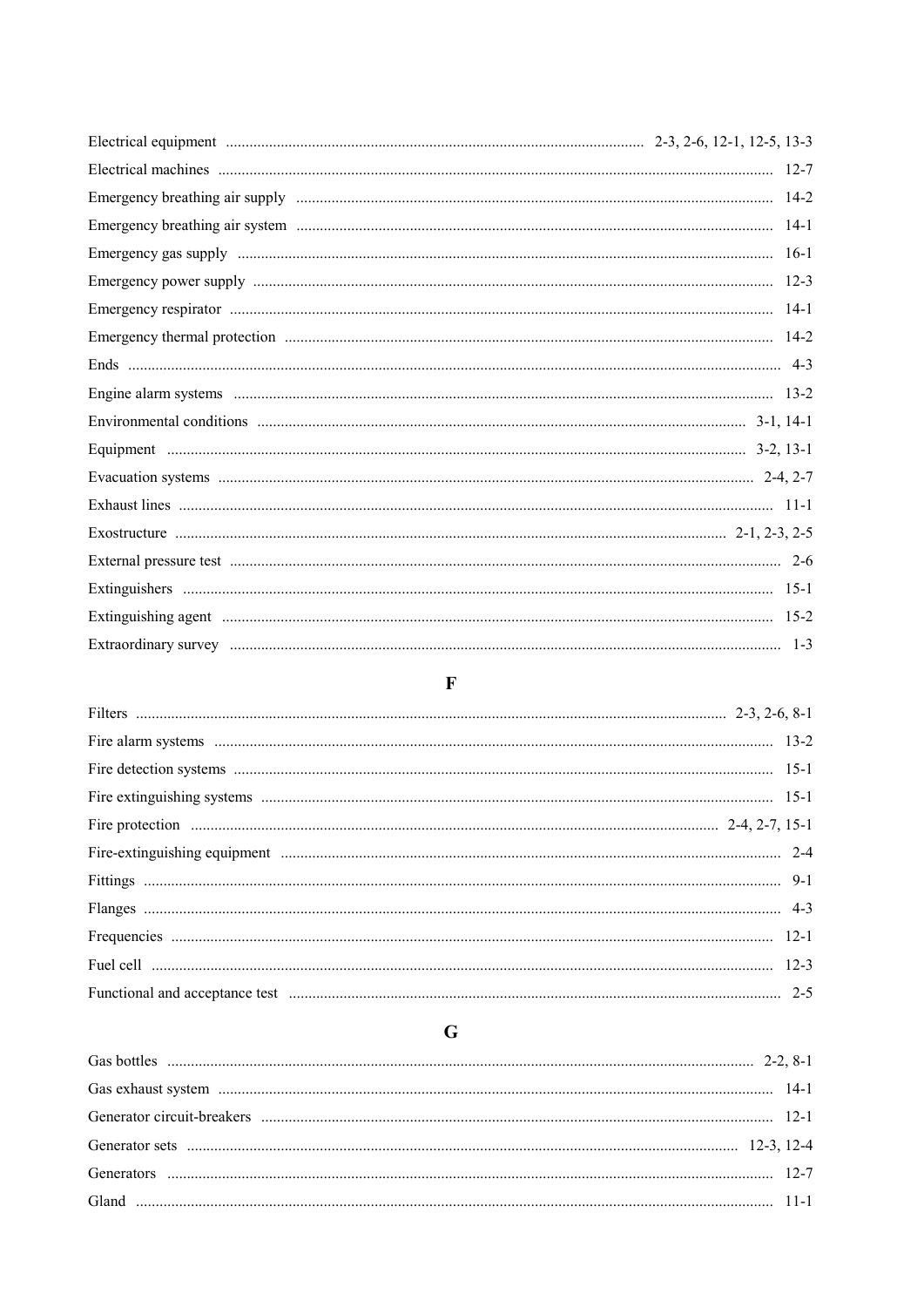| ∽ |  |  |  |
|---|--|--|--|
|---|--|--|--|

# $\overline{\mathbf{H}}$

# $\mathbf I$

# $\mathbf{L}%$

# $\overline{\mathbf{M}}$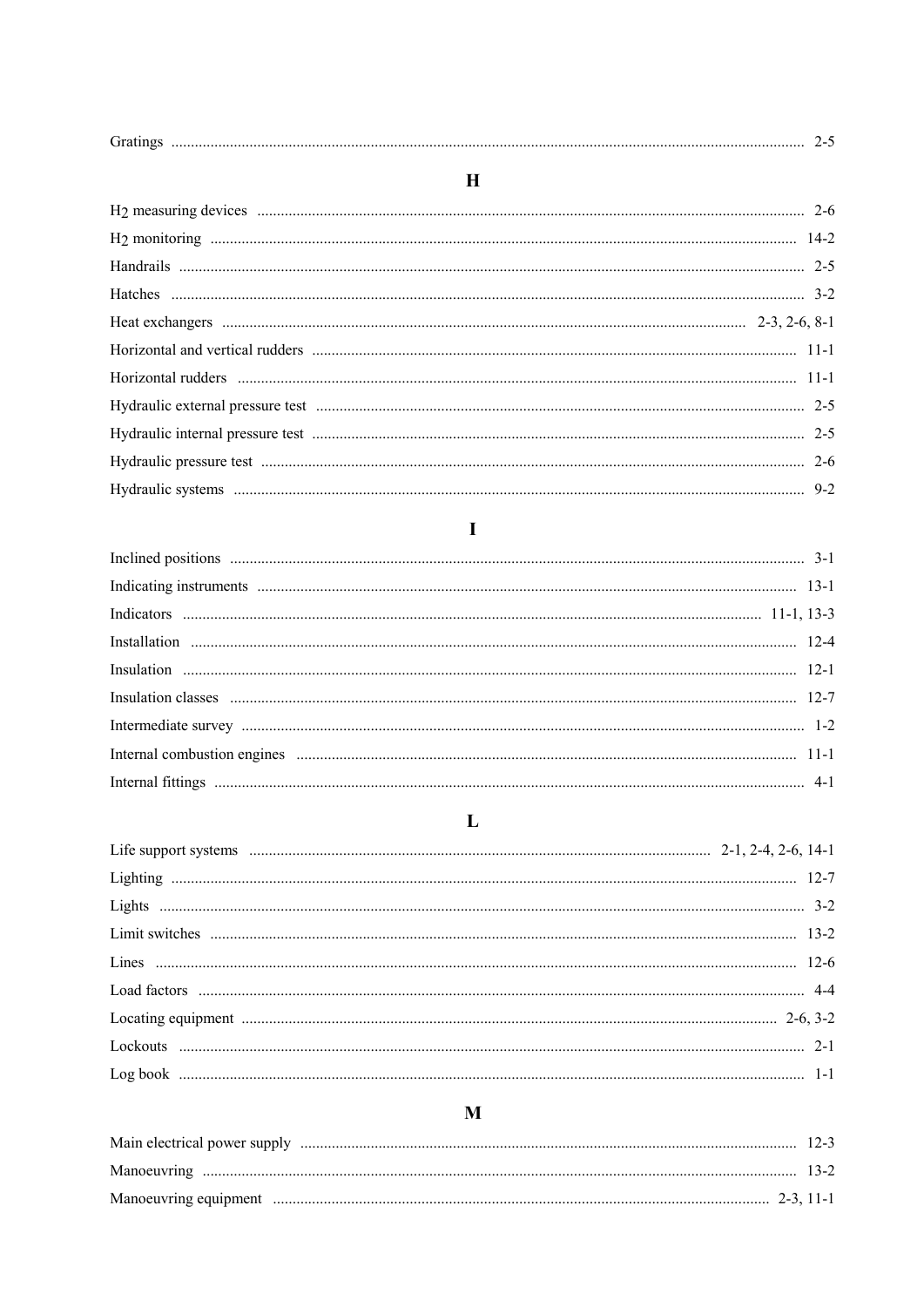# $\mathbf N$

# $\mathbf 0$

| $14 - 1$ |
|----------|

# $\overline{\mathbf{P}}$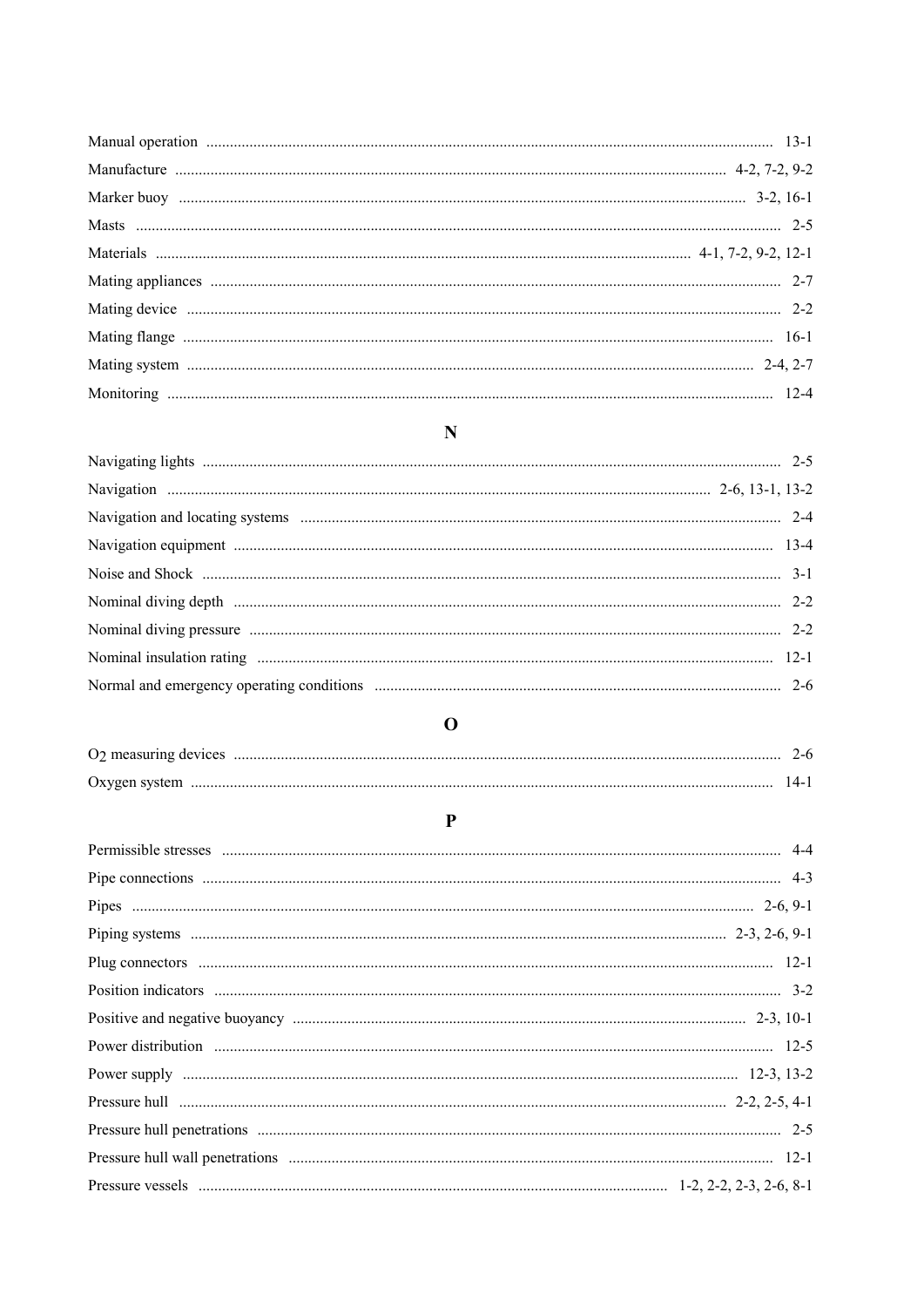### $\overline{\mathbf{R}}$

### $\mathbf S$

## $\overline{\mathbf{T}}$

#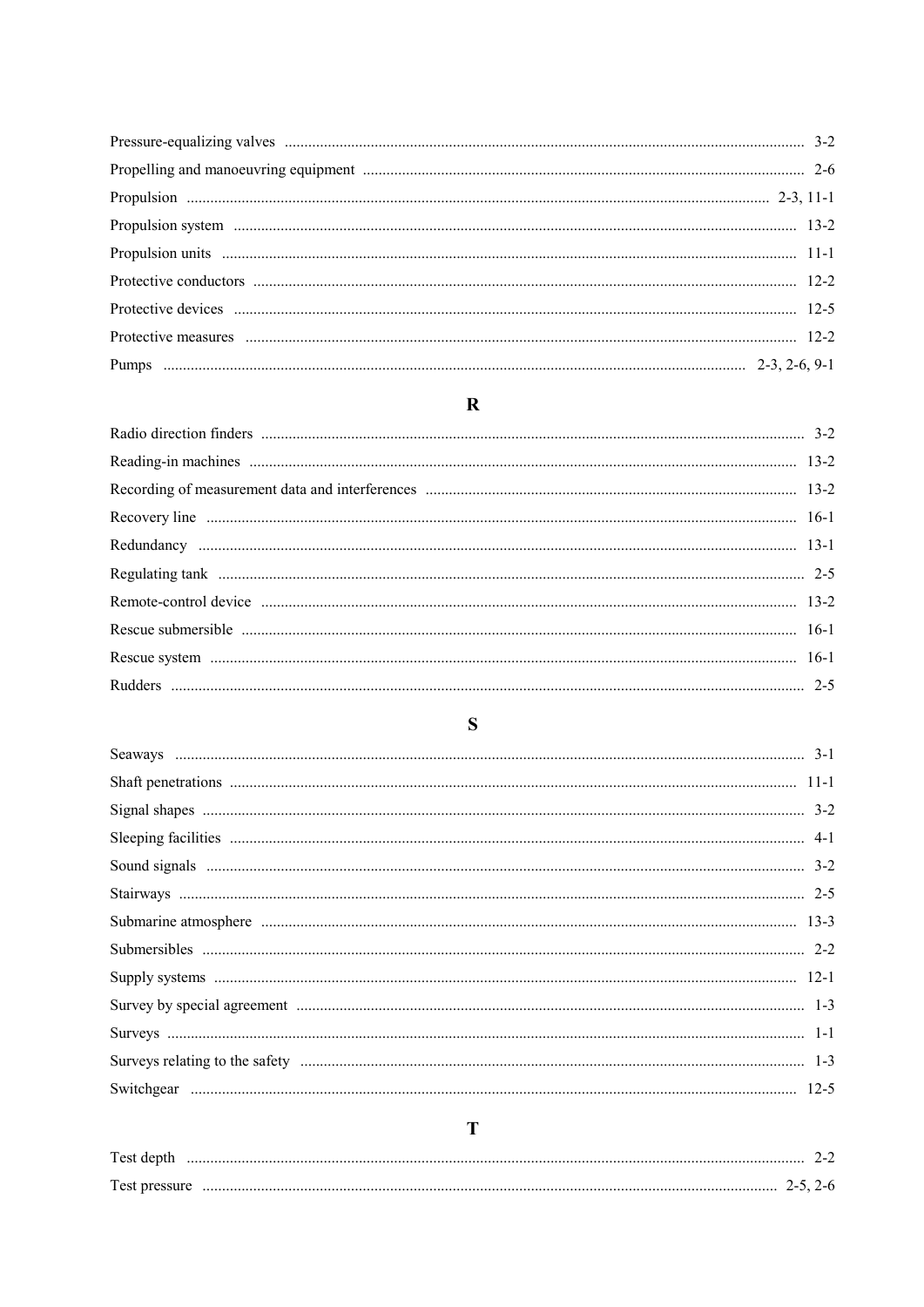| U            |  |
|--------------|--|
|              |  |
|              |  |
| $\mathbf{V}$ |  |
|              |  |
|              |  |
|              |  |
|              |  |
|              |  |
|              |  |
| W            |  |
|              |  |
|              |  |
|              |  |
|              |  |
|              |  |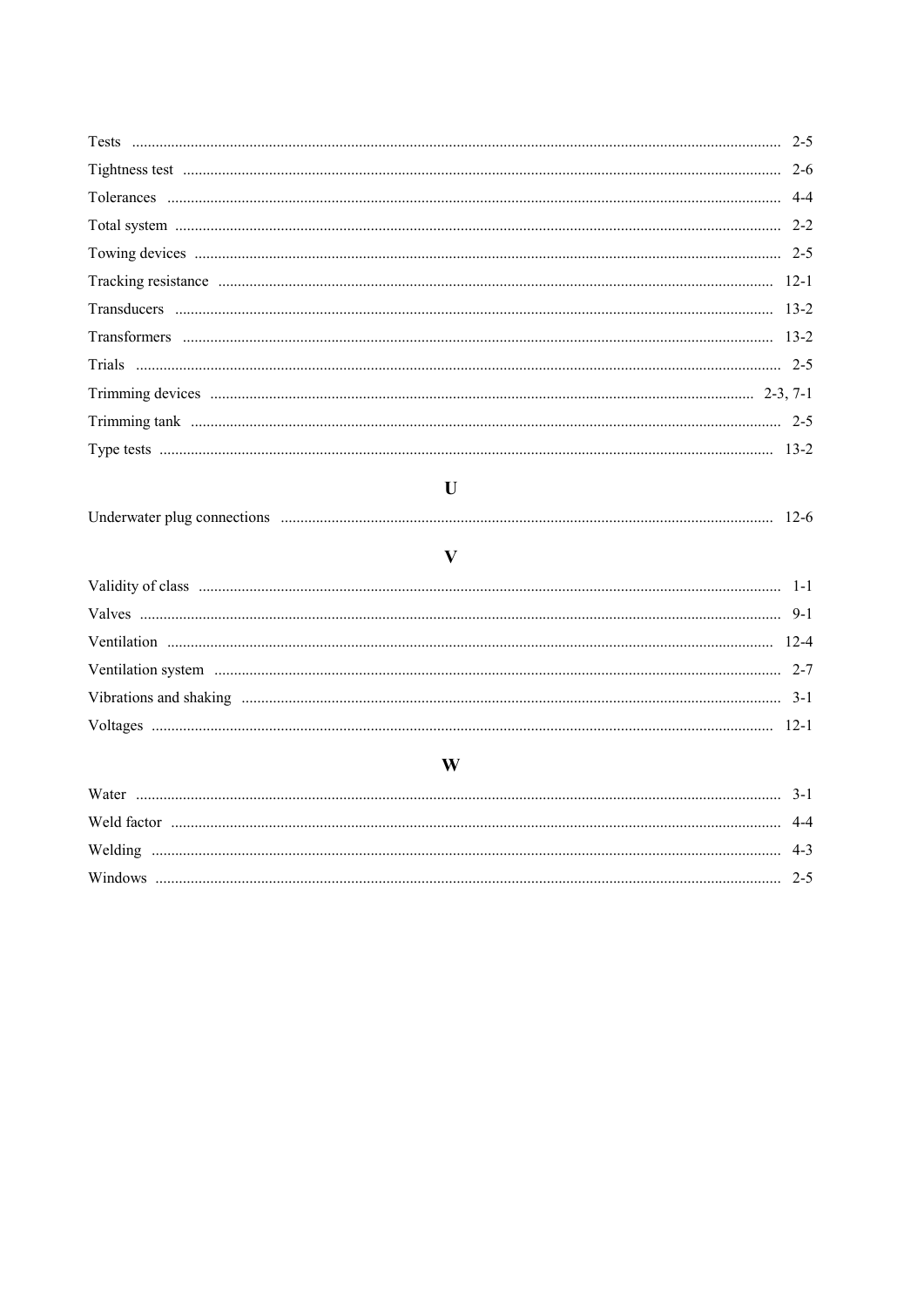## **Section 1**

### **Rules for Classification of Submarines**

### **A. Classification and Characters of Classification**

### **1. Classification**

**1.1** The following Rules for Classification and Construction constitute the basis for the Classification of submarines.

The term "Rules for Classification" includes, as far as applicable, the GL Rules II – Materials and Welding as well as other Rules for Construction issued by Germanischer Lloyd (GL).

**1.2** For the purpose of these Rules, submarines comprise:

Manned military floating and surface-independent vessels.

Further definitions, see [Section 2, B.](#page-16-0)

Deep Sea Rescue Vehicles (DSRV) and submarine rescue systems are to be classified according to  $I -$ [Ship Technology, Part 5 – Underwater Technology,](#page-0-0)  [Chapter 1 – Diving Systems and Diving Simulators.](#page-0-0) 

**1.3** The Classification covers the entire submarine including its structural elements, machinery and electrical equipment. Other systems and components may be included in the Classification and/or Certification procedure upon request of the Naval Administration.

**1.4** The Certificate of Classification for submarines is issued by the Head Office of GL. It is to be kept on board.

1.5 Submarines classified by GL will be included in the GL data file observing the secrecy requirements of the Naval Administration. An extract of these submarine data will be entered in the Register published by GL, if the Naval Administration agrees.

1.6 Submarines are required to carry a log book in which details of repairs etc. are entered. The log book is to be presented to the Surveyor on request.

**1.7** Submarines which are not to be classed by GL but which are constructed in accordance with the Rules and under the survey of GL may receive an appropriate Submarine Certificate from GL, see [B.](#page-14-0)

### **2. Characters of Classification**

- 2.1 The Character of Classification is:
- for the hull:

### **100 Np SUBMARINE**

for machinery installations:

### **H** MC U

For definition of Class designations, see Part  $0 - Class$ [sification and Surveys, Section 2.](#page-16-1)

**2.2** For submarines and their equipment which are non-standard design, GL reserve the right to impose additional tests, to order a specific survey schedule and to make relevant entries in the Submarine Certificate and the Register.

### **3. Validity of Class**

For the validity of Class, see Part  $0 -$  Classification [and Surveys, Section 1, D.](#page-14-1)

### **4. Classification of submarines**

**4.1** For Classification of submarines built or converted under the survey of and in accordance with the Rules of GL, see Part 0 – Classification and Surveys, Section 1, E.1.

**4.2** For Classification of submarines not built under the survey of GL, see Part  $0 -$ Classification and Surveys, Section 1, E.2.

### **5. Surveys for maintenance of Class**

For surveys for maintenance of Class, definitions and due dates, see [Part 0 – Classification and Surveys,](#page-24-0)  [Section 3, A.](#page-24-0) and [B.](#page-24-1)

### **6. Performance and scope of surveys**

For performance and scope of surveys, see also Part 0 [– Classification and Surveys, Section 3, C.,](#page-24-2) as far as applicable. The individual scope of surveys is based on the design of the submarine and determined during the plan approval phase.

### **6.1 Annual Survey**

The Annual Survey of the submarine shall include at least the following tests and checks: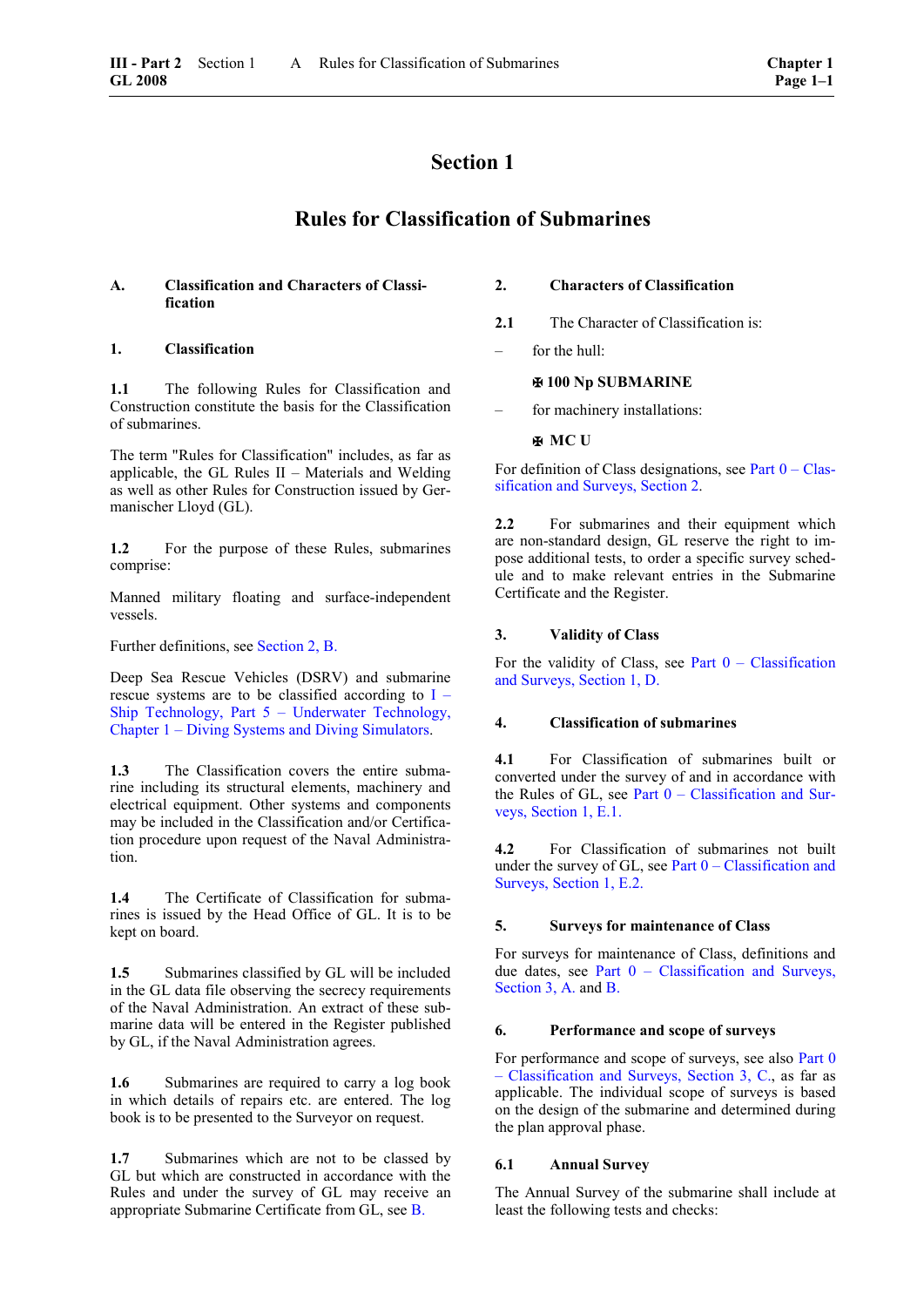**6.1.1** Inspection of the documents relating to the submarine and scrutiny of the maintenance records.

**6.1.2** A tightness test is to be performed on the pressure hull at an internal underpressure of at least 0,05 bar below atmospheric pressure.

**6.1.3** The pressure hull and external structure including all fixtures, penetrations, doors and covers, seals, locking systems etc. are to be inspected for visible damage, cracks, deformation, corrosion attacks and fouling.

**6.1.4** All other pressure vessels, heat exchangers and filters, as well as valves, fittings and safety equipment are to be subjected to external inspection.

**6.1.5** The entire machinery installation including the electrical equipment is to be subjected to external inspection.

**6.1.6** The function of the electrical power supply is to be tested.

**6.1.7** Insulation measurements are to be performed on the electrical equipment.

**6.1.8** The accuracy of all important instrument readings is to be checked, e.g. depth gauge, gas analyzer, etc.

**6.1.9** Wherever appropriate, all emergency and safety systems are to undergo a functional test.

**6.1.10** High-pressure hoses (dynamic load characteristics) are to be checked for visible damage and tightness.

**6.1.11** The communication system is to be subjected to a functional test.

**6.1.12** The functional efficiency of the total system, especially the manoeuvring and diving equipment is to be checked by means of a trial dive.

### **6.2 Intermediate Survey**

Extended annual surveys are referred to as intermediate surveys. The intermediate survey falls due at half the nominal time interval between two Class Renewal Surveys (i.e. **p**/2). If **p** is an uneven number of years, the survey may be carried out on the occasion of the preceding or following annual survey. If **p** is an even number of years, the intermediate survey replaces the annual survey.

An Intermediate Survey is an Annual Survey extended as follows unless it coincides with the Class Renewal Survey in accordance with 6.3:

**6.2.1** Performance of a tightness test on pressure hull penetrations and closing appliances, e.g. by application of an underpressure inside the submarine.

**6.2.2** Pressure chambers/diver's lockouts are to undergo a tightness test at maximum operating depth.

**6.2.3** Tightness test on diving/ballasting, regulating/compensating and trimming systems.

**6.2.4** Verification of the set pressures of safety valves and of safety and alarm systems.

**6.2.5** Functional tests on mechanical and electrical equipment.

**6.2.6** Functional and tightness tests on life support systems.

**6.2.7** Functional tests on fire warning and extinguishing systems.

**6.2.8** Functional tests on all alarm systems.

**6.2.9** Functional test and purity check on all breathing gas compressors.

**6.2.10** After ten years, all compression chambers and all pressure vessels, heat exchangers and filters which cannot be subjected to satisfactory internal inspection are to undergo a hydrostatic pressure test.

### **6.3 Class Renewal Survey**

A Class Renewal Survey is performed every p years. The following tests and examinations are to be carried out in addition to the inspections called for under 6.1 and 6.2:

**6.3.1** A tightness test is to be performed on the pressure hull at an internal underpressure of at least 0,18 bar below atmospheric pressure.

**6.3.2** Dimensional checks and non-destructive tests (wall thickness, cracks etc.) are to be performed on the pressure hull and lockouts. Where necessary, buoyancy aids, cladding and layers of thermal insulation are to be removed for this purpose.

**6.3.3** Buoyancy tests are to be performed.

**6.3.4** In the case of pressure vessels, heat exchangers and filters which cannot be satisfactorily inspected internally and those whose satisfactory condition cannot be fully verified by internal inspection, another non-destructive test method is to be used.

**6.3.5** Where surveys are performed on a submarine or parts thereof during the period of Class, the scope of which corresponds to a Class Renewal Survey, then the regular Class Renewal Survey for the parts concerned may at the operator's request be deferred accordingly.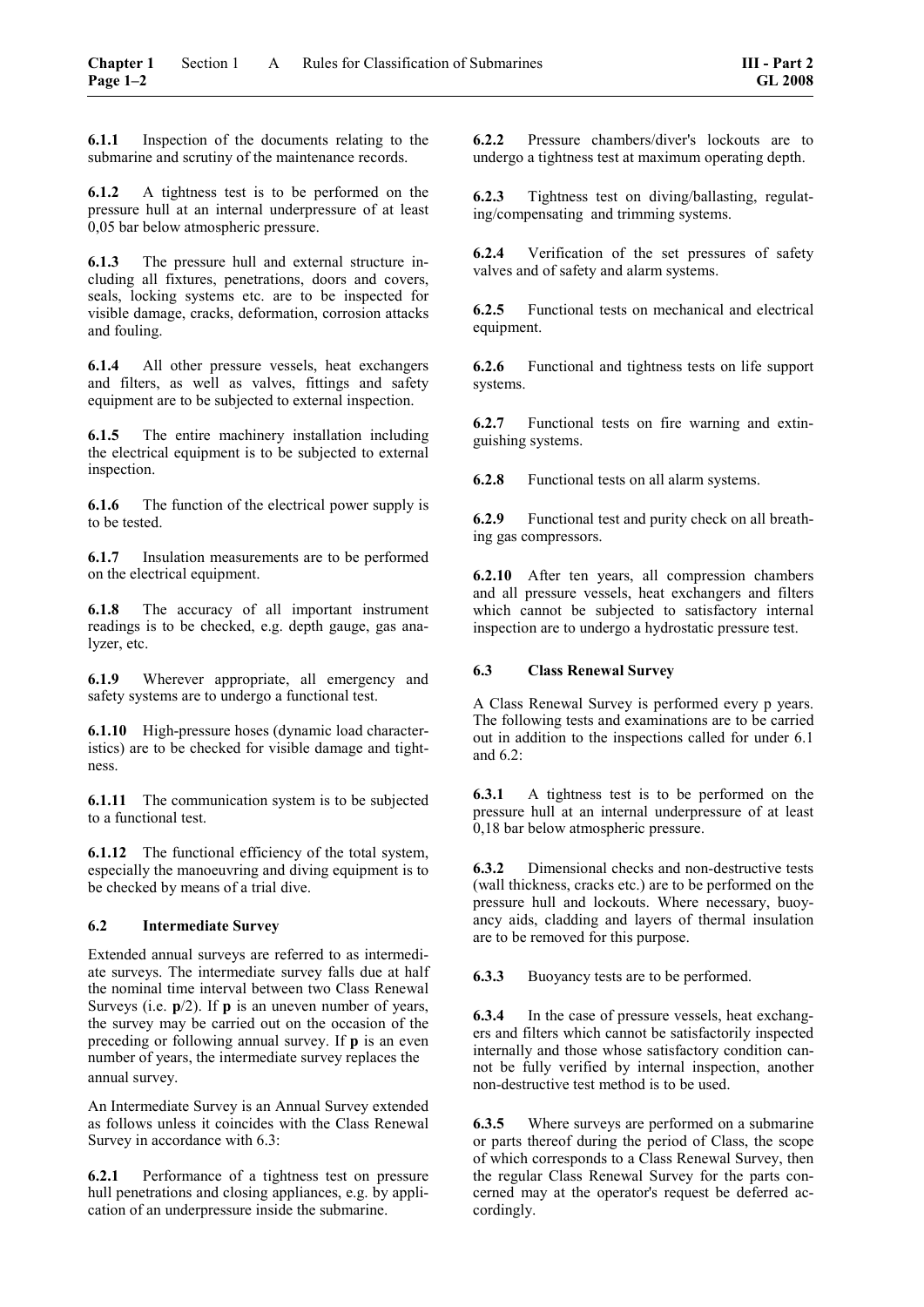### <span id="page-14-1"></span>**6.4 Damage Survey**

**6.4.1** If the submarine or its ancillary systems has suffered damage affecting its Class or if such damage may be assumed, a Damage Survey is to be carried out.

**6.4.2** Following damage, the submarine is to be presented for survey in such a way that a satisfactory inspection can be carried out. The extent of the Damage Survey will be determined by GL in each individual case.

### **6.5 Extraordinary Survey**

**6.5.1** When any modification is made in respect of design, mode of operation or equipment, and after major repairs to the submarine, an Extraordinary Survey is to be carried out.

**6.5.2** Where modifications are made to the submarine which affect its buoyancy or stability, appropriate heeling and trim experiments are to be performed in the presence of the Surveyor.

### <span id="page-14-0"></span>**B. Surveys other than for Classification**

### **1. Survey by special agreement**

Where surveys are required by the Naval Administration, international agreements or other provisions, GL will perform them on request, and by official order in accordance with the relevant provisions.

### **2. Surveys relating to the safety of equipment**

**2.1** • For all components with an important safety aspect (e.g. pressure vessels, heat exchangers and filters etc.), GL will, on request, examine the drawings, carry out all the necessary surveys, acceptance tests and pressure tests and issue the relevant certificates.

**2.2** On request, GL will also perform the subsequent surveys required for pressure vessels, heat exchangers and filters.

### **C. Certification**

On request, GL will issue an appropriate Certificate in respect of submarines or parts thereof which, while not classified by GL, are built under the survey of and in accordance with the Rules of GL or other recognized rules for the construction of submarines.

### **D. Workmanship**

### **1. General**

### **1.1 Requirements to be complied with by the Shipyard and the manufacturers**

**1.1.1** Every manufacturing plant shall be provided with suitable equipment and facilities to enable proper handling of the materials, manufacturing processes, structural components, etc. GL reserve the right to inspect the plant accordingly or to restrict the scope of manufacture to the potential available at the plant.

The manufacturing plant shall have at its disposal sufficiently qualified personnel. GL is to be advised of the names and areas of responsibility of all supervisory and control personnel. GL reserve the right to require proof of qualification.

**1.1.2** The shipyard or manufacturing plant and its subcontractors have to get approval from GL for the type of work they provide for the manufacture and installation of naval submarines. Approval can only be given if the conditions defined in detail in the GL Rules II – Materials and Welding are complied with.

**1.1.3** The fabrication sites, stores and their operational equipment shall also comply with the requirements of the relevant Safety Authorities and Professional Associations. The shipyard or manufacturing plant is alone responsible for compliance.

### **1.2 Quality control**

**1.2.1** The Shipyard shall operate a quality assurance system, such as ISO 9001 or equivalent.

**1.2.2** As far as required and expedient, the manufacturer's personnel has to examine all structural components both during the manufacture and on completion, to ensure that they are complete, that the dimensions are correct and that workmanship is satisfactory and meets the standard of good shipbuilding practice.

**1.2.3** Upon inspection and corrections by the manufacturing plant, the structural components are to be shown to the GL Surveyor for inspection, in suitable sections, normally in unpainted condition and enabling proper access for inspection.

**1.2.4** The Surveyor may reject components that have not been adequately checked by the plant and may demand their re-submission upon successful completion of such checks and corrections by the plant.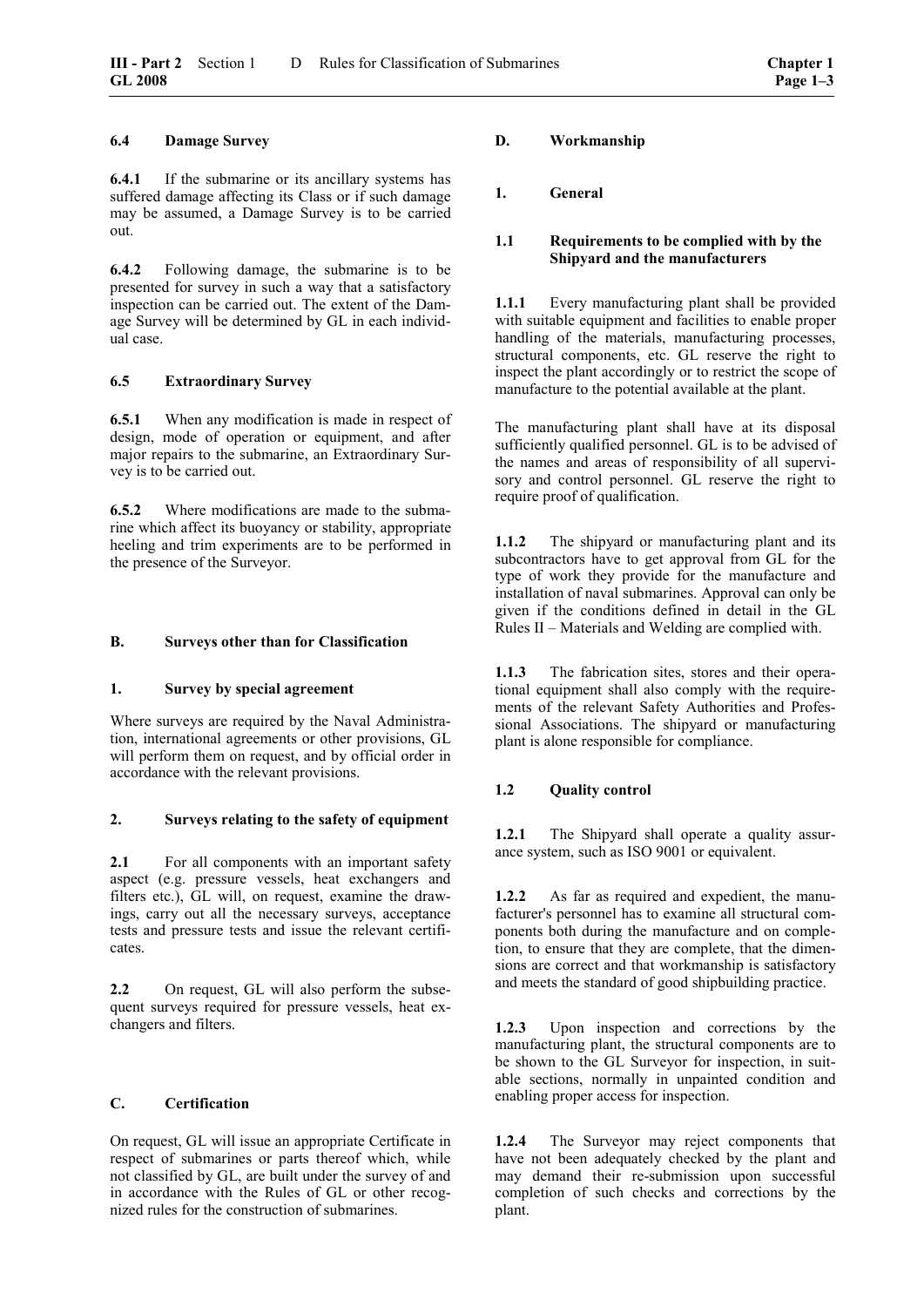### <span id="page-15-0"></span>**2. Structural details**

### **2.1 Details in manufacturing documents**

**2.1.1** All significant details concerning quality and functional ability of the components concerned shall be entered in the manufacturing documents, workshop drawings, etc. This includes not only scantlings but, where relevant, such items as surface conditions (e.g. finishing of flame cutting edges and weld seams), and special methods of manufacture involved as well as inspection and acceptance requirements and, where relevant, permissible tolerances.

A production standard which considers the special requirements for the manufacturing of naval submarines has to be defined by the Shipyard or manufacturing plant and approved by GL.

**2.1.2** If, due to missing or insufficient details in the manufacturing documents, the quality or functional ability of the component cannot be guaranteed or is doubtful, GL may require appropriate improvements.

This includes the provision of supplementary or additional parts, e.g. reinforcements, even if these were not required at the time of plan approval.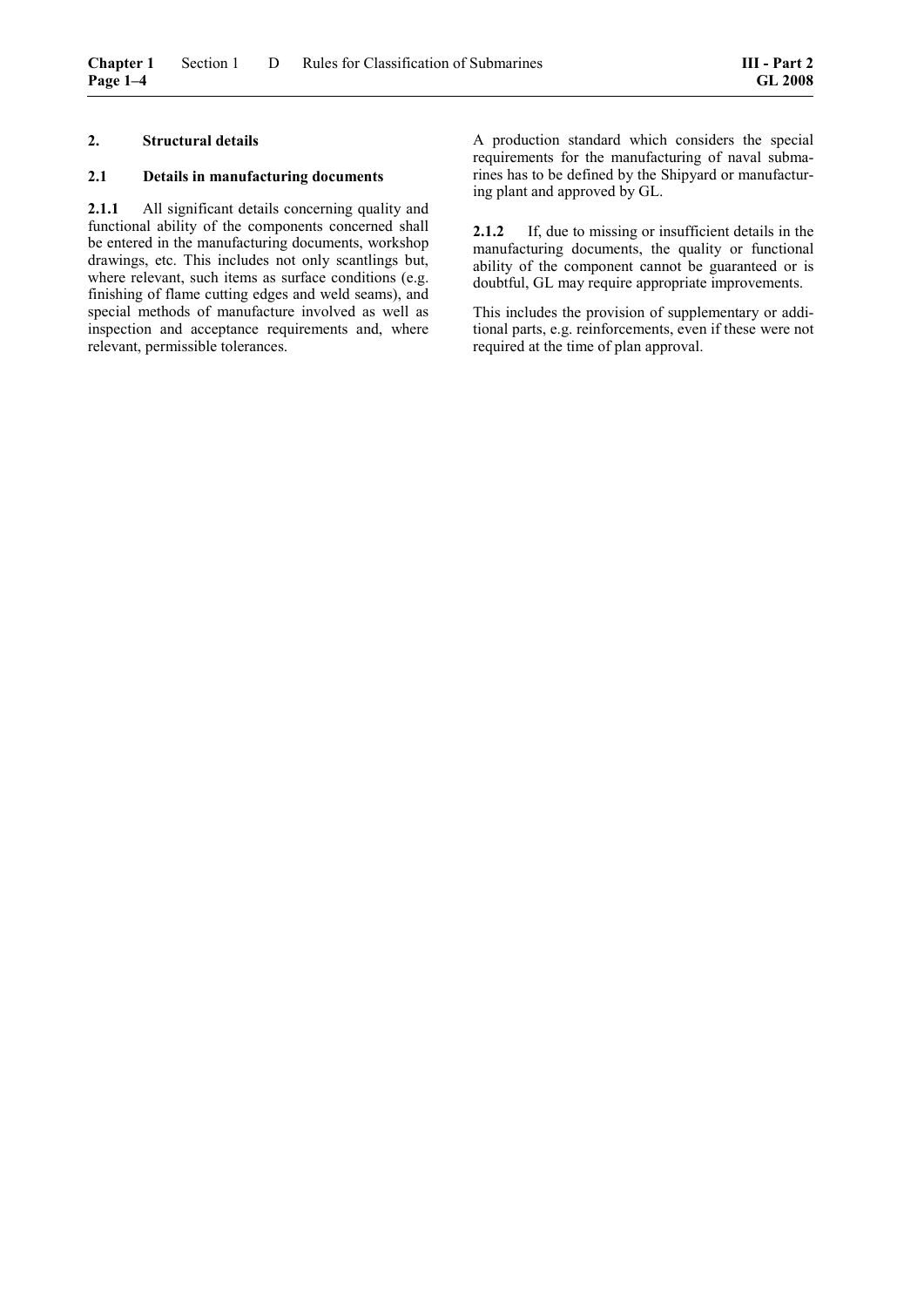## **Section 2**

### **General Requirements**

### <span id="page-16-1"></span>**A. Scope**

**1.** The following requirements contain additional requirements for the Classification and construction of submarines and are complementary to the GL Rules [Part 0 – Classification and Surveys](#page-0-0) and Part 1 – Surface Ships and to the GL Rules II – Materials and Welding, Part  $1 - 3$ , as far as they are applicable.

**2.** In the case of submarines with a diver's lockout, the parts concerned are also required to conform to GL Rules [I – Ship Technology, Part 5 – Underwater](#page-0-0)  [Technology, Chapter 1 – Diving Systems and Diving](#page-0-0)  [Simulators,](#page-0-0) in addition to the Rules set out in the following.

**3.** Designs differing from the Rules of Construction may be permitted provided that they have been recognized by GL as equivalent.

**4.** Submarines or parts thereof whose development is based on new principles and which have not yet been sufficiently tested in practical operation require special approval by GL.

**5.** In the cases mentioned in 3. and 4., GL is entitled to require the submission of additional documentation and the performance of special tests.

**6.** GL reserves the right to impose demands additional to those contained in the Rules in respect of all types of submarines when such action is necessitated by new knowledge or practical experience, or to sanction deviations from the Rules in specially justified cases.

**7.** National regulations existing alongside GL Rules are unaffected.

### <span id="page-16-0"></span>**B. Definitions**

### **1. Breathing gas**

All gases/mixtures which are used for breathing during underwater operations.

### **2. Compression chamber**

Chamber for accommodation of persons at more than atmospheric pressure.

### **3. Control station**

Central area at which all essential indicators, control and monitoring devices, communication systems of the submarine are arranged.

### **4. Collapse diving depth**

Calculated external pressure liable to cause collapse of the pressure hull.

### **5. Collapse diving pressure CDP**

Overpressure corresponding to the collapse diving depth.

### **6. Diving pressure**

The overpressure, corresponding to the relevant diving depth, to which a submarine is exposed during underwater operations.

### **7. Emergency condition**

Condition where the safety of the boat and the personal on board cannot be established any more by one or more systems for normal operation but back-up systems for life support, diving/ballasting, regulating/compensating, trimming, freeing, internal and external communication power supply und power distribution, hydraulic oil supply, steering and rudder indication, lighting, fire detection and alarm, locating equipment, etc. have to be used to allow safe operation of the boat under reduced capability.

### **8. Exostructure**

External cladding, supporting structures and fixtures outside the pressure hull which normally are not designed to withstand the diving pressure.

### **9. Life support systems**

Systems for breathing gas supply, purification, exchanging and conditioning of the atmosphere in the pressure hull, for the supply of water and food and for the removal of waste.

### **10. Lockouts**

A trunk including 2 hatches in a submarine for locking in and out at diving pressure.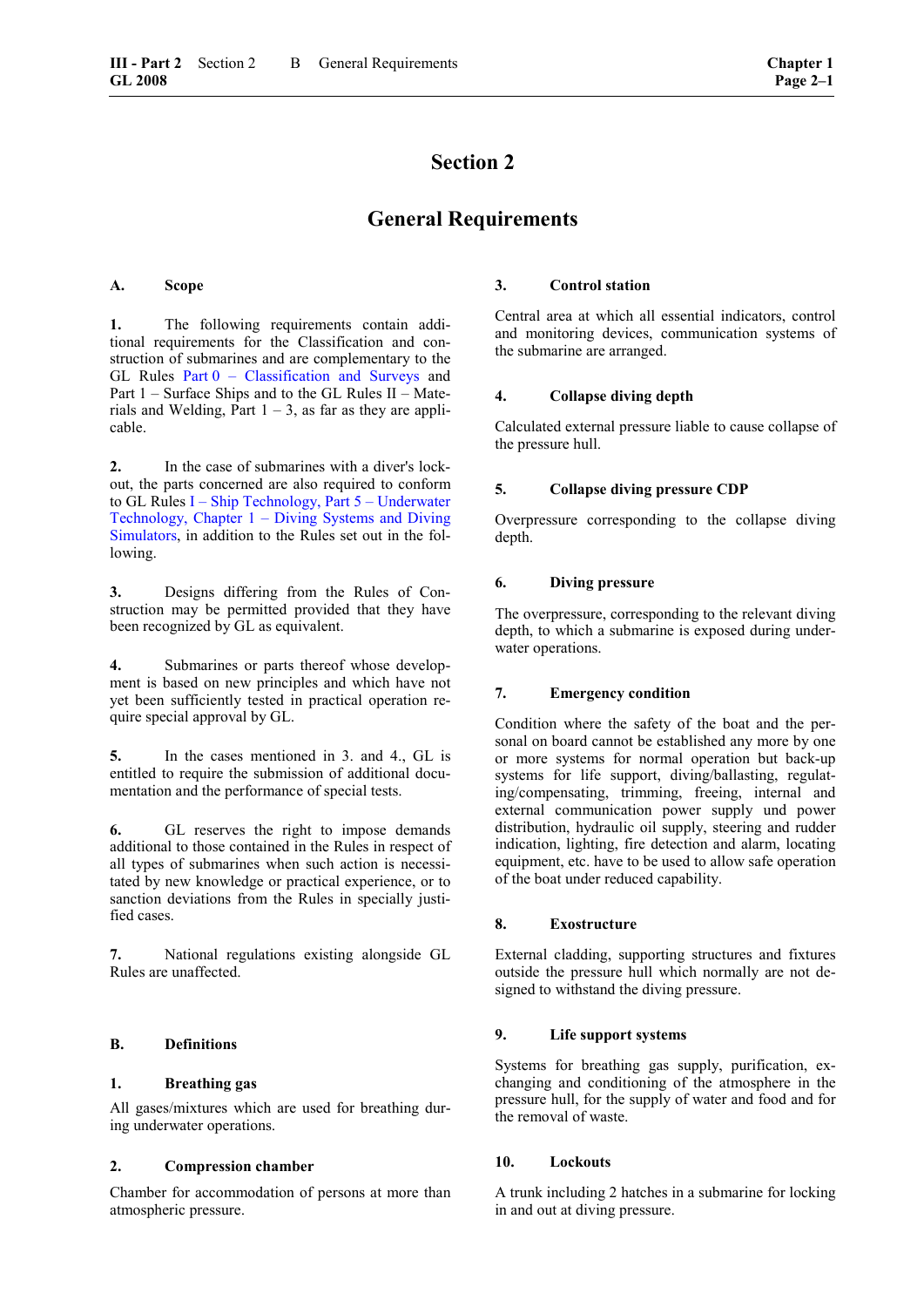### **11. Mating system**

The equipment necessary for the connection and disconnection of a submarine with a DSRV or a submarine rescue system.

### **12. Nominal diving depth**

The maximum depth to which the submarine is designed to dive an unlimited number of times. This depth corresponds to the nominal diving pressure.

### **13. Nominal diving pressure**

Overpressure corresponding to the maximum operating depth (nominal diving depth).

### **14. Pressure gas cylinder**

A pressure vessel for the storage and transport of gases under pressure.

### **15. Pressure hull**

The main component of a submarine which accommodates the crew at atmospheric pressure and withstands the external diving pressure.

### **16. Pressure vessel**

A vessel, heat exchanger or filter capable of withstanding an internal or external working pressure of 1 bar or over.

### **17. Rescue system**

Systems and equipment used for recovering the submarine and rescuing its crew.

### **18. Submarine**

A manned surface-independent unit capable of operating underwater.

### **19. Test depth**

The test depth corresponds to the external overpressure under test conditions. The depth is measured to the underside of the pressure hull.

### **20. Total system**

The submarine including its mating, working and supply systems and ancillary equipment.

### <span id="page-17-0"></span>**C. Documents for Approval**

### **1. General**

**1.1** Before the start of manufacture, plans of the total system and drawings of all components subject to compulsory inspection, wherever applicable and to the extent specified below, are to be submitted to GL in triplicate.

1.2 The drawings shall contain all the data necessary to check the design and loading of the equipment. Wherever necessary, calculations relating to components and descriptions of the system are to be submitted.

**1.3** Once the documents submitted have been approved by GL, they become binding on the manufacturer. Any subsequent modifications require GL's consent before they are implemented.

**1.4** GL reserve the right to request additional documentation if the submitted one is insufficient for an assessment.

### **2. Total system**

The following documents are to be submitted:

2.1 A description of the submarine with details of its mode of operation, the proposed application and the essential design data including:

- maximum diving depth
- maximum operating time and maximum survival time
- maximum number of persons in pressure hull
- divers' compression chamber
- diving procedure
- speed (surfaced and submerged)
- type of propulsion and manoeuvring equipment
- weight of vessel, deadweight and ballast, displacement (submerged)
- further requirements defined by the Naval Administration

2.2 General arrangement plan and drawings showing design details of the submarine, including specifications for materials, manufacture and testing.

**2.3** A comprehensive presentation of the intended corrosion protection measures.

**2.4** Trial program.

### **3. Pressure hull**

**3.1** Drawings and calculations for the pressure hull are to be submitted with all essential particulars and details necessary for appraising the safety and including the specifications for materials, manufacture, welding and testing. The drawings are to show all the internal and external fixtures of the pressure hull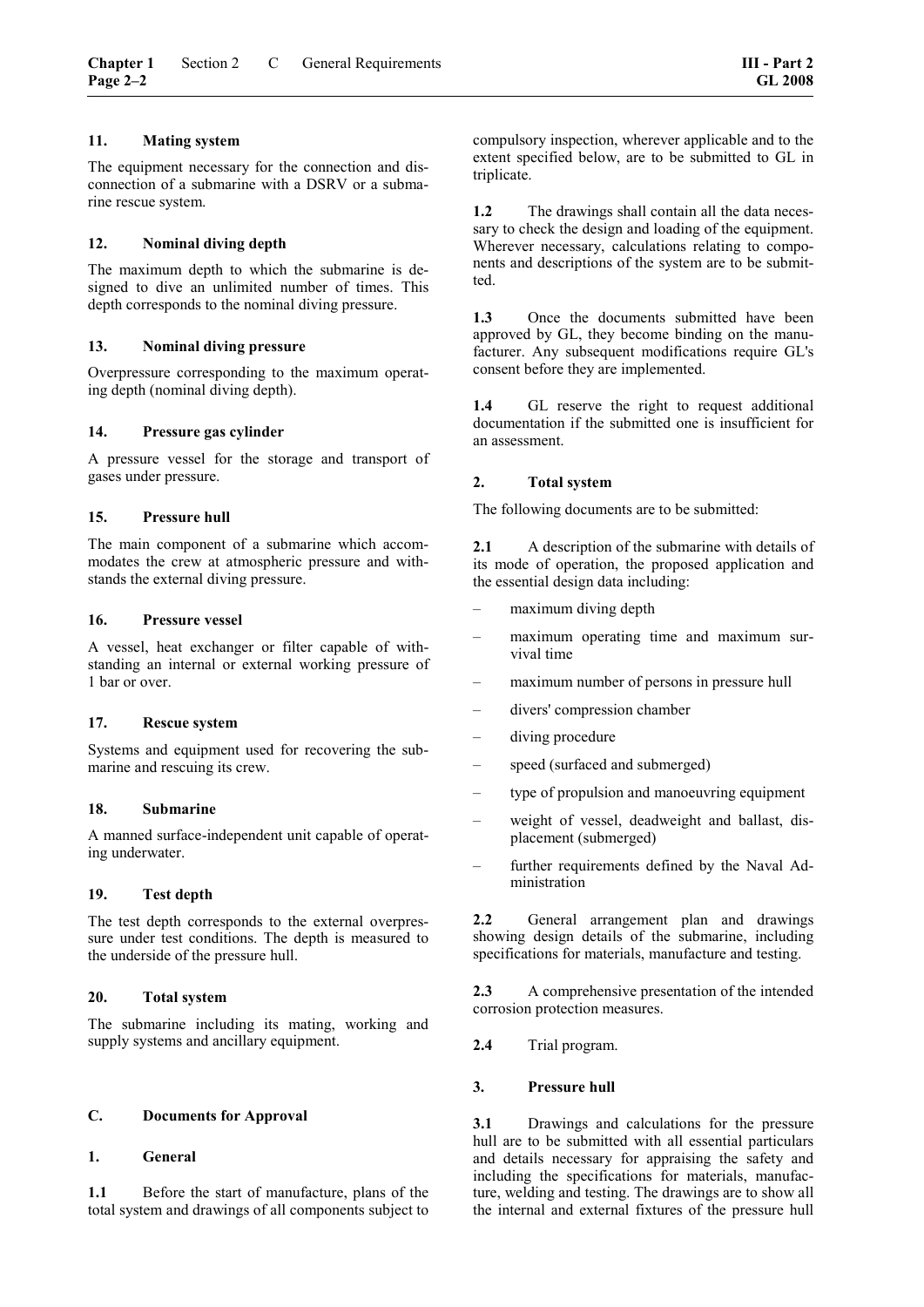(e.g. strengthening ribs, machine bedplates, mountings etc.), welding details, etc.

**3.2** In addition, component drawings of the pressure hull equipment are to be submitted including:

- entry and exit hatches
- door panels and door frames
- block flanges
- pressure hull penetrations and their arrangement
- pressure bulkheads
- lockouts

**3.3** Drawings and descriptions of the space allocation and internal arrangements are to be submitted.

### **4. Exostructure**

Plans and sectional drawings of the vessel's envelope and supporting structure are to be submitted including details of such pressure hull fixtures as diving/ballasting tanks, stabilizing fins, rudders, streamlining elements, extension devices, snorkels, anchors, etc.

### **5. Diving/ballasting, regulating/compensating and trimming tanks**

Arrangement details of diving/ballasting, regulating/compensating and trimming tanks with calculated proof of the vessel's static diving capability and stability when submerged and on the surface, including the intermediate conditions occurring when the submarine is diving or surfacing both normally and under emergency conditions.

### **6. Pressure vessels, heat exchangers and filters**

Drawings of the pressure vessels, heat exchangers and filters are to be submitted with all essential particulars and details necessary for appraising the safety of the equipment and including the specifications for materials, manufacture, welding and testing.

### **7. Piping systems, pumps and compressors**

**7.1** Schematic diagrams of all piping systems including details of:

- materials
- maximum allowable working pressure/temperature
- dimensions (diameter, wall thickness)
- media carried
- type of valves and connections used
- type of hoses used

**7.2** Description of pumps, compressors and their drives together with all important design and operating data.

### **8. Control systems for depth, positive and negative buoyancy and trim**

Description of the control systems for depth, positive and negative buoyancy and trim, including the necessary piping diagrams and component drawings. This includes drawings of:

- compressed air system for blowing diving/ballasting tanks
- freeing systems
- regulating/compensating and trimming system

### **9. Propulsion and manoeuvring equipment**

Drawings and descriptions are to be submitted of the propulsion and manoeuvring equipment including engines, gears, couplings, shafting, propellers and rudders with details of:

- method of power generation
- mode of operation and control of the systems
- power consumption (type and quantity)
- method of power transmission to propulsion unit
- seals of pressure hull penetrations
- operating range and response time of rudder

### **10. Electrical equipment**

The following are to be submitted:

10.1 • A general arrangement drawing of the electrical equipment containing at least the following information:

- voltage rating of the systems
- power or current ratings of electrical consumers
- switchgear, indicating settings for short-circuit and overload protection; fuses with details of current ratings
- cable types and cross-sections

**10.2** The power balance of the main and emergency/redundant power supply systems.

**10.3** Drawings of switchgear and distribution equipment with parts lists.

**10.4** Complete documentation for electric motor drives with details of control and monitoring systems.

**10.5** Battery installation drawing with details of battery types, chargers and battery room ventilation.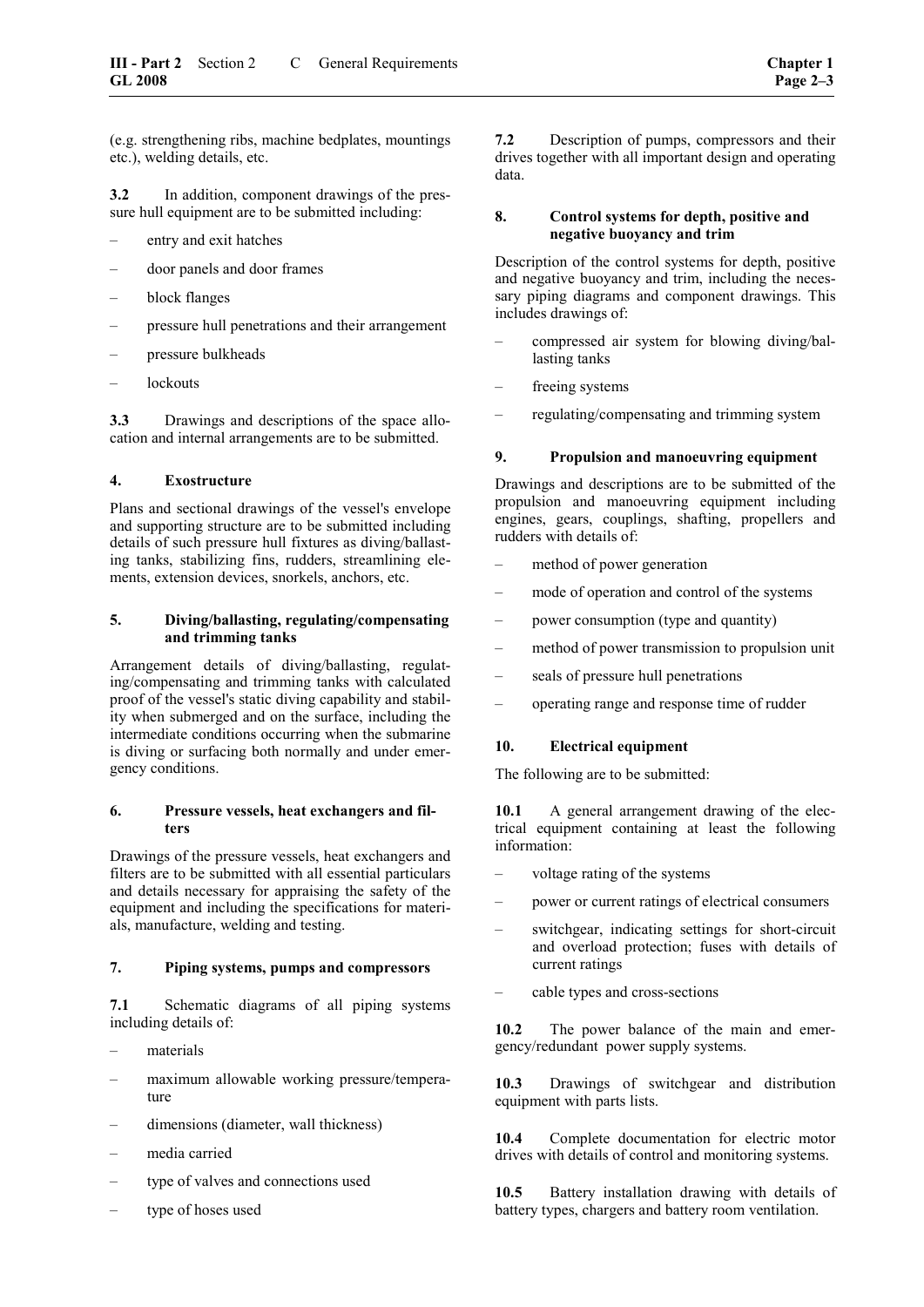**10.6** Details of electrical penetrations pressure hull, bulkheads, watertight or airtight bulkheads.

**10.7** Diagrams showing allocation of pressure hull penetrations.

**10.8** Diagrams showing arrangement of emergency light fittings.

**10.9** Calculation of short-circuit conditions with details of circuit-breakers, power protection switches and fuses

**10.10** Hazardous area lay out

**10.11** A list of electrical components installed in hazardous area including the type of exprotection of these components. The ex certificates have to be added.

### **11. Control and monitoring, communications, navigation and locating systems**

The following are to be submitted:

**11.1** Description of the complete instrumentation layout.

**11.2** Description of the control and operating elements for the submarine and its equipment.

**11.3** Description of the navigational and diving instrumentation, including speed and position indicators.

**11.4** A description of the safety and alarm systems.

**11.5** Arrangement drawings/block diagrams of monitoring systems including lists of measuring points.

**11.6** Documentation for electronic components such as instrument amplifiers, computers and peripheral units.

**11.7** General diagrams and equipment lists for the communication systems and signalling equipment.

11.8 General diagram and description of the surveillance/camera system, if applicable.

**11.9** Descriptions, general diagrams and equipment lists for the locating equipment.

### **12. Life support systems**

The following are to be submitted:

**12.1** Piping diagrams, block diagrams and descriptions of the systems and equipment used for breathing gas supply, circulation, purification and conditioning of the atmosphere in the pressure hull, including the monitoring equipment, for both under normal and emergency conditions.

**12.2** Calculated proof of the adequate capacity of the breathing gas supply and air renewal systems under normal and emergency conditions.

**12.3** Description of the facilities for supplying water, food and medicines and for the removal of waste.

### **13. Fire protection and fire-extinguishing equipment**

The following are to be submitted:

**13.1** Description of preventive fire precautions

**13.2** Fire protection plans

13.3 Details of the nature and quantity of combustible materials in the submarine.

**13.4** Drawings and descriptions of:

- fire detectors
- fire alarms
- fire extinguishers
- fire extinguishing system

**13.5** Analysis of the potential dangers in the event of fire.

### **14. Rescue system**

### **14.1 Systems and Equipment**

Drawings and descriptions of the systems and equipment used for recovering the submarine and rescuing the crew are to be submitted.

### **14.2 Safety Plan**

The safety plan indicating where damage control equipment is stored and exit route is to be submitted. The frequency of checking and certifying the equipment must be submitted with the plan.

### **15. Mating system**

**15.1** Description of system with details of operating parameters.

**15.2** Design drawings of mechanical, electrical, hydraulic and pneumatic operating equipment.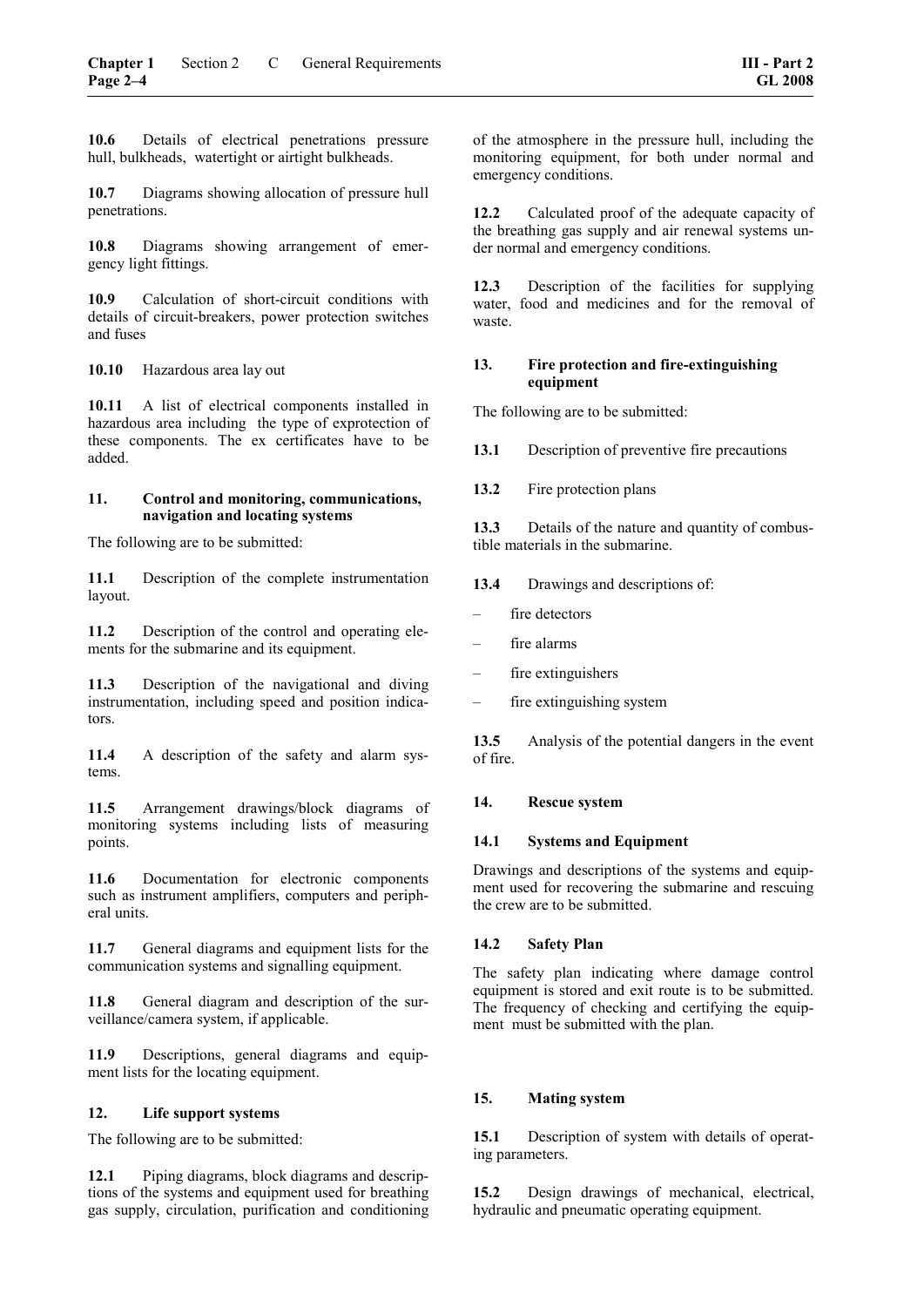### <span id="page-20-0"></span>**1. General**

1.1 Submarines and their ancillary equipment are subject to constructional and acceptance testing. As a minimum requirement, this shall include verification of compliance with the approved documents, inspection of workmanship, verification of materials and the relevant documentation and checking of dimensional tolerances. In addition, all the tests prescribed in the following are to be performed and documented, wherever applicable.

**1.2** For series-manufactured parts, test procedures other than those prescribed may be agreed with GL provided that they are recognized as equivalent by GL.

**1.3** GL reserves the right to extend the scope of the tests where necessary and also to subject to test those parts for which testing is not expressively required by the Rules.

**1.4** Parts subject to compulsory inspection are to be replaced by tested parts. This is also applicable to spare parts.

**1.5** Where submarines are equipped with a diver's lockout, the components and equipment concerned are also to be subjected to the tests prescribed in the GL Rules  $I -$ Ship Technology, Part  $5 -$ Underwater Technology, Chapter 1 – Diving Systems and [Diving Simulators.](#page-0-0)

### **2. Total system**

On completion, the submarine is to be subjected to a functional and acceptance test in accordance with the approved trial programme. This shall include at least the following individual tests:

- inspection of assembly (where not already performed during supervision of manufacture)
- measurement of weight and buoyancy and checking of stability under normal and emergency conditions
- inspection of internal equipment, partition bulkheads with doors, floors and ladders
- testing of all safety devices
- functional testing of diving/ballasting, regulating/compensating and trimming system
- functional testing of mechanical and electrical equipment
- heeling or trimming experiment submerged
- testing of the ballast release system (if provided)
- trial trip on surface with verification of buoyancy
- trial trip submerged
- functional testing of life support systems
- verification of the accuracy of all important instrument readings
- insulation test on the electrical equipment

### **3. Pressure hull**

**3.1** On completion of the machining work and any necessary heat treatment, pressure hulls are to be subjected to a hydraulic external pressure test. This test may be performed either in a pressurized environment or as part of a submersion test carried out on the completed submarine. The test pressure is to be determined in accordance with [Section 4, Table 4.4.](#page-29-0)

Pressure hull compartments in which an internal overpressure may occur are to be subjected to a hydraulic internal pressure test at 1.5 times the maximum allowable working pressure of the compartment.

After the pressure tests, the pressure hull is to be examined for leaks, permanent deformations and cracks.

**3.2** Pressure hull penetrations and closing appliances are to be tested for tightness by the application of a negative pressure of at least 0.2 bar from inside the boat/system.

**3.3** If pressure hull windows are fitted, they are to be subjected to a hydraulic pressure test. The test may be performed after installation together with the pressure hull or individually in a testing device. The test pressure is to be determined in accordance with 3.1.

After the pressure test, windows may exhibit no scratches, cracks or permanent deformation.

### **4. Exostructure**

**4.1** A check is to be carried out on the arrangement, mounting and fastening of such equipment items as stairways, gratings, handrails, bitts, masts, navigating lights, towing devices and draught marks.

**4.2** External structural components such as anchors, rudders, etc. are to be subjected to a functional test.

### **5. Diving/ballasting, regulating/compensating and trimming tanks**

**5.1** Closed diving/ballasting tanks are to be subjected to a tightness test using air at an excess pressure of about 0,2 bar.

**5.2** Regulating/compensating and trimming tanks are to be subjected to a hydraulic pressure test at 1,5 times the maximum allowable working pressure.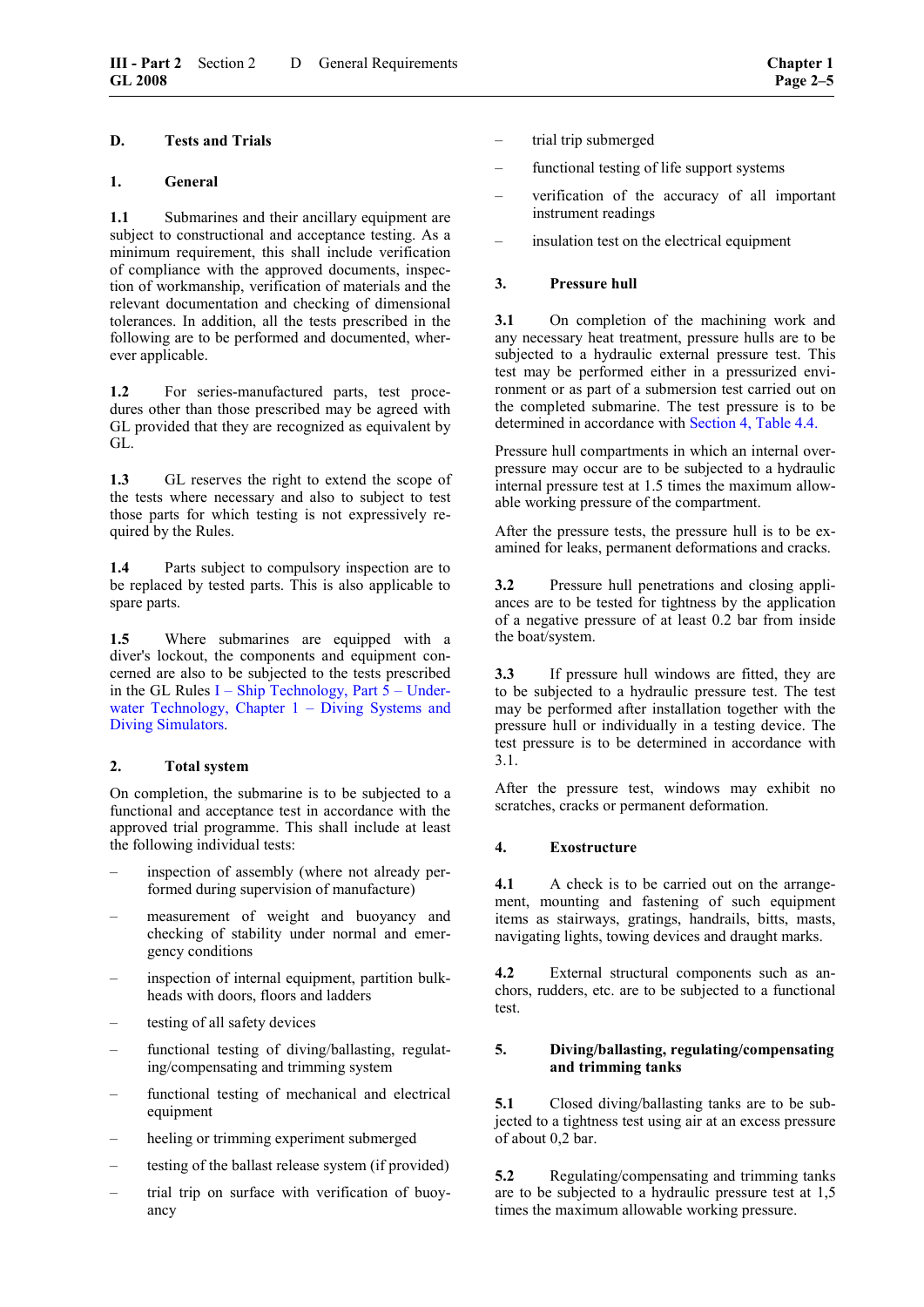### **6. Pressure vessels, heat exchangers and filters**

**6.1** Pressure vessels are to undergo a hydraulic pressure test before being insulated or painted. The test may result in no leakage or permanent deformation of the vessel walls.

**6.2** The test pressure applied to pressure vessels, heat exchangers and filters shall generally be equivalent to 1,5 times the maximum allowable working pressure.

**6.3** Pressure vessels which may be subjected to external overpressure equivalent to the maximum allowable diving depth of the submarine are to be subjected to an external pressure test. The test pressure shall be at least equal to that applied to the pressure hull.

### **7. Piping systems, pumps and compressors**

### **7.1 Pipes**

**7.1.1** On completion but before being insulated or painted, all pipes are to undergo a hydraulic pressure test at 1,5 times the maximum allowable working pressure.

**7.1.2** After installation on board, all pipes are to undergo a tightness test at 0,8 times the maximum allowable working pressure.

**7.1.3** Pipes for breathing gas and oxygen are to be tested for cleanliness.

### **7.2 Pumps and compressors**

**7.2.1** Pump and compressor components subjected to pressure are to undergo a hydraulic pressure test. For pumps the test pressure shall be 1,5 times the maximum allowable working pressure for compressors, 1,5 times the delivery pressure of the compressor stage concerned.

**7.2.2** On completion, pumps and compressors are to be subjected to a tightness test at their maximum allowable working pressure. In addition, a performance test is to be carried out. With breathing gas compressors, the final moisture content and any possible contamination of the compressed gas are also to be determined. The safety devices are also to be checked.

### **8. Control systems for depth, positive and negative buoyancy and trim**

**8.1** Diving/ballasting, regulating/compensating, trimming and freeing systems are to be subjected to a functional test under normal and emergency conditions.

The measuring devices as well as the safety and alarm equipment are to be checked.

**8.2** The diving/ballasting tank venting systems and the operating elements are to be subjected to a functional test.

### **9. Propelling and manoeuvring equipment**

**9.1** The installation of the propelling and manoeuvring equipment is to be checked.

**9.2** The entire propulsion plant is to be subjected to a functional test, surfaced and submerged.

### **10. Electrical equipment**

**10.1** In principle all electrical machines, components, including steering and control positions, cables and lines are to be tested in the manufacturer's works in accordance with Part  $1 -$  Surface Ships, Chapter 3a [– Electrical Installations.](#page-0-0) A detail inspection scope has to be agreed with GL.

**10.2** All electrical systems and equipment are to be inspected and tested before the submarine is put into service.

**10.3** Electrical protective devices are to be checked; in addition, an insulation test is to be performed on the electrical equipment in the pressure hull.

### **11. Control and monitoring, communications, navigation and locating equipment**

**11.1** Indicating and monitoring instruments are to be tested for the accuracy of their readings and their limit value settings.

**11.2** Automatic control systems are to be checked for satisfactory performance under service conditions.

**11.3** Normal and emergency communications equipment is to be subjected to a functional test.

**11.4** Proof is required of the autonomy of the safety systems.

### **12. Life support systems**

**12.1** A functional test is to be carried out to verify the satisfactory functioning of the life support system under normal and emergency conditions.

**12.2** The arrangement of the  $O_2$ ,  $CO_2$  and  $H_2$ measuring devices is to be inspected, and they are to be checked for the accuracy of their readings and their limit value settings.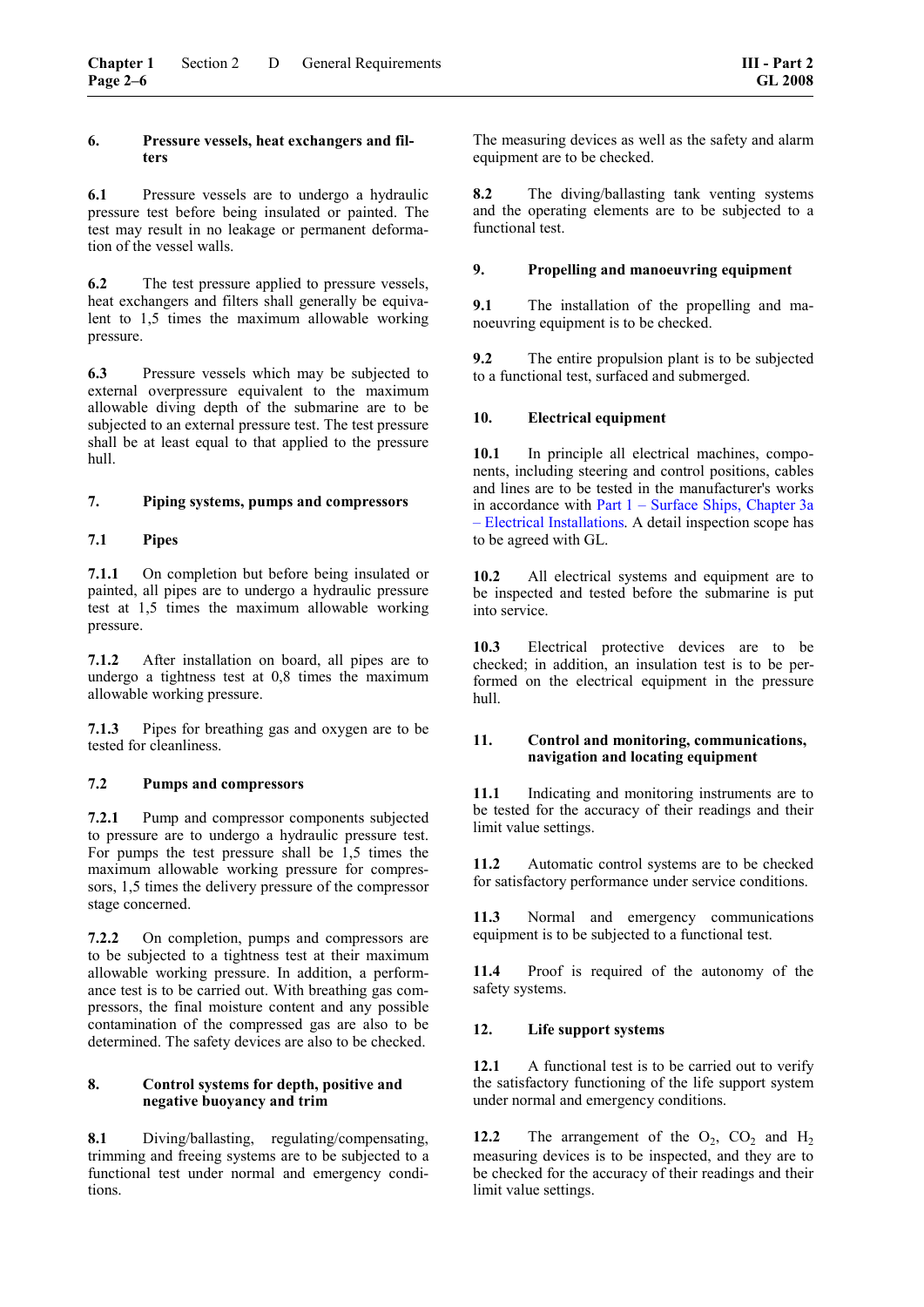<span id="page-22-0"></span>**12.3** The sanitary facilities are to be checked to ensure that they are functioning properly.

**12.4** The installation of the ventilation system is to be inspected and the operation of the fans and fire flaps is to be checked.

**12.5** A functional test of the waste removal system is to be carried out at NDD.

**12.6** A functional test of the signal ejector is to be carried out at the NDD. In case that a manual emergency operation mode is provided for the signal ejector this additional test shall be carried out at a diving depth of 50 m to avoid dangerous situation to the crew during operation.

**12.7** As far as applicable functional or other tests of the rescue system used for recovering the submarine and rescuing the crew.

### **13. Fire protection**

**13.1** The fire behaviour of the internal fittings and equipment is to be checked by reference to the relevant test Certificates and symbols, as applicable.

**13.2** A check is to be made as to whether the electrical heating systems and heaters are fitted with protection against overheating.

**13.3** Fire alarm, detection and extinguishing appliances and, if provided, the fire extinguishing system are to be subjected to a functional test.

### **14. Ballast Release systems**

If a ballast release system is installed it is to be subjected to a functional test in shallow water. In the course of this test it shall be proved that the release gear functions properly even with the submarine at the maximum permissible inclination and that adequate stability of the unit is maintained after release.

### **15. Mating system**

**15.1** Where a mating device is provided, a test is to be performed to verify that release and transfer can only take place when the trunk is not under pressure.

**15.2** The safety devices are to be checked.

### **E. Marking**

**1.** All valves, fittings, controls, indicators and warning devices are to be provided with identification plates made of a material which is at least flameretardant. The identifying marks are to be clear and unmistakable (e.g. stating the short designation and/or the function of the item concerned).

**2.** All pressure vessels and pressure gas cylinders are to be prominently and permanently marked with the following details:

- name of manufacturer
- serial number and year of manufacture
- maximum allowable working pressure
- test pressure
- capacity (in litres)
- empty weight (of gas bottles)
- date of test and test stamp

**3.** Permanently installed pressure gas cylinders, pressure vessels and gas piping systems are, in addition, to be marked with a permanent colour code in accordance with Table 2.1 and with the chemical symbol designating the type of gas concerned, if not otherwise defined by the Naval Administration. The marking of pressure gas cylinders shall be visible from the valve side.

| Type of gas                  | <b>Chemical</b><br>symbol | Colour code     |
|------------------------------|---------------------------|-----------------|
| Oxygen                       | $\mathbf{O}_{2}$          | white           |
| Nitrogen                     | N <sub>2</sub>            | black           |
| Air                          |                           | white and black |
| Helium                       | He                        | brown           |
| Oxygen/Helium<br>gas mixture | O <sub>2</sub> /He        | white & brown   |

**Table 2.1 Marking of gas systems** 

**4.** The mating appliance is to be fitted with a prominent and permanently mounted name plate containing at least the following information in easily legible characters:

- name of manufacturer
- serial number and year of manufacture
- date of test and test stamp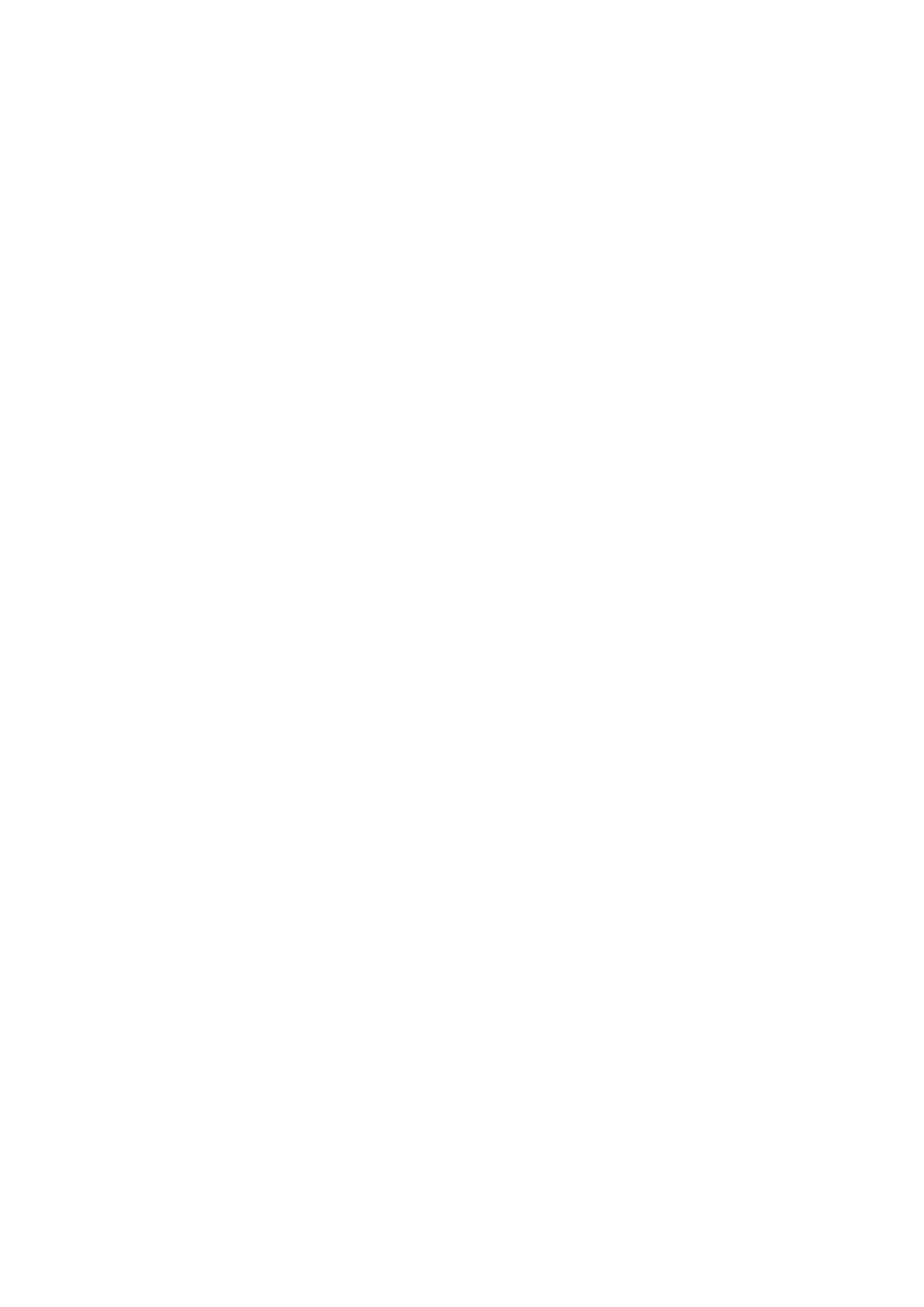## **Section 3**

### **Principles for Design and Construction**

### <span id="page-24-0"></span>**A. General Principles**

**1.** Submarines are to be designed and constructed in such a way that failure of any single component cannot give rise to a dangerous situation.

<span id="page-24-3"></span>**2.** A safety envelope calculation showing the allowable diving depth in relation with the submarine's velocity is to be submitted to GL. The following cases have to be investigated:

- jamming of hydroplanes at max. angle
- flooding

**3.** Submarines and their components are to be designed to meet the service conditions stated in the specifications.

<span id="page-24-4"></span>**4.** Submarines are to be designed and built to ensure safe operation and facilitate proper maintenance and the necessary surveys.

**5.** Submarines should be equipped for all-round vision when navigating on the surface.

**6.** Submarines with a diver's lockout are to be designed and constructed to ensure the safe transport and the safe exit and entry of the divers under pressure. In addition, the diver's lockout provided shall also comply with the GL Rules  $I -$ Ship Technology, [Part 5 – Underwater Technology, Chapter 1 – Diving](#page-0-0)  [Systems and Diving Simulators.](#page-0-0)

### <span id="page-24-1"></span>**B. Environmental Conditions**

### **1. General**

As a minimum requirement, the design, selection and arrangement of all machinery, instruments and equipment located on board of submarines are required to conform to the environmental conditions stated in the following. Environmental conditions other than those stated may be approved for submarines for service only in particular areas of the world.

### <span id="page-24-2"></span>**2. Inclined positions**

Satisfactory operation shall be ensured at (static and dynamic) inclinations of up to  $22.5$  ° in any direction measured in relation to the as-installed datum if not otherwise agreed between the Naval Administration

and GL. Short time (less than 10 minutes) inclinations of up to 45 ° shall not adversely affect operation and shall not cause damage, particularly to machine supports.

### **3. Water**

The design of submarines and components is generally to be based on seawater within the temperature range from  $-2$  °C to  $+32$  °C, with a salt content of 3,5 % and a density of  $1028 \text{ kg/m}^3$ . A value of 0,1 bar/m is to be applied when converting diving depth to pressure.

### **4. Seastates**

Submarines are to be designed for sea states defined by the Naval Administration. At least allowance shall be made for accelerations of 2 g rms downwards and 1 g rms upwards in the vertical and 1 g rms each in the longitudinal and transverse directions ( $g = 9.81$  m/s<sup>2</sup>).

### **5. Climate**

In all spaces, oil and salt-impregnated air ranging in temperature from 0 to 55 °C is to be anticipated. Atmospheric humidity may attain 100 % in the lower temperature range. Condensation is liable to occur. In specially protected control rooms, a relative atmospheric humidity of 80 % at a reference temperature of 40 °C is to be assumed.

Equipment and instruments shall continue to function satisfactorily despite fluctuations in the air pressure inside the pressure hull ranging from 0,7 to 1,3 bar. In the diver's and escape lockout and in compression chambers, equipment and instruments should be designed for 1,5 times the maximum allowable working pressure.

### **6. Vibrations**

Machinery shall not cause any vibration which imposes unacceptable stresses on other machines, equipment or the hull of the vessel. The GL Rules [Part](#page-15-0)  [1 – Surface Ships, Chapter 2 – Propulsion Plants,](#page-15-0)  [Section 1, D.2.](#page-15-0) are to be complied with.

### **C. Noise and Shock**

Noise emissions should be kept to a minimum.

The requirements for noise and shock are to be defined by the Naval Administration and agreed with GL. See also [Part 1 – Surface Ships, Chapter 1 – Hull](#page-66-0)  [Structures and Ship Equipment, Section 16.](#page-66-0)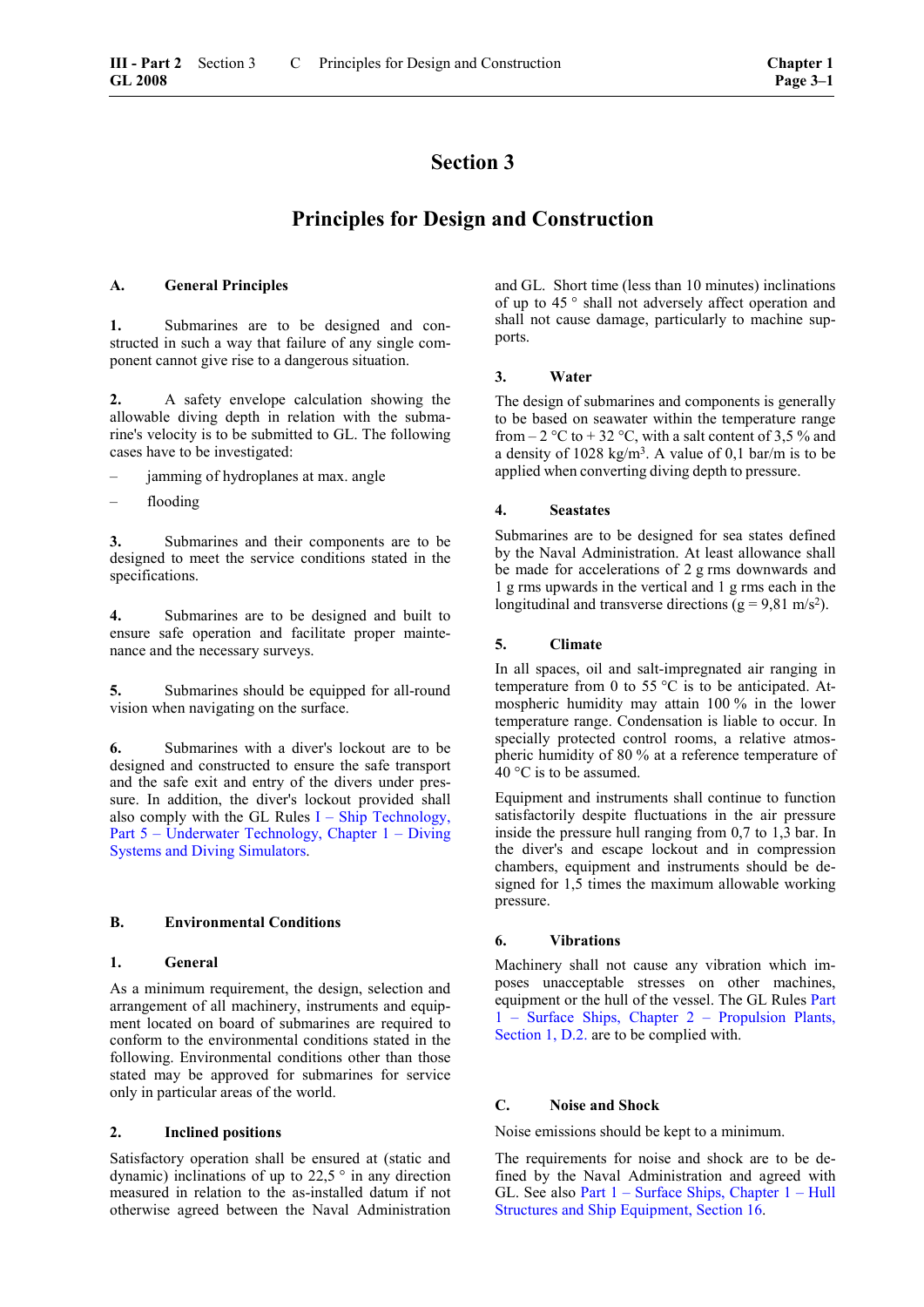### **D. Hatches, Doors and Access Ports**

**1.** Submarines are to be equipped with entry and exit hatches as defined by the Naval Administration. They shall be capable of being operated from both sides. Each entry/exit hatch is to be designed to allow safe entry into and safe exit from the submarine without water penetrating into the interior.

**2.** Entry/exit hatches are to be provided with a closing mechanism which enables sufficient pressure to be exerted on the hatch seal even when surfaced. The design of the closing mechanism shall further ensure that the hatch cannot be opened until pressure equalization has taken place.

**3.** Provision is to be made to enable doors to be opened from both sides. Door casings or hatches are to be provided with pressure-equalizing valves.

**4.** Doors and access ports for persons shall have a clear diameter of at least 500 mm. That of diver entry and exit hatches shall be at least 600 mm.

### **E. Equipment**

### **1. Anchors**

Submarines are to be equipped with at least one suitable anchor including the necessary hoisting and lowering gear with indication device.

### **2. Bitts**

Submarines are to be equipped with bitts etc. mooring the unit. Compare Part  $1 -$  Surface Ships, Chapter  $1 -$ Hull Structures and Ship Equipment, Section 18, F.

### **3. Lights, signal shapes and sound signals**

Submarines are to be equipped with lights, signal shapes and sound signals in accordance with the 1972 International Regulations for the Prevention of Collisions at Sea (COLREGS 1972). Requirements of the Naval Administration have to be observed.

### **4. Position indicators, radio direction finders and locating equipment**

According to their mode of operation and application, submarines are to be provided with suitable equipment for locating the unit when travelling on the surface.

### **5. Marker buoy**

Submarines are to be equipped with a marker buoy which can be released from inside the submarine in an emergency. If not otherwise defined by the Naval Administration, the marker buoy shall be fitted with an automatic distress signal transmitter.

### **F. Corrosion Protection and Corrosion Allowance**

### **1. Corrosion protection**

Submarines and all their accessories are to be effectively protected against corrosion.

Parts of the submarine which are later rendered inaccessible by the design of the unit shall be given permanent corrosion protection during construction.

Anti-corrosion coatings applied to the interior of submarines shall meet the requirements under [B.3.,](#page-24-3) [B.5.](#page-24-4) and [Section 4, B.1.1.](#page-26-0)

### **2. Corrosion allowance**

The following corrosion additions apply provided an effective corrosion protection system is used and continuously maintained. Different additions required by the Naval Administration may be accepted by GL.

### **3. Additions for steel**

Based on the calculated values the scantling determination requires the corrosion addition  $t<sub>K</sub>$  to the theoretical plate thickness:

- $t_K = 0.5$  mm in general
- $t_K = 0.7$  mm for lubrication oil, gas oil or equivalent tanks
- $-t_K = 1.0$  mm for water ballast and wastewater tanks
- for special applications  $t_K$  shall be agreed with GL
- For all elements of the submarine's structure which are forming a boundary of tanks, the  $t_K$ values for tanks have to be considered.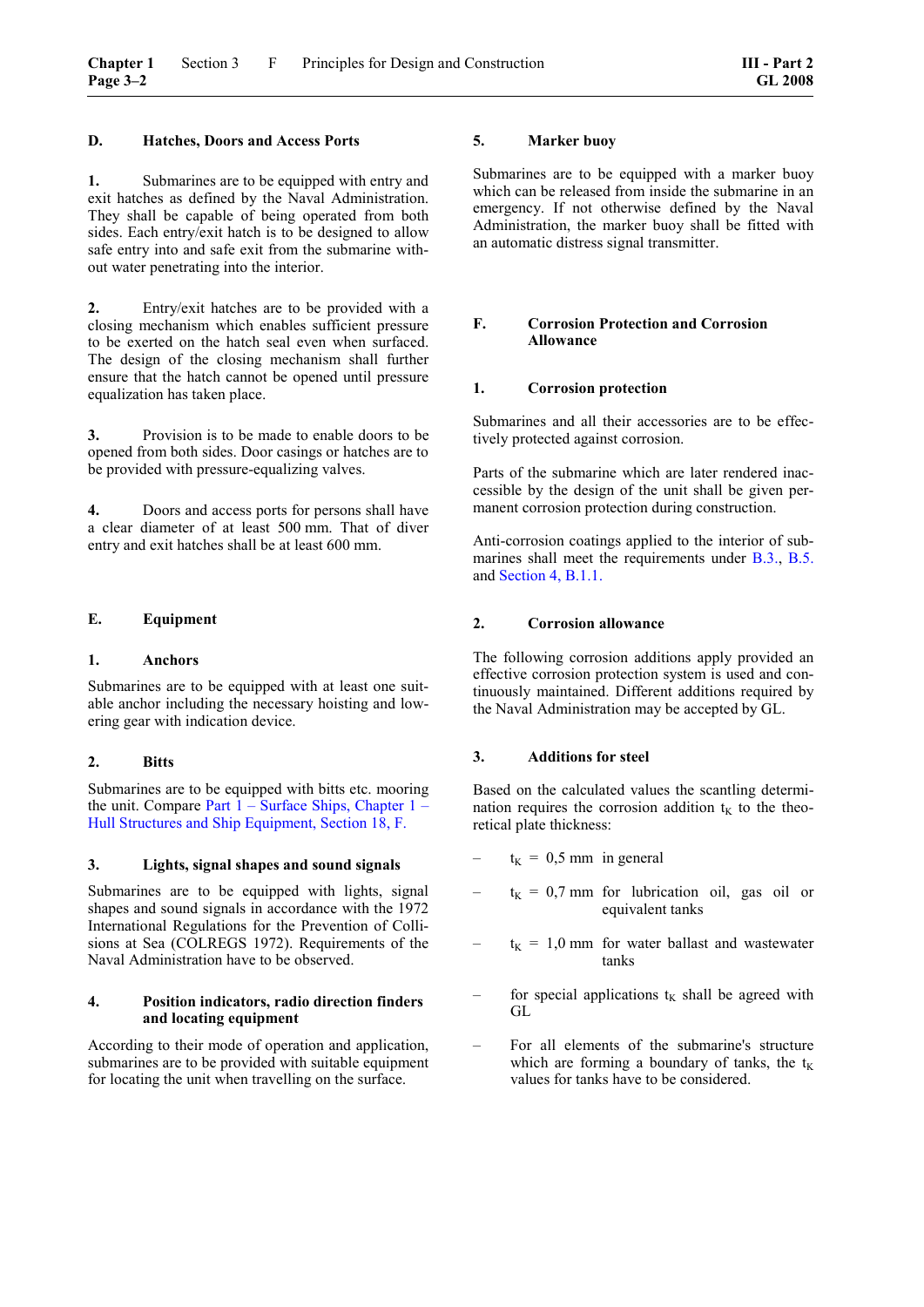## **Section 4**

### **Pressure Hulls**

### **A. General**

**1.** The following requirements apply to pressure hulls of submarines in which the crew is accommodated at atmospheric pressure.

**2.** The documents to be submitted to GL for approval are stated in [Section 2, C.](#page-17-0)

**3.** The necessary tests and markings are as stated in [Section 2, D.](#page-20-0) and [E.](#page-22-0)

### **B. Design Principles**

### **1. Internal fittings and equipment of the pressure hull**

<span id="page-26-0"></span>1.1 For equipment, fittings, insulation, paintwork and preservative coatings inside pressure hulls, use may only be made of those materials and media which do not release any toxic or severe irritant gases under the atmospheric conditions mentioned in [Section](#page-24-4) 3, B.5. Wherever possible, this also applies to the effects of heat.

**1.2** Wherever possible, only non-combustible or at least flame-retardant materials and media shall be used inside the pressure hull.

**1.3** Battery spaces are to be so designed that they can accommodate the equipment needed for ventilation, air circulation, acid measurement and cooling.

**1.4** Tanks located within the pressure hull are to be functionally designed and provided with sufficient ventilation and drainage facilities in each case. All tanks are to be provided with suitable inspection openings.

### **2. Allocation of space**

As far as possible, spaces occupied by the crew are to be separated from that in which machinery and equipment is installed and are to be acoustically and thermically insulated. Details about accommodation, sleeping facilities, sanitary arrangements etc. to be defined by the Naval Administration.

### **C. Materials**

### **1. General**

**1.1** Materials shall be suitable for the purpose intended and for the processes applied, e.g. welding, and shall meet the requirements stated below. Materials for which no special requirements are stated in this Section are subject to recognized standards. See also GL Rules II [– Materials and Welding, Part 1 – Metallic Materials,](#page-0-0)  [Chapter 6 – Special Materials for Naval Ships.](#page-0-0)

**1.2** The manufacturing, processing and testing of materials are subject to the GL Rules II – Materials and Welding.

### **2. Approved materials**

**2.1** • Rolled or forged steels and steel castings with guaranteed ductility and toughness are normally to be used for pressure hull fabrication. Steel plates, profiles and bars shall be made of fine-grained special steels which comply with 3. and conform to recognized standards such as DIN EN 10028-3 or to manufacturer's specifications which have been examined and approved by GL. Approved materials for pressure hulls are listed in [Table 4.2.](#page-27-0)

**2.2** Materials other than those mentioned in 2.1, e.g. austenitic stainless steels, may be used provided they have been proved to be suitable for the intended application. If no recognized standards are available, the relevant specifications are to be submitted to GL for examination and approval. The use of brittle materials such as grey cast iron is not permitted.

### **3. Special requirements applicable to materials for pressure hulls**

### **3.1 Ductility**

All metals shall have sufficient ductility (in terms of the elongation measured by tensile test). The elongation at fracture  $(A<sub>5</sub>)$  shall conform to the values stated in the standard or material specification and shall not be less than 16 %.

### **3.2 Impact energy**

Steel grades have to conform to the impact energy values measured by notched bar impact test stated in the standard or material specification. In addition:

- Plates shall have an impact energy of at least 30 Joule measured on ISO V-notch transverse specimens at a test temperature corresponding to the plate thickness in accordance with Table 4.1.
- Steel profiles and bars welded direct to the pressure hull, e.g. reinforcing rings or stiffeners, shall have an impact energy of at least 27 Joule measured in ISO V-notch longitudinal specimens at a test temperature of 0 °C.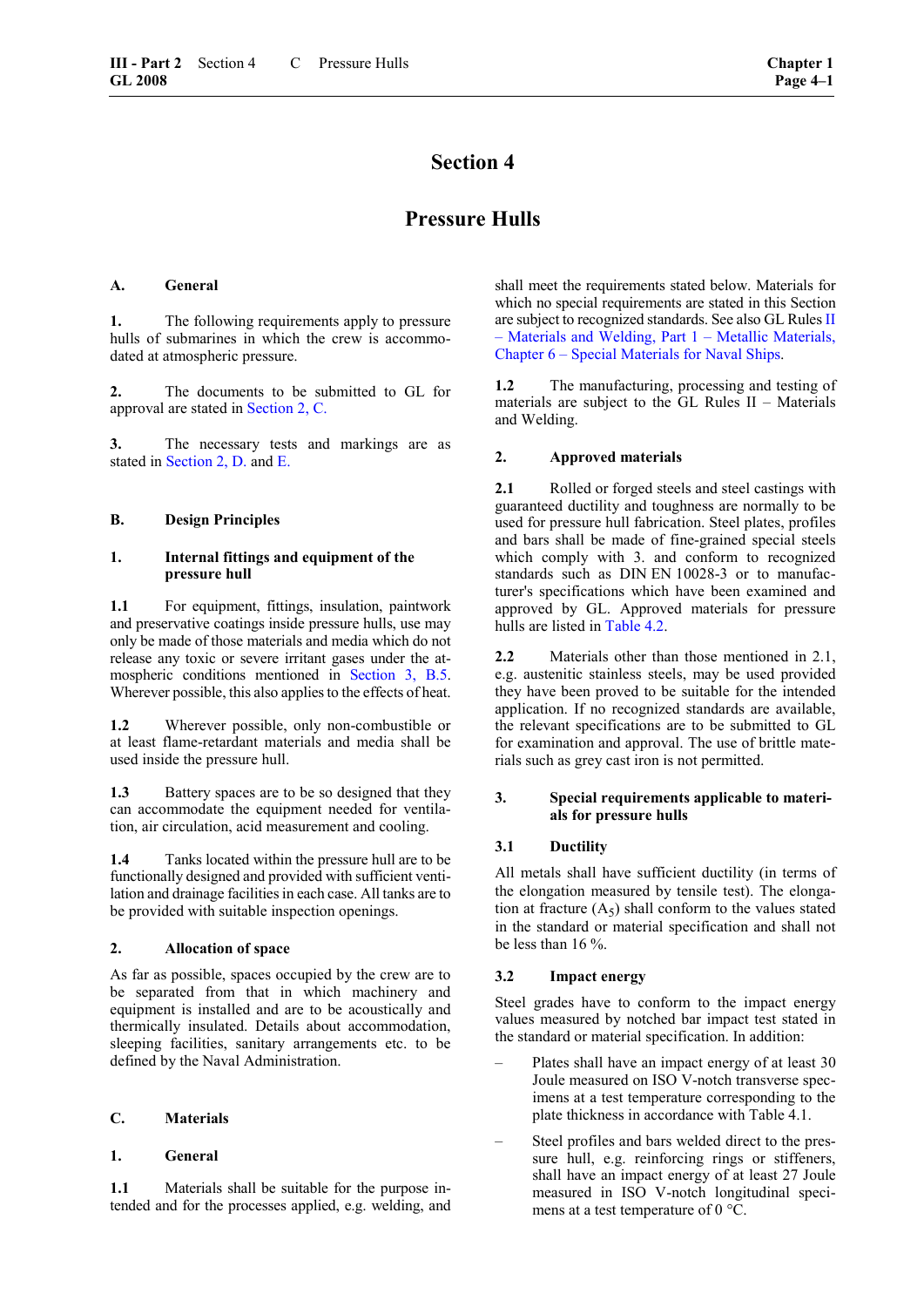| <b>Plate thickness</b>                             | <b>Test temperature</b>        |
|----------------------------------------------------|--------------------------------|
| [mm]                                               | [°C]                           |
| $\leq 20$<br>$> 20 \le 40$<br>$> 40 \le 60$<br>>60 | $-20$<br>$-40$<br>by agreement |

### **Table 4.1 Test temperature for notched bar impact test**

### **3.3 Freedom from defects**

With regard to their internal defects, plates with a thickness exceeding 16 mm shall as a minimum requirement satisfy the conditions for Class 2, Table 1, of Stahl - Eisen -Lieferbedingungen 072 or equivalent standards.

### **4. Proof of characteristics**

**4.1** Proof of the characteristics of materials used for pressure hulls is to be supplied in the form of materials test Certificates according to EN 10204. The type of Certificate required for the product concerned is indicated in [Table 4.3.](#page-27-1) Unless otherwise specified, the testing authority for acceptance tests to Certificate 3.2 is GL.

**4.2** The evidence to be supplied in respect of the characteristics of products not included in [Table 4.3](#page-27-1) shall be agreed with GL.

| <b>Product type</b>  | <b>Grade of material</b>                                                                                               | <b>Rules for Classification and</b><br>Construction,<br><b>II-Materials and Welding,</b><br>standard or specification |
|----------------------|------------------------------------------------------------------------------------------------------------------------|-----------------------------------------------------------------------------------------------------------------------|
| Plate                | Special fine-grained steel and shipbuilding steel of<br>grades GL-D 32/36 or GL-E 32/36                                | Part 1, Chapter 2, Section 1, B.<br>DIN EN 10028-3<br>manufacturer's specification                                    |
| Profiles and<br>bars | General-purpose shipbuilding and structure steels, pro-<br>vided these are killed, also fine-grained structural steels | Part 1, Chapter 2, Section 1, B., 1, C.<br>DIN EN 10025, DIN EN 10028-3                                               |
| Pipes                | Seamless and welded ferritic steel pipes                                                                               | Part 1, Chapter 2, Section 2, B., 2, C.<br>DIN 1629/30, DIN 1626/28,<br>DIN EN 10216-2, DIN EN 10217-2                |
| Forgings             | Forgings for boilers, pressure vessels and piping                                                                      | Part 1, Chapter 2, Section 3, E.<br>DIN EN 10025, DIN EN 10083-1                                                      |
| Castings             | Steel castings for boilers, pressure vessels and piping                                                                | Part 1, Chapter 2, Section 4, D.<br>DIN 1681, DIN EN 10213                                                            |
| Bolts and nuts       | Unalloyed or alloy steel bar                                                                                           | Part 1, Chapter 2, Section 6, C.<br>DIN EN ISO 898                                                                    |

<span id="page-27-0"></span>**Table 4.2 Approved materials for pressure hulls** 

### <span id="page-27-1"></span>**Table 4.3 Proof of characteristics**

| <b>Product type</b>                                      | <b>Type of Certificate</b><br>to EN 10204:2005 |  |  |
|----------------------------------------------------------|------------------------------------------------|--|--|
| Plates for the pressure hull                             | 3.2                                            |  |  |
| Ultrasonic test                                          | 3.1                                            |  |  |
| Steel profiles and bars (load-bearing elements)          | 3.2                                            |  |  |
| Pipes and sockets                                        |                                                |  |  |
| $>$ DN 32                                                | 3.2                                            |  |  |
| $\leq$ DN 32                                             | 3.1                                            |  |  |
| Forgings, forged flanges                                 |                                                |  |  |
| $>$ DN 250                                               | 3.2                                            |  |  |
| $\leq$ DN 250                                            | 3.1                                            |  |  |
| <b>Bolts</b>                                             |                                                |  |  |
| $\geq M 30$                                              | 3.2                                            |  |  |
| < M 30                                                   | 3.1                                            |  |  |
| <b>Nuts</b>                                              | 2.2                                            |  |  |
| Small parts such as mountings, brackets and welding lugs | 2.2                                            |  |  |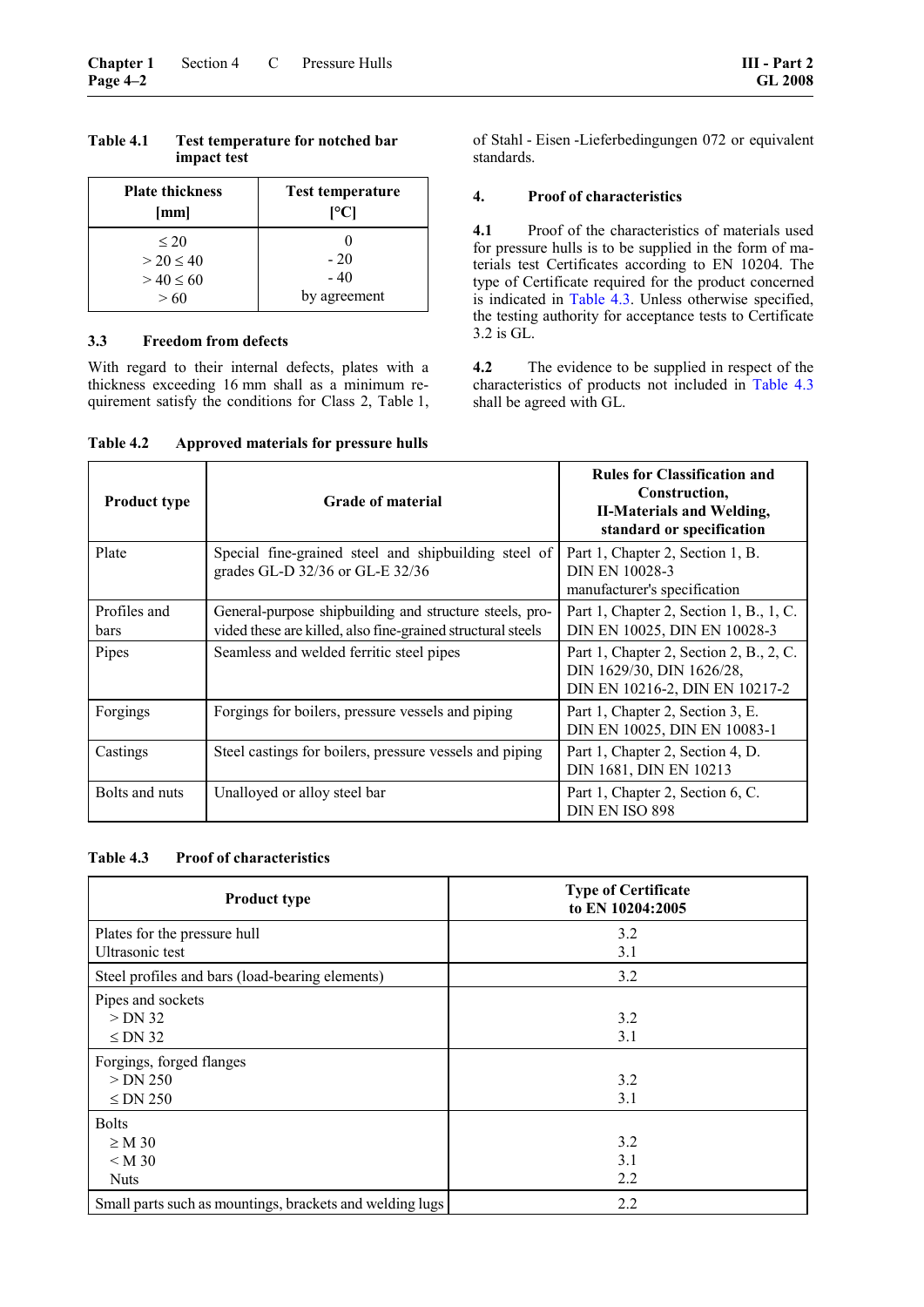### **D. Principles of Manufacture and Construction**

### **1. Treatment**

**1.1** Treatments applied to materials shall be properly carried out. Materials whose characteristics have been impaired by hot or cold forming have to be suitably heat-treated, see GL Rules [II – Materials and](#page-36-0)  [Welding, Part 1 – Metallic Materials, Chapter 2 –](#page-36-0)  [Steel and Iron Materials, Section 6, A.](#page-36-0)

**1.2** Materials shall be so marked as to enable them to be identified and correlated with their respective test Certificates even during and after the fabrication of the pressure hull.

### **2. Welding**

**2.1** Companies wishing to undertake the fabrication of pressure hulls for submarines shall be approved by GL with regard to their facilities, welding personnel and professional supervision.

**2.2** Before welding work is commenced, the properties of the joints to be welded have to be proved by welding procedure tests at the manufacturer's works.

<span id="page-28-0"></span>**2.3** All butt welds in the pressure hull shall be performed as full-penetration, multi-pass welds executed from both sides. In addition, the work is to be performed in such a way that it can be assigned a weld factor v of 1,0 in accordance with GL Rules II – Materials and Welding, Part 3 – Welding.

### **3. Penetration**

**3.1** Penetrations causing a weakening of the pressure hull are to be suitably strengthened, see Annex A, C.8. The reinforcement has to form an integral part of the pressure hull or connecting piece. Seton reinforcing rings are not permitted.

The edge of openings and cutouts, e.g. pipe, cable and mechanical linkage penetrations in bulkheads and web frames, are to be rounded.

### **4. Dished ends**

The movement of the rims of dished ends shall not be inadmissibly restricted by mechanical restraints of any kind, e.g. retaining plates, stiffeners etc.

### **5. Pipe connections and flanges**

**5.1** The wall thickness of pipe connections shall be so dimensioned that they are fully able to withstand additional external loads. The wall thickness of socket-welded pipe connections shall be compatible with the wall thickness of the part into which they are

welded. Pipe connections and flanges are to be socketwelded in such a way that the weld configuration includes the whole wall thickness of the pressure hull.

**5.2** Pipe connections in accordance with the GL Rules [Part 1 – Surface Ships, Chapter 4 – Ship Opera](#page-42-0)[tion Installations and Auxiliary Systems, Section 8](#page-42-0) are to be provided for the connection of pipes.

### **E. Calculations**

### **1. General**

**1.1** Pressure hulls, pressure bulkheads, hatches, windows, suspensions etc. are to be calculated in accordance with the relevant GL Rules or other code of engineering practice, agreed with GL. For pressure hulls and pressure vessels subjected to external overpressure see [Annex A](#page-68-0)

**1.2** The calculations on which the design is based are to be submitted to GL. The calculation may follow recognized procedures of continuum mechanics or finite element analyses may be used. If generally available programs are used, the user handbooks for their explanation have to be defined in the list of literature. In the calculation it has to be presented in clearly arranged way how the structure is divided into the elements and which elements have been used. It shall be possible to examine the calculation by definition of - among others – loads, boundary conditions, model description and comparison of the results with the requirements.

**1.3** Allowance is to be made for the loads due to nominal diving pressure, test diving pressure, collapse pressure, internal overpressure and any dynamic loads, reaction forces and additional local stresses caused by fastening attachments and supports as defined in [Sec](#page-30-0)[tion 5.](#page-30-0) The calculations are also to take account of the environmental conditions stated in [Section 3, B.](#page-24-1)

**1.4** The load factors for dynamic loads are to be agreed with GL.

Account is to be taken of the fatigue strength of the material. Pressure hulls are to be designed for a number of operating cycles to be agreed with the Naval Administration, but at least 10000 operating cycles.

The calculations for the proof of fatigue strength shall be done according to the requirements defined in Part 1 – Surface Ships, Chapter 1 – Hull Structures and Ship Equipment; Section 17 unless otherwise agreed by GL.

**1.5** For the weld factor of welds see [D.2.3.](#page-28-0)

**1.6** The wall thickness of the shells and ends of seamless or welded pressure hulls shall generally not be less than 6 mm.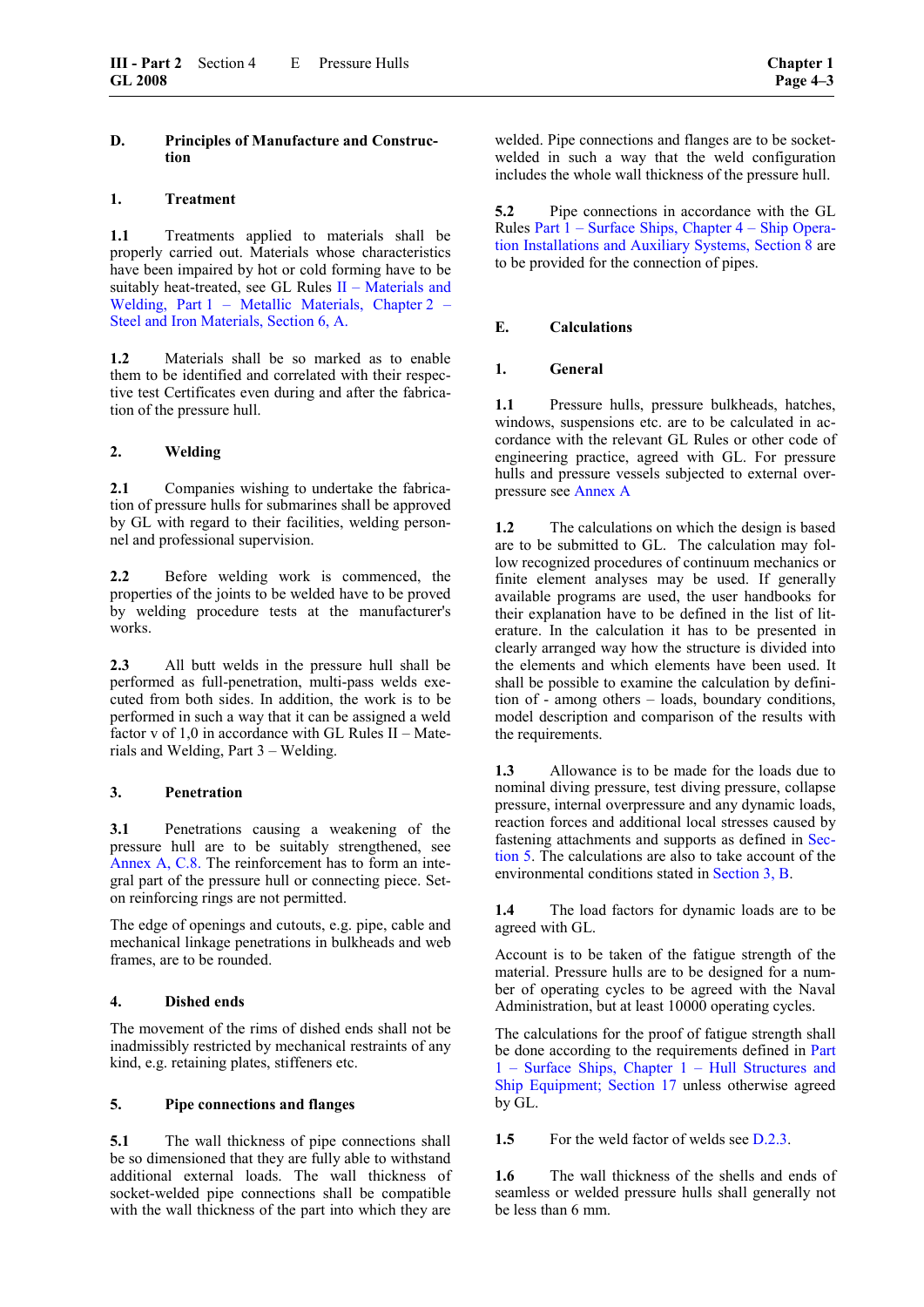### **2. Design criteria**

The following design criteria are to be applied to the calculation of components subjected to external overpressure:

- Tensile, compressive and bending stresses at nominal diving pressures shall not exceed the permissible values stated in 3.
- Components critical to stability shall be designed with a sufficient margin to withstand buckling, bulging and lateral buckling at collapse diving pressures.
- The possibilities of failure critical to stability and of plastic failure are to be analyzed. Allowance is to be made for the reduction in the modulus of elasticity between the limit of proportionality and the yield point or 0,2 % proof stress. Generally, the material shall be assumed to behave elastically and plastically without strain hardening. Where the compressive load/ deformation curve for the material has been determined in the presence of GL's representative, this curve may be used as the basis for calculations.

### **3. Permissible stresses**

The maximum permissible stress to be used in the stress calculation is the smaller of the following two values:

$$
\begin{array}{ccc} R_{m,20^{\circ}} \\ \hline A \end{array} \quad = \quad \begin{array}{cc} R_{eH,t} \\ \hline B \end{array}
$$

- $R_{m,20^{\circ}}$  = guaranteed minimum tensile strength [N/mm<sup>2</sup>] at room temperature (may be disregarded in the case of established fine - grained steels with  $R_{\text{eH}} \leq 360 \text{ N/m}$ mm<sup>2</sup> or where external overpressure exerts a compressive load)
- $R<sub>eff,t</sub>$  = guaranteed yield point or minimum value of 0,2 % proof stress at design temperature

The safety factors A and B are shown in Table 4.4.

### **4. Allowance for manufacturing tolerances**

**4.1** In design calculations relating to pressure hulls, allowance is to be made for deviations from the ideal shape, e.g. with regard to the circularity of the shell configuration or the positioning of the stiffening rings see Annex B.

**4.2** If the manufacturing tolerances on which calculations have been based are exceeded, the deviations observed shall be used to carry out a calculated verification of the maximum permissible pressure.

|                      | <b>Nominal diving pressure</b> |    | <b>Test diving pressure</b> |     | Collapse pressure |                             |  |
|----------------------|--------------------------------|----|-----------------------------|-----|-------------------|-----------------------------|--|
| <b>Material</b>      | $\blacktriangle$               | B  | A'                          | B'  | A''               | $\mathbf{B}^{\prime\prime}$ |  |
| Ferritic materials   | 2,7                            |    |                             | I.I |                   |                             |  |
| Austenitic materials | 2.7                            | 17 |                             | 1,1 |                   |                             |  |
| Titanium             | 2.7                            |    |                             |     |                   |                             |  |

### <span id="page-29-0"></span>**Table 4.4 Safety factors**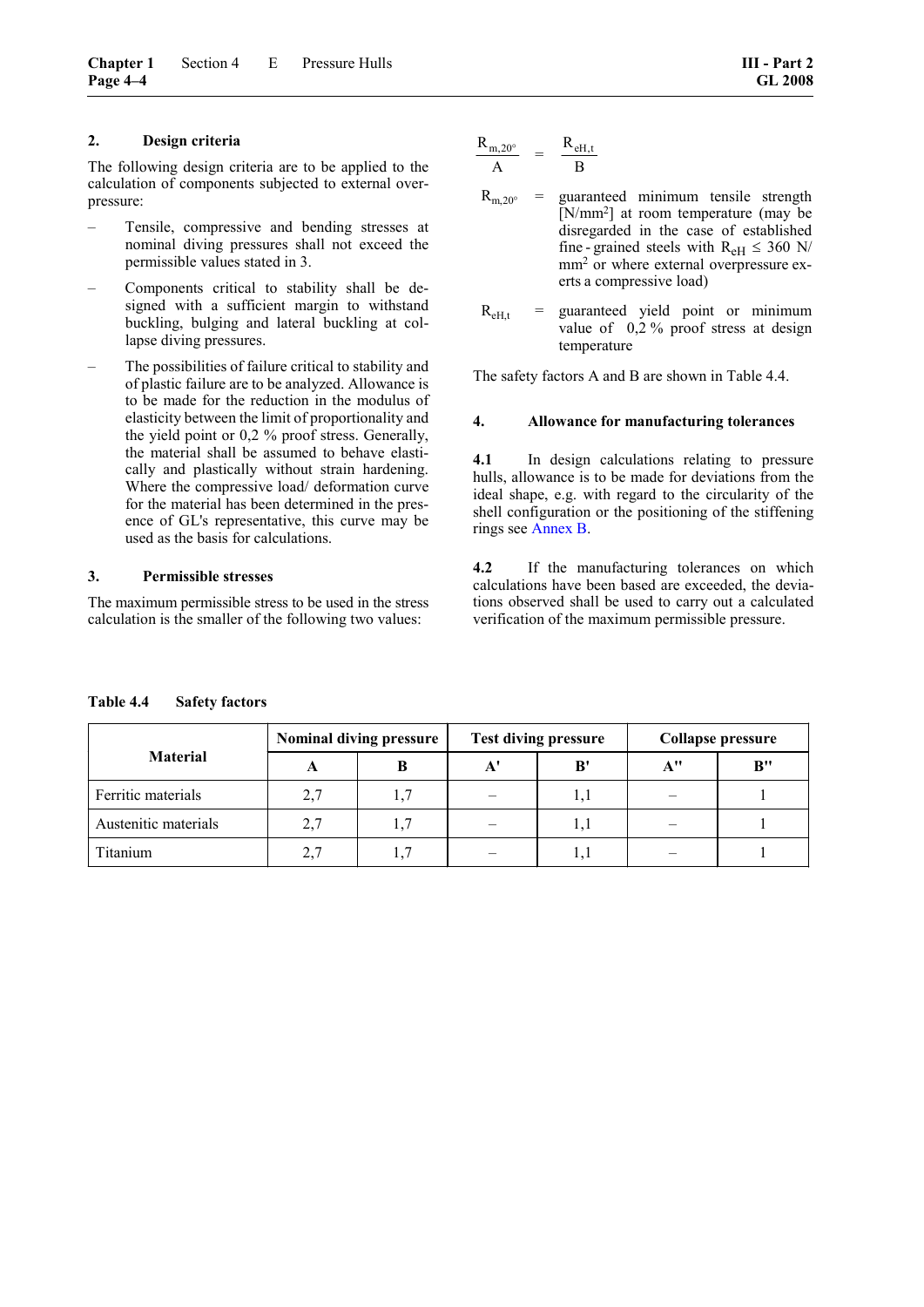## **Section 5**

## **Design Loads**

### <span id="page-30-0"></span>**A. General**

### **1. Scope**

This Section summarizes all loads to be considered for the design of a naval submarine.

### **2. Use of actual loads**

The following Rules for the loads do not release the designer and the shipyard from the proof of the actual loads in the special case. If it becomes known during the design procedure that the actual loads are higher than in these rules, the effective loads have to be considered in the calculation and the causes for it are to be defined.

### **3. Load plan**

All relevant loads for a naval submarine shall be summarised in a load plan.

### **B. Pressure Heads**

### **1. General**

### <span id="page-30-3"></span>**1.1 Pressure head plan**

As part of the load plan a plan has to be established which contains all pressure heads to be considered for the different parts of the construction.

It has to be defined in which way the pressure tests have to be carried out.

It has to be defined for which components (e.g. diving/ballasting tanks, battery spaces, pressure hull, acoustic insulation bulkheads) underpressure tests respectively overpressure tests have to be carried out.

### **2. Pressures for the pressure hull**

Reference points for the pressure heads are the water surface and the lower edge of the pressure hull respectively of a constructional element. The following pressure heads are to be considered.

### <span id="page-30-2"></span>**2.1 Pressure for nominal diving depth**

<span id="page-30-1"></span>The nominal diving depth NDD is the diving depth for unrestricted operation of the submarine. The nominal diving pressure NDP for this depth follows by dividing the NDD value by 10, if not otherwise agreed with GL for special operations.

For the fatigue life it has to be defined how often the NDD can be reached. The minimum number to be assumed for the calculation is 10 000 load cycles.

### **2.2 Pressure for test diving depth**

**2.2.1** The test diving depth TDD is the diving depth to be reached during sea trials of the new building or after main overhauls under test conditions. The test diving pressure TDP, which has also to be included in the pressure head plan, is the pressure used for testing the pressure hull and equipment for its tightness and function. The test diving pressure TDP for the pressure hull is defined in Table 5.1.

### **Table 5.1 Coefficients S for test diving pressure and collapse diving pressure in relation to nominal diving pressure**

| Nominal diving<br>pressure<br>NDP [bar]                                                                                                                                                                                                          | 5 <sup>1</sup> | 10 | 20              | 30                                                                                                                 | 40 | 50 | $\geq 60$ |
|--------------------------------------------------------------------------------------------------------------------------------------------------------------------------------------------------------------------------------------------------|----------------|----|-----------------|--------------------------------------------------------------------------------------------------------------------|----|----|-----------|
| Test diving<br>pressure/<br>nominal diving<br>pressure<br>$S_1 = TDP/NDP3$                                                                                                                                                                       | 1,70           |    | $1,40$   $1,25$ | $1,20$ 1,20 1,20                                                                                                   |    |    | 1,20      |
| Collapse diving<br>pressure/<br>nominal diving<br>pressure<br>$S_2 = CDP/NDP4$                                                                                                                                                                   | 3,20           |    |                 | $\left[ 2,40 \right]$ 2,00 $\left[ 1,87^{2} \right]$ 1,80 <sup>2</sup> $\left[ 1,76^{2} \right]$ 1,73 <sup>2</sup> |    |    |           |
| 1<br>Minimum nominal diving pressure 5 bar<br>2<br>Minimum value $S_2$ = for operations at depths > nominal diving<br>depths<br>3<br>In the range NDP = 530 bar: $S_1 = 3 / NDP + 1,1$<br>4<br>In the range NDP = 560 bar: $S_2 = 8 / NDP + 1.6$ |                |    |                 |                                                                                                                    |    |    |           |

**2.2.2** For all pressure tight hatch covers including closures of the torpedo tubes an additional pressure test shall be carried out. The test shall ensure the tightness up to the collapse diving pressure CDP according to 2.3. This test pressure is the pressure to be endured by the hatch cover.

This pressure test has to be applied with a suitable device.

### **2.3 Pressure for collapse diving depth**

The collapse diving depth CDD is the absolute maximum diving depth of the submarine. The collapse diving pressure CDP is the pressure for which the pressure hull may collapse at the earliest under a load endured for 1 minute. In general the coefficient for the collapse diving pressure is chosen according to Table 5.1.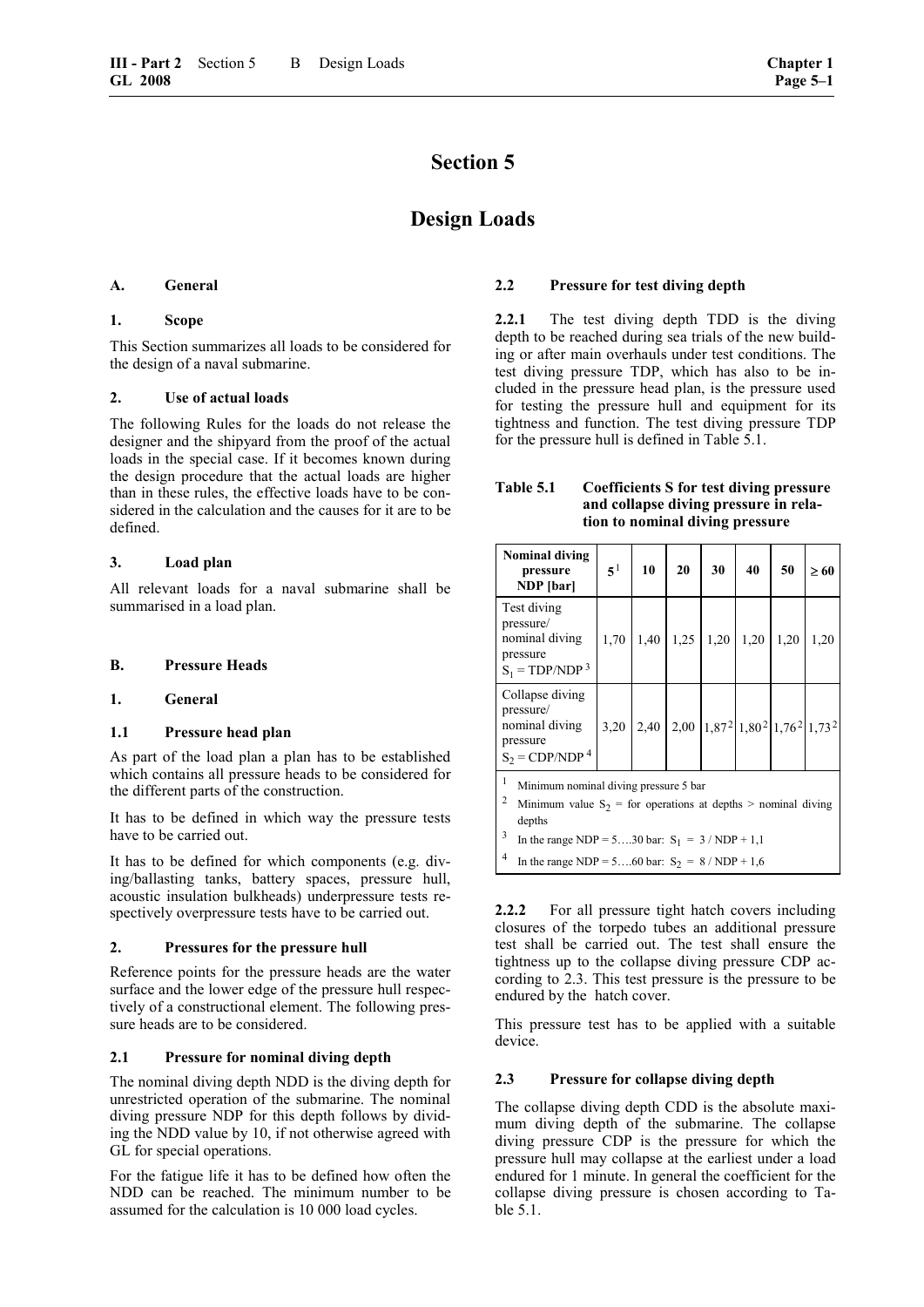### **2.4 Safety factor**

The safety factor  $S_2$  of the pressure hull is gained by dividing the collapse diving pressure CDP according to [2.3.](#page-30-1) by the nominal diving pressure NDP according to [2.1.](#page-30-2)

The safety factor  $S_2$  shall cover the following uncertainties:

- influences not covered by the calculation procedure
- influences as consequence of fabrication mistakes (material failures, manufacturing inaccuracies, welding mistakes, residual stress)
- negative influences during operation (corrosion deficiencies, unobserved buckling, alternating stressing)
- time dependent strength characteristics of the material

### **3. Pressures for pressure vessels and tanks**

### **3.1 Nominal pressure**

**3.1.1** For pressure vessels and tanks which are not exposed to the diving pressure, the nominal pressure is equal to the maximum allowable working pressure.

<span id="page-31-0"></span>**3.1.2** The nominal pressure for pressure vessels and tanks exposed to the diving pressure is the test pressure according to 3.2 times 1,1 and divided by 1,5.

**3.1.3** The nominal pressure is not decisive for the proof of fatigue strength, decisive is the maximum pressure occurring during operation.

### **3.2 Test pressure**

**3.2.1** The test pressure is the pressure for the proof of strength. The functional test shall be executed after the tightness test.

<span id="page-31-1"></span>**3.2.2** For pressure vessels and tanks exposed to diving pressure, the test pressure is equivalent to the collapse pressure of the pressure hull times 1,1.

**3.2.3** For all other pressure vessels and tanks the test pressure is equivalent to the nominal pressure times 1,5.

### **C. Other External Loads**

### **1. Wind loads**

### **1.1 General**

Wind loads are to be considered for strength analysis of extremely exposed parts of the surfaced submarine, such as masts, as well as for the stability of the submarine only if requested by Naval Administration.

Maximum wind speeds, air density, etc. have to be agreed on with the Naval Administration according to the area of operation of the submarine. In the following Sections standard values are provided.

### **1.2 Wind force**

 $F_W = q_W \cdot c_f \cdot A_W \cdot [kN]$ 

 $q_{W}$  = wind pressure

 $= 0.5 \cdot \rho_L \cdot v_W^2$  [kN/m<sup>2</sup>]

- $\rho_L$  = density of air [t/m<sup>3</sup>]
- $v_{\rm W}$  = wind speed [m/s]
- $c_f$  = form coefficient
- $A<sub>W</sub>$  = projected area exposed to wind forces [m<sup>2</sup>]

### *Note*

*For plane areas the form coefficient may be assumed to be*  $c_f = 1.0$ *; for rounded areas, the coefficient may be assumed to be*  $c_f = 0.6$ .

*The water content in the air may increase the air density*  $\rho_L$  *by about 30 percent.* 

### **2. Accelerations**

### **2.1 Seastate**

The accelerations from the movement of the submarine in the sea depend very much on the type of task and the mode of operation of the submarine. They have to be defined by the Naval Administration and agreed with GL.

At least allowance shall be made for accelerations of 2 g rms downwards and 1 g rms upwards in the vertical and 1 g rms each in the longitudinal and transverse directions ( $g = 9,81$  m/s<sup>2</sup>).

### **D. Loads on Internal Structures**

### **1. Loads on watertight and non-watertight partitions**

### **1.1 Watertight partitions**

### **1.1.1 Static load**

The static load is:

$$
p_{WTstat} = g \cdot \rho \cdot CDD \ \ [kN/m^2]
$$

CDD **=** collapse diving depth of the submarine according to [B.2.3](#page-30-1) [m]

In special cases design depth for bulkheads to be agreed between Naval Administration and GL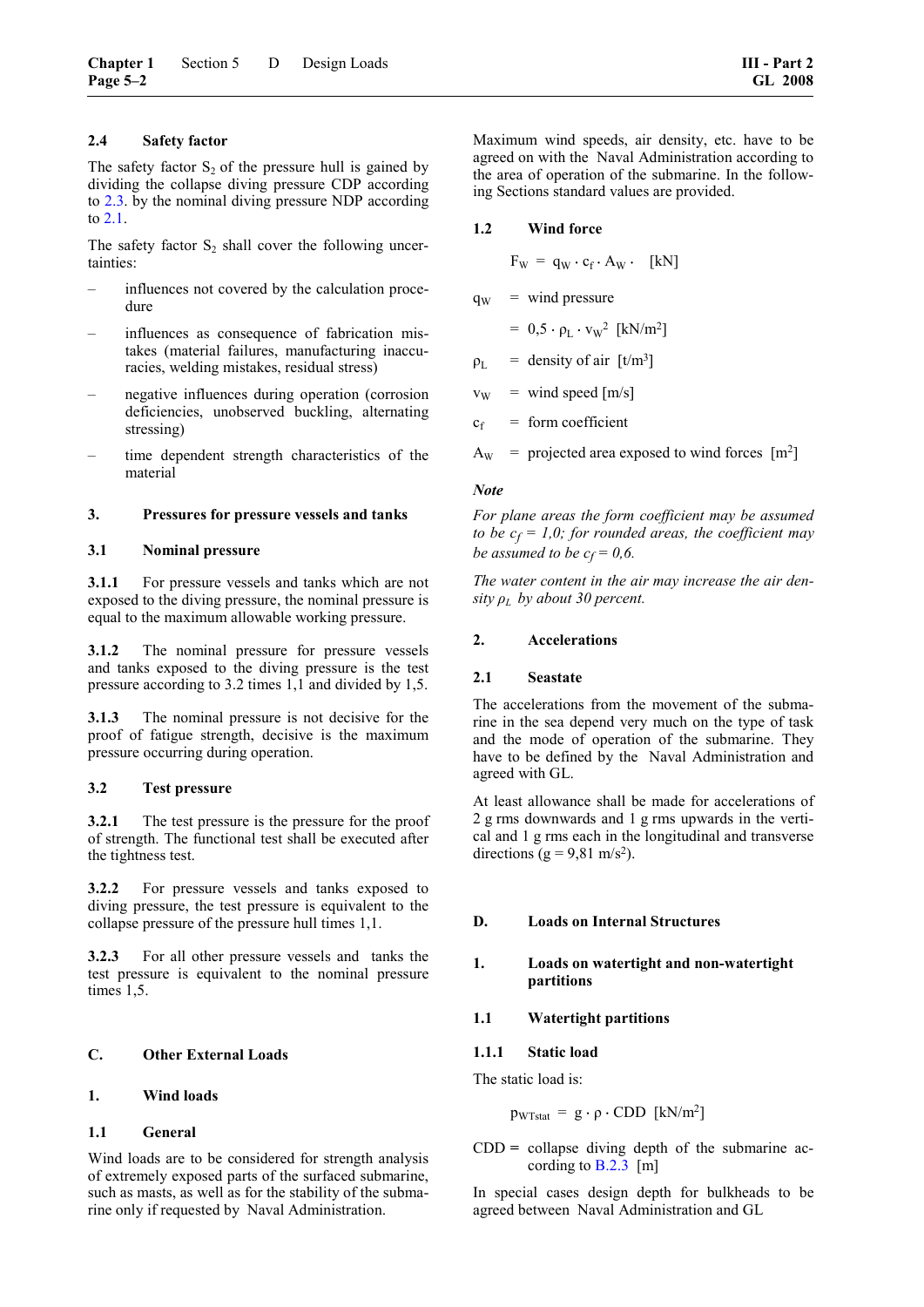The static load  $p_{\text{NWT}}$  is to be defined by the Naval Administration or the Shipyard, but shall not be less than:

 $p_{\text{NWT}} = 2 \text{ kN/m}^2$ 

### **1.3 Additional loads**

In addition, static and dynamic loads from equipment mounted on bulkheads and walls have to be considered.

### **2. Loads on internal decks**

### **2.1 Single point loads**

 $P<sub>E</sub>$  [kN] is to be taken as a part of the total load of the device, system, etc. according to the type of foundation.

### <span id="page-32-0"></span>**2.2 Loads on accommodation and service decks**

The following loads are minimum values. These loads may be higher, depending on the definitions in the load plan.

The static uniform deck load is:

 $p_{Lstat} = 3$  kN/m<sup>2</sup>

The minimum static point load is:

 $P_{\text{Estat}} = 1.5 \text{ kN}$ 

### **2.3 Loads on machinery decks**

The following loads are minimum values. These loads may be higher, depending on the definitions in the load plan.

The uniform static deck load is:

 $p_L = 4$  kN/m<sup>2</sup>

The minimum static point load is:

 $P_E = 3$  kN

### **3. Loads on tank structures not subjected to additional internal pressure**

### **3.1** Design pressure  $p_{T1}$

### **3.1.1 Static pressure**

The static pressure is:

 $p_{T1} = g \cdot h_1 \cdot \rho + 100 \cdot \Delta p \text{ [kN/m²]}$ 

$$
h_1
$$
 = distance of load centre from tank top [m]

 $\rho$  = density of tank liquid [t/m<sup>3</sup>]

 $\Delta p$  = additional pressure component created by overflow systems

For fuel tanks, diving/ballast tanks, regulating / compensating tanks and trimming tanks connected to an overflow system, the dynamic pressure increases due to overflowing has to be taken into account in addition to the static pressure. The static pressure corresponds to a pressure height extending up to the highest point of the overflow system; see also GL Rules VI – Additional Rules and Guidelines, Part 3 – Machinery Installation, Chapter 6 – Guidelines for Construction, Equipment and Testing of Closed Fuel Overflow Systems.

### **E. Load Cases**

### **1. Load case I**

Load case I characterizes the operational loads.

### **1.1 Nominal loads**

The operational pressures defined in the pressure head plan according to  $B.1.1$  are to be used as nominal loads. Exceptions are made for components exposed to the diving pressure according to [B.3.1.2.](#page-31-0)

For the proof of the fatigue strength of the pressure hull at least  $10<sup>4</sup>$  load cycles and a rectangular spectrum has to be used if not otherwise agreed by GL.

### **1.2 Internal loads**

To be considered as defined in [D.](#page-31-1)

### **1.3 Loads at emerging**

During the surfacing phase of the submarine the water enclosed in the superstructure of the tower and the upper deck leads to a loading of these spaces by internal pressure. A nominal (operational) pressure of at least 0,3 bar has to be assumed.

### **1.4 Flow resistance**

As far as not the local hydrodynamic pressure is decisive but the resultant of the hydrodynamic forces (e.g. liftable devices), the maximum resistance has to be calculated for possible speeds using form resistance coefficients or has to be found by tests.

At all areas of the outer surface the local hydrodynamic pressure at maximum speed has to be considered.

### **1.5 Sea slab**

The loads from sea slab have to be considered for all parts of the outer surface which are emerging from the water with a static substitutive pressure of:

$$
p = 50\ 000\ N/m^2 = 0.05\ MN/m^2
$$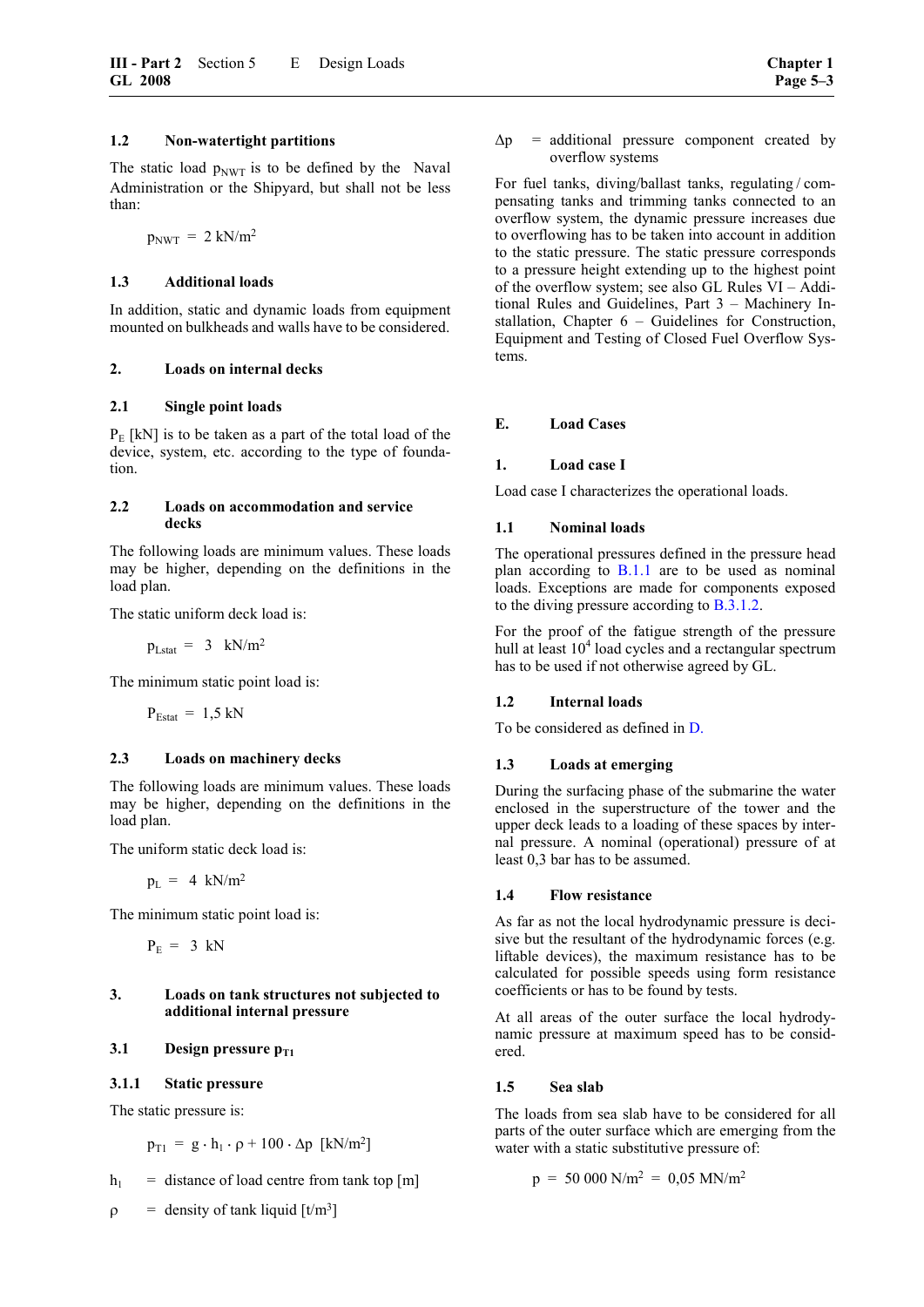For the tower, the upperdeck and the lifting devices this load shall only be assumed for a 1 m high strip at the most unfavourable location.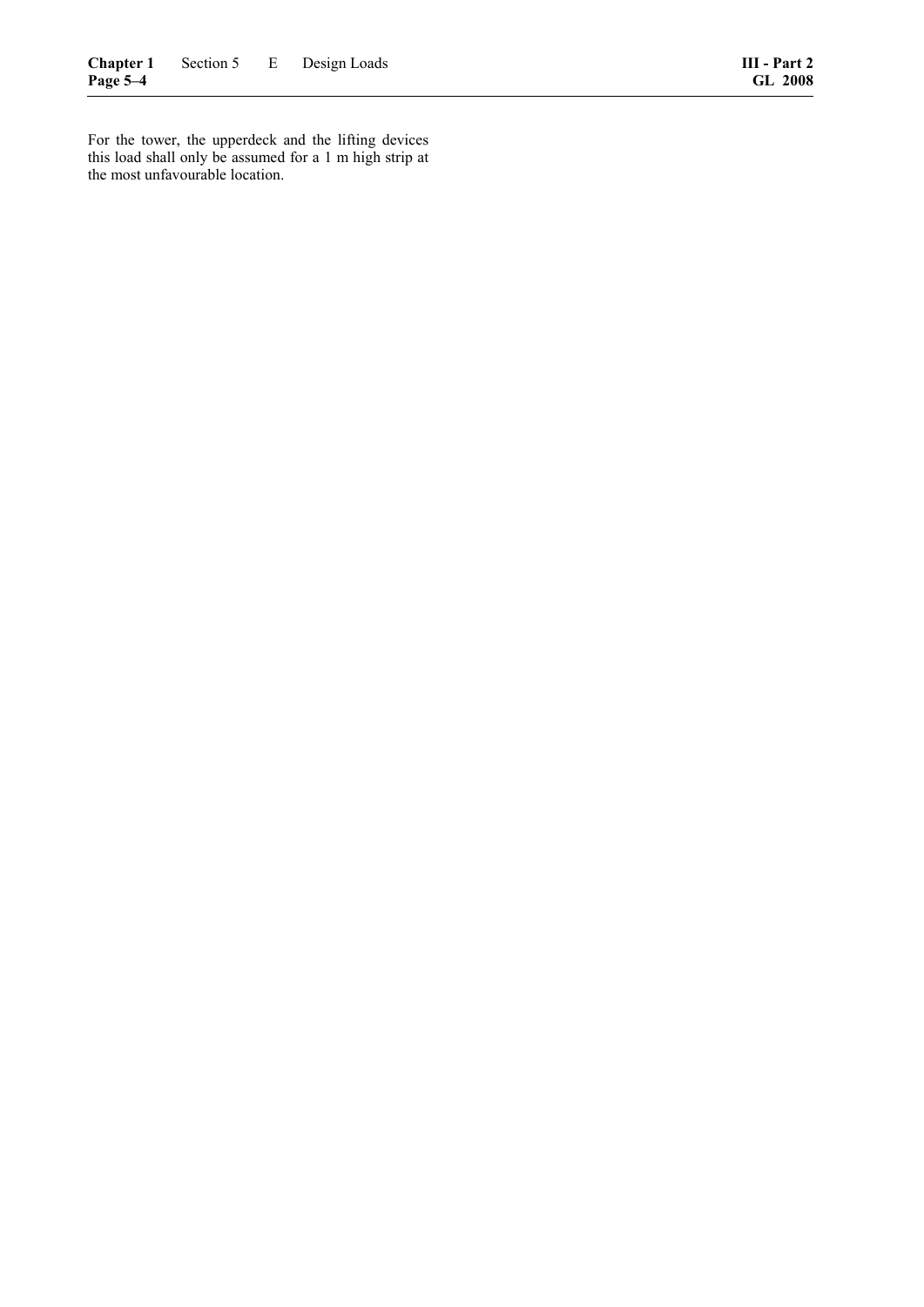For convex curvatures of the contour the substitutive pressure may be multiplied with cos α. Herewith the angle  $\alpha$  is the angle between the normal line to the area and the assumed direction of the sea slab. It has to be proven that the sea slab will be endured locally, always assuming normal impact. In addition it has to be proven that the resulting forces can be endured by the relevant elements of the structure. This has to be

slab. If a more detailed investigation shows different loads, these loads may be used. **1.6 Loads from towing, anchoring and ma-**

proven for the most unfavourable direction of the sea

The breaking load of the chosen anchor chains and wire ropes has to be used as limit load for the relevant parts of the structure.

As local load the maximum load of the windlass has to be used during landing operations.

### **1.7 Propeller thrust**

**noeuvring** 

The maximum propeller thrust results from calculations or from model tests. To this thrust the diving pressure acting on the propeller shaft at CDD has to be added to evaluate the total axial forces on the shaft.

### **1.8 Forces at rudders and hydro planes**

The forces acting on rudders and hydro planes have to be calculated according to Part  $1 -$  Surface Ships, [Chapter 1 – Hull Structures and Ship Equipment,](#page-50-0)  [Section 12.](#page-50-0)

### **1.9 Shock loads**

The limit loads in case of shock have to be defined by the Naval Administration and agreed with GL.

The operational loads according to [1.1](#page-32-0) have to be superposed.

### **2. Load case II**

Load case II characterizes the ultimate loads at the collapse diving depth CDD where the pressure hull has to endure the collapse diving pressure CDP.

### **2.1 Loads for collapse diving pressure**

For the elements exposed to outside pressure the collapse diving pressure CDP according to the pressure head plan has to be used as ultimate load without considering other loads.

#### **3. Load case III**

Load case III characterizes the test loads.

**3.1** The load case III covers the loads occurring during the pressure testing for strength, tightness and functionality at the different elements or at the submarine as a whole.

As pressure load the loads for the different elements which are defined in the pressure head plan are decisive.

**3.2** In addition the loads of load case I which might occur during the pressure tests have to be superposed.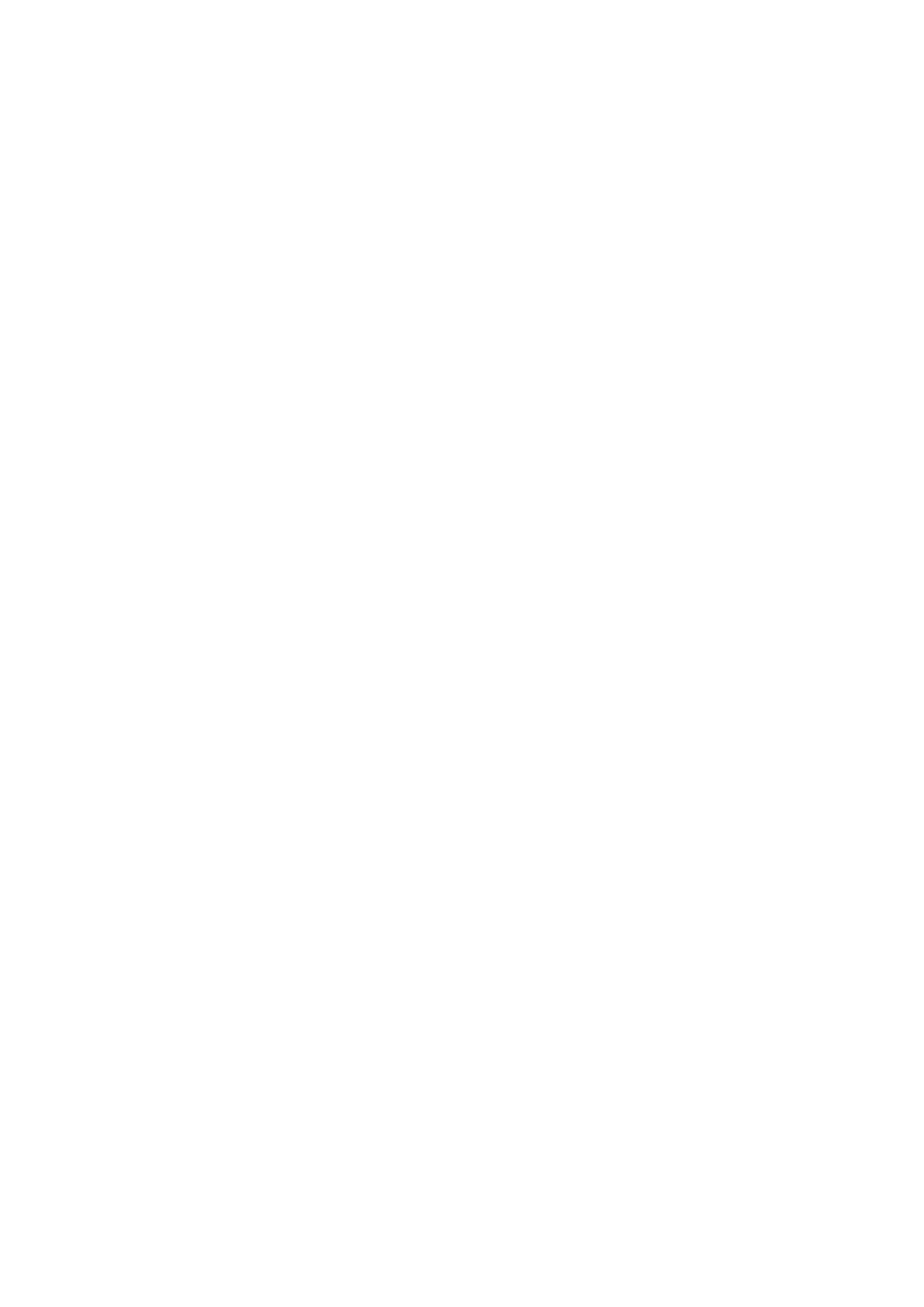## **Exostructure**

#### <span id="page-36-0"></span>**A. General**

#### **1. Scope**

The following requirements apply to the entire free flooding exostructure of the submarine including cladding, supporting structures and pressure hull fixtures.

#### **2. Documents for approval**

The documents to be submitted to GL for approval are stated in [Section 2, C.](#page-17-0)

## **B. Design Principles**

**1.** The exostructure has to be designed in a streamlined form. Such a streamlined form has to achieve a low hydrodynamic resistance, a good steerability as well a reduced noise creation and sound radiation.

**2.** All free-flooding parts of submarines are to be designed and provided with openings in such a way that the spaces concerned can be fully flooded and vented. It shall be secured that constructional elements which are not pressure-proof cannot get remarkable loads from the diving pressure and that no air bubbles remain in the construction after preparing the diving procedure.

**3.** When welding pressure hull fixtures such as diving tank mountings, operating equipment, stabilizing fins, rudders, etc., care is to be taken to minimize the resulting internal stresses in the pressure hull. It shall be possible to inspect and preserve even those areas of the pressure hull adjoining fixtures.

**4.** The exostructure of a submarine is to be so designed that parts of it can be crushed by collisions, etc. without damaging the pressure hull, and in addition steps shall be taken to exclude any likelihood of the boat being caught up by parts of its exostructure.

**5.** Wherever possible, pressure hull penetrations for pipes, hoses and cables are to be protected against mechanical damage by pressure hull fixtures or cladding.

**6.** Buoyancy appliances mounted externally on the submarine are to be properly secured and protected.

**7.** All spaces of the exostructure shall be accessible with the possibility to walk in. The access is to be established by manholes which shall be gastight if they are located above the openings for flooding the diving/ballasting tanks. The manholes are to be situated in recesses to protect their closing devices from mechanical damage. The manholes shall have plane sealing areas. If the access by manholes cannot be achieved, in free-flooding areas removable plates fixed with screws may be installed.

## **C. Materials**

**1.** Materials shall be suitable for the intended application and manufacturing process and shall have been approved by GL. Suitable proof is to be furnished of the characteristics of materials, e.g. by a manufacturer's Certificate.

**2.** The manufacture, processing and testing of steels are subject to the GL Rules II – Materials and Welding.

**3.** The manufacture and processing of glass fibre reinforced plastic (GRP) materials are required to comply with [Section 3, B.](#page-24-0) and to the GL Rules  $II -$ Materials and Welding.

**4.** All other materials are to be manufactured and processed in accordance with recognized standards or to material manufacturer's specifications which have been examined and approved by GL.

**5.** Materials for rigid regulating/compensating tanks shall be suitable for the proposed pressure and temperature ranges, shall have a low absorption factor and shall not suffer appreciable crushing under pressure.

**6.** The material for the exostructure shall be compatible with the material for the pressure hull, but the strength parameters may be different. If the materials and their electro-mechanical characteristics are different, corrosion protection may become necessary.

## **D. Calculations**

**1.** Recognized calculation procedures are to be followed in performing calculations relating to components of the exostructure. The dimensional design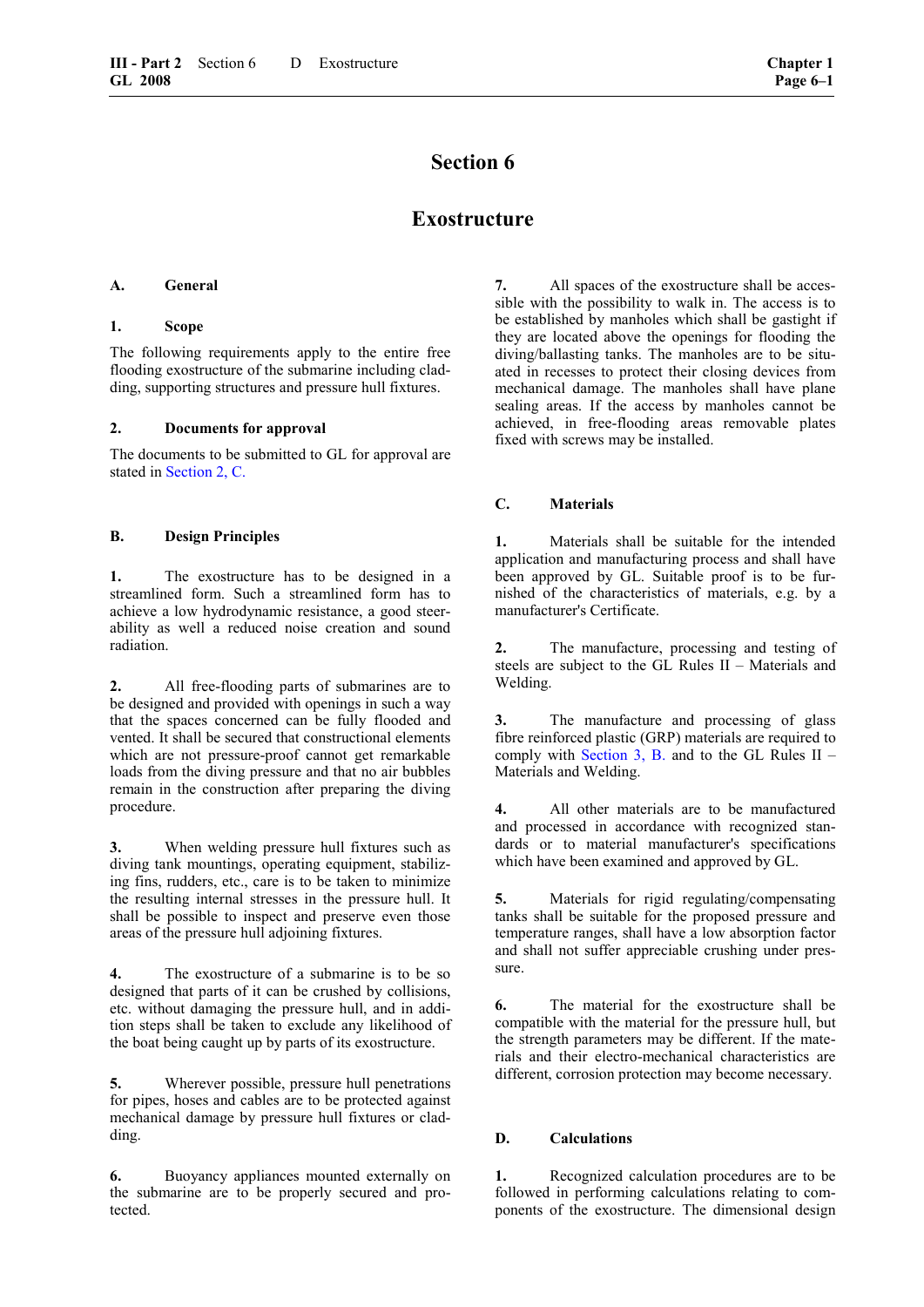of the exostructure shall be such that, at the anticipated loads, the calculated stress is not greater than 0,6 times the yield strength.

**2.** For safety under collision conditions, an acceleration of 3 g should be applied in the longitudinal direction ( $g = 9.81$  m/s<sup>2</sup>) unless otherwise agreed by the Naval Administration. In these circumstances, the exostructure should be capable of deforming to absorb the impact energy without damage to the pressure hull.

#### **E. Elements of the exostructure**

The following requirements have to be considered for the design of the different elements of the exostructure.

## **1. After body**

The after body of the exostructure is the part behind the tower which is attached at the rear end of the pressure hull.

## **2. Shaft tube**

The shaft tube in which the propeller shaft is situated shall be free flooding and has to be designed according to the requirements for the bearings of the propeller shaft. The shaft bearings shall be accessible in dry dock. It has to be avoided that forces from elastic deformation and vibrations of the after body are transferred into the after end of the pressure hull.

## **3. Wire protector**

If wire protectors are necessary for certain types of torpedoes, they have to be situated near the propeller and an easy mounting and dismounting shall be possible. Their design and location has to keep hydrodynamic and acoustic influence as low as possible.

## **4. Fore body**

The fore body of the exostructure is the part in front of the tower which is situated before the pressure hull.

If a surfaced navigation in ice is intended, the requirements of [Part 1 – Surface Ships, Chapter 1 – Hull](#page-58-0)  [Structures and Ship Equipment, Section 13](#page-58-0) have to be considered.

## **5. Keel**

If a keel is arranged, it has to be designed to support the fixed ballast and to transmit the docking forces. Checking and corrosion protection of the pressure hull shall be guaranteed also in these areas.

## **6. Shell**

The shell of the exostructure has to be carried out with a smooth surface. Connections of construction elements with steps in the shell have to be equalized if the course of flow will be influenced in negative way.

Because of safety reasons the shell has to be reinforced in the area of the diving/ballasting tanks. Screwed connections of shell elements are not permissible in the range of these tanks.

At openings for penetrations and at locations with additional loads the shell has also to be reinforced.

## **7. Frames and stiffeners**

The exostructure has to be supported according to the design and strength requirements by transverse and longitudinal framing and as far as necessary by web frames, stringers, middle and side girders, etc.

## **8. Bulkheads**

According to the design requirements transverse and longitudinal bulkheads for the subdivision of the spaces of the exostructure and ballast, trim and fuel tanks have to be provided. They have to be stiffened as far as necessary.

Not watertight bulkheads may have lightening holes. For penetrations through watertight or gastight bulkheads the sealings have to be designed to enable the possibility of checking and, if necessary, of maintenance works or even replacement.

If a bulkhead serves as boundary of ballast and trim tanks as well as support for torpedo tubes, the penetrations have to guarantee the two functions as tube bearing and tightening of the ballast and trim tanks. The connection between torpedo tube and supporting bulkhead has to consider the influence of manufacturing circumstances, like welding shrinkage, etc.

## **9. Fixed fins**

According to the arrangement of depth control and side rudders fixed fore fins may be provided. They have to be dimensioned according to the requirements of manoeuvrability and dynamic stability of the steering characteristic of the boat, compare [Section 10.](#page-46-0)

If the fins are designed as free-flooding elements sufficient flooding and venting openings have to be provided.

## **10. Decks and platforms**

As far as decks and platforms are needed for separation of the different spaces of the exostructure or for foundations of the various devices and equipment they may be used for stiffening of the exostructure at the same time.

#### **11. Upper deck**

If an upper deck is situated before and after the tower it has to be arranged in a streamlined form with sufficient flooding and venting openings. Where necessary, it has to be fitted with gratings or other measures to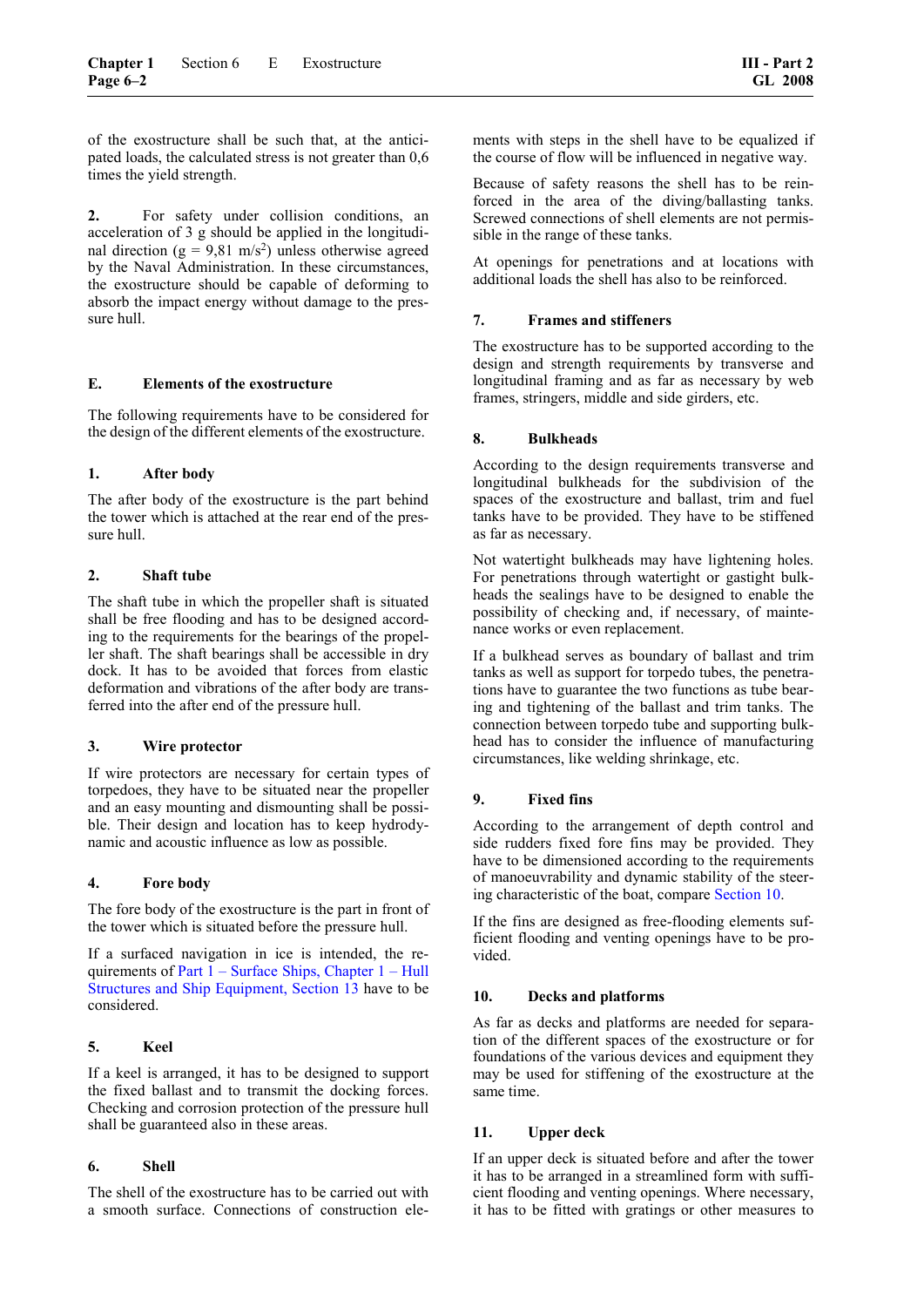facilitate a safe, skidproof access to the boat. All flaps have to be provided flush in the deck and shall be fastened in a shakeproof way. Bollards, belaying cleats and hawses have to be arranged in a way not to disturb the streamlined form.

Further on the upper deck has to protect all devices and equipment situated in free spaces below, like containers with rescue equipment, rescue spheres and boatsman's equipment as fenders, ropes, etc. Anchors are to be so arranged that, when stowed, they are flush with the upper deck, compare also [Section 11.](#page-48-0)

## **12. Towing point**

The towing point is to be so designed and located that the submarine can be towed at the maximum towing speed defined by the Naval Administration even under the most adverse operating conditions.

## **13. Cladding**

Cladding for e.g. detection and locating equipment and other extensions has to be designed according to

the technical requirements. As far as not the equipment demands special measures the covers have to be dimensioned for the loads defined in [Section 4.](#page-26-0)

#### **14. Tower**

In addition to the loads according to [Section 5](#page-30-0) the exostructure forming the tower has to transmit the forces from the bearing of the periscopes, electronic masts, etc. and of the detection and location devices situated in the tower. Special requirements for the permissible dislocation of the bearings to guarantee the correct functioning of the liftable equipment have to be considered.

The supporting structural members have to be situated in line with bulkheads, web frames and frames of the pressure hull.

Accessibility to the spaces of the tower has to be enabled and sufficient flooding and venting openings are to be provided to guarantee free vertical flooding. A low horizontal hydrodynamic resistance of the tower will also be an essential requirement.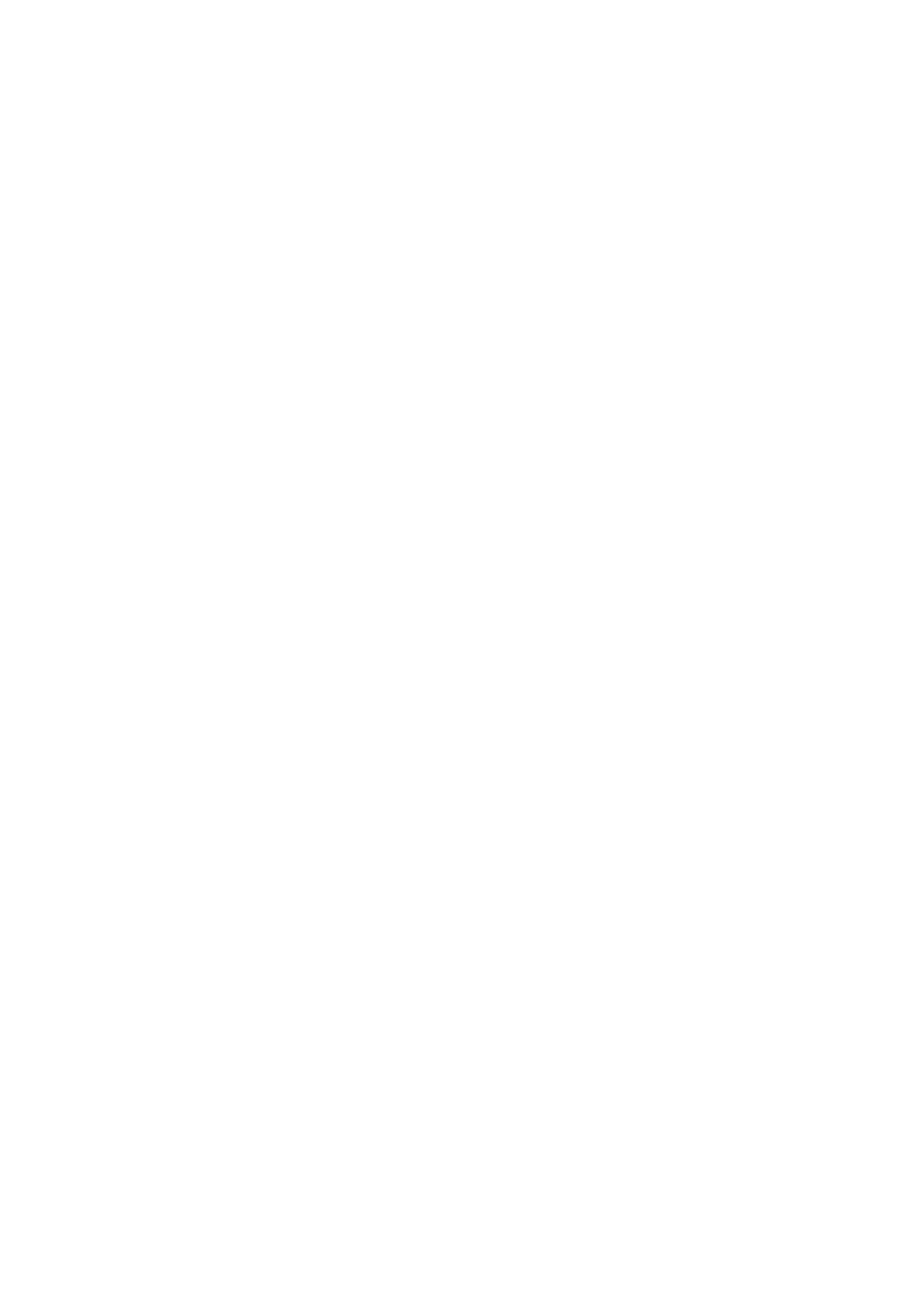## <span id="page-40-0"></span>**Diving/Ballasting, Regulating/Compensating and Trimming Systems**

#### **A. General**

**1.** The following requirements apply to the diving/ballasting, regulating/compensating and trimming systems of submarines and their associated components.

**2.** The documents to be submitted to GL for approval are stated in [Section 2, C.](#page-17-0) 

**3.** The necessary tests and markings are as stated in [Section 2, D.](#page-20-0) and [E.](#page-22-0)

#### **B. Principles of Design and Construction**

#### **1. General Principles**

Diving/ballasting, regulating/compensating and trimming systems are to be so designed and arranged that the following conditions are satisfied:

- the submarine shall be stable in every phase of operation
- it shall be possible to operate the submarine safely on the surface under the maximum permissible seaway conditions
- when submerged, it shall be possible to balance and trim the submarine at any depth up to or equal to its nominal diving depth
- the submarine shall at all times be capable of returning safely to the surface
- in the event of failure of the regulating / compensating system the submarine shall be capable of surfacing by jettisoning of ballast and/or emergency blowing of the diving/ballasting tanks and shall float on the surface in an upright stable position

## **2. Diving/ballasting system**

**2.1** Diving/ballasting tanks are to be designed and constructed to withstand the impact of waves and their own internal static pressure.

**2.2** Diving/ballasting tanks are to be provided with vents / valves enabling them to be completely flooded with water. The venting system shall be provided with a separate shut-off device for each individ-

ual tank. The vent valves are to be designed such as to prevent unintentional opening.

**2.3** Where diving/ballasting tanks have flooding holes without means of closure, double shut-off devices may be stipulated for the vent pipe.

**2.4** Where diving/ballasting tanks are blown-out by compressed air, it is necessary to ensure that blowing the tanks cannot cause an excessive overpressure.

**2.5** Where the diving/ballasting tanks are to be pumped out, the flooding holes are to be fitted with means of closure and measures are to be taken to ensure that the freeing of the tanks cannot cause an excessive underpressure.

#### **3. Regulating/compensating system**

**3.1** Regulating/compensating tanks are to be designed for a working pressure corresponding to 1,2 times the nominal diving pressure subject to a minimum of  $P_N + 2$  bar. The regulating / compensating tanks are to be safeguarded against excessive overand underpressures.

**3.2** Regulating/compensating tanks located within the pressure hull may be designed as gravity tanks provided that freeing is effected by pumps only.

**3.3** The capacity of regulating/compensating tanks shall be sufficient to compensate for all the changes in regulating/compensating expected to arise during the planned diving duties plus a reserve capacity of at least 10 %.

**3.4** Regulating /compensating tanks may be freed by compressed air or by pumping. The quantity of water admitted during flooding and expelled during freeing shall be indicated. For that purpose regulating/compensating tanks are to be fitted with contents gauges giving a continuous reading.

**3.5** The vent pipes of regulating / compensating tanks are to be designed and arranged in such a way that water cannot ingress unnoticed.

## **4. Trimming system**

**4.1** To achieve maximum leverage, trimming tanks are to be located as far forward and aft on the vessel as possible.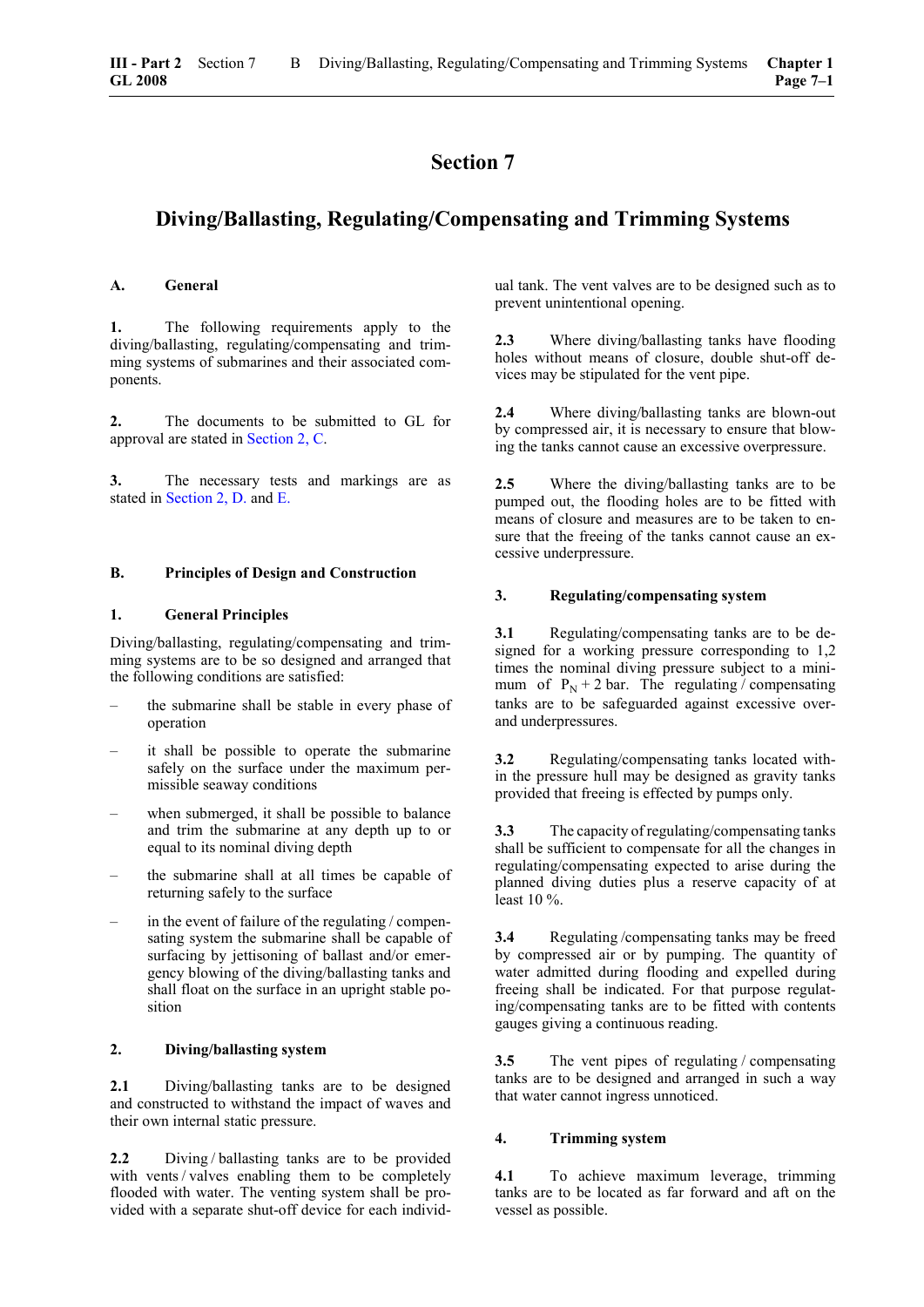**4.3** Trimming tanks which are located inside the pressure hull and which are freed by pumping may be designed as gravity tanks. If the trimming tanks are freed by compressed air, they are to be designed as pressure vessels according to the pressure of the compressed air system.

Pressure proof trimming tanks located on the outside of the submarine shall be designed to withstand an external pressure equivalent to 1,1 times the collapse diving depth.

#### **C. Materials, Manufacture and Calculations**

#### **1. Diving/ballasting tanks**

Wherever applicable, the materials, manufacture, design and calculation of diving/ballasting tanks are to comply with the requirements set out in [Section 4, C.,](#page-26-1) [D.](#page-31-0) and [E.](#page-28-0)

#### **2. Regulating/compensating and trimming tanks**

The materials, manufacture, design and calculation of regulating/compensating and trimming tanks are to comply with the GL Rules Part  $1 -$  Surface Ships, [Chapter 4 – Ship Operation Installations and Auxiliary](#page-66-0)  [Systems, Section 16.](#page-66-0)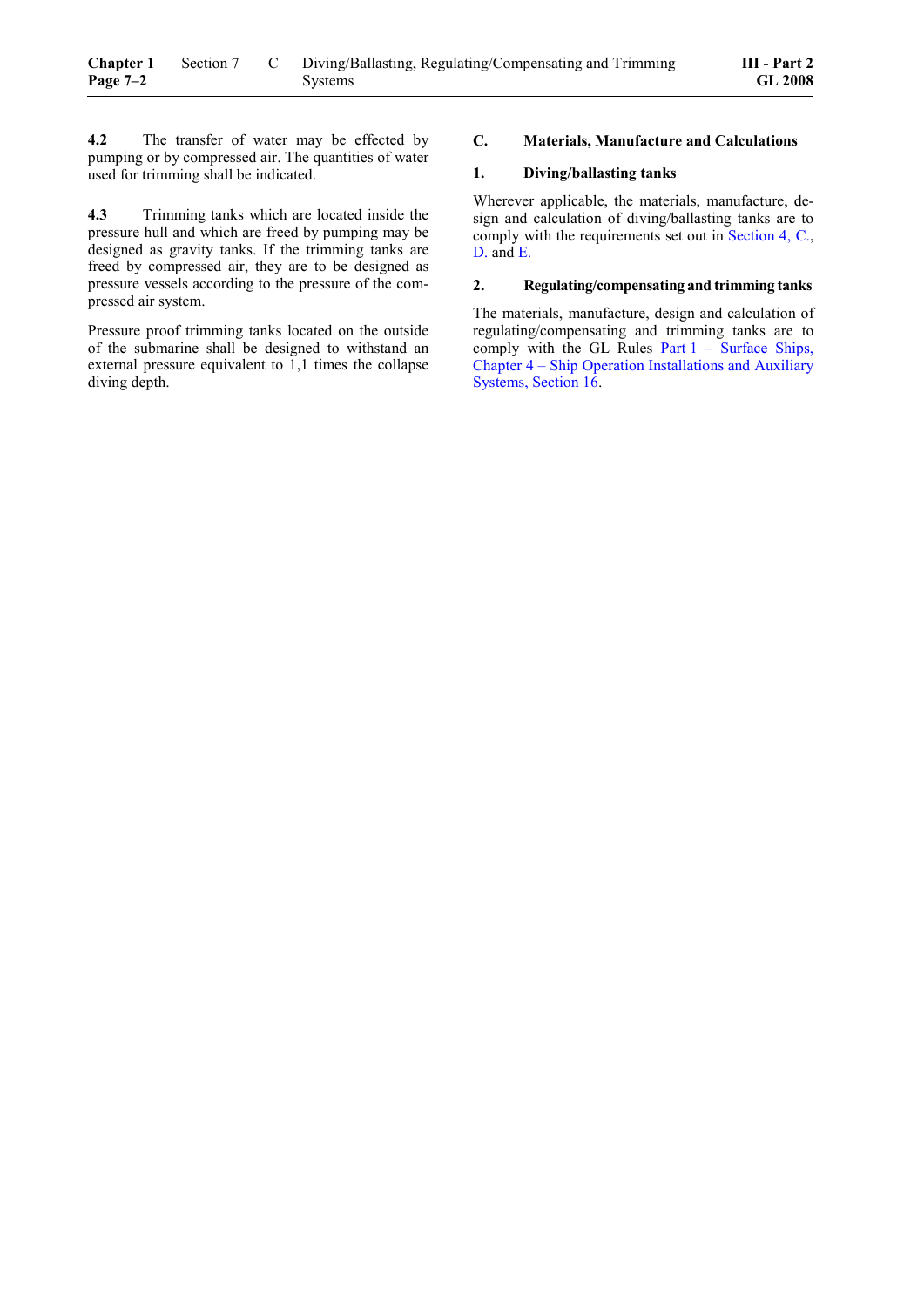## **Pressure Vessels, Heat Exchangers and Filters**

#### <span id="page-42-0"></span>**A. General**

**1.** The documents to be submitted to GL for approval are stated in [Section 2, C.](#page-17-0)

**2.** The necessary tests and markings are as stated in [Section 2, D.](#page-20-0) and [E.](#page-22-0)

#### **B. Compression Chambers**

Compression chambers in submarines, if applicable, are to be built and equipped in accordance with the GL Rules [I – Ship Technology, Part 5 – Underwater](#page-16-0)  [Technology, Chapter 1 – Diving Systems and Diving](#page-16-0)  [Simulators, Section 2.](#page-16-0)

#### **C. Pressure Vessels, Heat Exchangers, Filters and Pressure Gas Cylinders**

Pressure vessels, heat exchangers, filters and pressure gas cylinders are to comply with the requirements set out in the GL Rules [Part 1 – Surface Ships, Chapter 4](#page-66-0)  [– Ship Operation Installations and Auxiliary Systems,](#page-66-0)  [Section 16.](#page-66-0)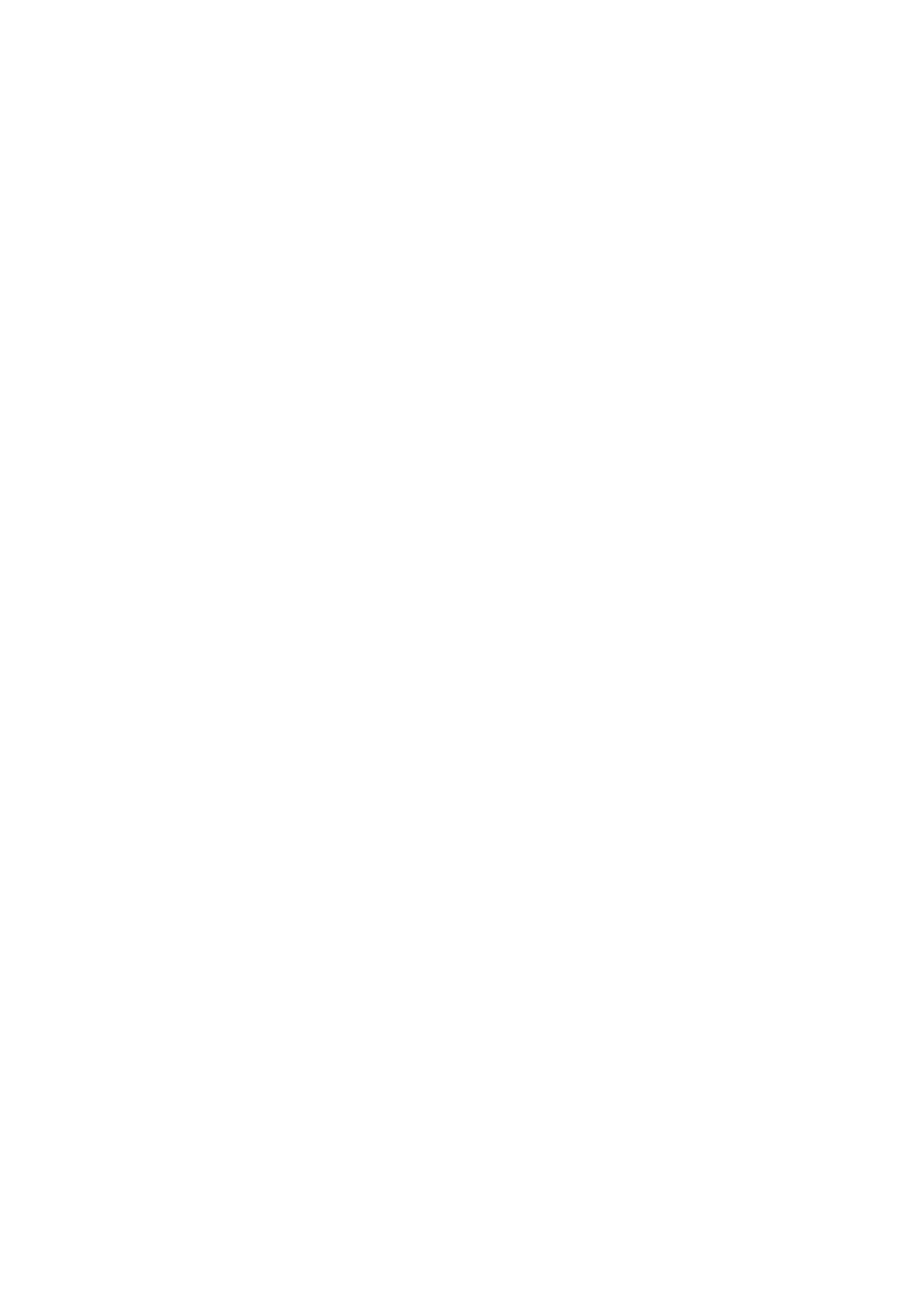## **Piping Systems, Pumps and Compressors**

#### <span id="page-44-0"></span>**A. General**

**1.** The following requirements apply to all piping systems, including valves, fittings, pumps and compressors, which are needed to operate the submarine. In addition, the GL Rules [Part 1 – Surface Ships,](#page-42-0)  [Chapter 4 – Ship Operation Installations and Auxiliary](#page-42-0)  [Systems, Section 8](#page-42-0) are to be observed, wherever applicable.

**2.** The documents to be submitted to GL for approval are stated in [Section 2, C.](#page-17-0)

**3.** The necessary tests and markings are as stated in [Section 2, D.](#page-20-0) and [E.](#page-22-0)

#### **B. Principles of Design and Construction**

#### **1. Pipes, valves, fittings and pumps**

**1.1** All pipes, valves, fittings and pumps liable to be loaded with the diving pressure are to be designed for the test depth of the submarine.

**1.2** Pipes which are led through the pressure hull shall be fitted with two shutoff devices, one of which is to be located immediately next to the pressure hull.

**1.3** Oxygen pipes are not to be routed close to oil pipes.

**1.4** Gas pipes and electric cable conduits are to be routed separately wherever possible.

**1.5** Shutoff devices shall conform to a recognized standard. Valves and fittings with screw-down covers or spindles are to be safeguarded against unintentional unscrewing.

**1.6** Safety relevant valves are to be operated manually also. Manual shutoff devices are to be closed by turning in the clockwise direction. Means have to be provided, that the valves can be operated in an unmistakeable way, even in insufficient lighting condition.

**1.7** The open and closed positions of all sea valves and essential shut-off valves shall be clearly indicated.

**1.8** All valves acting as sea connections shall be so designed that the tapered plug opens against the external pressure.

**1.9** Only screw-down valves are permitted in pipes carrying oxygen. Ball valves may, however, be used as emergency shut-off devices.

#### **2. Bilge pumping and ballast water equipment**

**2.1** Submarines are to be equipped with a bilge system capable of freeing all the spaces inside the vessel from water due to condensation and leakage. Provisions of **MARPOL 73/78** have to be observed, if not otherwise defined by the Naval Administration.

**2.2** To prevent ballast water and seawater from penetrating inside the vessel through the bilge system, two non-return valves are to be mounted in front of the freeing connections. One of these non-return valves is to be placed in the pipe in front of each suction.

**2.3** Where the bilge, seawater and ballast water systems are interconnected, the connecting pipes are to be fitted with valves in such a way that seawater is reliably prevented from penetrating inside the vessel through the bilge system even in the event of faulty switching of the valves or when the valves are in intermediate positions.

**2.4** Bilge pumps are to be of the self-priming type.

**2.5** The bilge and ballast water system shall be provided with at least one standby pump.

**2.6** Where ballast and trim tanks are freed only by pumps, the standby pump is to be connected to the emergency power supply.

#### **3. Compressed air systems**

**3.1** Where air is used to blow diving/ballasting, regulating/compensating and trimming tanks, the supply of air carried on board shall be sufficient to blow the diving/ballasting tanks at least 4 times on surface and the regulating/compensating tanks at least 3 times at the nominal diving depth. In normal operation, the compressed air receivers providing this supply may not be used for other purposes.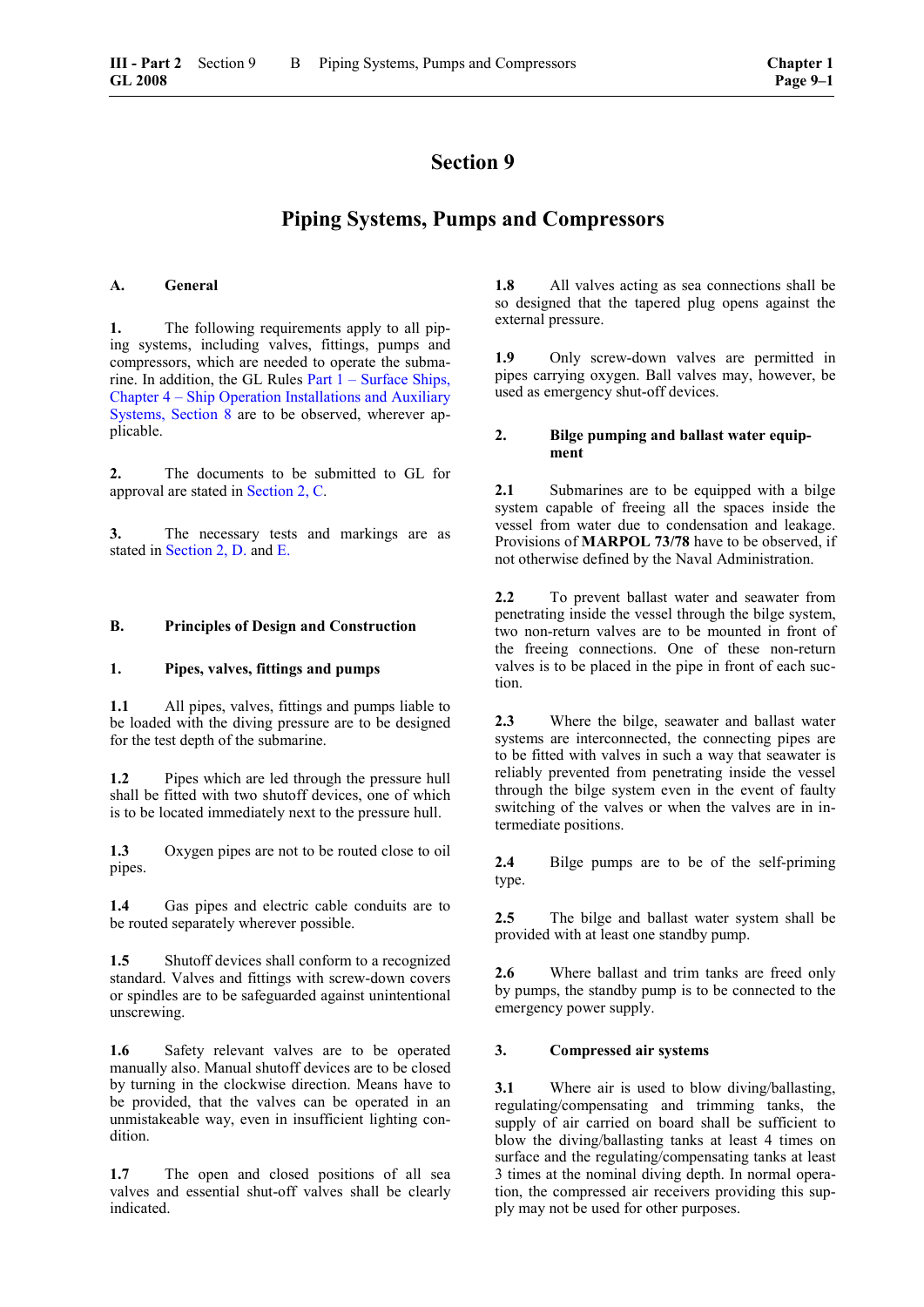**3.2** A compressor should be provided for charging the compressed air receivers.

**3.3** The compressed air supply is to be carried in at least 2 separate units of receivers.

**3.4** The compressed air systems are to be fitted with valves in such a way that no unintentional pressure equalization can occur between different systems.

**3.5** Where pressure-reducing valves are fitted, provision is to be made for bypassing and disconnecting these in the event of a fault. In addition, a safety valve is to be fitted downstream the pressure-reducing valve.

**3.6** Compressed air systems are to be equipped with a sufficient number of pressure indicators.

**3.7** Compressed air systems which come into contact with seawater are to be designed accordingly and are to be separated from other systems. In addition, measures are to be taken which as far as possible rule out the possibility of seawater penetrating into the compressed air system.

## **4. Hydraulic systems**

**4.1** All piping belonging to hydraulic systems which are led through the pressure hull and which are necessary to the safety of the submarine shall be designed for the maximum allowable working pressure of the system. Wherever necessary, allowance is to be made for the possibility of a pressure rise due to the penetration of seawater into the system.

**4.2** Hydraulic systems essential to the safety of the unit are to be equipped with at least two powerdriven pumps and one hand-operated emergency pump.

**4.3** In individual cases, hydraulic systems not designed for continuous operation may also be equipped with hand-operated pumps.

**4.4** All valves and fittings, including hydraulic accumulators, which are fitted in submarines, are to be designed in accordance with 4.1. Valves and fittings are to be placed in easily accessible positions.

**4.5** Hydraulic systems are to be fitted with filters to keep hydraulic fluid clean. In addition, provision is to be made for venting and dewatering the system. Hydraulic fluid tanks are to be fitted with level indicators. Wherever necessary, hydraulic systems are to be equipped with means of cooling the hydraulic fluid.

**4.6** Hydraulic lines should not be routed close to oxygen systems.

**4.7** When selecting the hydraulic oil, allowance is to be made not only for the service conditions but also for the temperatures occurring during the commissioning or repair of the submarine.

**4.8** Hydraulic systems are to be equipped with all the indicating devices necessary to the operation of the system.

## **C. Materials, Manufacture and Calculations**

**1.** With regard to materials, manufacture and calculations:

**1.1** For pipes, valves, fittings and pumps see

GL Rules [Part 1 – Surface Ships, Chapter 4 – Ship](#page-42-0)  [Operation Installations and Auxiliary Systems, Sec](#page-42-0)[tion 8.](#page-42-0)

**1.2** For compressors see

GL Rules [Part 1 – Surface Ships, Chapter 4 – Ship](#page-36-0)  [Operation Installations and Auxiliary Systems, Sec](#page-36-0)[tion 6.](#page-36-0)

**1.3** For hydraulic systems see

GL Rules Part  $1$  – Surface Ships, Chapter  $4$  – Ship [Operation Installations and Auxiliary Systems, Sec](#page-62-0)[tion 14.](#page-62-0)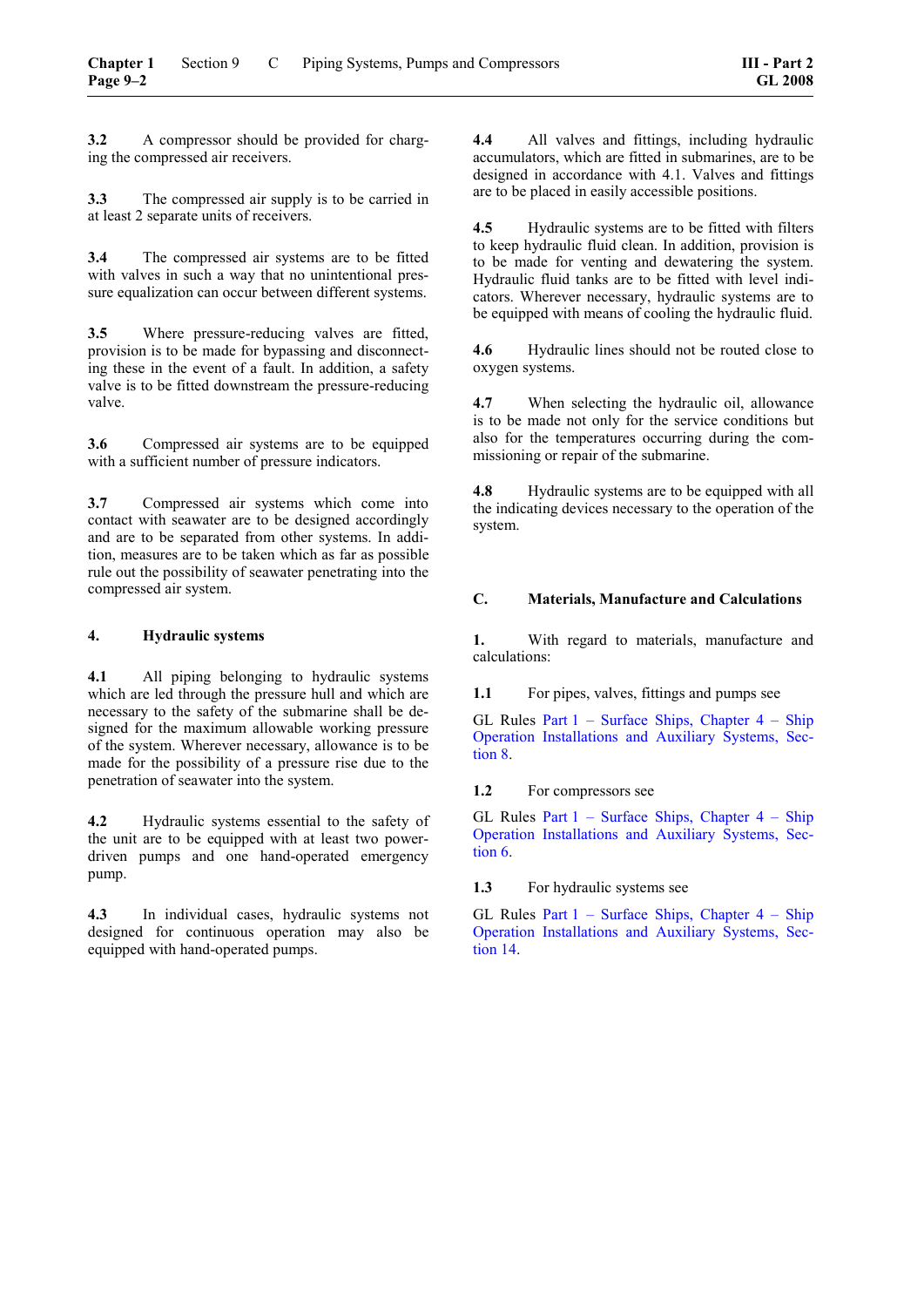## <span id="page-46-0"></span>**Control Systems for Depth, Positive and Negative Buoyancy and Trim**

#### **A. General**

**1.** The following requirements apply to all equipment for the static control of the depth, positive and negative buoyancy and trim of submarines.

**2.** The documents to be submitted to GL for approval are stated in [Section 2, C.](#page-17-0)

**3.** The necessary tests and markings are as stated in [Section 2, D.](#page-20-0) and [E.](#page-22-0)

#### **B. Principles of Design and Construction**

## **1. General principles**

**1.1** Submarines are to be fitted with systems for controlling depth, positive and negative buoyancy and trim. It is necessary to ensure that this equipment functions properly under all the specified conditions of heeling and trim.

**1.2** All the remote operating units for controlling depth, positive and negative buoyancy and trim are to be grouped together on the control station and clearly marked.

**1.3** The control station is to be equipped with indicating instruments which show continuously the position of the submarine and the filling level of the diving/ballasting, regulating/compensating and trimming tanks.

#### **2. Systems and components**

**2.1** The design and construction of systems and components for the control of depth, positive and negative buoyancy and trim are to comply with [Sec](#page-40-0)[tion 7](#page-40-0) and [Section 9.](#page-44-0)

2.2 Control and operating units and indicating instruments are subject to the Rules set out in [Sec](#page-58-0)[tion 13.](#page-58-0)

**2.3** For dynamic depth control equipment see [Section 11.](#page-48-0)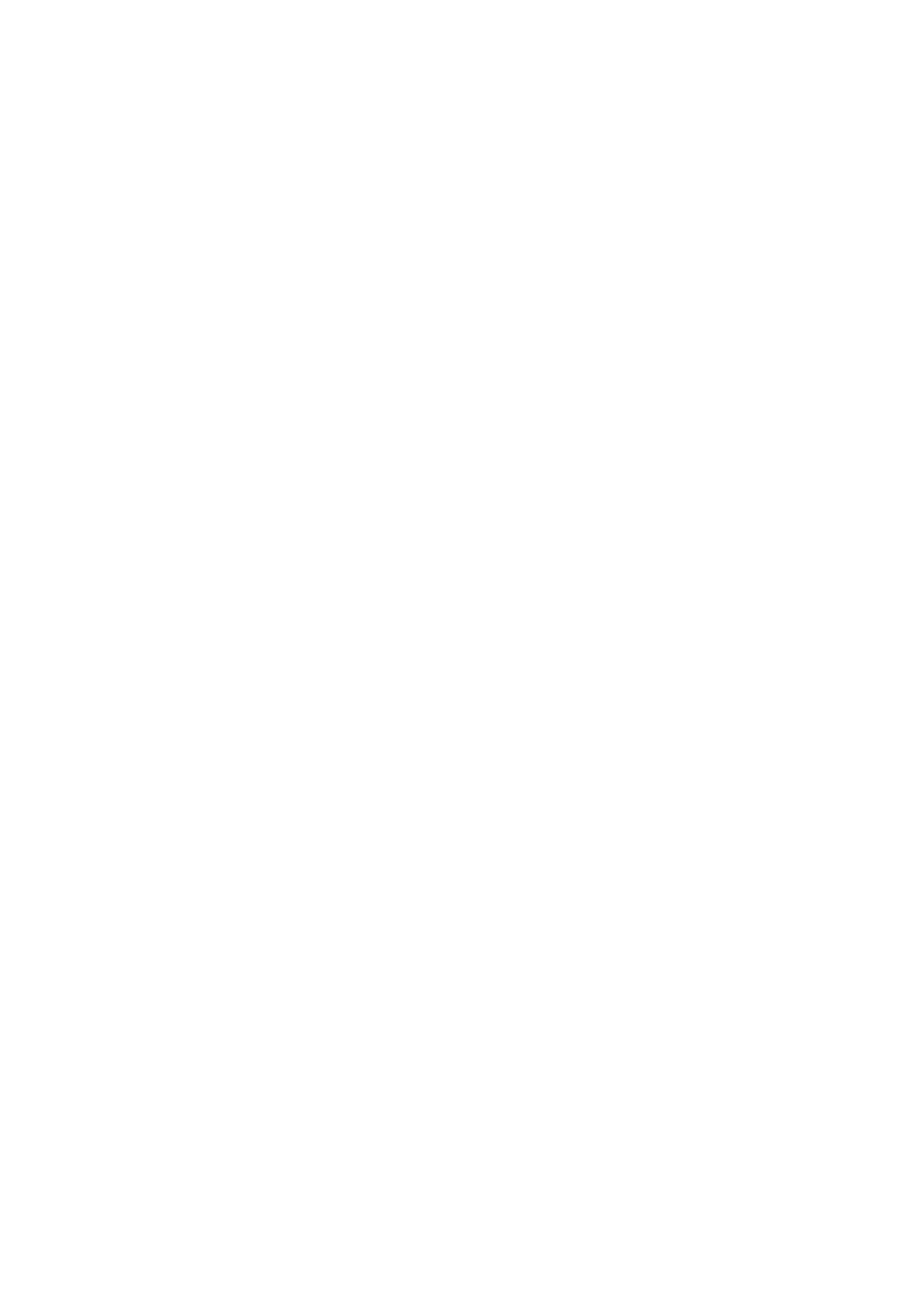## **Propulsion and Manoeuvring Equipment**

#### <span id="page-48-0"></span>**A. General**

**1.** The following requirements apply to all equipment for the propulsion, manoeuvring and dynamic positioning of submarines and to all steering gears, including dynamic depth control. In addition, propulsion units are subject to the GL Rules [Part 1 –](#page-0-0)  [Surface Ships, Chapter 2 – Propulsion Plants,](#page-0-0) and steering gears to [Chapter 4 – Ship Operation Installa](#page-16-0)[tions and Auxiliary Systems, Section 2.](#page-16-0)

**2.** The documents to be submitted to GL for approval are stated in [Section 2, C.](#page-17-0)

**3.** The necessary tests and markings are as stated in [Section 2, D.](#page-20-0) and [E.](#page-22-0)

#### **B. Principles of Design and Construction**

#### **1. Propulsion units**

**1.1** With regard to their type, number, size and arrangement, propulsion units are to be designed in accordance with the intended duties of the submarine.

**1.2** Externally mounted propulsion units are either to be designed for the maximum allowable diving pressure of the submarine or they are to be pressureequalized.

**1.3** Propulsion engines for submarines are to be designed for intermittent and continuous service.

**1.4** When travelling on the surface, the air supply to internal combustion engines shall pass through an air/snorkel mast. For the requirements to be met by the air/snorkel mast, see [Section 14.](#page-62-0) Exhaust lines are to be led out through the pressure hull via a double, pressure-tight shut-off device.

The requirements to be met by closed-circuit propulsion systems are to be agreed with GL in each individual case. For air independent power systems see [Chapter 3 – Air Independent Power Systems for Un](#page-62-0)[derwater Use.](#page-62-0)

**1.5** Electric propulsion motors are to be designed in accordance with the requirements stated in [Section](#page-50-0)  1[2.](#page-50-0)

**1.6** If the propulsion engine is located inside the pressure hull, the thrust block should also be located in the same space.

**1.7** Shaft penetrations through pressure hull walls should be fitted with a gland of proven type designed to withstand the collapse diving pressure.

**1.8** Devices for controlling the engine speed and/or the direction of rotation are to be so designed that the propulsion engine can be stopped should they fail. The propulsion engines shall also be capable to be controlled manually.

**1.9** The propulsion equipment is to be fitted with a sufficient number of indicators and alarms to guarantee safe operation.

#### **2. Rudder / Manoeuvring equipment**

2.1 Submarines are to be equipped with suitable devices to ensure that the vessel has the necessary manoeuvrability both on the surface and when submerged.

**2.2** Horizontal and vertical rudders are to be designed to withstand the maximum loads generated by the pitching motions of the submarine and the wash of the sea when surfaced and by the steering forces experienced when submerged. The effective stress in the rudder stock shall not exceed 0,5 times the yield stress.

**2.3** With the vessel travelling at full speed, the steering gear shall be capable of putting the vertical rudder from 35° on one side to 35° on the other within the specified time values for surface and submerged condition. An emergency steering device shall be provided.

#### *Note:*

*The time should not be more than 28 seconds.* 

**2.4** Horizontal rudders are to be so designed that, over the whole speed range and under all loading conditions, the desired depth can be maintained.

**2.5** Vertical and horizontal rudder systems are to be equipped with an alternative power supply which meets the requirements of 2.3 and 2.4. It shall be possible to switch from the main to the alternative power supply from the control station.

**2.6** The main and emergency control stations are to be fitted with indicators showing the positions of vertical and horizontal rudders. In addition, suitable indicators are to be fitted which signal any malfunction or failure of the steering gear.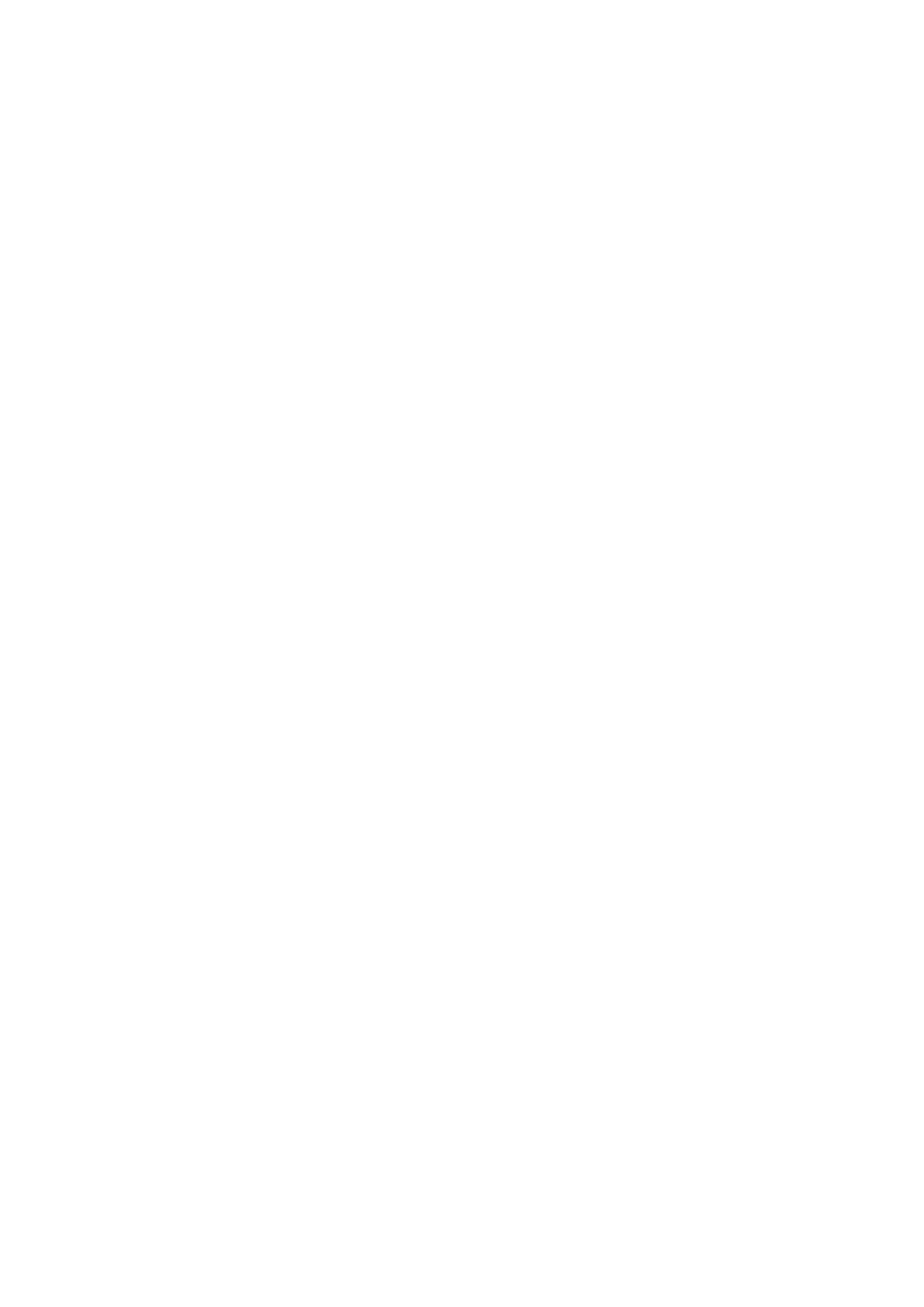## **Electrical Equipment**

#### <span id="page-50-0"></span>**A. General**

**1.** The following requirements are applicable to all electrical equipment on board submarines as well as to equipment for the handling and retrieval of submarines, where appropriate. If not otherwise stated, the GL Rules [Part 1 – Surface Ships, Chapter 3a –](#page-0-0)  [Electrical Installations m](#page-0-0)ay be used as guidance.

In submarines with a diver's lockout, the electrical equipment in the area of the diver's lockout is also required to comply with the provisions of the GL Rules I – Ship Technology, Part 5 – Underwater Technology, Chapter 1 – Diving Systems and Diving Simulators, Section 2, H.

**2.** The documents to be submitted to GL for approval are listed in [Section 2, C.](#page-17-0)

**3.** The necessary tests and markings are as stated in [Section 2, D.](#page-20-0) and [E.](#page-22-0)

#### **B. Design Principles**

## **1. General principles**

**1.1** All electrical systems and equipment are to be constructed and installed in such a way that they are serviceable and perform satisfactorily under the design conditions specified for the submarine. The operating conditions of electrical equipment are to conform to the requirements stated in the GL Rules Part 1 – Surface Ships, Chapter 3a – Electrical Installations, Section 1, F.

**1.2** Besides the essential consumers listed in the GL Rules [Part 1 – Surface Ships, Chapter 3a – Electri](#page-14-0)[cal Installations, Section 1, B.](#page-14-0) the following items of electrical equipment on submarines also are to be considered essential consumers:

- battery charging equipment
- battery room ventilators
- acid circulation and cooling system
- equipment for monitoring and treating breathing air

#### **2. Materials and insulation**

2.1 The materials used in the construction of electrical machines, cables and appliances shall be

resistant to moist and salty sea air, seawater and oil vapours. They may not be hygroscopic and shall be flame-retardant and self-extinguishing. The requirement that they should be flame-retardant does not apply to winding insulations.

**2.2** Materials with high tracking resistance are to be used for the supports of live parts.

**2.3** The creepage- and air distances are to be dimensioned as appropriate for the appliance in accordance with IEC. Generator circuit-breakers, pressure hull wall penetrations, under water plug connectors and appliances directly connected to the busbars are to be designed for the next higher nominal insulation rating.

**2.4** Materials and insulations for electrical equipment used in water are to be agreed with GL in each instance.

#### **3. Supply systems**

- **3.1** Approved supply systems are:
- Direct current and single-phase alternating current:

 2 conductors insulated from the vessel's hull (2/PE)

– Three-phase alternating current:

 3 conductors insulated from the vessel's hull (3/PE)

**3.2** Networks with an earthed neutral are not permitted in submarines.

#### **4. Voltages and frequencies**

The use of the following standard voltages and frequencies is recommended. The maximum permissible voltages except for propulsion purpose are:

500 V:

- for permanently installed power systems
- for power systems connected by socket outlets, provided they do not need to be handled
- for heating and galley equipment

250 V:

– for lighting systems and sockets for direct current and single-phase alternating current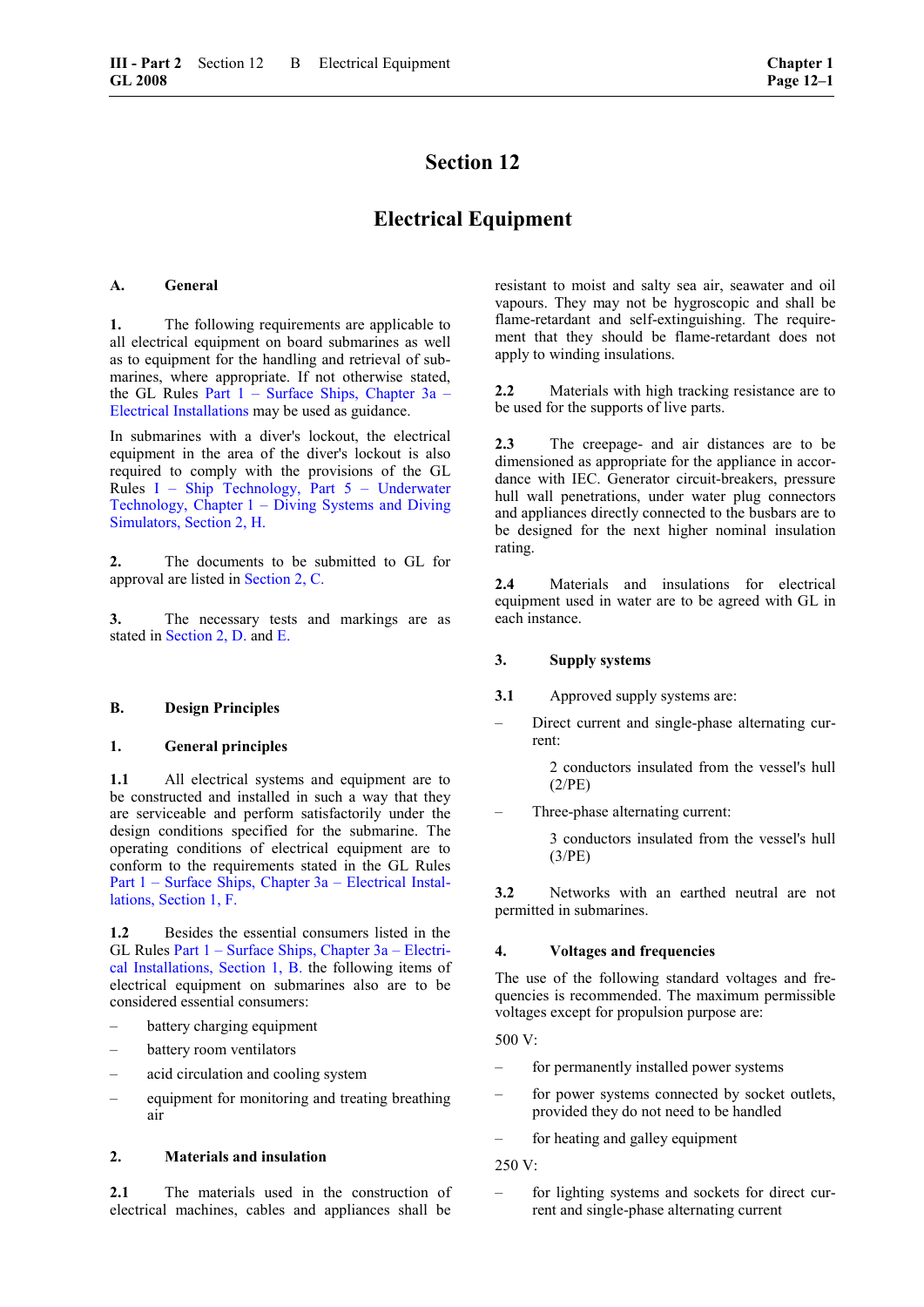- mobile appliances with double insulation and/or protective isolating transformers
- machinery control and monitoring systems, unit control systems and unit safety systems

50 V (protective low voltage):

– for mobile appliances used in confined conditions in damp spaces, upper decks, stores, machinery spaces and similar service spaces, where these appliances are not double insulated and/or fitted with protective isolating transformers

## **5. Protective measures**

**5.1** All electrical equipment is to be protected in accordance with the GL Rules Part 1 – Surface Ships, Chapter 3a – Electrical Installations, Section 1, J. unless otherwise stated below or agreed with GL.

**5.2** The minimum classes of protection stated in Table 12.1 are to be applied in submarines. The class of protection shall be maintained for the equipment as installed, even when in operation (heeling position). In this context, the provision of shielding at the point of installation is deemed to be a protective measure.

#### **5.3 Protective conductors**

The following points are to be observed in relation to the use of protective conductors:

- The protective conductors shall take the form of an additional cable, additional conductor or additional core in the connecting cable; cable shields or sheaths may not be used as protective conductors
- A conductor which is live in normal operation may not at the same time be used as a protective conductor and may not be connected with the latter to the hull.

 The core marked green/yellow shall not be used as live conductor.

– The cross-section of the protective conductor shall be equal to at least half that of the principal conductors. However, with cross-sections of 16 mm2 and less, its cross-section shall be equal to that of the outer conductors. The minimum cross-section of separately laid protective conductors is 4 mm2.

 The cross-section of the protective conductor shall at least comply with the factors shown in Table 12.2.

 In the unit's propulsion network, the dimensional design of the protective conductors is to be based on the maximum short-circuit currents of the equipment concerned, the maximum break times of the relevant protective elements and a maximum temperature rise of the protective conductor of 90 °C.

| <b>Type of equipment</b><br>Where installed                                          | <b>Generators</b><br><b>Motors</b><br><b>Transformers</b>                      | Switchgear<br><b>Electronic</b><br>units<br>Recording<br>equipment | Telecommuni-<br>cations<br>equipment<br><b>Input units</b><br><b>Signalling</b><br>equipment<br><b>Switches</b><br><b>Sockets</b><br><b>Junction boxes</b><br><b>Actuators</b> | <b>Heating</b><br>equipment<br><b>Heaters</b><br>Cooking<br>equipment | Light<br>fittings |
|--------------------------------------------------------------------------------------|--------------------------------------------------------------------------------|--------------------------------------------------------------------|--------------------------------------------------------------------------------------------------------------------------------------------------------------------------------|-----------------------------------------------------------------------|-------------------|
| Service spaces, control<br>rooms, accommodation<br>spaces, day rooms, radio<br>room  | <b>IP 23</b>                                                                   | IP <sub>23</sub>                                                   | IP <sub>23</sub>                                                                                                                                                               | <b>IP 44</b>                                                          | IP <sub>23</sub>  |
| Sanitary spaces, commissary<br>spaces, machinery spaces,<br>separator and pump rooms | <b>IP 44</b>                                                                   | <b>IP 44</b>                                                       | <b>IP 55</b>                                                                                                                                                                   | <b>IP 44</b>                                                          | <b>IP 34</b>      |
| Pipe tunnels, bilges                                                                 | IP 56                                                                          |                                                                    | IP $56$                                                                                                                                                                        | IP 56                                                                 | IP 56             |
| Outside pressure hull                                                                | Watertightness under pressure in accordance with the submarine design criteria |                                                                    |                                                                                                                                                                                |                                                                       |                   |

## **Table 12.1 Minimum degrees of protection against foreign bodies and water (in conformity with IEC 529)**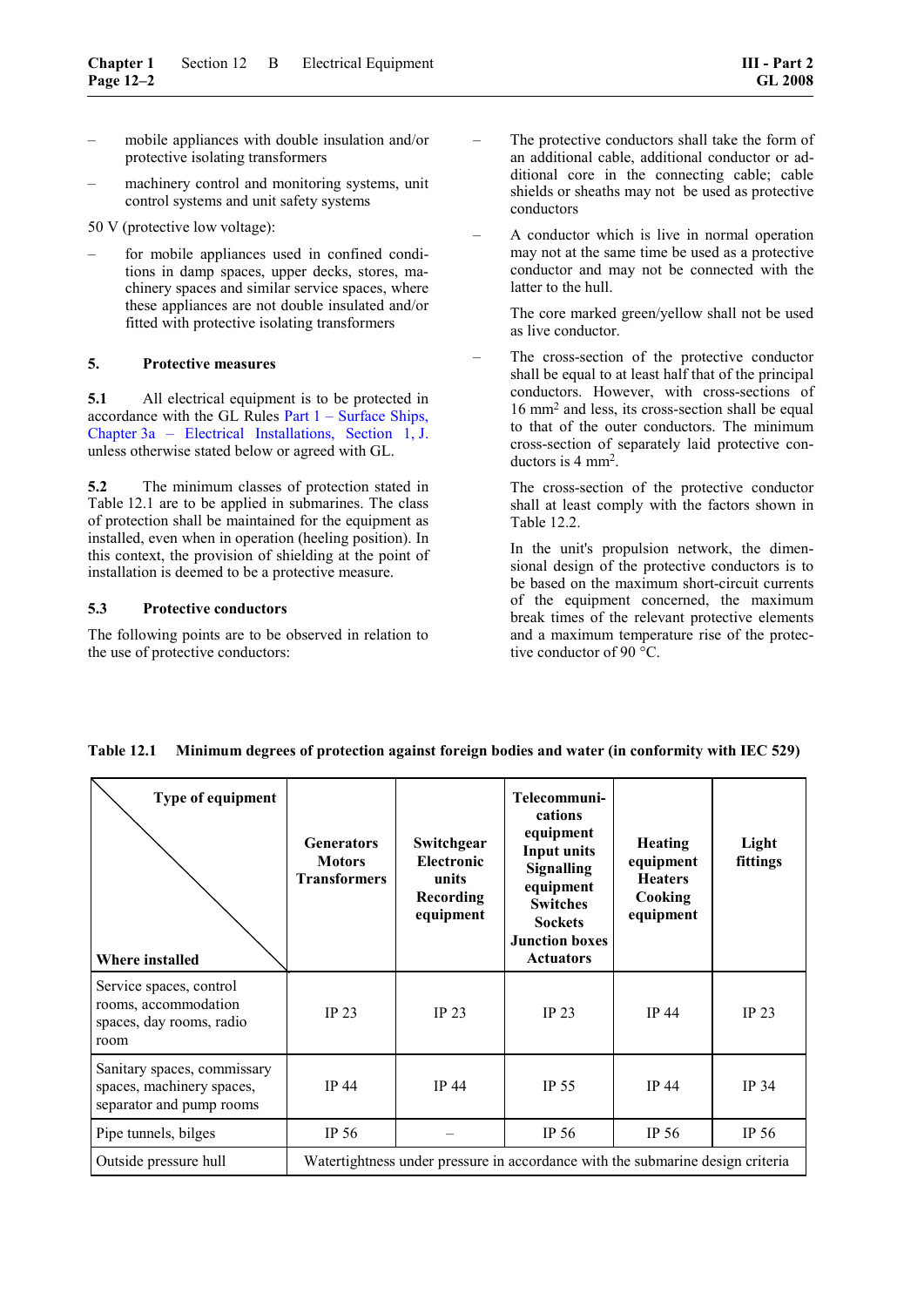| <b>Cross-section</b><br>of outer<br>conductor  | <b>Minimum cross-section of</b><br>earthing conductor             |                                                                   |  |  |
|------------------------------------------------|-------------------------------------------------------------------|-------------------------------------------------------------------|--|--|
| ${\rm [mm^2]}$                                 | in insulated<br>cables<br>$\text{[mm}^2$                          | separately<br>laid<br>$\text{[mm}^2$                              |  |  |
| 0,5<br>to<br>4                                 | equal to cross-<br>section of outer<br>conductor                  | 4                                                                 |  |  |
| $\overline{\mathcal{A}}$<br>$\geq$<br>to<br>16 | equal to cross-<br>section of outer<br>conductor                  | equal to cross-<br>section of outer<br>conductor                  |  |  |
| 16<br>$\geq$<br>to<br>35                       | 16                                                                | 16                                                                |  |  |
| 35<br>$\rm{>}$<br>to<br>120<br>$\,<$           | equal to half the<br>cross-section of<br>the outer con-<br>ductor | equal to half the<br>cross-section of<br>the outer con-<br>ductor |  |  |
| 120<br>$\,>$                                   | 70                                                                | 70                                                                |  |  |

**Table 12.2 Cross-sections for earthing conductors** 

- Machines and appliances mounted on insulated vibration dampers are to be earthed with mobile cables or conductors or braided copper leads.
- The protective conductor shall be connected to the hull in a position where it can easily be checked.
- The superstructure or the hull of the unit, as the case may be, is to be provided in an easily accessible position with means of connection in the form of a connecting plate with M 12 stud bolts to which protective conductors can be connected without the use of tools when the unit is in harbour or in dock. The connection described also serves as a protective lightning conductor when in dock.

## **C. Primary Systems**

#### **1. Electrical power required**

**1.1** Proof of adequate rating of the units for generation and storage of electrical power has to be furnished by a power balance.

**1.2** The power required is to be determined for the following operating conditions:

- normal operation (surface, snorking and diving operation)
- emergency operation

**1.3** In the power balance all consumers installed, including their power inputs, are to be considered.

## **2. Power supply**

All electrical equipment essential for the safety of the submarine and its crew is to be connected to an independent main and emergency power supply system.

Other solutions that achieve equivalent safety may be accepted, they have to be agreed with GL.

#### *Note:*

*It is recommended to provide facilities to operate the submarine in surface mode only with diesel gensets without any battery back up.* 

#### **2.1 Main electrical power supply**

**2.1.1** Each submarine is to be equipped with a main power source of sufficient capacity, such as to ensure

- that normal operation and the conditions of life as intended to prevail on board can be maintained, without having to take recourse to the emergency power supply
- a sufficient supply of electric power for the envisaged periods of service when operation is both independent of and dependent on an outside air supply

**2.1.2** The main power source shall consist of at least two mutually independent, power supply systems, such as

- generator sets
- batteries
- fuel cell (fc) systems

Exceptions may be permitted for vessels with restricted range of service and/or accompanied by supply vessels.

**2.1.3** If started electrically, generator sets shall be equipped with a starting device as per GL Rules [Part 1](#page-24-1)  [– Surface Ships, Chapter 3a – Electrical Installations,](#page-24-1)  [Section 3.](#page-24-1)

## **2.2 Emergency power supply**

**2.2.1** The emergency power source shall be capable of supplying the submarine with the energy required in emergencies.

All electrical equipment required for surfacing the vessel shall be adequately supplied with power. Apart from this, simultaneous supply of electrical power to at least the equipment listed below is to be ensured for a period of 168 hours.

- emergency lighting inside the unit
- emergency communications equipment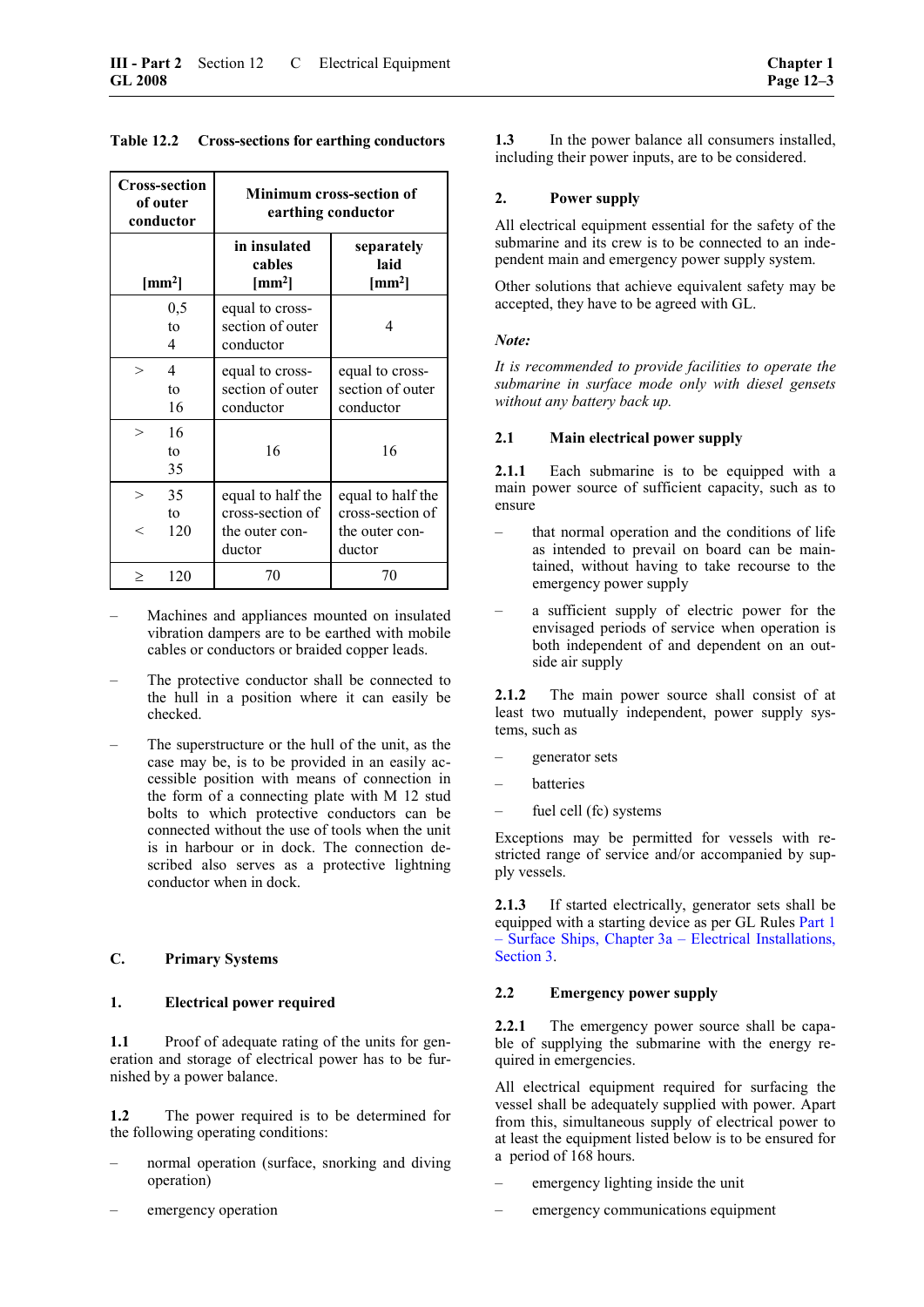- equipment for maintaining a breathable atmosphere
- important monitoring and alarm equipment, e.g. leakage monitoring system, fire alarm system,  $O_2$ -monitor and  $H_2$ -monitor
- solenoid valves for blowing diving and reserve buoyancy tanks
- locating equipment, signal lamps

**2.2.2** In addition, it shall be possible to supply electricity to the wireless equipment and important navigating equipment as defined by the Naval Administration, but at least for 18 hours of operation.

## **2.3 Alternative Solution**

The electrical system might be designed without a special emergency power supply, if the source of electrical power fulfils the following design criteria:

- the source of electrical power consists of two mutually independent power supplies (generator-sets
- the batteries necessary for diving operation can be separated into minimum two independent parts
- power supply for propulsion in surfacing or snorking mode consists out of two independent sources of electrical power e. g. two diesel genset
- consumers that are usually supplied via the emergency power supply as per 2.2.1 and 2.2.2. shall be supplied from two sources in diving as well as in surface mode (supply via a part battery is accepted one independent source) .For these consumers a supply time of at least 168 hour equivalent to the design with an emergency source of power should be provided.

#### **3. Charging and shore connection**

**3.1** Where socket connections are provided for charging and shore connection with a nominal current more than 16 A these are to be blocked such as to preclude both insertion and withdrawal of the plug, with the contact sleeves of the sockets being alive.

**3.2** On the main switchboard and/or ship mains switchboard an indicator is to be fitted showing whether the shore connection line is alive.

#### **4. Batteries and battery charging facilities**

## **4.1 Batteries**

**4.1.1** Batteries are to be rated such as to be capable of supplying the consumers during the period specified in accordance with the power balance, when charged to 80 % of their rated capacity.

**4.1.2** At the end of the supply period the voltage in the storage battery and/or in the consumers shall at least reach the values quoted in the GL Rules Part 1 – Surface Ships, Chapter 3a – Electrical Installations, Section 1, F. and [3, C.](#page-24-2)

**4.1.3** Accepted batteries are lead-acid batteries with diluted sulphuric acid as electrolyte and steel storage batteries with nickel-cadmium cells and diluted potassium hydroxide as electrolyte.

Other types of batteries, may be accepted, if suitability for submarine use is proven.

**4.1.4** If not otherwise stated, batteries shall be designed such as to retain their rated capacity at inclinations of up to 22,5° and such that inclinations of up to 45° electrolyte will not leak. Cells should be covered as far as possible

**4.1.5** The casing shall be resistant to electrolytes, mineral oils and cleaning agents, as well as to corrosion due to salt mist. Glass and readily flammable materials are not approved as materials for casings.

**4.1.6** In the case of batteries containing liquid electrolyte it shall be possible to check the electrolyte level. The maximum admissible electrolyte level has to be marked.

**4.1.7** Lead and alkaline batteries should not be installed on the same submarine.

**4.1.8** Where the installed battery capacity is 1000 Ah or more, the battery is to be divided into battery units so that restricted operation of the submarine is still possible in the event of a fault.

**4.1.9** It shall be possible to bridge damaged cells.

**4.1.10** The maximum weight of transportable units has to be agreed with the Naval Administration.

**4.1.11** The rating data of the storage batteries are to be indicated on rating plates. Storage batteries are to be serviced and operated in accordance with manufacturers' instructions.

#### **4.2 Batteries, installation, ventilation and monitoring**

**4.2.1** Batteries providing the source of electrical energy for electric propeller drives and/or the unit's power network should be located in special battery spaces. It is necessary to ensure that the batteries are accessible for cell replacement, for repairs and maintenance.

**4.2.2** Battery spaces shall be arranged and ventilated to prevent the accumulation of ignitable gas mixtures.

**4.2.3** The quantity of air to be aspirated and exhausted during charging shall be so calculated, as to exclude any possibility of exceeding the lower explo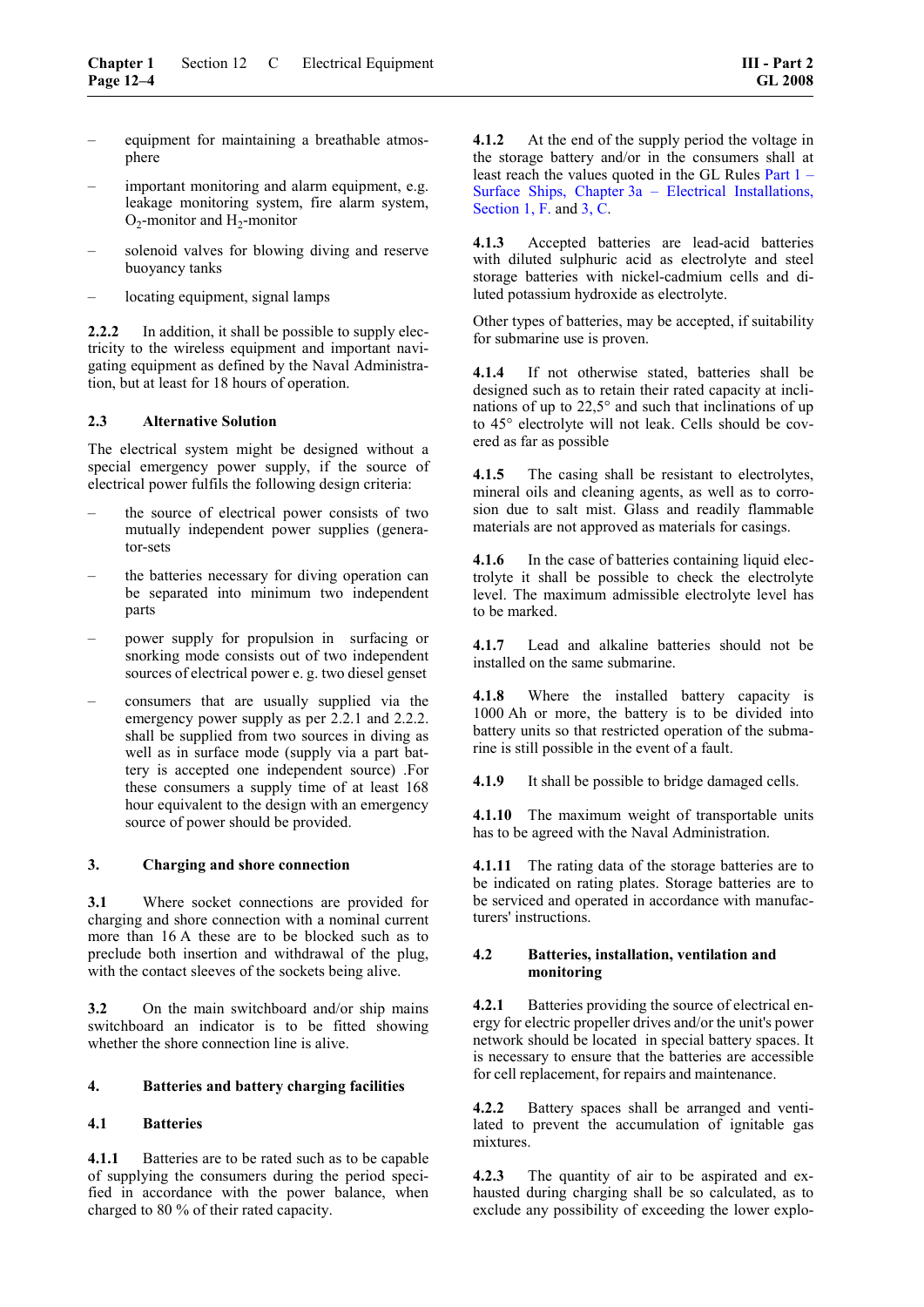sion limit for a hydrogen air mixture.  $H_2$ -monitors permanently mounted at suitable points shall measure the gas concentration in the battery space, the exhaust system and, where necessary, in other spaces within the unit. If the gas concentration reaches and exceeds a level equivalent to 35 % of the lower explosion limit (LEL), this shall automatically release a visual and audible alarm at a central monitoring station. Equipment for monitoring the  $H<sub>2</sub>$ -concentration shall be type tested.

**4.2.4** Battery spaces shall contain no other electrical appliances apart from the batteries themselves. Lighting fixtures as well as monitoring equipment for  $H<sub>2</sub>$  concentration may be installed, if they are in compliance with the hazardous area requirements for  $H<sub>2</sub>$ atmosphere (see IEC 60079 recommendation).

**4.2.5** Measures are to be taken to ensure that neither the crew nor the operational equipment can be endangered by emissions of electrolyte fumes.

**4.2.6** A sign is to be mounted at the entrance of battery spaces pointing out that only insulated tools shall be used inside and conductive objects like keys, ballpoint pens, watches with conductive watch straps have to be taken off.

Attention is to be drawn to the explosion hazard.

**4.2.7** Storage batteries are to be installed in such a way that mechanical damage is as far as possible excluded. Safe operation under the environmental conditions stated in [Section 3, B.](#page-24-0) is to be ensured and the discharge of electrolyte is to be prevented.

Suitable measures, e.g. provision of plastic trays or flexible rubber bags, are to be taken to prevent, wherever possible, electrolyte from entering the battery space bilges in the event of mechanical damage to individual battery cells.

## **4.3 Charging facilities**

**4.3.1** The charging facilities, usually the diesel gensets, including the control device have to meet the requirements of the batteries. The maximum admissible charging currents shall not be exceeded.

**4.3.2** If during charging simultaneously consumers are fed, the maximum charging voltage shall not exceed 120 % of the rated voltage.

**4.3.3** The battery chargers are to be rated such that the tolerances of the limited characteristics and constant characteristics respectively are adhered to irrespective of external disturbance effects. Preferably chargers with IU or IUW characteristics should be employed.

**4.3.4** The charging process shall cut out automatically in case of

failure of the battery space ventilation

- excessive temperature of charging generator
- excessive  $H_2$  concentration

## **5. Power distribution**

## **5.1 Distribution and switchgear**

**5.1.1** Electrical distribution systems are to be so designed that a fault or failure in one circuit cannot impair the operation of other circuits or the power supply. Redundant supplies have to be provided in minimum for all essential consumers e. g. supply from each part battery.

In surface operation supply of all essential consumers should be possible without any battery.

**5.1.2** If emergency power supply is provided the emergency power distribution system may be supplied via a transfer line from the main power distribution system in normal operation.

**5.1.3** The cable length between switchboards and batteries has to be minimized. The unprotected cables are to be laid on separate cable runs up to the circuit breaker. They are to be protected against mechanical damage.

**5.1.4** Circuits at protective low voltage shall not be routed with circuits at higher voltage in a joint conductor bundle or cable duct.

Terminals for different voltage levels are to be arranged separately and are to be clearly identified.

**5.1.5** Switches and fuses for different voltage systems are to be spatially separated inside the switchboard.

## **5.2 Switching and protective devices**

**5.2.1** Each circuit is to be protected against overload and short-circuit.

**5.2.2** All consumer circuits are to be fitted with switches. The switching action shall be on all poles.

**5.2.3** Fuses in distribution panels may be used for overload protection to a rated current of 63 A. The use of greater fuses, e.g. in the main switchboard has to be agreed with GL.

**5.2.4** A continuously operating insulation monitoring system is to be installed.

An alarm has to be available at a continues manned operation station if the insulation value drops below a preset limit.

## **5.3 Enclosures for electrical equipment**

**5.3.1** The enclosures of electrical equipment installed outside the pressure hull or operated in water has to be approved by GL.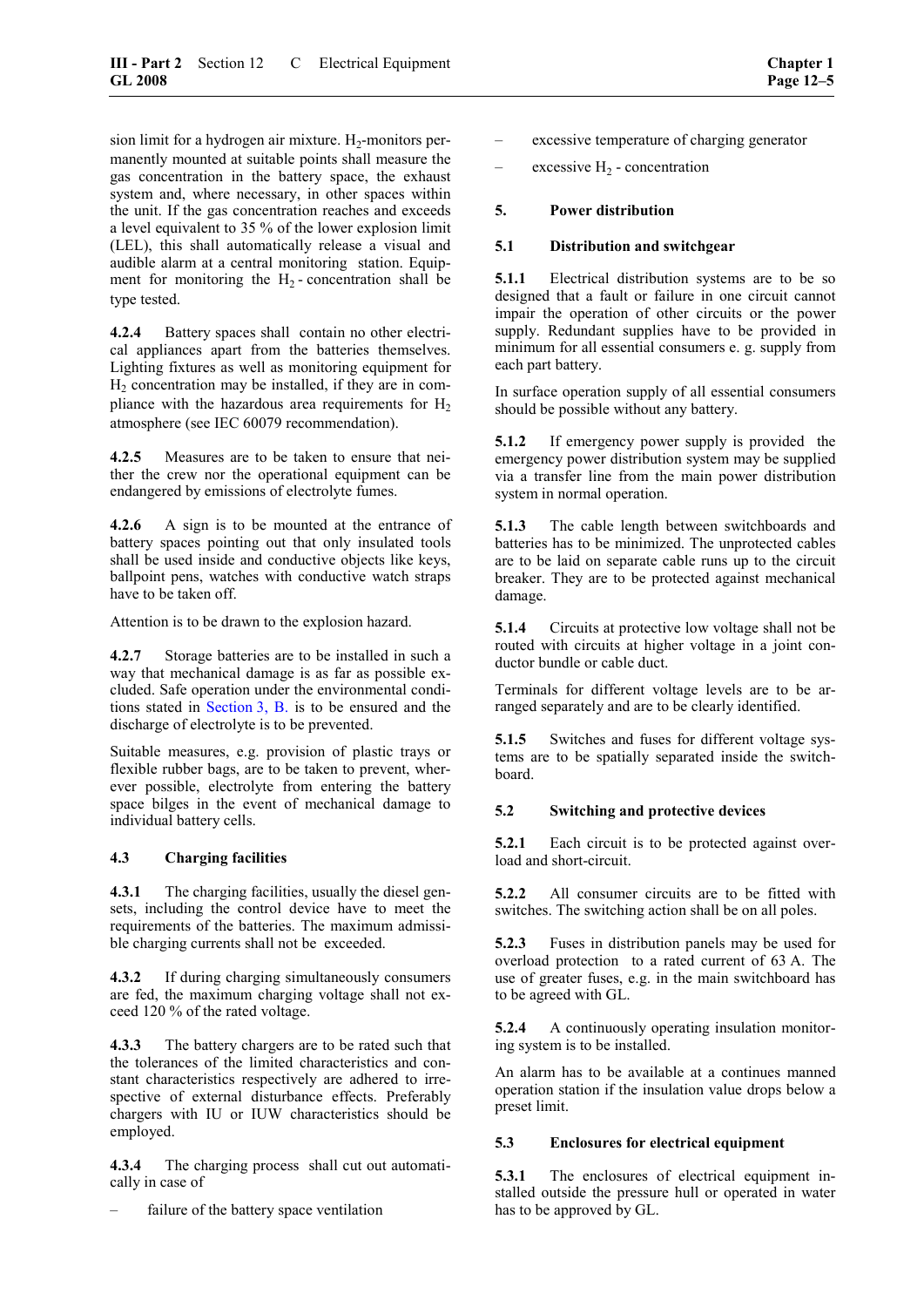**5.3.2** Enclosures mounted on the outside of the pressure hull are to be tested at the test diving pressure, subject to a minimum of 1,1 times the collapse diving pressure.

#### **5.4 Earthing**

The earthing of electrical systems and equipment on submarines is subject to the requirements stated in the GL Rules [Part 1 – Surface Ships, Chapter 3a – Electri](#page-24-1)[cal Installations.](#page-24-1) 

#### **5.5 Cables and lines**

**5.5.1** Cables and lines for submarines shall be suitable for the proposed application. Their use is subject to approval by GL.

**5.5.2** The selection, dimensions and installation of cables and lines has to be based on the GL Rules [Part 1 – Surface Ships, Chapter 3a – Electrical Instal](#page-48-0)[lations, Section 11](#page-48-0) and Section 15, G.

**5.5.3** Only halogen-free materials should be used as insulating sleeves, protective coverings, sheaths and fillers of cables used in submarines.

**5.5.4** Cables outside the pressure hull shall be radially watertight and designed for 1,3 time the collapse diving pressure.

The pressure resistance is to be verified by pressuretesting for each cable (connectors fitted).

**5.5.5** In cables for winding on drums, no mechanical forces may be transmitted via conductors of the cable and their insulation.

#### **5.6 Busbars**

**5.6.1** Where busbars are used for connecting equipment, only sealed or insulated systems may be used.

Exceptions to this Rule are switchboards and enclosed electrical service spaces.

**5.6.2** The permissible load of busbars has to comply with the GL Rules Part 1 – Surface Ships, Chapter 3a – Electrical Installations, Section 5, F.

**5.6.3** The busbar system is to be so constructed that neither the connected equipment nor the busbar system itself can be damaged by movement of the busbars, temperature rises or external mechanical influences.

It is recommended that expansion links should be fitted.

Prior to the installation of busbar systems, proof is required of mechanical strength under short-circuit conditions considering the effects of the electrical heating produced by the short-circuit current.

**5.6.4** • For busbars, only copper with a conductivity of 56 m/( $\Omega$  mm<sup>2</sup>) may be used.

If other conducting materials are used, the loading capacity of the system is to be reduced accordingly.

#### **5.7 Electrical penetrations in pressure hull walls, underwater plug connections**

**5.7.1** Pressure hull penetrations shall be gas and watertight. Their tightness shall be guaranteed even should the connected cables be damaged.

Electrical penetrations may not be used for the passage of other systems.

**5.7.2** Electrical pressure hull penetrations and underwater plug connections shall be type tested.

Type-testing is performed, on application, at the manufacturer's works and comprises at least the following individual tests:

hydraulic pressure test, in which the test pressure has to be equal 1,1 time the collapse diving pressure. The test is to be conducted in accordance with the test pressure/time curve shown in Fig. 12.1, the changes in pressure being applied as quickly as possible.



## **Fig. 12.1 Test pressure/time curve**

– gastightness test with open cable ends. If compressed air is used, the test pressure shall be equal to 1,1 time the collapse diving pressure .

 In all pressure and tightness tests on pressure hull wall penetrations, the pressure shall in each case be applied from the pressure side of the wall penetration.

 During the pressure and tightness test, the penetration is to be loaded with the rated current in all conductors.

high voltage test at an AC voltage of 1000 V plus twice the rated voltage. This test is performed at the rated frequency and is to be carried out for 1 minute in each case between all the conductors mutually and between the conductors and the casing. The test is performed in the disconnected state. The sealing of the connector shells and the like is permitted where this is stipulated by the manufacturer in the relevant data sheet.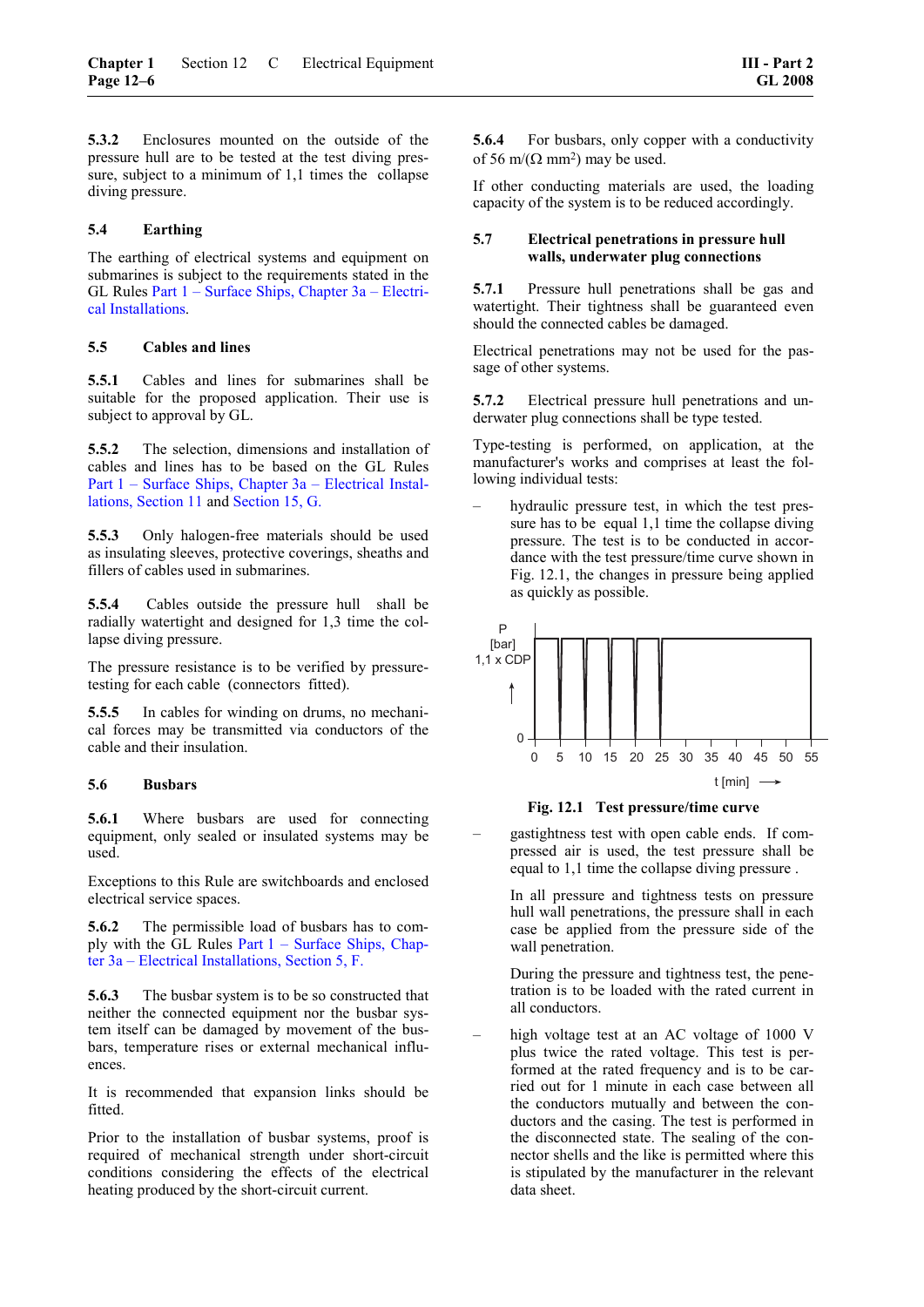– measurement of insulation resistance

 The minimum value of the insulation resistance between the conductors mutually and between the conductors and the casing shall be 5 MOhm.

 The insulation resistance is to be measured with an instrument using 500 V DC.

 With wet plug connections, the minimum insulation resistance is also to be measured after the connection has been made once in saltwater.

– visual check against manufacturer's documentation

**5.7.3** All electrical pressure hull wall penetrations and all plug connections are to be subjected to individual inspection by the manufacturer.

This inspection comprises the following tests:

- hydraulic pressure test in accordance with Fig. 12.2 at 1,1 times the collapse diving pressure
- high-voltage test
- measurement of insulation resistance

 A manufacturer's test certificate is to be issued covering the inspection.



**Fig. 12.2 Test pressure/time curve** 

## **6. Electrical machines**

**6.1** Electrical machines shall comply to the GL Rules [Part 1 – Surface Ships, Chapter 3a – Electrical](#page-62-0)  [Installations, Section 14.](#page-62-0)

**6.2** Generators with an output of  $\geq 100$  kVA and all electric propeller motors rated at over 100 kW are to be equipped with a standstill heating system.

**6.3** Machines for electric propeller drives rated at more than 100 kW are to be equipped with monitoring devices in accordance with the GL Rules [Part 1 –](#page-50-0)  [Surface Ships, Chapter 3a – Electrical Installations,](#page-50-0)  [Section 12.](#page-50-0)

**6.4** Insulation classes A and E are not permitted for the windings of electrical machines in submarines.

**6.5** In addition to the tests stipulated in  $I - Ship$ Technology, Part 1 – Seagoing Ships, Chapter 3 – Electrical Installations, Section 20, A.4., the following electrical machines are to be tested in the presence of a GL Surveyor:

- generators and motors for electric propeller drives
- motors for steering gear drives and windlasses
- all other motors driving machines and equipment necessary to the safety and manoeuvrability of the submarine

#### **7. Lighting**

**7.1** Service and work spaces, safety and control stations, accommodation spaces and day rooms are to be equipped in minimum with normal and emergency lighting.

The emergency lighting has to be independent from the normal lighting. This applies to the power supply as well as to the cable/ distribution network.

If an emergency power supply is provided, the emergency lighting shall be supplied from the emergency source of power.

**7.2** The lighting is to be so designed and arranged that all important instruments and markings can be read and any necessary operations can be safely performed.

#### **8. Spare parts**

The amount of spare parts has to be agreed with the Naval Administration.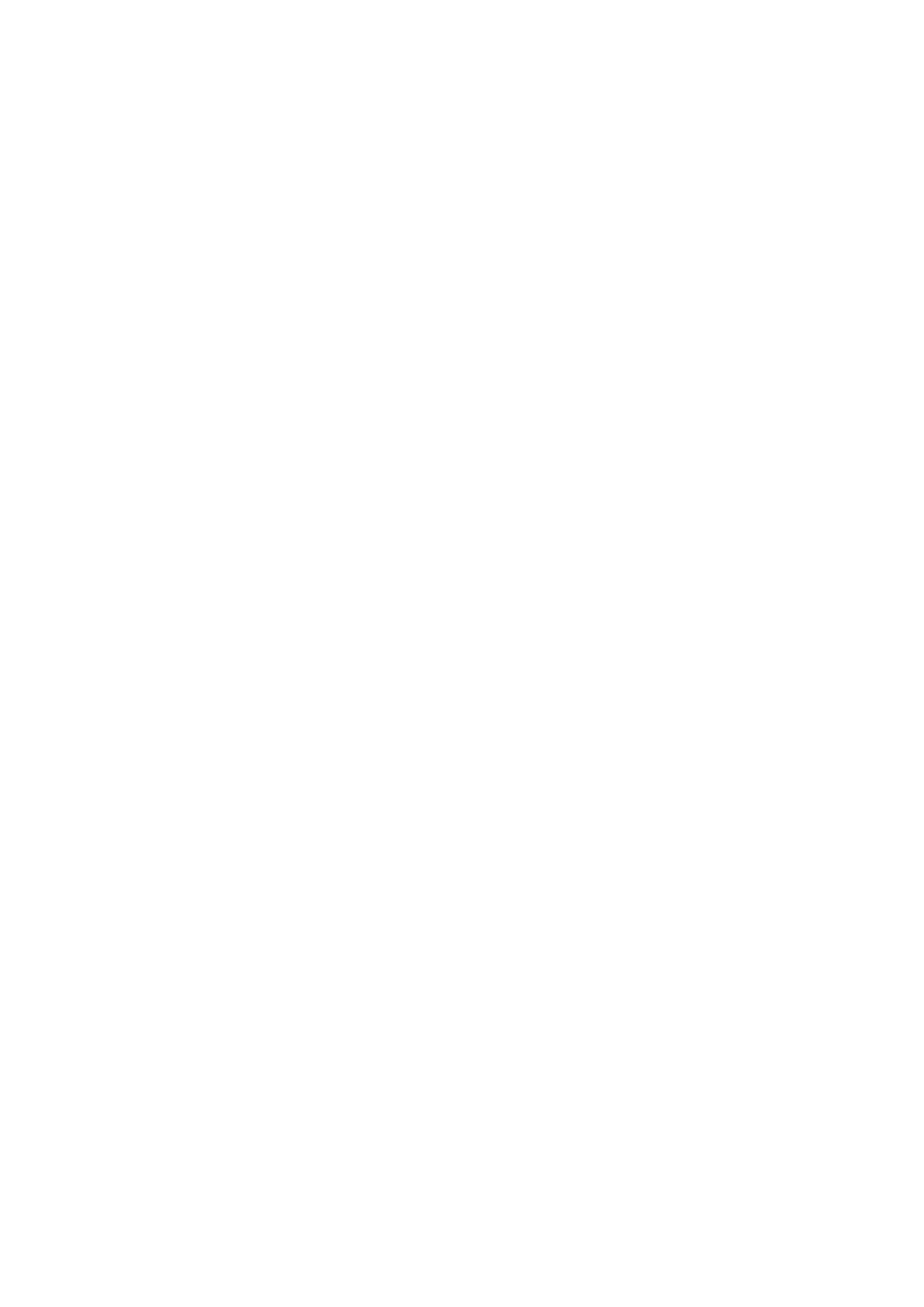## <span id="page-58-0"></span>**Control and Monitoring, Communication and Navigation Equipment**

#### **A. General**

**1.** The following requirements supplement the GL Rules [Part 1 – Surface Ships, Chapter 3a – Electri](#page-0-0)[cal Installations a](#page-0-0)nd [Chapter 3b – Automation a](#page-0-0)s far as applicable and are to be applied to the construction and use of control, monitoring and communication equipment in submarines as well as to that of navigating equipment in submarines built under the survey and in accordance with the GL Rules.

**2.** The documents to be submitted to GL are listed in [Section 2, C.](#page-17-0)

**3.** The necessary tests and markings are as stated in [Section 2, D.](#page-20-0) and [E.](#page-22-0)

#### **B. Control and Monitoring Equipment**

#### **1. Design principles**

#### **1.1 General principles**

**1.1.1** All control and monitoring equipment is to be designed and constructed so that it works properly under the design and environmental conditions specified for the submarine.

**1.1.2** Computer-aided operating systems for the navigation and/or for the control and monitoring of the submarine will be accepted.

Details of the scope and redundancy requirements of these systems are to be agreed with GL.

The systems are subject to preferred GL-type-approval. Such type-approval relates both to the hardware and to the software.

Other approval may be accepted by GL.

**1.1.3** The automation equipment on board submarines is to be constructed in accordance with GL Rules [Part 1 – Surface Ships, Chapter 3b – Automation](#page-0-0) as far as applicable. Apart from this, the following is to be observed.

**1.1.4** All items of control and monitoring equipment are to be clearly inscribed and identified.

**1.1.5** Indicating instruments and synoptic displays are to be designed and inscribed in such a way that they can be read quickly and clearly.

**1.1.6** Probable faults or failures which may occur in the control and monitoring system shall not provoke a critical operating condition.

**1.1.7** As far as possible, control and monitoring equipment is to be safeguarded against faulty operation.

**1.1.8** Control and monitoring equipment shall be capable of maintaining the submarine's assigned operating parameters.

**1.1.9** Any specified inadmissible variations in the operating parameters/conditions shall actuate an (visual and audible) alarm at the control station. The same shall also occur in the event of automatic switching operations in the gas and power supply systems or faults in the control and monitoring system.

**1.1.10** In addition to electronic control and monitoring equipment, independent safety devices shall be fitted which prevent a fault in one system from provoking an improper response in another system.

**1.1.11** Automatic control equipment shall be capable of being switched to manual operation.

**1.1.12** The response values of control and monitoring equipment shall be so coordinated with each other that, when a threshold is reached, a warning is initiated, followed, after a certain warning period or if the process variable continues to change at a preset speed, by the actuation of safety devices.

**1.1.13** The integral operation of control and monitoring systems shall be designed to take account of the lags and time constants of the units and elements making up the system (e.g. by allowing for the length and cross-section of piping systems and the response time of gas analyzers).

#### **1.2 Construction**

**1.2.1** Control and monitoring systems should comprise easily replaceable assemblies, of the plug-in type wherever possible. Standardization of units is recommended and the number of assembly types is to be kept small in order to minimize the spare parts inventory.

**1.2.2** Plug-in cards shall be clearly marked or coded to prevent inadvertent exchange.

**1.2.3** Measures are to be taken to prevent condensation inside electronic units, even when switched off. Standstill heating is recommended.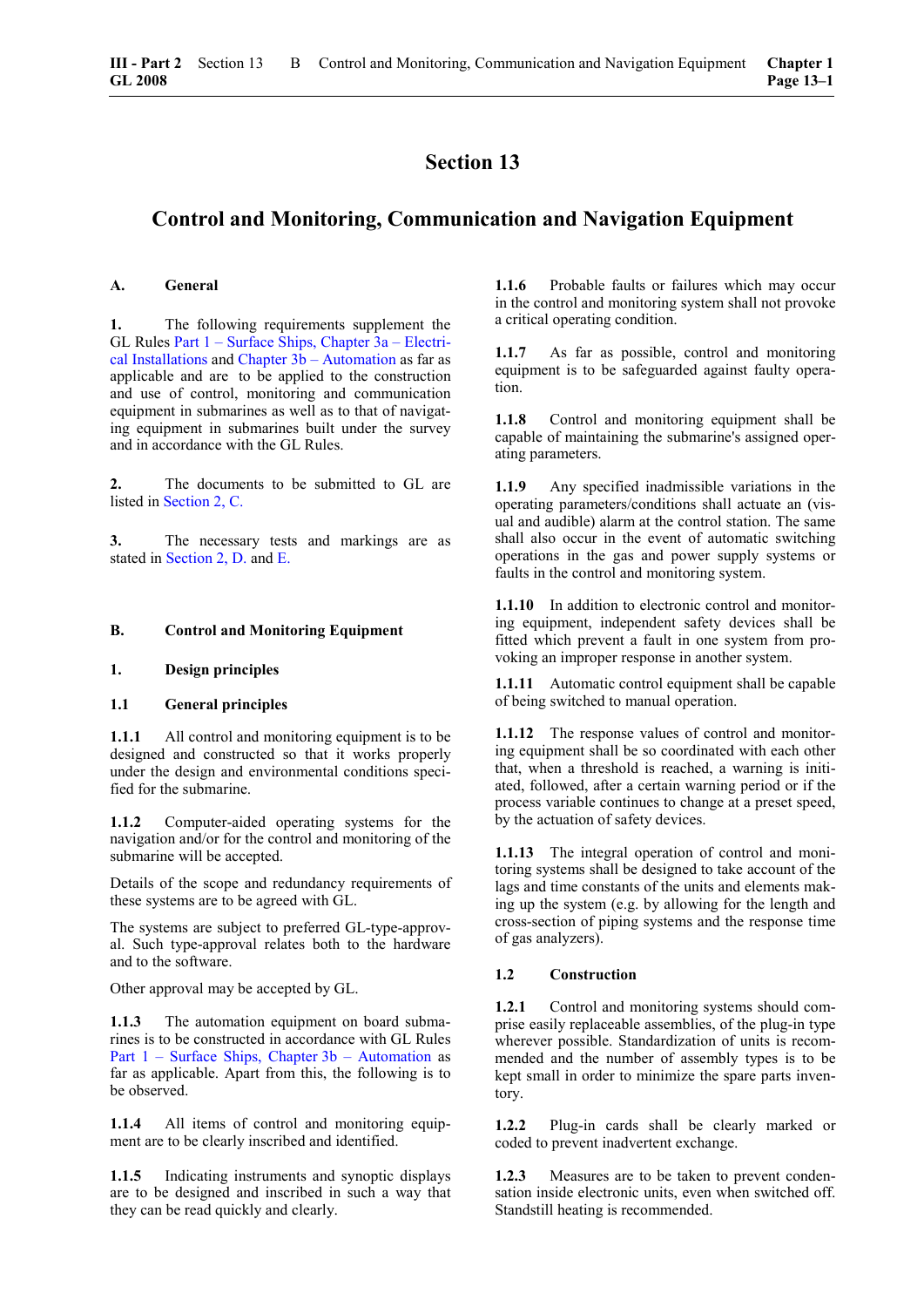**1.2.4** Wherever possible, control and monitoring equipment should be capable of operation without forced ventilation. Any cooling system used is to be monitored.

**1.2.5** Components shall be effectively secured. Any mechanical loading of wires and soldered connections due to vibration or jolting is to be reduced to a minimum.

**1.2.6** The construction of systems and units is to be common and well arranged. Good accessibility is to be ensured to facilitate measurements and repairs.

**1.2.7** Input equipment such as limit switches, transducers, transformers and reading-in machines, as well as control elements, fire alarm systems, remotecontrol devices for propulsion systems, engine alarm systems as well as combined equipment for the recording of measurement data and interferences requires to be type-approved in line with VI – Additional Rules and Guidelines, Part 7 – Guidelines for the Performance of Type Approvals.

## **1.3 Circuitry**

**1.3.1** Control and monitoring equipment with a safety function shall be designed on the fail-safe principle, i.e. faults due to short-circuit, earthing or circuit breaks shall not be capable of provoking situations hazardous to personnel and/or the system. In this respect, it is to be assumed that faults occur singly.

The failure of one unit, e.g. due to short-circuit, shall not result in damage to other units.

**1.3.2** Alarm systems shall be designed on the closed-circuit or the monitored open-circuit principle. Equivalent monitoring principles are permitted.

**1.3.3** Instruction and control units for safety functions, e.g. emergency stop buttons, shall be independent of stored-program control systems and shall act directly on the output unit, e.g. the STOP solenoid.

**1.3.4** Stored-program control systems should be reactionless and, in case of fault, should cause no malfunctions in program-independent safety interlocks or stepped safety circuits for fixed subroutines.

**1.3.5** Freely accessible potentiometers and other units for equipment trimming or operating point settings shall be capable of being locked in the operating position.

**1.3.6** Interfaces with mechanical switchgear shall be so designed that the operation of the system is not adversely affected by contact chatter.

1.3.7 The equipment shall not be damaged by brief overvoltages in the unit's power supply, due for example to switching operations.

## **1.4 Power supply**

Regarding the power supply to control, monitoring and ship safety equipment the requirements as per [Part](#page-44-0) 1 – Surface Ships, Chapter 3a – Electrical [Installations,](#page-44-0) [Section 9](#page-44-0) are to be observed, as is the following:

**1.4.1** The equipment is to be supplied via separate power circuits. Selective circuit opening of each of these in the event of short-circuit is to be ensured.

**1.4.2** For power supply to systems which require to remain operational in the event of failure of the main power supply system common mains backed up by storage battery may be provided. For this mains, two power supply alternatives shall be available, compare GL Rules [Part 1 – Surface Ships, Chapter 3a – Electri](#page-26-0)[cal Installations, Section 4.](#page-26-0)

1.4.3 The control and monitoring equipment shall be capable of being safely operated in the event of voltage and frequency variations referred to in the GL Rules Part 1 – Surface Ships, Chapter 3a – Electrical Installations, Section 1, F.

## **2. Navigation and manoeuvring**

## **2.1 Control station**

**2.1.1** For the control and monitoring of the submarine a control station is to be provided which shall be equipped with indicators displaying all essential information about the submarine, its internal conditions and the operating states of the auxiliary systems and with all the control devices needed to operate the submarine including its communication equipment.

2.1.2 The grouping and arrangement at the control station of the instruments for the control, monitoring and operation of the submarine shall conform to the principles of safety technology and ergonomics.

**2.1.3** No units or equipment liable to impair the control or monitoring of the submarine may be installed in the area of the control station.

## **2.2 Control station equipment**

**2.2.1** For each of the functions to be performed on the control station of the submarine the following monitoring equipment is to be provided:

## **2.2.2 Navigation**

- navigational radarscope
- position indication system (e.g. GPS)
- obstruction signalling device (if fitted)
- optical surveillance (e.g. TV, periscope)
- external communication system (e.g.VHF)
- internal communication system
- navigation and signal lamp monitor
- chronometer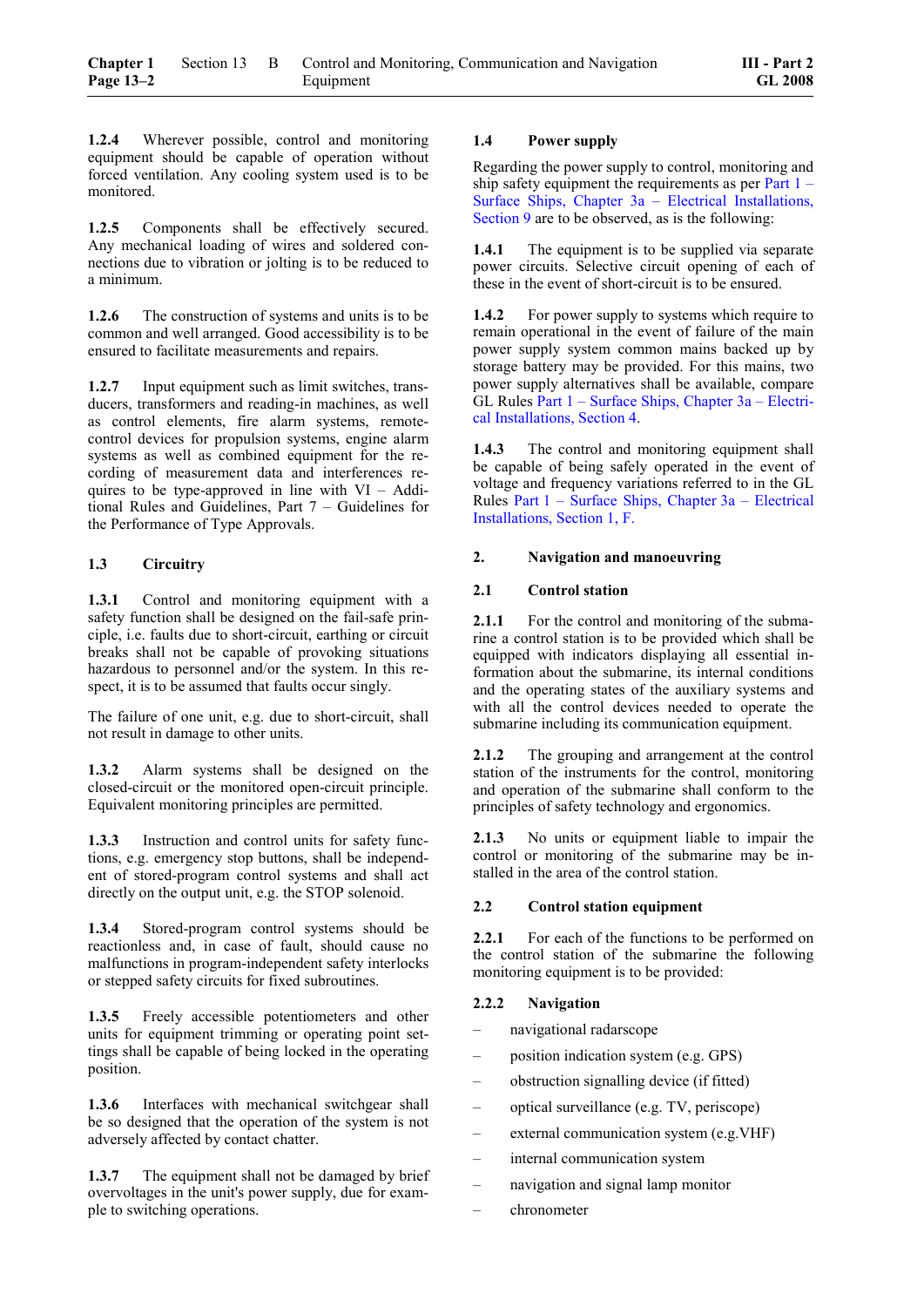#### **2.2.3 Steering:**

- gyro compass
- depth indicators

 2 depth indicators which work independently of each other and are not connected to the same pressure hull penetration.

- heeling and trim angle indicator
- speed and distance indicator
- rudder angle indicators (vertical and horizontal rudders)
- indicator showing speed and direction of rotation of main driving propeller
- thrust direction indicator for other propulsion units (if fitted)
- level indicators for regulating/compensating and trimming tanks

#### **2.2.4 Submarine atmosphere**

The indicators and alarms specified in [Section](#page-62-0) 14 for monitoring the submarine atmosphere.

## **2.2.5 Electrical equipment**

- generator current and voltage indicators
- battery capacity, current and voltage indicators
- current consumption indicators of propeller motors and essential electric drives
- power supply/distribution indicators
- insulation monitor displays

## **2.2.6 Alarm equipment and indicators**

- machinery alarm systems
- fire detection and fire alarm system
- leakage indicator $(s)$
- general alarm system
- pressure gauge for all compressed-air receivers
- pressure gauge for all oxygen storage tanks
- pressure gauges for hydraulic system(s)

## **2.3 Control equipment**

2.3.1 The control station or another suitable place of the submarine is to be equipped to control at least the following:

- propulsion plant
- autopilot
- vertical and horizontal steering gears
- diving/ballasting systems
- trimming system
- regulating/compensating systems
- freeing systems
- power distribution
- auxiliary systems
- emergency stopping devices (e.g. combustion engines, shut-off hull valves)

#### **C. Communication Equipment**

#### **1. General**

**1.1** Regardless of their type, size and function or range of service, submarines are to be equipped with various means of internal and external communication.

**1.2** For submarines with a diver's lockout suitable means and procedures of communication shall be provided.

#### **2. Internal communications equipment**

2.1 Compartments, rooms and control stations are to be equipped with a two-way communications system.

**2.2** A telephone link independent of the submarines power supply system is to be provided between the control station and the steering gear compartment and between the control station and the propulsion machinery space.

#### **3. Surface communications**

**3.1** Submarines are to be equipped with at least one two-channel transmitter/receiver, one of the channels of which shall operate on safety channel 16-VHF, while the other is used as a "working channel" for communication.

**3.2** Submarines are also to be equipped with an additional radiotelephone.

## **4. Underwater communications**

Submarines are to be equipped with a two-channel side-band UT system, if not otherwise defined by the Naval Administration. The UT system should have a minimum range equivalent to twice the nominal diving depth of the submarine, but at least 1 nautical mile.

#### **5. Emergency communications equipment**

**5.1** Submarines are to be equipped with radiotelephones connected to the emergency or alternative power supply and capable of both surface and snorkel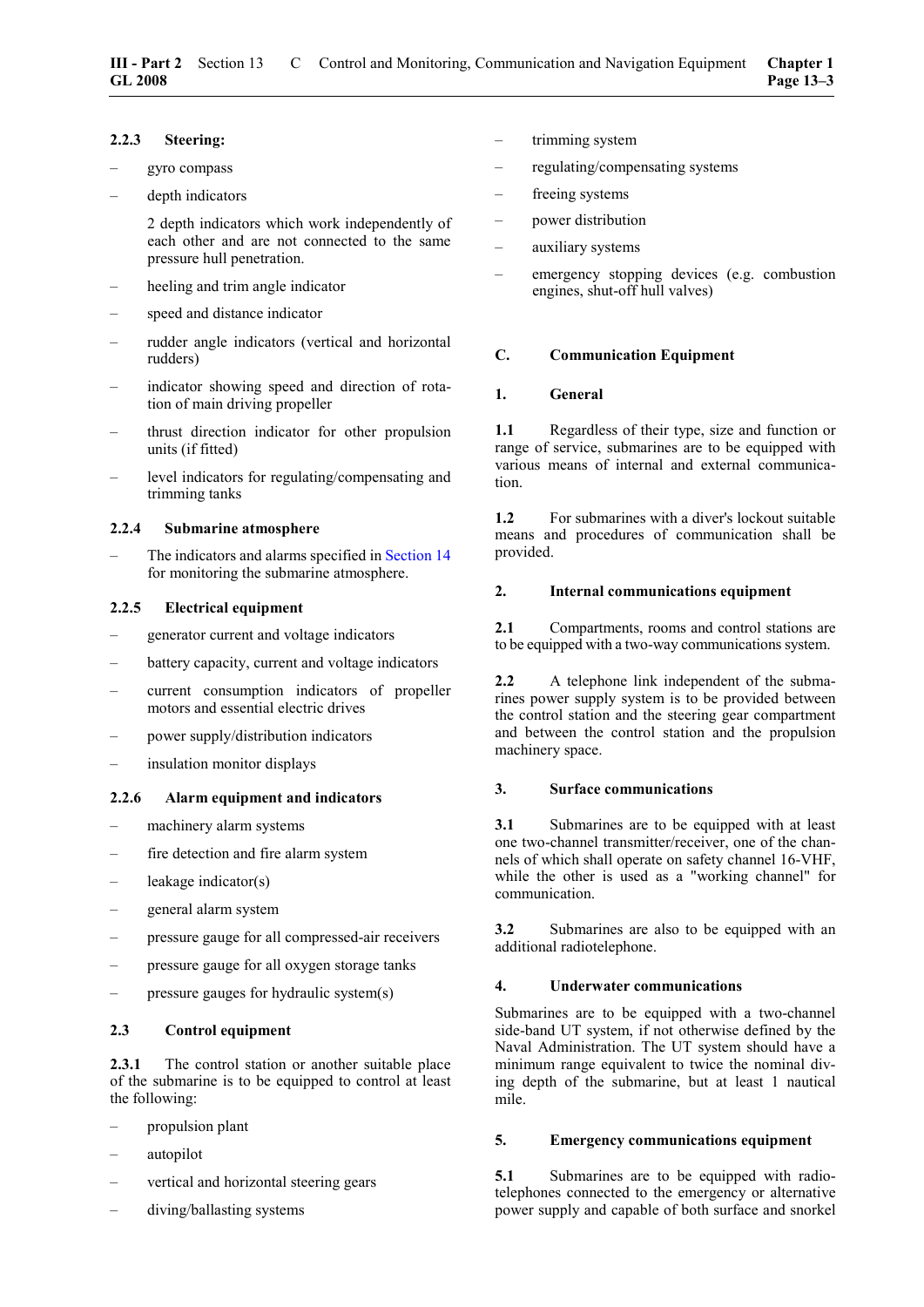ling operation. The emergency radiotelephone equipment should include at least one VHF transmitter / receiver operating on safety channel 16.

#### **D. Navigation Equipment**

**1.** All electrically operated items of navigation equipment necessary to the safety of the submarine and its crew are to be connected to the submarine's emergency or alternative power supply. The availability of the equipment for service and its current operating status are to be indicated at the control station.

**2.** Wherever necessary, the official regulations of the Naval Administration are to be observed when fitting out the submarine with navigation equipment. The minimum equipment to be provided should include the relevant items specified in [Sections 3, E.](#page-25-0) and [16, B.](#page-66-1)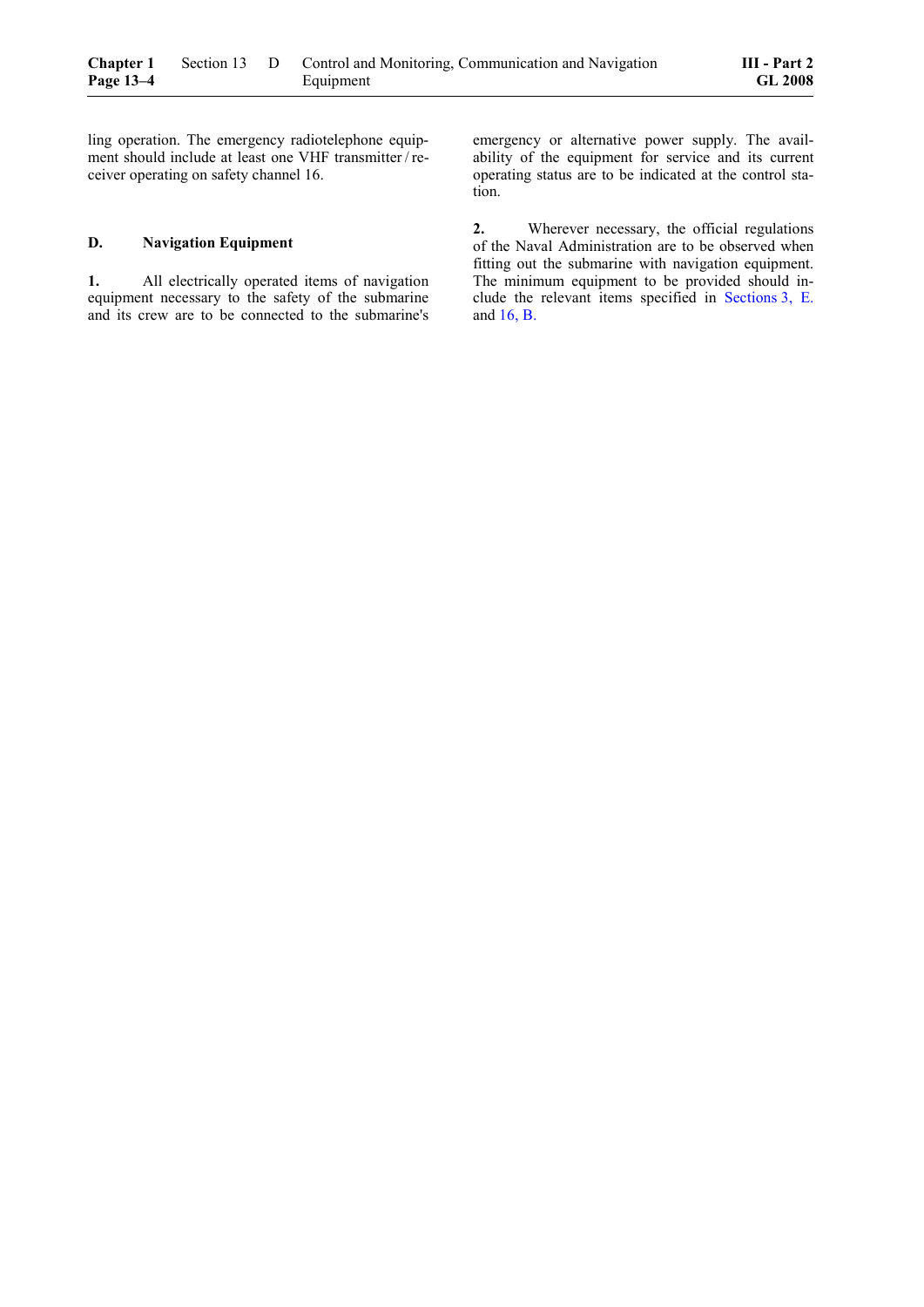## **Life Support Systems**

## <span id="page-62-0"></span>**A. General**

**1.** The following requirements apply to all those plant components and parts which are needed to ensure life support and a safe environment for the crew of the submarine.

**2.** The documents to be submitted to GL for approval are stated in [Section 2, C.](#page-17-0)

**3.** The necessary tests and markings are as stated in [Section 2, D.](#page-20-0) and [E.](#page-22-0)

**4.** For breathing gas systems the GL Rules Part 1 – Surface Ships, Chapter 4 – Ship Operation Installations and Auxiliary Systems, Section 18 have to be observed as far as applicable.

#### **B. Design Principles**

<span id="page-62-1"></span>**1.** Submarines are to be fitted with equipment for providing, maintaining and monitoring life support conditions. The equipment is to be so designed that the necessary conditions can be maintained as defined by the Naval Administration, but at least for 168 h in excess of the maximum intended duty period of the submarine.

For submarines equipped with a diver's lockout, the space of the lockout is to comply with the requirements set out in the GL Rules  $\overline{I}$  – Ship Technology, Part 5 – Underwater Technology, Chapter 1 – Diving Systems and Diving Simulators.

**2.** Equipment is to be installed for the circulation and treatment of the atmosphere in the submarine such that the oxygen partial pressure can be maintained within the range  $0,19 - 0,24$  bar and the  $CO<sub>2</sub>$ partial pressure can be kept below 0,01 bar in the various spaces. In addition, air purifying and conditioning units are to be installed. The limit values for the permissible atmospheric impurities are to be agreed with GL in each case.

**3.** Facilities are to be provided for supplying the whole crew with food and water and for disposing of waste and effluent during the period stated in 1.

**4.** An emergency respirator or a breathing mask which can be connected to the emergency breathing air system is to be provided for each crew member plus 20 %.

**5.** Suitable equipment is to be fitted for monitoring the environmental conditions inside the vessel. The crew is to be warned by an automatic alarm in the event of inadmissible deviations from the  $O_2$  and  $CO_2$ partial pressures stated in 2.

## **C. Air Supply**

#### **1. Air supply and gas exhaust system**

**1.1** When travelling on the surface or at snorkel depth, it shall be possible to ventilate the vessel via an air/snorkel mast which is to be designed and arranged to prevent the penetration of spray and swell water.

**1.2** For spaces where air can be contaminated, gas exhaust systems have to be provided. The venting of battery spaces is to be separated from other ventilation systems as far as applicable.

## **2. Air renewal**

## **2.1 Oxygen system**

**2.1.1** An oxygen system is to be installed to replace the oxygen consumed from the atmosphere in the submarine.

**2.1.2** The oxygen supply system is to be designed on the basis of a consumption rate of at least 25  $\ell$ /h per person.

**2.1.3** The oxygen is to be stored in at least two separate units/groups of bottles, if possible outside the pressure hull.

**2.1.4** Each unit/group of oxygen bottles is to be connected to the inside of the submarine by a separate line.

**2.1.5** All pipes and components used in oxygen systems shall be carefully cleaned and degreased before being put into service.

**2.1.6** Manually operated oxygen dosing units are to be equipped with a pressure gas cylinder shut-off valve and a device for controlling the flow-rate. A flow-rate indicator has to be fitted.

**2.1.7** Dosing units are to be equipped with a manually operated bypass.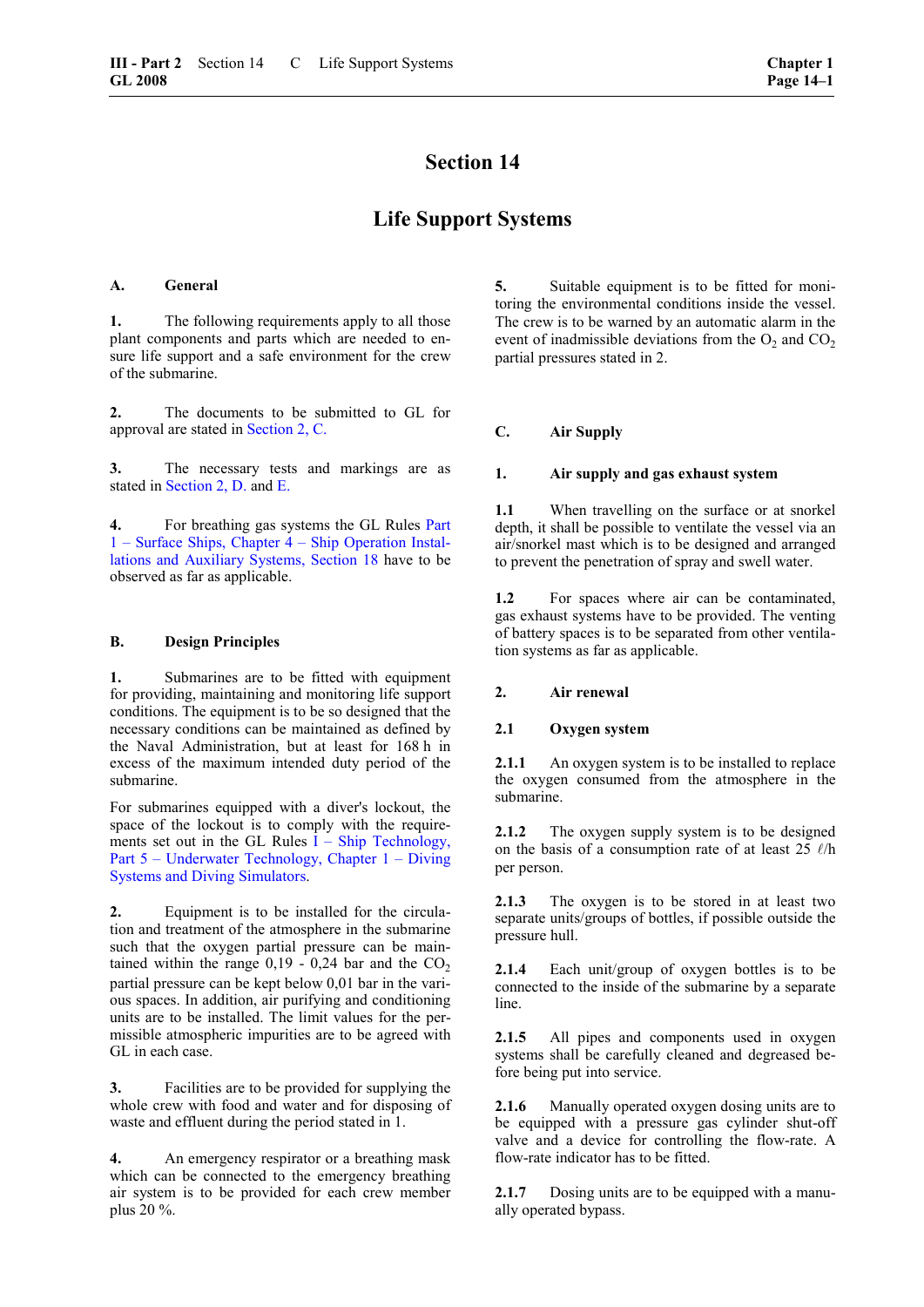## **3. CO2 absorption**

**3.1** • For regenerating the breathing air a  $CO<sub>2</sub>$ absorption unit is to be provided which shall be capable of keeping the  $CO<sub>2</sub>$  partial pressure in the range 0,005 - 0,010 bar. In addition, it shall be possible to maintain a  $CO<sub>2</sub>$  partial pressure within the submarine of not more than 0,020 bar at the end of the survival time stated in [B.1.](#page-62-1)

**3.2** The design of the  $CO_2$  absorption unit is to be based on a  $CO<sub>2</sub>$  production of 20  $\ell$ /h per person at 20 °C and 1 bar.

**3.3** The  $CO<sub>2</sub>$  absorption unit is to be fitted with a dust filter of non-combustible material.

#### **4. Emergency breathing air supply**

**4.1** Emergency breathing air systems/appliances are to be designed to ensure that in an emergency all crew members have sufficient breathing air while the submarine is rising, or being brought, to the surface, subject to a minimum time of 30 minutes.

**4.2** The emergency breathing air appliances are to be so designed and arranged that in an emergency each crew member can very quickly reach a breathing appliance and can reach the exit from the submarine without first having to remove the breathing mask.

## 5. **H<sub>2</sub>** monitoring

**5.1** The hydrogen content is to be monitored continuously in the battery spaces, the exhaust system and if applicable in other spaces. The position of the measuring points is to be fixed considering the local conditions.

**5.2** If a gas concentration of 35 % of the lower explosion limit is exceeded, it is to be signalled optically and acoustically to the control station.

If a value of 50 % of the lower explosion limit is reached, all charging or discharging processes of the batteries have to be interrupted.

If the  $H_2$  concentration is still rising after the switchoff, e.g. from finish gassing of the batteries, immediately surfacing is to be initiated and forced ventilation is to be applied.

**5.3** The request for immediate surfacing is to be signalled optically and acoustically at the control station. Reset of the optical signal shall be possible only after surfacing and after sufficient fresh air has been supplied.

**5.4** The measuring and assessing equipment for monitoring of the  $H_2$  concentration shall be approved by GL.

**5.5** The hydrogen measuring system is also to be supplied by an emergency power supply.

#### **D. Monitoring Equipment**

**1.** The control station of the submarine is to be fitted with indicating instruments for monitoring at least the following environmental conditions inside the submarine:

- pressure
- temperature
- humidity
- oxygen partial pressure
- $CO<sub>2</sub>$  partial pressure
- pressure of connected breathing gas cylinders
- downstream pressure of pressure-reducing valves

**2.** The readings of the pressure gauges shall be accurate to at least 1 % of the complete indicating range. The use of mercury pressure gauges and thermometers is not permitted.

**3.** Each section of the submarine which can be separated should be provided with facilities for measuring the room temperature and the  $O_2$  and  $CO_2$  partial pressures.

**4.** A permanent gauge and a standby indicator are to be provided for monitoring both the  $O_2$  and  $CO_2$ partial pressure. Test tubes may be recognized as standby indicators.

**5.** The system for the analysis of oxygen shall have a minimum indicating accuracy of  $\pm 0.015$  bar oxygen partial pressure.

**6.** The  $CO_2$  analysis system shall have a minimum indicating accuracy of  $\pm 0,001$  bar CO<sub>2</sub> partial pressure.

**7.** A system of analysis is to be provided for determining atmospheric impurities such as CO, NO,  $NO<sub>x</sub>$  and hydrocarbons. Test tubes may be accepted for this purpose.

## **E. Emergency Thermal Protection**

For each crew member Submarines are to be equipped with sufficient thermal protection even in an emergency of the duration stated in [B.1.](#page-62-1)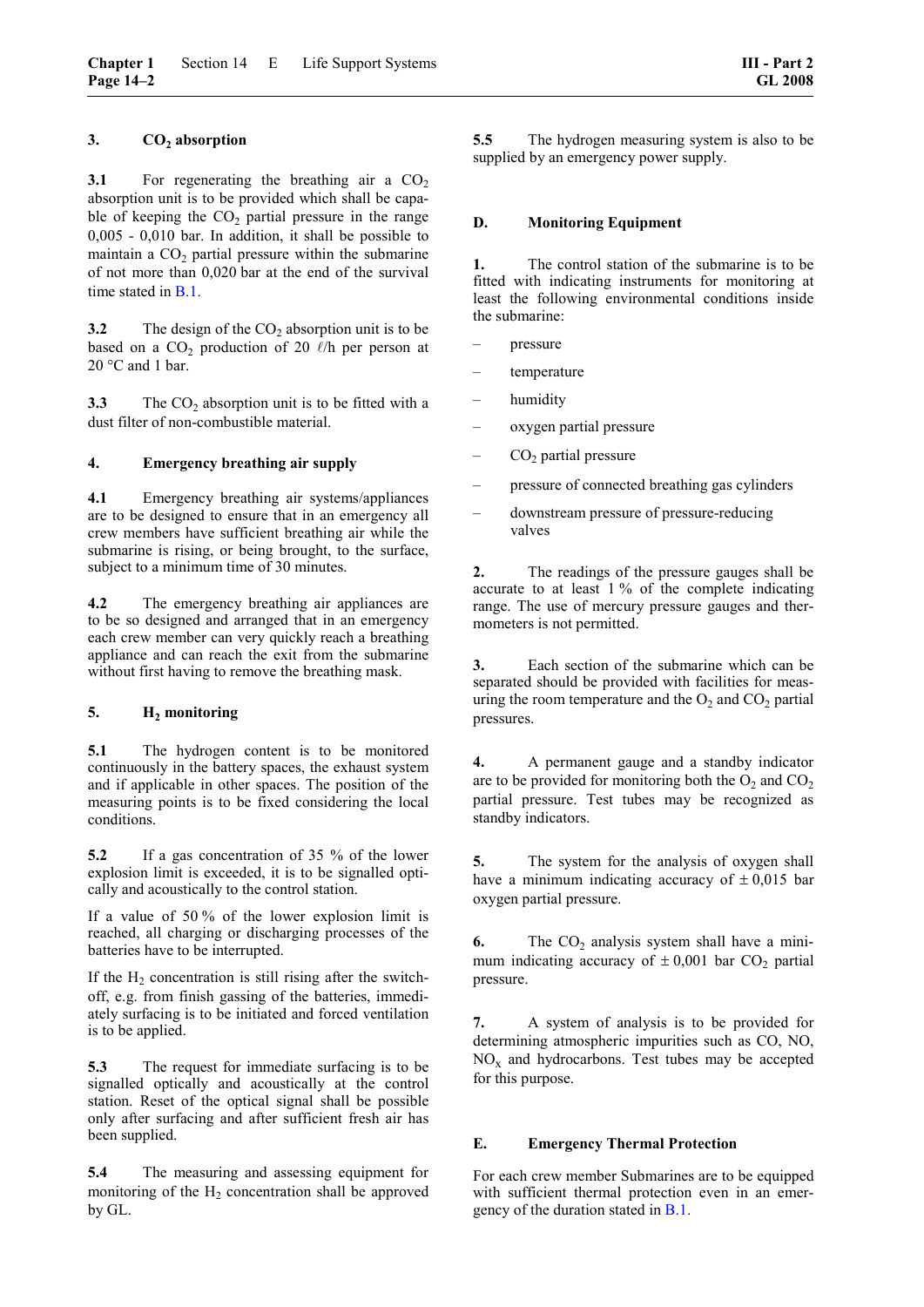## **Fire Protection and Fire Extinguishing**

#### **A. General**

**1.** The requirements of this Section apply to the fire protection and fire extinguishing systems of submarines and are to be applied in conjunction with the GL Rules Part 1 – Surface Ships, Chapter 1 – Hull Structures and Ship Equipment, Section 20 and [Chapter 4 – Ship Operation Installations and Auxiliary](#page-44-0)  [Systems, Section 9,](#page-44-0) where applicable.

**2.** The documents to be submitted to GL for approval are stated in [Section 2, C.](#page-17-0)

**3.** The necessary tests and markings are as stated in [Section 2, D.](#page-20-0) and [E.](#page-22-0)

#### **B. Structural Fire Protection**

**1.** As far as possible, only non-combustible materials or materials which are at least flame-retardant are to be used inside submarines. All loadbearing components and insulations are to be made of non-combustible materials.

**2.** Sources of ignition are to be avoided wherever possible. Electrical heating appliances and heaters are to be fitted with protection against overheating.

**3.** Components and materials are to be selected with a view to minimize the accumulation of electrostatic charges.

**4.** Where combustible materials are installed in closed cabinets, the latter are to be so designed that effective extinguishing action can be taken from outside.

## **C. Fire Detection and Alarm System**

#### **1. Fire detection systems**

1.1 Fire detection systems including central fire detection stations, fire detectors and the wiring of the detection loops require the approval of GL.

**1.2** Fire detection systems shall be so constructed that any fault, e.g. supply failure, short-circuit or wire breakage in the detection loops, or the removal of a detector from its base triggers a visual and audible signal at the central fire detection station.

**1.3** The design and arrangement of fire detection and alarm systems are to conform to the GL Rules Part 1 – Surface Ships, Chapter 3a – Electrical Installations, Section 9, C.3. and Chapter 3b – Automation, Section 11, H, as applicable.

#### **2. Fire alarm systems**

2.1 Submarines have to be equipped with an automatic fire alarm system.

**2.2** The fire alarm system should be located at least at the submarine's control station. Fire alarms should be mounted in the individual spaces of the submarine.

**2.3** The fire alarm may be actuated manually from the control station (and other suitable places) or automatically by the fire detection system.

#### **D. Fire Extinguishing Systems**

**1.** Each compartment of the pressure hull is to be equipped with suitable means for extinguishing a fire in the interior by providing for the rapid and efficient distribution of the extinguishing agent to any part of the space.

**2.** The fire extinguishing systems are to be designed and constructed in such a way that they can safely deal with every conceivable outbreak of fire under the environmental conditions stated in [Sec](#page-24-1)[tion 3.](#page-24-1) Actuation of a fire extinguishing system may not cause any unacceptable pressure change in the space concerned.

**3.** Extinguishing systems include manual extinguishers or permanently installed extinguishing appliances.

**4.** Wherever possible, manual extinguishers are to be mounted where they are easily accessible.

Permanently installed extinguishing systems should only be capable of manual actuation and should, as far as possible, be safeguarded against improper and accidental operation. The systems should be actuated from outside the space to be protected and only after an alarm has been given in the space which has then been evacuated by all present crew members.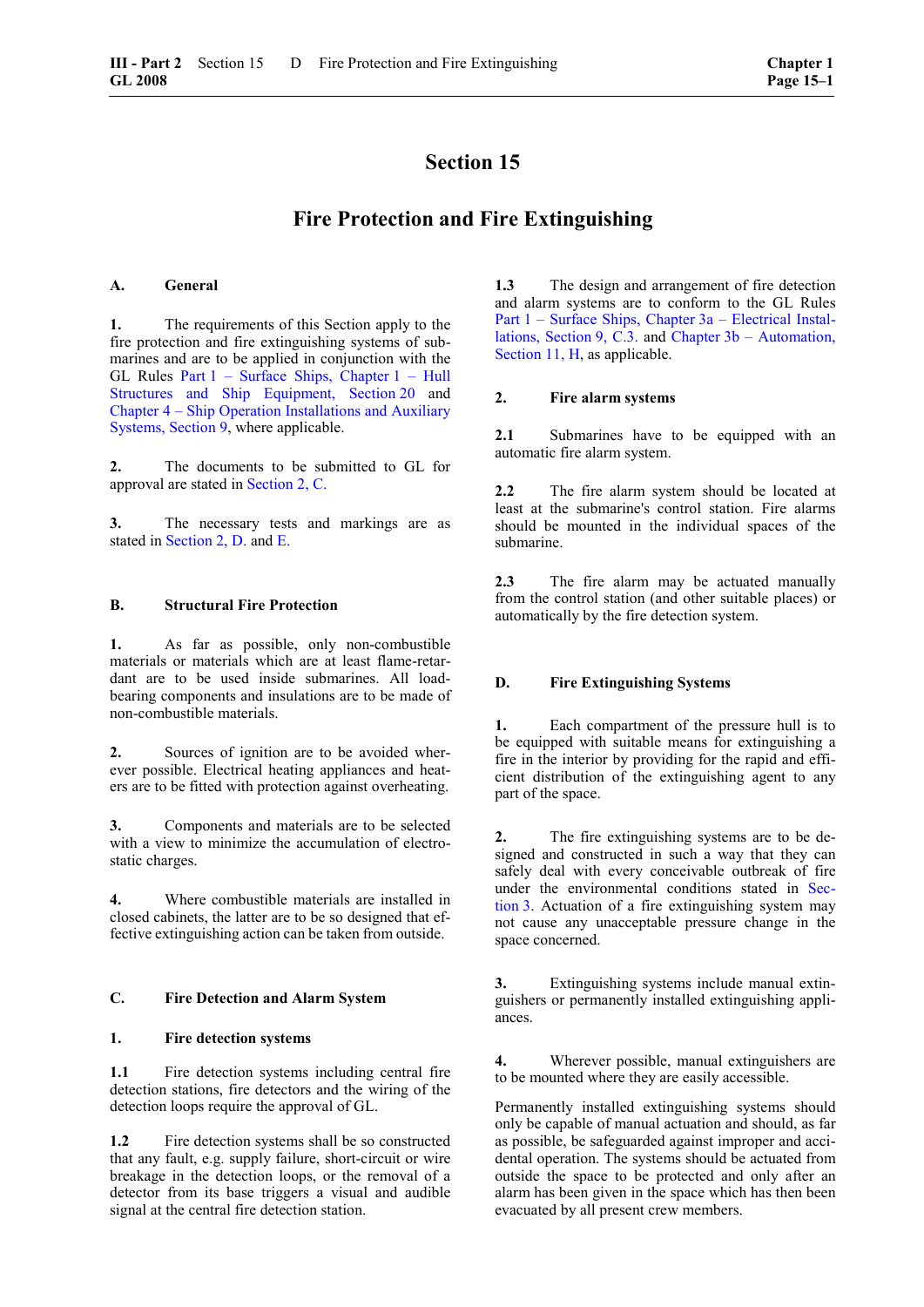**5.** Extinguishing agents with a toxic, stifling or narcotic effect are not permitted. Other solutions should be agreed with GL.

In case that for separated compartments carbon dioxide may only be used as extinguishing agent with acceptance of the Naval Administration special procedures are to be defined and trained to guarantee the safety of the personal on board.

**6.** Suitable means are to be provided to ensure that in any space the quantity of extinguishing agent ejected does not exceed that required to extinguish the fire.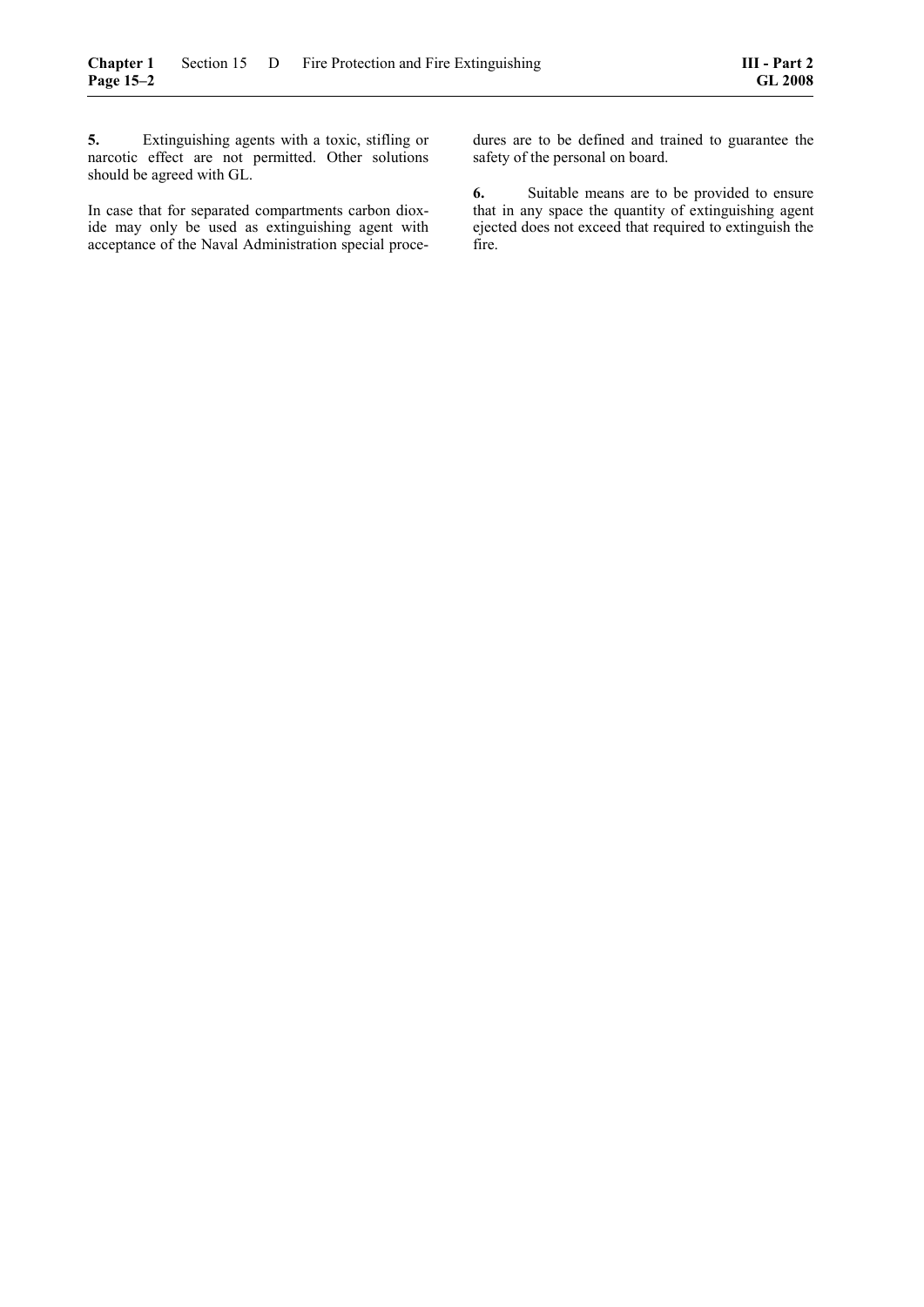## **Rescue System**

#### <span id="page-66-0"></span>**A. General**

**1.** The following Rules apply to all the systems for emergency surfacing the submarine and rescuing the crew.

The personal protective equipment (e.g. life buoys, life jackets, immersion suits for thermal protection) provided for the crew of the submarine are to be defined by the Naval Administration.

**2.** The documents as stated in [Section 2, C.](#page-17-0) and the rescue procedures are to be submitted to GL.

**3.** The necessary tests and markings are as stated in [Section 2, D.](#page-20-0) and [E.](#page-22-0)

#### <span id="page-66-1"></span>**B. Design Principles**

**1.** For the purposes of these Rules, rescue appliances include all systems and equipment for recovering the submarine and rescuing its crew, including in particular:

- emergency gas supply for blowing the diving tanks by e.g. additional supply of compressed air or hydrazine generators.
- marker buoy and signal ejector
- mating flange for external submarine rescue systems if installed
- rescue sphere if installed

**2.** If hard ballast is used for emergency surfacing calculated proof is to be furnished that, after release of the hard ballast, the submarine rises safely to the surface and floats there in a stable position.

The devices for jettison of ballast are to be so designed that two mutually independent actions have to be performed to initiate the release operation.

**3.** For the marker buoy of a submarine, see [Sec](#page-25-0)[tion 3, E.](#page-25-0)

**4.** Where the submarine is provided with a mating flange for an external submarine rescue system or a rescue sphere, the relevant design parameters and calculations are to be agreed with GL in each case.

**5.** An emergency system for the blowing of the diving/ballasting tanks has to be provided. A calculation which shows the required volume and blow pressure for safe emergency surfacing of the submarine is to be submitted to GL. The requirements have to be based on the Safety Envelope Calculation and have to be agreed with the Naval Administration and GL.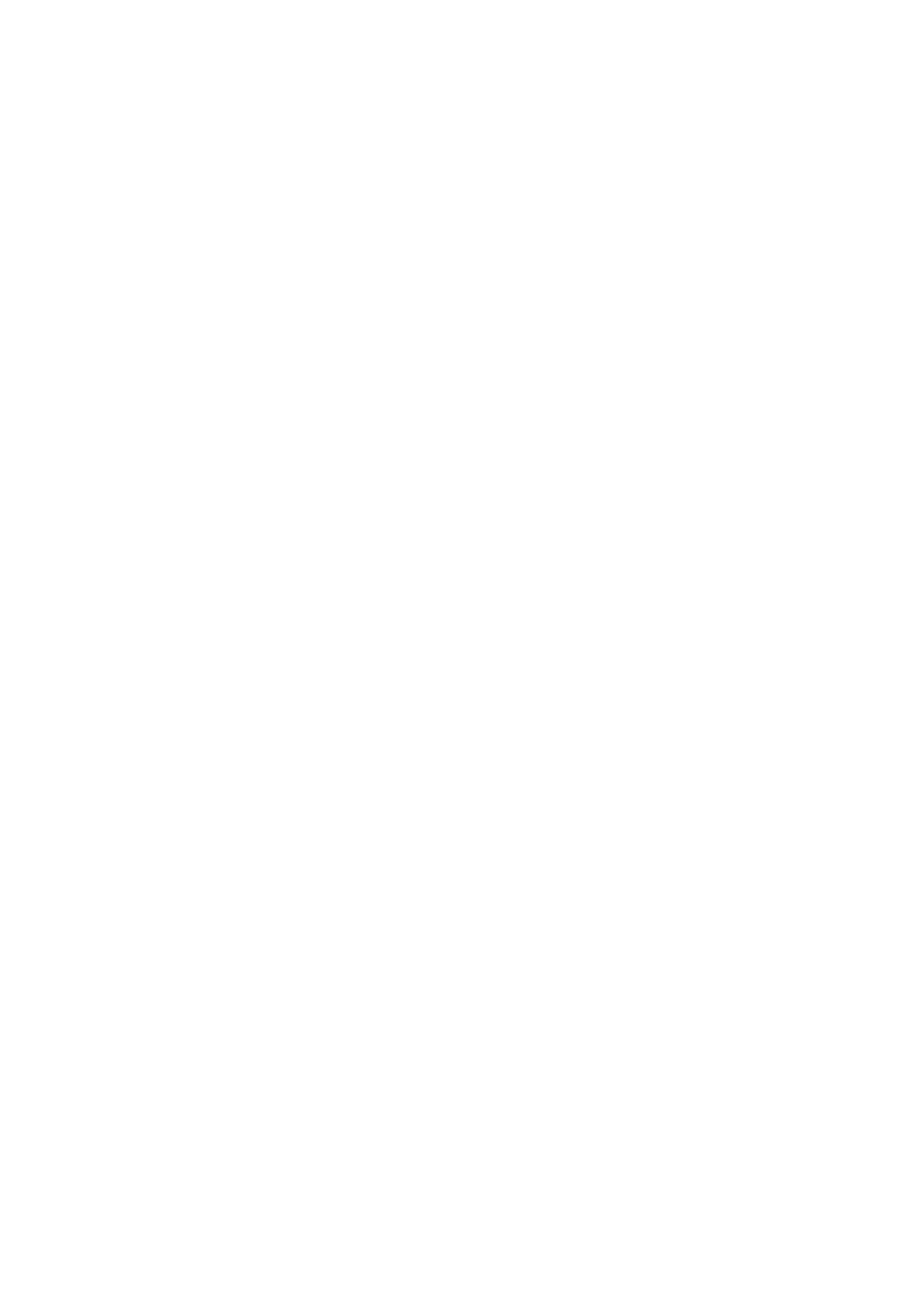## **Annex A**

## **Design of the Pressure Hull**

#### **A. General**

#### **1. Introduction**

A method of calculation for designing the pressure hulls of submarines is described in the following, which can be used for the two loading conditions as defined in [Section 5:](#page-30-0)

- nominal diving pressure NDP
- collapse diving pressure CDP

to investigate the stresses in the pressure hull and the corresponding states of stability.

The method of calculation presented takes account of fabrication relevant deviations from the ideal shape of the shell (e.g. out-of-roundness). The fabrication tolerances as defined in Annex B have to be applied for the calculation.

Conical shells are calculated in sections, each of which is treated as a cylindrical shell.

Overall collapse of the design is regarded as buckling of the hull structure between bulkheads, deep frames or dished ends.

For the states of stability described, proof is required of sufficient safety in respect of the particular form of damage concerned.

When using the method of calculation it is to be remembered that both elastic and elastic-plastic behaviour can occur in the materials of the shell structure.

It is generally the case that:

- at nominal diving pressure, the stress is within the purely elastic range of the material
- at test pressure, the stress may lie at the commencement of the elastic-plastic range of the material

 However, calculations relating to the permissible stress being exceeded can be based on the assumption that the behaviour of the material is elastic.

– at the collapse pressure, the stress may lie in the elastic or the elastic-plastic range of the material

When calculating a pressure hull, use is to be made of design data corresponding to the proposed service conditions of the submarine in accordance with [Sec](#page-28-0)[tion 4, E.](#page-28-0) (respectively of the ROV according to Chapter 2 – Remotely Operated Underwater Vehicles).

Pressure hulls subjected to internal overpressure are in addition to be designed in accordance with Part  $1 -$ 

[Surface Ships, Chapter 4 – Ship Operation Installa](#page-66-0)[tions and Auxiliary Systems, Section 16.](#page-66-0)

#### **2. Longitudinal strength**

The longitudinal strength of the hull structure is based on the longitudinal bending moments and shear forces. It has to be checked only on request of GL.

#### **3. Vessels similar to the pressure hull**

For vessels which are partly or totally arranged like pressure hulls and from which the safety of the submarine depends in the same way, like entrance trunk, torpedo tubes, containers for survival devices, etc., the same proofs have to be carried out as for the pressure hull.

#### **4. Acrylic plastic windows**

For design of acrylic plastic windows see GL Rules I – Ship Technology, Part 5 – Underwater Technology, Chapter 2 – Submersibles, Appendix B.

## **B. Fatigue**

**1.** Proof of fatigue has to be carried out according to load case I characterized by operational loads with nominal diving depth NDD according to [Section](#page-30-1) 5, B.2.1.

**2.** The proof of stresses is to be based on the nominal geometry.

**3.** For the calculation of the stresses in the pressure hull, the following influences have to be considered with sufficient accuracy:

- increase of stress at frames, deep frames, bulkheads and buckling rings
- increase of stress at penetrations
- disturbances of the state of stress because of connection with pressure-proof extensions

#### **C. Strength at Nominal Diving Depth**

**1.** Proof of strength has to be carried out for load case I characterized by loads at nominal diving depth NDD according to [Section 5, B.2.1.](#page-30-1)

**2.** For the calculation of the stresses in the pres-sure hull the stress limits as defined in [Section 4. E.3.](#page-29-0) apply.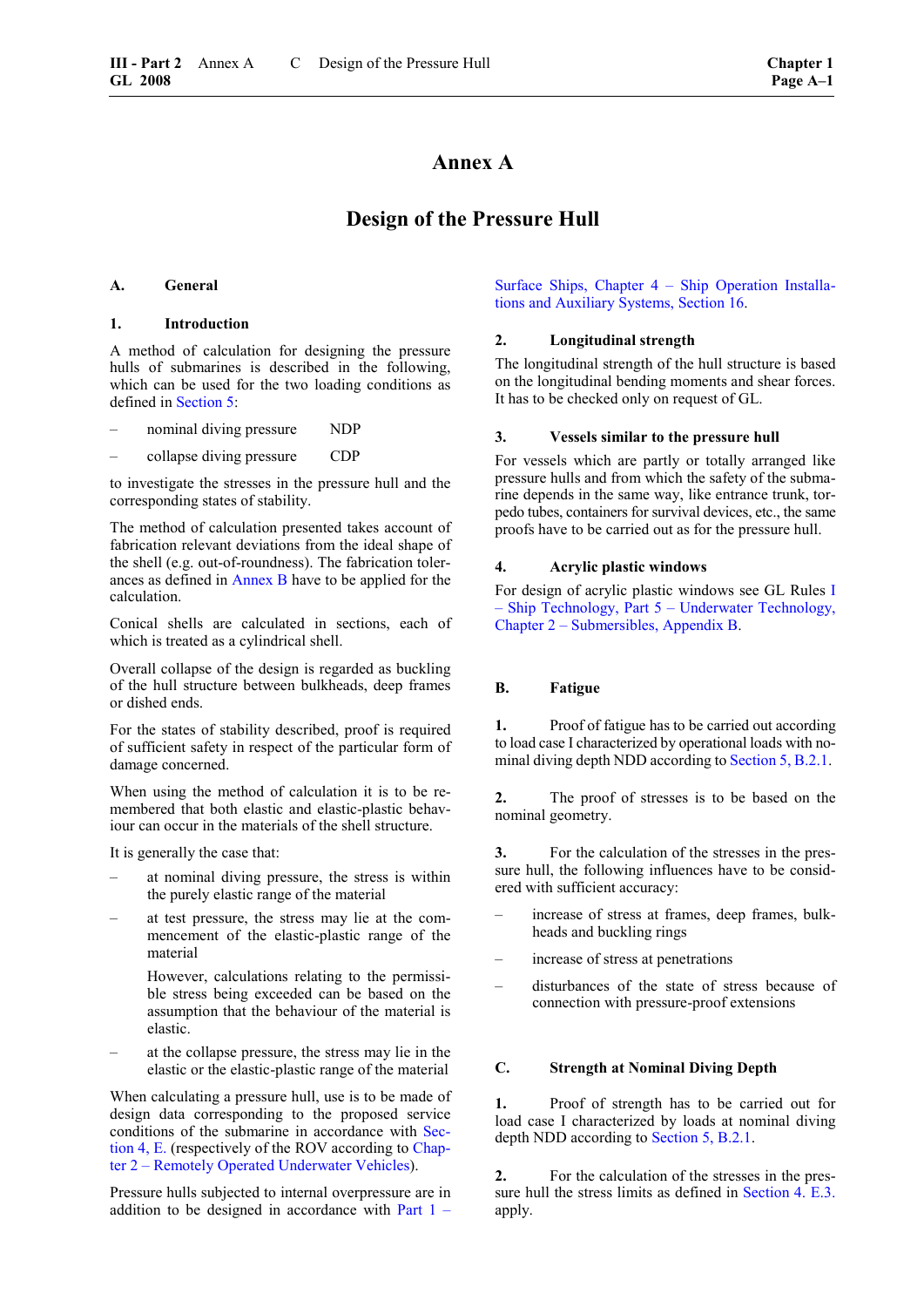#### **D. Ultimate strength at Collapse Depth**

#### **1. Scope**

Proof of ultimate strength has to be carried out for load case II characterized by loads with collapse diving depth CDD according to [Section 5, B.2.3.](#page-30-2)

For the following types of failure it has to be proven that the pressures for a failure are greater or equal to the calculation pressure:

- symmetric buckling between the frames
- asymmetric buckling between the frames
- general instability under consideration of the partial effect of the deep frames
- tilting of the frames
- buckling of the dished ends and spheres
- yielding at discontinuities
- **2. Calculation of stresses in a uniformly stiffened cylinder or cone as basis for the calculation of the collapse pressure**

2.1 The geometrical situation is defined in Fig. A.1.

Designations in Fig. A.1:

- $R<sub>m</sub>$  = mean radius of a cylindrical shell
- $h$  = actual thickness of the shell after deduction of corrosion allowance
- $h_{St}$  = web height of the frame
- $t<sub>St</sub>$  = web thickness of the frame
- $b_G$  = flange width
- $t_G$  = flange thickness
- $L_{Sp}$  = frame spacing
- $A_{Sn}$  = cross-sectional area of the frame
- $R_{Sp}$  = radius to the centroid of the frame cross section
- **2.2 Calculation of factors and basic formulas**

$$
F_1 = \frac{4}{\theta} \left\{ \frac{\cosh^2 \eta_1 \theta - \cos^2 \eta_2 \theta}{\frac{\cosh \eta_1 \theta \sinh \eta_1 \theta}{\eta_1} + \frac{\cos \eta_2 \theta \sin \eta_2 \theta}{\eta_2}} \right\}
$$
(1)

$$
F_2 = \frac{\frac{\cosh \eta_1 \theta \sin \eta_2 \theta}{\eta_2} + \frac{\sinh \eta_1 \theta \cos \eta_2 \theta}{\eta_1}}{\frac{\cosh \eta_1 \theta \sinh \eta_1 \theta}{\eta_1} + \frac{\cos \eta_2 \theta \sin \eta_2 \theta}{\eta_2}}
$$
(2)

$$
F_3 = \sqrt{\frac{3}{1 - v^2}} \left\{ \frac{-\frac{\cosh \eta_1 \theta \sinh \eta_1 \theta}{\eta_1} + \frac{\cos \eta_2 \theta \sin \eta_2 \theta}{\eta_2}}{\frac{\cosh \eta_1 \theta \sinh \eta_1 \theta}{\eta_1} + \frac{\cos \eta_2 \theta \sin \eta_2 \theta}{\eta_2}} \right\} (3)
$$

$$
F_4 = \sqrt{\frac{3}{1 - v^2}} \left\{ \frac{\frac{\cosh \eta_1 \theta \sin \eta_2 \theta}{\eta_2} - \frac{\sinh \eta_1 \theta \cos \eta_2 \theta}{\eta_1}}{\frac{\cosh \eta_1 \theta \sinh \eta_1 \theta}{\eta_1} + \frac{\cos \eta_2 \theta \sin \eta_2 \theta}{\eta_2}} \right\} (4)
$$

$$
p^* = \frac{2Eh^2}{R_m^2 \sqrt{3(1 - v^2)}}
$$
 (5)

 $E = Young's$  modulus

 $= 2.06 \cdot 10^5$  N/mm<sup>2</sup> for ferritic steel

ν = Poisson's ratio  $= 0.3$  (typically)



**Fig. A.1 Geometrical situation of frames stiffening the pressure hull**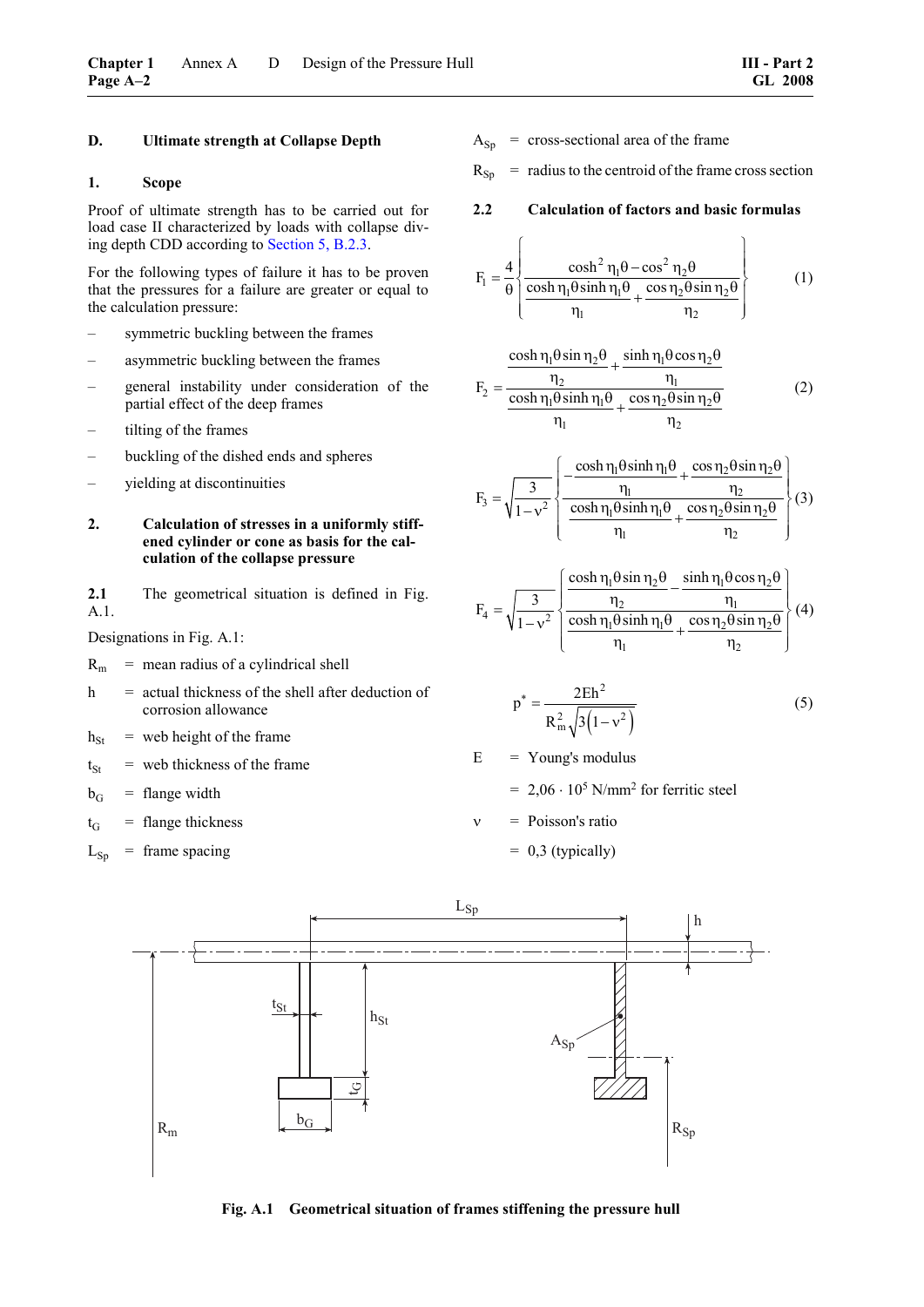$$
\gamma = \frac{p}{p^*}
$$
 (6)

 $p =$  calculation pressure = CDP (in general)

$$
\eta_1 = \frac{1}{2} \sqrt{1 - \gamma} \tag{7}
$$

$$
\eta_2 = \frac{1}{2}\sqrt{1+\gamma} \tag{8}
$$

$$
L = L_{\text{Sp}} - t_{\text{St}} \tag{9}
$$

$$
L_{\text{eff}} = \frac{2}{\sqrt[4]{3(1 - v^2)}} \sqrt{R_m h}
$$
 (10)

$$
A_{eff} = A_{Sp} \frac{R_m}{R_{Sp}} \tag{11}
$$

$$
\theta = \frac{2L}{L_{\text{eff}}} \tag{12}
$$

Circumferential stress of the unstiffened pressure hull  $\sigma_{\rm u}$ :

$$
\sigma_{u} = -\frac{pR_m}{h} \tag{13}
$$

Radial displacement midway between the frames  $w_m$ :

$$
w_{m} = -\frac{pR_{m}^{2}}{Eh} \left( 1 - \frac{v}{2} \right) \left\{ 1 - \frac{A_{eff}F_{2}}{A_{eff} + t_{St}h + LhF_{1}} \right\}
$$
(14)

Radial displacement at the frames:

$$
w_{Sp} = -\frac{pR_m^2}{Eh} \left(1 - \frac{v}{2}\right) \left\{ 1 - \frac{A_{eff}F_2}{A_{eff} + t_{St}h + LhF_1} \right\}
$$

$$
\left[\cosh \eta_1 \theta \cos \eta_2 \theta + \frac{\sqrt{\frac{1 - v^2}{3} F_4} + \gamma}{4\eta_1 \eta_2} \sinh \eta_1 \theta \sin \eta_2 \theta \right] (15)
$$

Mean membrane stress in longitudinal direction (independent from the longitudinal coordinate x):

$$
\sigma_{\rm x}^{\rm M} = -\frac{\rm pR_{m}}{2h} \tag{16}
$$

Membrane stress in circumferential direction midway between the frames:

$$
\sigma_{\varphi,m}^M = E \frac{w_m}{R_m} + v \sigma_x^M
$$
 (17)

and at the frames:

$$
\sigma_{\varphi, Sp}^{M} = E \frac{w_{Sp}}{R_m} + v \sigma_x^{M}
$$
 (18)

Bending stresses in longitudinal direction midway between the frames:

$$
\sigma_{x,m}^b = \pm \sigma_u \left( 1 - \frac{v}{2} \right) F_4 \frac{A_{eff}}{A_{eff} + t_{St} h + L h F_1}
$$
 (19)

and at the frames:

$$
\sigma_{x, Sp}^{b} = \pm \left(\sigma_{u} - \sigma_{\varphi, Sp}^{M}\right) F_{3}
$$
 (20)

The positive sign is valid for the outside of the cylindrical shell.

Bending stresses in circumferential direction midway between the frames:

$$
\sigma_{\varphi,m}^b = v \sigma_{x,m}^b \tag{21}
$$

and at the frames:

$$
\sigma_{\varphi, Sp}^{b} = v \sigma_{x, Sp}^{b} \tag{22}
$$

The circumferential stress in the frame  $\sigma_{\text{Sn}}$  follows from the radial deflection to:

$$
\sigma_{\text{Sp}} = E \frac{w_{\text{Sp}}}{R} \tag{23}
$$

This stress depends on the radius R.

#### **2.3 Calculation of stresses in a conical hull**

The formulas given above are also applicable to stiffened conical shells .

The relevant formulas have to be modified using the half apex angle  $\alpha$ . For this, the equivalent mean radius yields to:

$$
R_{m,ers} = R_m / \cos \alpha \tag{24}
$$

and the equivalent frame spacing turns to:

$$
L_{Sp,ers} = L_{Sp} / \cos \alpha, \text{ respectively}
$$
  

$$
L_{ers} = L / \cos \alpha.
$$
 (25)

 $R_m$  = radius midway between the frames of the bay under consideration..

The calculation has to be carried out for both frames of the bay under evaluation. The dimensions of the frames have to be multiplied by the radius ratio  $R_m/R_{m,Sp}$ . For the following calculation of the collapse pressures the (absolutely) greatest value is decisive.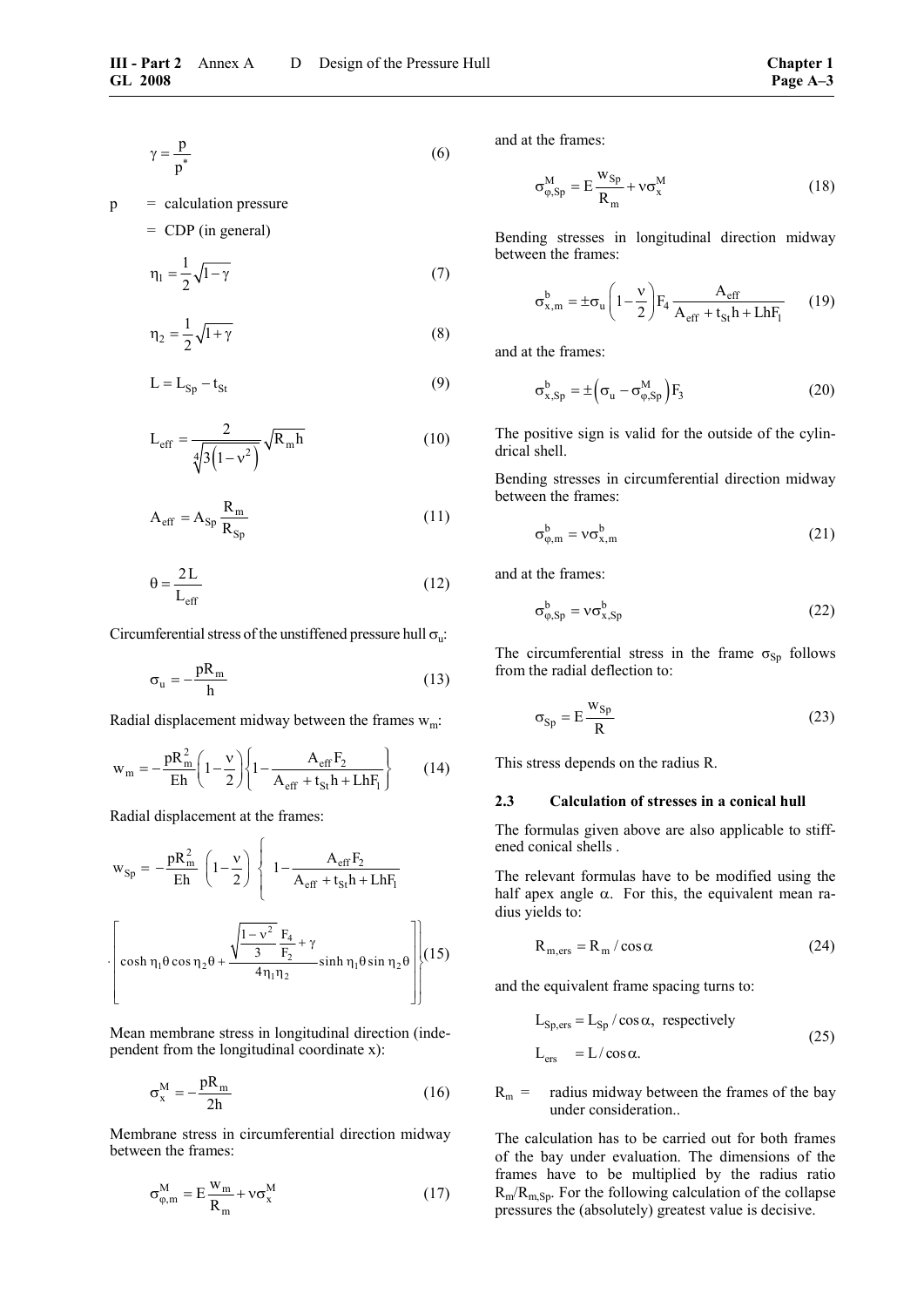#### **3. Calculation of the collapse pressure for the asymmetric interstiffener buckling of the shell in uniformly stiffened sections of the pressure hull**

**3.1** For conical pressure hulls the equivalent values as defined for the stress calculation above have to be used.

For calculation of the minimum buckling pressure which depends on the number of the circumferential lobes, the following approximation may be used:

#### **3.2** Elastic buckling pressure:

$$
p_{cr}^{el} = \frac{2 \cdot \pi^2 \cdot E \cdot f}{3 \cdot \Phi \cdot (1 - v^2)} \cdot \left(\frac{h}{R_m}\right)^2 \cdot \frac{\frac{R_m \cdot h}{L^2}}{3 - 2 \cdot \Phi \cdot (1 - f)} \quad (26)
$$

Theoretical inelastic buckling pressure:

$$
p_{cr}^{i} = p_{cr}^{el} \cdot \frac{1 - v^{2}}{1 - v_{p}^{2}} \cdot \left\{ \frac{E_{t}}{E} \cdot \left( 1 - \frac{3\Phi}{4} \right) + \frac{E_{s}}{E} \cdot \frac{3\Phi}{4} \right\}
$$
 (27)

with:

$$
\Phi = 1.23 \frac{\sqrt{R_m \cdot h}}{L} \tag{28}
$$

$$
f = \frac{\sigma_x^M}{\sigma_{\varphi,m}^M}
$$
 (29)

$$
\sigma_{\rm v} = \sqrt{\sigma_{\varphi,m}^{\rm M^2} + \sigma_{\rm x}^{\rm M^2} - \sigma_{\varphi,m}^{\rm M} \sigma_{\rm x}^{\rm M}} \tag{30}
$$

For secant module:

$$
E_s = \frac{\sigma_v}{\epsilon_v} \tag{31}
$$

For tangential module:

$$
E_t = \frac{d\sigma_v}{d\varepsilon_v} \tag{32}
$$

For inelastic Poisson's ratio:

$$
v_p = 0, 5 - (0, 5 - v) \frac{E_s}{E}
$$
 (33)

f,  $\sigma_v$ , E<sub>s</sub>, E<sub>t</sub> are functions of the inelastic buckling pressure  $p_{cr}^i$  to be determined. For the iterative evaluation of  $p_{cr}^i$  the value f can be computed for the calculation pressure CDP and be assumed as constant in the following calculation.  $\sigma_v$  can be determined by linear extrapolation starting from the value of the calculation pressure CDP.

**3.3** Secant module and tangential module of ferritic steel can be calculated according to the following formulas:

For  $\sigma_v > 0.8 \sigma_{0.2}$ :

$$
E_{t} = E \cdot \left\{ 1 - \left( \frac{\sigma_{v} - 0.8 \sigma_{0,2}}{0.2 \sigma_{0,2}} \right)^{2} \right\}
$$
 (34)

$$
E_s = E \cdot \frac{\sigma_v}{\sigma_{0,2} \left( 0.8 + 0.2 \arctan h \frac{\sigma_v - 0.8 \sigma_{0,2}}{0.2 \sigma_{0,2}} \right)}
$$
(35)

For  $\sigma_v < 0.8 \sigma_{0.2}$ :

$$
E_s = E_t = E \tag{36}
$$

 $\sigma_{0,2}$  = 0,2 % yield strength, R<sub>eH</sub>

**3.4** The secant module and tangential module for austenitic steels are:

For 
$$
\sigma_v > 0.6 \sigma_{0,2}
$$
:

$$
E_{t} = E \cdot \left\{ 1 - k \left( \frac{\sigma_{v} - 0.6 \sigma_{0,2}}{0.4 \sigma_{0,2}} \right) \right\}
$$
 (37)

$$
E_s = E \cdot \frac{\sigma_v}{0.6 \sigma_{0,2} - \frac{1}{k} 0.4 \sigma_{0,2} \ln \left(1 - k \frac{\sigma_v - 0.6 \sigma_{0,2}}{0.4 \sigma_{0,2}}\right)} (38)
$$

k has to be calculated from the condition:

$$
\sigma_{0,2} + 0,002 \cdot E = 0,6 \sigma_{0,2} - \frac{1}{k} 0,4 \sigma_{0,2} \ln(1-k) (39)
$$

at least with the accuracy of two decimals.

For  $\sigma_v < 0.6 \sigma_{0.2}$ :

$$
E_s = E_t = E \tag{40}
$$

**3.5** It has to be proven, that the collapse pressure, which is the theoretical inelastic buckling pressure  $p_{cr}^i$ multiplied by the reduction factor r, is at least equal to the calculation pressure CDP of the pressure hull.

With a reduction factor:

$$
r = 1 - 0, 25 e^{-\frac{1}{2} \left( \frac{p_{cr}^{el}}{p_{cr}^{i}} - 1 \right)}
$$
(41)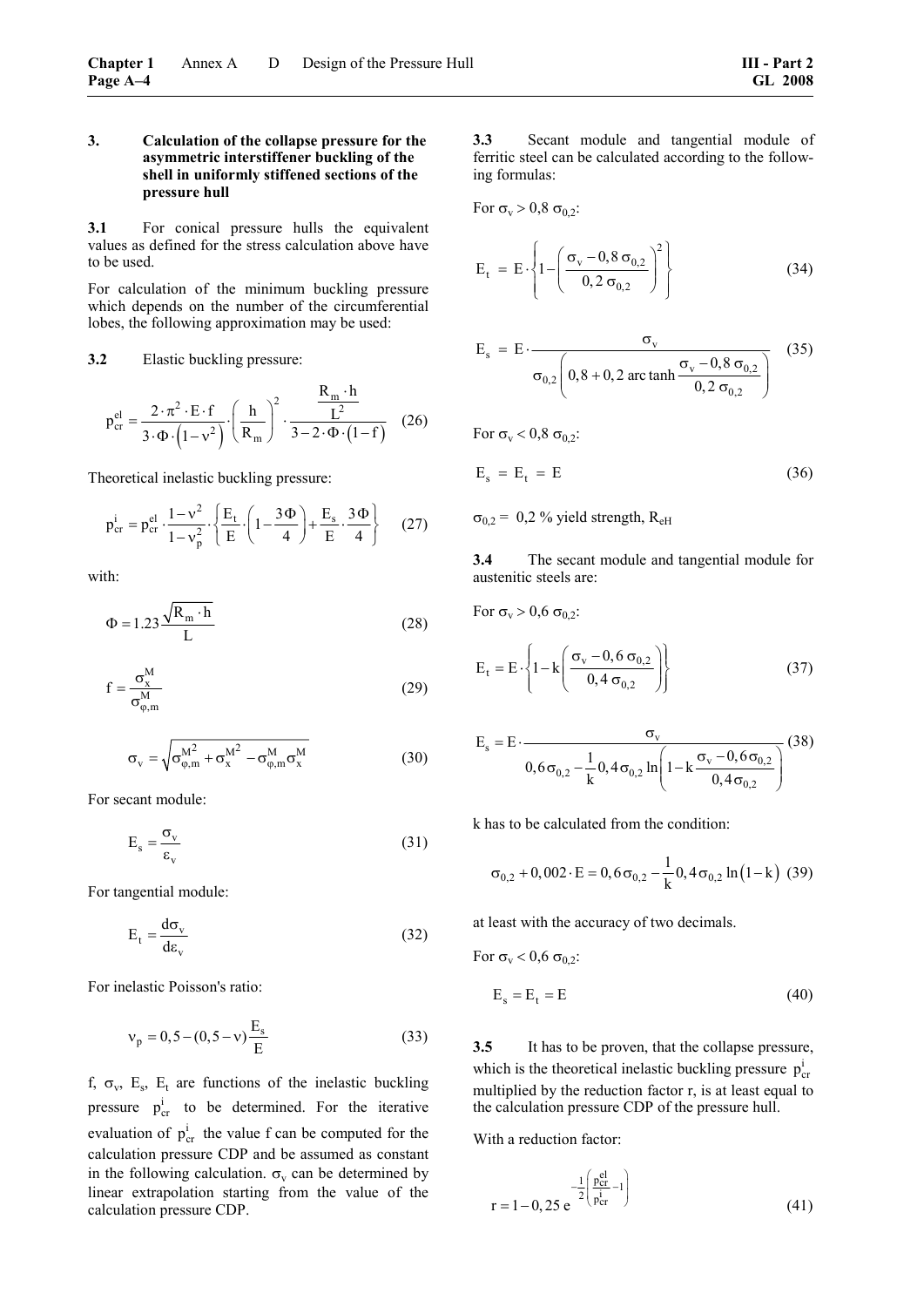<span id="page-72-2"></span>**4.1** For conical pressure hulls the equivalent values as defined for the stress calculation above have to be used.

**4.2** Elastic buckling pressure:

$$
p_{cr}^{el} = \frac{2}{\sqrt{3(1-v^2)}} \cdot E \cdot \frac{h^2}{R_m^2} \left\{ \left[ \frac{2L}{\pi L_{eff}} \right]^2 + \frac{1}{4} \left[ \frac{\pi L_{eff}}{2L} \right]^2 \right\} (42)
$$

Theoretical inelastic buckling pressure:

$$
p_{cr}^i = \frac{2}{\sqrt{3(1-v^2)}} \cdot E_s \cdot \frac{h^2}{R_m^2} \cdot C \cdot \left\{ \left[ \frac{\alpha L}{\pi} \right]^2 + \frac{1}{4} \left[ \frac{\pi}{\alpha L} \right]^2 \right\} (43)
$$

<span id="page-72-1"></span>with:

$$
\alpha = \sqrt[4]{\frac{3\left(\frac{A_2}{A_1} - v_p^2 \frac{A_{12}^2}{A_1^2}\right)}{R_m^2 \cdot h^2}}
$$
(44)

$$
C = \sqrt{\frac{A_1 A_2 - v_p^2 A_{12}^2}{1 - v_p^2}}
$$
 (45)

<span id="page-72-0"></span>
$$
v_p = \frac{1}{2} - \frac{E_s}{E} \left(\frac{1}{2} - v\right)
$$
 (46)

$$
A_1 = 1 - \frac{1 - E_t / E_s}{4 (1 - v_p^2) K^2 H} \left[ (2 - v_p) - (1 - 2 v_p) k \right]^2 (47)
$$

$$
A_2 = 1 - \frac{1 - E_t/E_s}{4(1 - v_p^2) K^2 H} \left[ (1 - 2 v_p) - (2 - v_p) k \right]^2 (48)
$$

$$
A_{12} = 1 + \frac{1 - E_t / E_s}{4v_p(1 - v_p^2)K^2 H} [(2 - v_p) - (1 - 2v_p)k]
$$
  
-(1 - 2v\_p) - (2 - v\_p)k (49)

$$
H = 1 + \frac{1 - E_t / E_s}{4(1 - v_p^2)K^2} \left\{ \left[ \left( 2 - v_p \right) - \left( 1 - 2v_p \right)k \right]^2 - 3 \left( 1 - v_p^2 \right) \right\}
$$
(50)

$$
k = \frac{\sigma_{\varphi,m}^{M}}{\sigma_{x}^{M}}
$$
 (51)

$$
K^2 = 1 - k + k^2 \tag{52}
$$

The procedure for the evaluation of the theoretical inelastic buckling pressure is analogous to that described above for asymmetric buckling.

**4.3** It has to be proven, that the collapse pressure, which is the theoretical inelastic buckling pressure  $p_{cr}^i$ multiplied by the reduction factor r, is at least equal to the calculation pressure of the pressure hull.

With a reduction factor:

$$
r = 1 - 0,25 e^{-\frac{1}{2} \left( \frac{p_{cr}^{el}}{p_{cr}^{i}} - 1 \right)}
$$
(53)

## **5. Proof of the collapse pressure for the general instability under consideration of the deep frames**

**5.1** The proof of the general instability (global collapse) has to be done on the basis of a stress calculation which meets the equilibrium criteria in a deformed state. As pre-deformations, the out-of-roundness of the frames has to be considered. It has to be proven, that the out-of-roundness permissible according to Annex B. can not lead to a global collapse.

## **5.2 Consideration of the stress-strain behaviour**

For austenitic steels and other materials, for which  $\sigma_{0.01}$  < 0,8  $\sigma_{0.2}$  is valid, the actual stress-strain behaviour has to be considered by adequate calculation. The pressure hull, pre-deformed to the permissible out-ofroundness, has to be incrementally pressure loaded. For the calculation of the increasing elastic displacement and stresses, the deformations in equilibrium condition and the actual, local material behaviour have to be considered.

For materials with  $\sigma_{0,01} \ge 0.8 \sigma_{0,2}$  a linear elastic behaviour can be assumed for a stress calculation according to a theory of  $2<sup>nd</sup>$  order. In this case the following stress limits (without consideration of local weaknesses) have to be met:

- The sum of basic stress and stress due to out-ofroundness in the frame flange shall not exceed  $\sigma_{0,2}$ .
- The sum of basic stress and stress due to out-ofroundness in the deep frame flange shall not exceed 80 % of  $\sigma_{0.2}$ .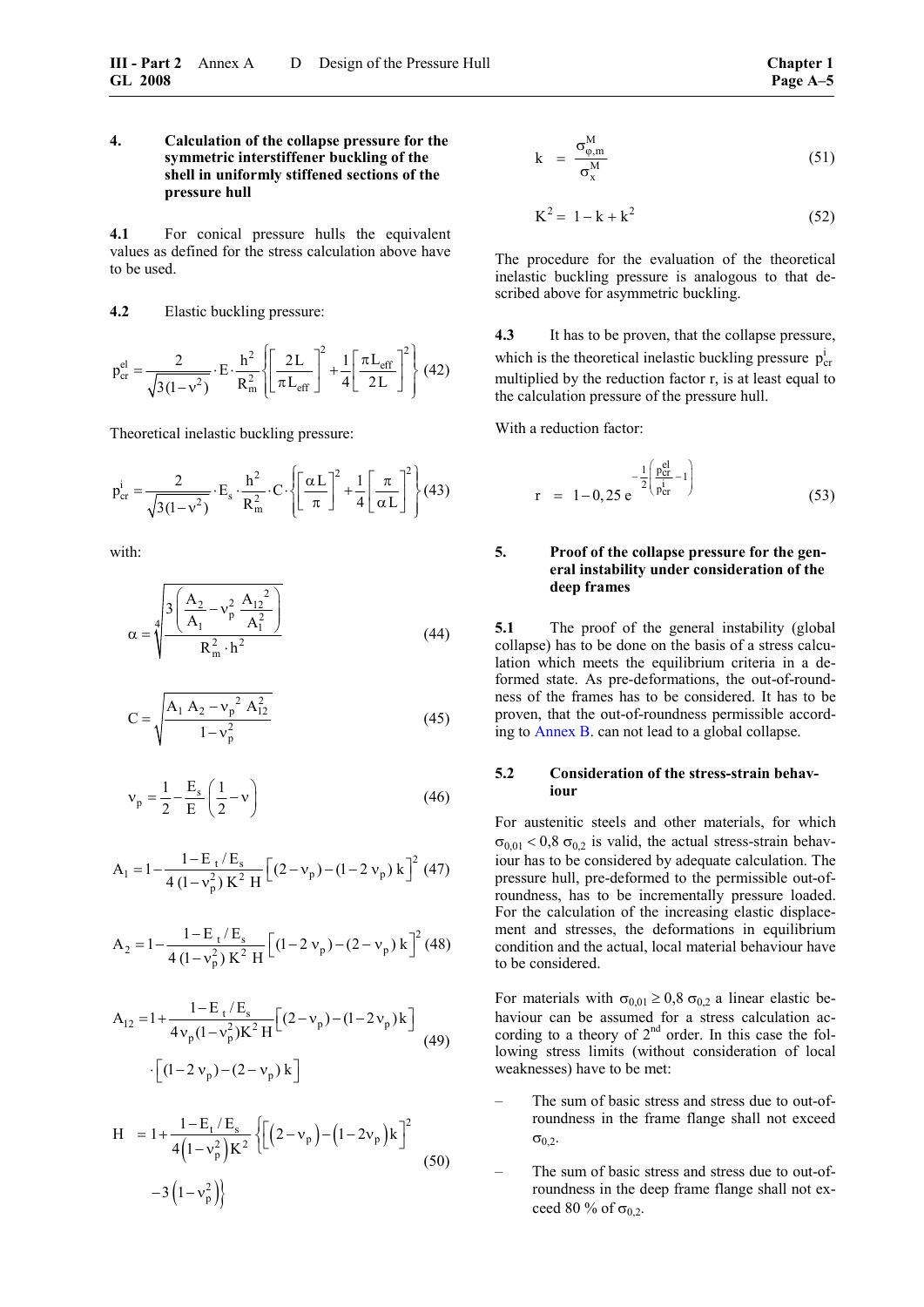<span id="page-73-0"></span>

**Fig. A.2 Situation at a frame or deep frame** 

**5.3** The calculation procedure is described in the following:

Definitions:

 $p =$  calculation pressure of the pressure hull CDP

- $n \ge 2$  = number of circumferential lobes of out-ofroundness
- $w_0$  = maximum permissible out-of-roundness of the pressure hull according to Annex B.
- $R_m$  = mean radius of the pressure hull in the considered bay
- <span id="page-73-1"></span> $R_{m, Sp}$  = mean radius of the pressure hull at particular frame or deep frame
- e = distance from the centroid of the frame or web frame plus the effective length of shell to the furthest surface of the flange (see Fig. A.2)
- $R_C$  = radius to the centroid of the frame or deep frame cross section. (see Fig. A.2)
- $L_R$  = length of the generating shell line of the considered bay (see [Fig. A.3\)](#page-74-0)
- $L'$  = length of the generating shell line of the left hand or the right hand adjacent bay, depending on the field boundary for which the proof is made (see [Fig. A.3\)](#page-74-0)
- $L<sub>S</sub>$  = distance between bulkheads

$$
\beta = \frac{\pi R_m}{L_R}; \quad \beta_S = \frac{\pi R_m}{L_S}
$$
 (54) (55)

 $\alpha$  = half apex angle (see [Fig. A.2\)](#page-73-0)

 Generally the cone angle is not constant, neither in the actual deep frame bay nor in the adjacent bay. Which angle is decisive will be described in the following for each particular case.

 $I, I_R$  = area moment of inertia of frame respectively deep frame including effective length of pressure hull shell, to be assumed always parallel to the axis of the pressure hull

The effective length is:

$$
L_{\text{eff}} = \frac{2}{\sqrt[4]{3(1 - v^2)}} \sqrt{R_{m, \text{Sp}} h / \cos \alpha}
$$
 (56)

 But not greater than the average value of both adjacent frame distances

 $\alpha_1, \alpha_2$  = the local half apex angle at the deep frame

The area moments of inertia have to be converted to the radius  $R_m$  of the actual field by multiplying them by the ratio  $(R_m/R_{m,Sn})^4$ .

The proof has to be done for each section bounded by deep frames, bulkheads or end bottoms. End bottoms are to be considered as bulkheads.

A pressure hull section relevant for general instability may be limited by two deep frames, followed by two adjacent deep frame (or bulkhead) bays at each end, compare [Fig. A.3.](#page-74-0) The calculation has to be performed for both adjacent bays in question. The most unfavourable case is decisive.

#### **5.4 Basic stress in the frames and in the deep frames**

The basic stress in a frame flange has to be calculated according to 2.1, eq. (23) for  $R=R_{\text{Flange}}$ .

The effect of the half apex angle  $\alpha$  is explicitly considered in the following formulas.

The basic stress in a deep frame can be conservatively evaluated according to the following formula:

$$
\sigma_{Rsp} = -\frac{pR_m L_{eff} (1 - v/2) \frac{R_m}{R_{Flange}}}{A_{Rsp} \frac{R_m}{R_{Rsp}} + L_{eff} h} \frac{1}{\cos \alpha}
$$
(57)

$$
L_{eff} = \frac{2}{\sqrt[4]{3(1 - v^2)}} \sqrt{R_m h / \cos \alpha}
$$
 (58)

 $R_{\text{Flange}}$  = radius of the flange

It has to be observed that  $A_{Rsp}$  is the sole section area of the deep frame and  $R_{Rsp}$  the corresponding radius. For the thickness of the shell the locally reinforced shell thickness at the deep frame has to be used, if applicable.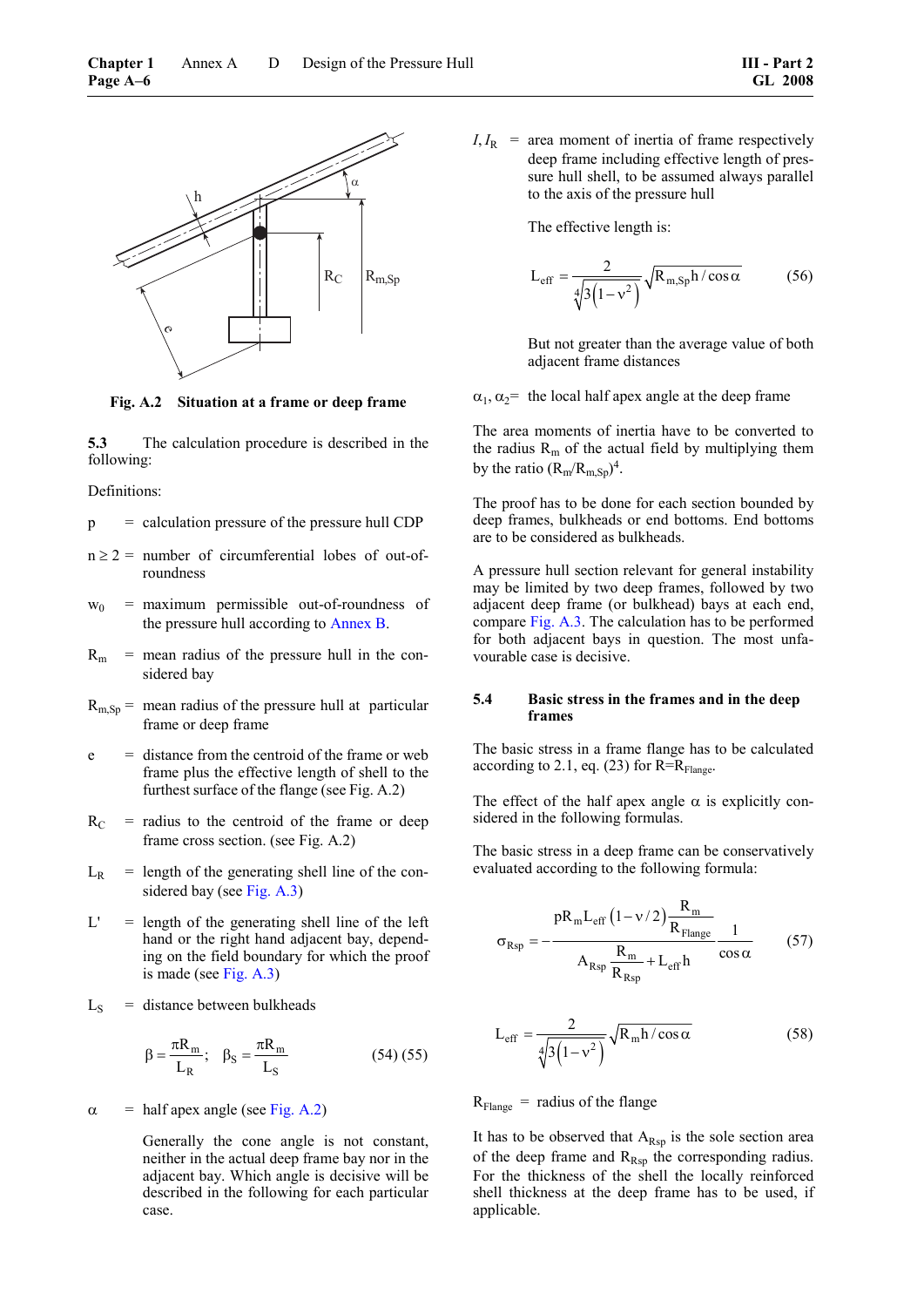<span id="page-74-0"></span>

**Fig. A.3 Example for conical pressure hull** 

The bending stress in the frame respectively deep frame is:

$$
\sigma_{\rm b} = \pm \,\mathrm{w}_{\rm el} \,\mathrm{E} \,\mathrm{e} \,\frac{\mathrm{n}^2 - 1}{\mathrm{R_C}^2} \tag{59}
$$

 $R_C$  = see Fig. A.2

The elastic bending deflection  $w_{el}$  for the frames reads:

$$
w_{el} = w_0 \frac{p}{p_g^n - p}
$$
\n
$$
(60)
$$

and for the deep frames:

$$
w_{el} = w_0 \frac{p}{p_g^n - p} \frac{p_M}{p_M + p_R}
$$
 (61)

With the membrane part:

$$
p_{\rm M} = \frac{\rm Eh}{R_{\rm m}} \cos^3 \alpha \frac{\beta^4}{\left(n^2 - 1 + \beta^2 / 2\right) \left(n^2 + \beta^2\right)^2} \tag{62}
$$

 $\alpha$  is the average half apex angle and h the average shell thickness in the considered bay.

And with the deep frame part  $p_R$ :

$$
p_{R} = \frac{2(n^{2} - 1)EI_{R} \cos^{3} \alpha}{R_{C,R}^{2} [R_{m} - 4(R_{m} - R_{C,R})](L_{R} + L')}
$$

$$
\cdot \frac{n^{2} - 1}{n^{2} - 1 + \beta_{S}^{2}/2}
$$
(63)

 $\alpha$  is the maximum half apex angle along the pressure hull section starting at the midbay of the bay under consideration and ending at the midbay of the adjacent bay.

 $R_{C,R}$  applies to deep frames.

The total instability pressure  $p_g$ <sup>n</sup> has to be evaluated as follows:

$$
p_g^n = p_{Sp} + \frac{p_M p_R}{p_M + p_R} + p_{Sch}
$$
 (64)

using  $p_M$  and  $p_R$  as described above, and the frame part  $p_{Sp}$  as well as the bulkhead part  $p_{Sch}$  below:

$$
p_{Sp} = \frac{(n^2 - 1)EI_{Sp}}{R_{C,Sp}^3 L_{Sp}} \cos^4 \alpha \frac{n^2 - 1}{n^2 - 1 + \beta^2 \frac{1}{2} \frac{p_R}{p_R + p_M}}
$$
(65)

 $R_{C,Sp}$  applies to frames.

$$
p_{Sch} = \frac{Eh}{R_m} \cos^3 \alpha \frac{\beta_S^4}{\left(n^2 - 1 + \beta_S^2 / 2\right) \left(n^2 + \beta_S^2\right)^2}
$$
 (66)

 $\alpha$  is here to be understood as the average half apex angle in the bay considered.

The frame part has to be calculated with the dimensions of an equivalent frame including equivalent frame spacing. Generally these are the dimensions of the frame closest to the midway point of the bay under evaluation, which have to be converted to the average bay radius in a manner described in [2.3](#page-70-0) above.

The following condition has to be met: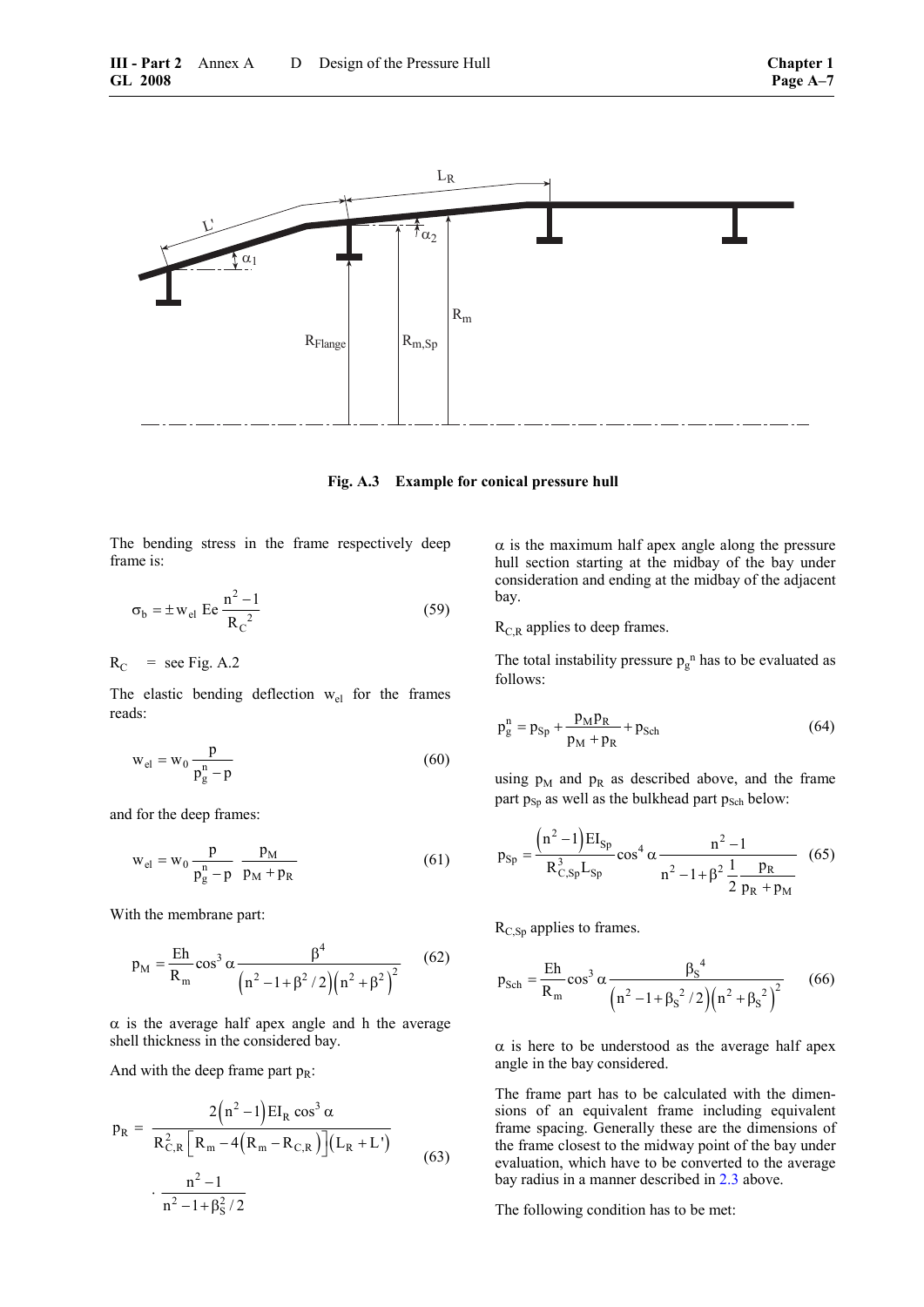For each frame of the considered bay the permissible out-of-roundness has to be calculated for  $n = 5$ , assuming for  $p_g^5$  an infinitive bay length. The average of the out-of-roundness values evaluated in this way for three adjacent frames divided by the related frame radius shall not be less than the out-of-roundness for the equivalent frame evaluated in analogue way.

#### **6. Proof of the collapse pressure for tripping of frames**

**6.1** The proof of the tripping stability has to be done for frames and deep frames on the basis of a stress calculation, which fulfils the status of equilibrium in deformed condition. As pre-deformations the imperfections of the frames as defined in Annex B have to be considered.

Concerning the consideration of the stress-strain behaviour the rules defined in [5.2](#page-72-0) are valid.

For materials with  $\sigma_{0,01} \ge 0.8 \sigma_{0,2}$  linear elastic behaviour can be assumed for a stress calculation according to 2<sup>nd</sup> order theory. The following stress limits have to be observed (disregarding local material weakening):

- The equivalent stress in frame web shall not exceed  $\sigma_{0,2}$ .
- The circumferential stress in frame flange shall not exceed  $\sigma_0$ .

The effects to be considered in this procedure are defined further on.

### **6.2 Additional stresses caused by frame imperfections**

The additional stresses caused by imperfections of the frame cross section have to be evaluated for internal frames according to the following formulas.

The imperfections "web pretilt to plane of frame  $\theta$ ". "eccentricity flange to web  $u_{ex}$ " and "frame out-ofplane misalignment d" are defined in Annex B.

$$
h'_{St} = h_{St} + \frac{t_G}{2}
$$
 (67)

$$
\beta = \frac{h_{St}^{'}}{R}
$$
 (68)

$$
\beta_{\rm G} = \frac{\dot{h}_{\rm St}^{\prime}}{R_{\rm G}}\tag{69}
$$

$$
A'_{G} = b_{G} t_{G} - \frac{t_{G} t_{St}}{2}
$$
 (70)

$$
I_{\rm G} = \frac{b_{\rm G}^3 \, t_{\rm G}}{12} \tag{71}
$$



**Fig. A.4 Local situation at the frame** 

$$
J_G = \frac{b_G t_G^3}{6(l+v)}
$$
 (72)

$$
A'_{St} = h'_{St} t_{St}
$$
 (73)

$$
D = \frac{Et_{St}^{3}}{12(1-v^{2})}
$$
 (74)

$$
L_0 = \frac{\sigma_0 A_{\text{Sp}}}{R} \tag{75}
$$

$$
F_G = \sigma_0 A_G
$$
 (76)

 $\sigma_0$  = basic stress in flange acc. to [6.3](#page-76-0) / [6.4.](#page-77-0)

$$
\lambda = \frac{A'_{St}}{A_{Sp}} \tag{77}
$$

 $n$  = number of circumferential lobes of imperfections; the calculation has to be performed for  $n = 3$ .

$$
e = \frac{h_{St}^2 L_0}{D} - 2n^2 \beta^2
$$
 (78)

$$
\varepsilon = \lambda \frac{h_{\rm St}^{\prime 2} L_0}{D} \tag{79}
$$

$$
g = n^{2} \beta \left( \lambda \frac{h_{\rm St}^{2} L_{0}}{D} - n^{2} \beta^{3} \right)
$$
 (80)

$$
k_{11} = 12 - 1, 2 e + 0, 6 e - \frac{13}{35} g \tag{81}
$$

$$
k_{12} = 6 - 0, 1 e - \frac{11}{210} g + v n^2 \beta^2
$$
 (82)

$$
k_{22} = 4 - \frac{2}{15} e + 0, 1 \varepsilon - \frac{g}{105}
$$
 (83)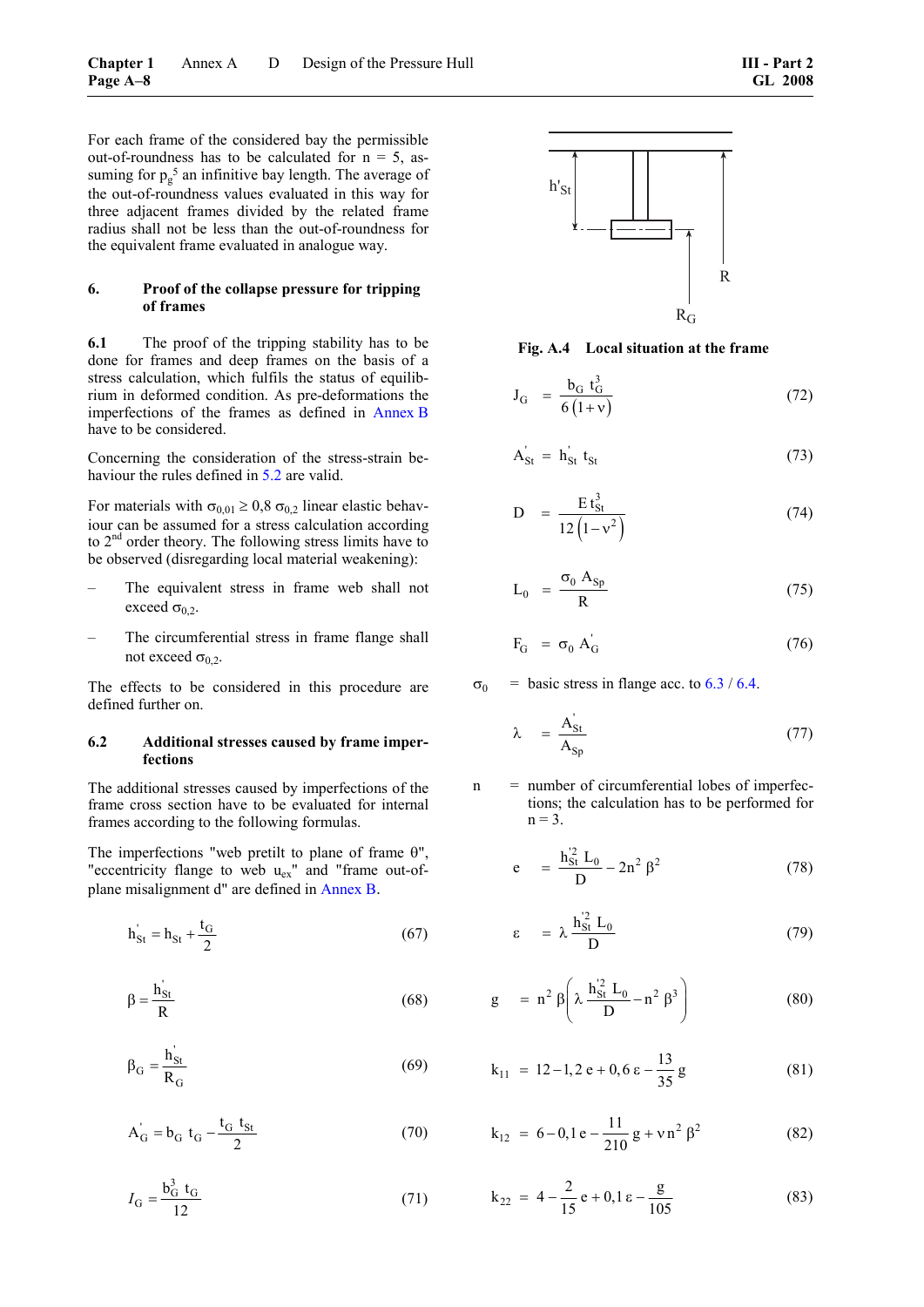$$
k_{31} = 6 - 0, 1 e + 0, 1 e + \frac{13}{420} g \tag{84}
$$

$$
k_{32} = 2 + \frac{e}{30} - \frac{\varepsilon}{60} + \frac{g}{140}
$$
 (85)

$$
A_{11} = \frac{n^2 E}{R_G^4} \left( n^2 I_G + J_G \right) + \frac{D}{h_{St}^3} k_{11} - n^2 \frac{F_G}{R_G^2} \tag{86}
$$

$$
A_{12} = \frac{n^2 E}{R_G^3} (I_G + J_G) - \frac{D}{h_{St}^2} k_{12}
$$
 (87)

$$
A_{22} = \frac{E}{R_G^2} (I_G + n^2 J_G) + \frac{D}{h_{St}} k_{22}
$$
 (88)

Amplitudes of the elastic displacement u and twist ω of the connection web-flange:

$$
u = \frac{1}{\text{Det}} (B_1 A_{22} - B_2 A_{12})
$$
 (89)

$$
\omega = \frac{1}{\text{Det}} (B_2 A_{11} - B_1 A_{12})
$$
 (90)

with

$$
Det = A_{11} A_{22} - A_{12}^2 \tag{91}
$$

$$
B_{1} = \theta \left[ \frac{F_{G}}{R_{G}} \left( 1 + n^{2} \beta_{G} \right) - L_{0} \lambda k_{1,\theta} \right] + u_{ex} \frac{F_{G}}{R_{G} h_{St}^{'}}
$$

$$
- n^{2} \beta_{G} + d \frac{L_{0} n^{2} \beta_{G}}{h_{St}^{'} \left[ \left( 1 - \lambda \right) \frac{R}{R_{G}} - \lambda k_{1,d} \right]}
$$
(92)

$$
B_2 = -\theta L_0 \lambda h_{St}^{'} k_{2,\theta} + u_{ex} \frac{F_G}{R_G} - dL_0 \lambda n^2 \beta_G k_{2,d} \quad (93)
$$

<span id="page-76-0"></span>where:

$$
k_{1,\theta} = \frac{1}{2} \left( -1 - \frac{\varepsilon}{420} + 0,013g + 0,015e^2 -0,025e\varepsilon - 0,7n^2\beta \right)
$$
(94)

$$
k_{1,d} = \frac{1}{2} \left( -1 - \frac{\epsilon}{420} + 0,013g + 0,015e^{2} - 0,025e\epsilon \right) (95)
$$

$$
k_{2,\theta} = \frac{1}{12} \left[ 1 + \frac{e}{60} - \frac{\varepsilon}{105} - \frac{g}{140} - 0,008 e^2 + 0,013 e\varepsilon + 0,6 n^2 \beta \left( 1 + \frac{19e}{1260} + \frac{25\varepsilon}{336} \right) \right]
$$
(96)

$$
k_{2,d} = \frac{1}{12} \left( 1 + \frac{e}{60} - \frac{g}{105} - \frac{g}{140} - 0,008e^2 + 0,013e\epsilon \right) (97)
$$

Stresses in the flange are as follows:

$$
\sigma_{b,G} = \pm \frac{E b_G}{2 R_G^2} \left( n^2 u + R_G \omega \right)
$$
 (98)

bending stress around radial axis, and

$$
\tau_{G} = \frac{nEt_{G}}{2(1+v)R_{G}^{2}}(u+R_{G}\omega)
$$
(99)

torsional stress around the tangential axis, which is phase-shifted against  $\sigma_{b,G}$  by a quarter period.

The bending stress at the toe of the web is:

$$
\sigma_{b,St} = \pm \frac{6}{t_{St}^2} \left[ \frac{D}{h_{St}^2} \left( k_{31} u - k_{32} h_{St} \omega \right) + \lambda L_0 \left( k_{3, \theta} h_{St} \theta + k_{3, d} n^2 \beta d \right) \right]
$$
(100)

with

( ) 2 3, 1 e k 1 0,4n 12 60 140 1 0,019e 0,009 θ <sup>⎛</sup> <sup>ε</sup> <sup>=</sup> +− + β <sup>⎜</sup> ⎝ <sup>⎞</sup> ⋅+ − ε <sup>⎟</sup> ⎠ (101)

and

$$
k_{3,d} = \frac{1}{12} \left( 1 + \frac{e}{60} - \frac{\varepsilon}{140} \right)
$$
 (102)

The stresses resulting from imperfections of the frames are to be checked for frames and deep frames, using different procedures.

## **6.3 Frames**

For the stress  $\sigma_0$  always  $\sigma_{0,2}$  of the frame material has to be used.

The bending rigidity of the flange has to be neglected, i.e. set to zero  $(I_G = 0)$ .

The equivalent stress at the web toe has to be evaluated with the calculation pressure for both signs of the bending stress  $\sigma_{b,St}$ .

Circumferential stress:

$$
\sigma_{\varphi} = \sigma_{\text{Sp}} + \frac{e_{\text{B}}}{e_{\text{A}}} \sigma_{\text{unr}} \pm \nu \sigma_{\text{b,St}}
$$
 (103)

with  $\sigma_{Sp}$  according to [2.2,](#page-69-0) eq. (23) for R = R<sub>B</sub>, compare Fig. A.5 and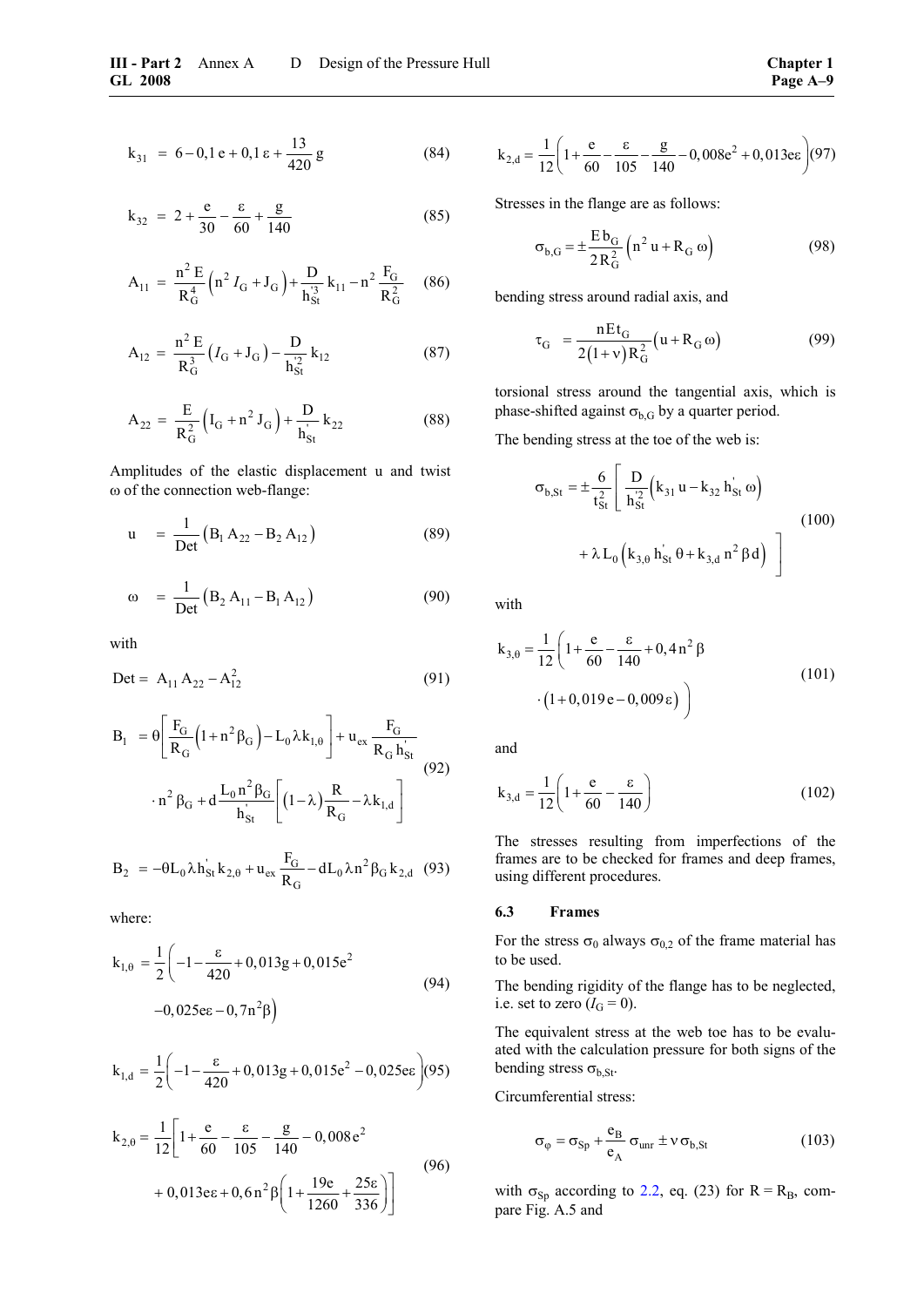$$
\sigma_{\text{unr}} = \sigma_{0,2} + \sigma_{\text{Sp}} \frac{\mathcal{R}_{\text{B}}}{\mathcal{R}_{\text{A}}} \,. \tag{104}
$$

Radial stress:

$$
\sigma_{\rm r} = -\frac{L_0}{t_{\rm St}} \pm \sigma_{\rm b, St} \tag{105}
$$

The equivalent stress

$$
\sigma_{\rm v} = \sqrt{\sigma_{\varphi}^2 + \sigma_{\rm r}^2 - \sigma_{\varphi} \sigma_{\rm r}}
$$
 (106)

must not exceed  $\sigma_{0.2}$ .

#### <span id="page-77-0"></span>**6.4 Deep frames**

For  $\sigma_0$  the absolute value of the flange stress has to be taken, as obtained for the half value of the permissible out-of-roundness resulting from the general instability proof performed for  $n = 2$  circumferential lobes according to the procedure described in [5.](#page-72-1) above.



#### **Fig. A.5 Situation of the frame in relation to the axis of the pressure hull.**

It has to be proven that:

a) 
$$
\sigma_0 + |\sigma_{b,G}| \le \sigma_{0,2}
$$
 (107)

b) 
$$
\sqrt{\sigma_0^2 + 3\tau_G^2} \le \sigma_{0,2}
$$
 and (108)

the equivalent stress at the web toe

c) 
$$
\sigma_{\rm v} = \sqrt{\sigma_{\varphi}^2 + \sigma_{\rm r}^2 - \sigma_{\varphi} \sigma_{\rm r}} \le \sigma_{0,2}
$$
 (109)

The circumferential stress  $\sigma_{\varphi}$  is the sum of the basic stress  $\sigma_{\text{Rsp}}$  obtained with the formula (57) in [5.4](#page-73-1) and v-times the web bending stress  $\sigma_{b,St}$  according to formula (100):

$$
\sigma_{\varphi} = \sigma_{\rm Rsp} + v \sigma_{\rm b, St} \tag{110}
$$

The radial stress is:

$$
\sigma_{\rm r} = \frac{-A_{\rm G} \sigma_{0} + A_{\rm St} \sigma_{\rm Rsp}}{R_{\rm B} t_{\rm St}} \pm \sigma_{\rm b, St}
$$
 (111)

Optionally, for simplified calculations, the formula:

$$
\sigma_0 = \frac{1}{2} |\sigma_{\rm Rsp}| + 0, 4\sigma_{0,2}
$$
 (112)

can be used.

#### **6.5 Modifications for outside frames**

For outside frames all radii  $(R, R_G, R_A, R_B)$  have to be applied as negative values.

## **7. Calculation of the collapse pressure for spherical ends**

**7.1** The calculation is based on the local thickness and curvature.

#### **7.2 Definitions**

The following definitions are valid:

- $R_{m,l}$  = maximum local mean radius of curvature of the sphere at shell half thickness
- $R_{a}$  = maximum local mean outside radius of curvature of the sphere

 $h_1$  = local average shell thickness

Critical arc length or diameter of the measuring circle to be used for averaging:

$$
L_k = 2, 4\sqrt{R_{a,l} h_l}
$$
 (113)

Elastic buckling pressure of the sphere:

$$
p_{cr}^{el} = 0,84 E \frac{h_1^2}{R_{a,1}^2}
$$
 (114)

Theoretical inelastic buckling pressure of the sphere:

$$
p_{cr}^{i} = p_{cr}^{el} \frac{\sqrt{E_t E_s}}{E}
$$
 (115)

$$
p_{0,2} = \frac{2\sigma_{0,2} h_1 R_{m,1}}{R_{a,1}^2}
$$
 (116)

The local radius has to be evaluated with a bridge gauge as defined in Annex B. For the design, a local radius of 1,4 times the nominal radius and the nominal shell thickness has to be assumed.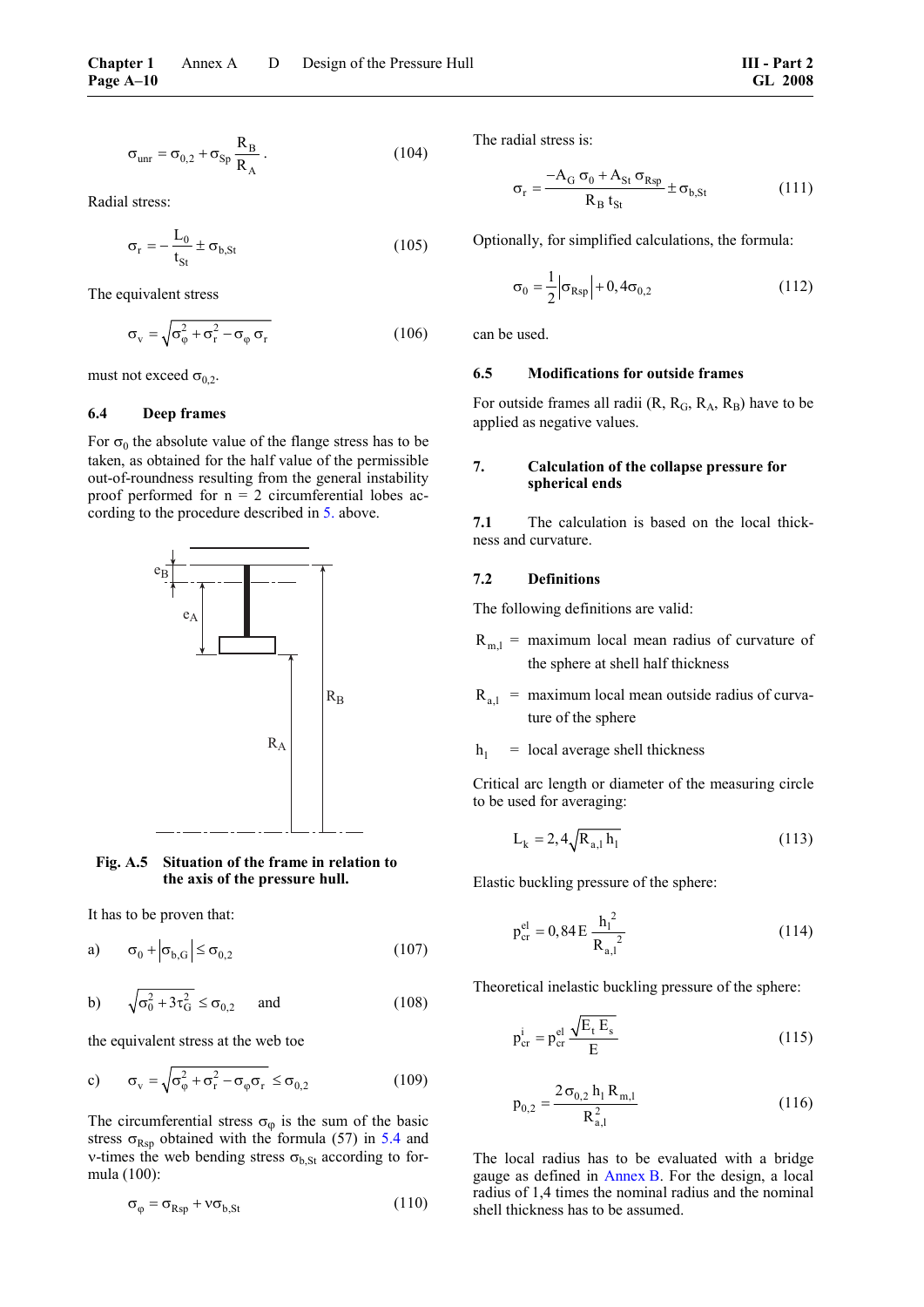#### **7.3 Spherical ends made of ferritic steel**

For spherical ends made of ferritic steel grade GL-M550 or similar material  $p_{cr}$  can be calculated as follows:

**7.3.1** For spherical ends in "as welded" condition the following is valid:

$$
p_{cr} = p_{cr}^{el} \quad \text{if} \quad \frac{p_{cr}^{el}}{p_{0,2}} \le 0,47 \tag{117}
$$

$$
p_{cr} = p_{0,2} \left( 0, 38 + 0, 195 \frac{p_{cr}^{el}}{p_{0,2}} \right)
$$
  
if  $0, 47 < \frac{p_{cr}^{el}}{p_{0,2}} \le 3, 18$  (118)

$$
p_{cr} = p_{0,2} \quad \text{if} \quad \frac{p_{cr}^{\text{el}}}{p_{0,2}} > 3,18 \tag{119}
$$

**7.3.2** For stress relieved spherical ends the following is valid:

$$
p_{cr} = p_{cr}^{el} \quad \text{if} \quad \frac{p_{cr}^{el}}{p_{0,2}} \le 0,595 \tag{120}
$$

<span id="page-78-0"></span>
$$
p_{cr} = p_{0,2} \left( 0,475 + 0,195 \frac{p_{cr}^{el}}{p_{0,2}} \right)
$$
  
if 0,595  $\lt \frac{p_{cr}^{el}}{p_{0,2}} \le 2,7$  (121)

$$
p_{cr} = p_{0,2} \quad \text{if} \quad \frac{p_{cr}^{\text{el}}}{p_{0,2}} > 2,7 \tag{122}
$$

The fabrication of ends by welding of stress relieved segments and the welding of the penetrations into the shell after stress relieving is permitted.

The calculated collapse pressure  $p_{cr}$  shall be at least equal to the calculation pressure of the pressure hull.

#### **7.4 Spherical ends of other materials**

For spherical ends made of other materials the inelastic buckling pressure  $p_{cr}^i$  which has been evaluated according to the formulas described above has to be multiplied by the reduction factor k defined in Fig. A.6.

#### **8. Penetrations of the pressure hull**

The following rules for dimensioning are valid under the assumption that the material strength is the same for the shell of the pressure hull and for the reinforcement of the penetration boundary.

The rules are based on the replacement area principle .

For different material strength the rules have to be modified in an effective way.

#### **8.1 Penetrations in the cylindrical or conical part of the pressure hull**

#### **8.1.1 Small penetrations which do not interrupt frames**

#### **8.1.1.1 Circular penetrations in radial direction**

The situation is characterised by Fig. A.7.



<span id="page-78-1"></span>**Fig. A.6 Reduction factor for different types of steel**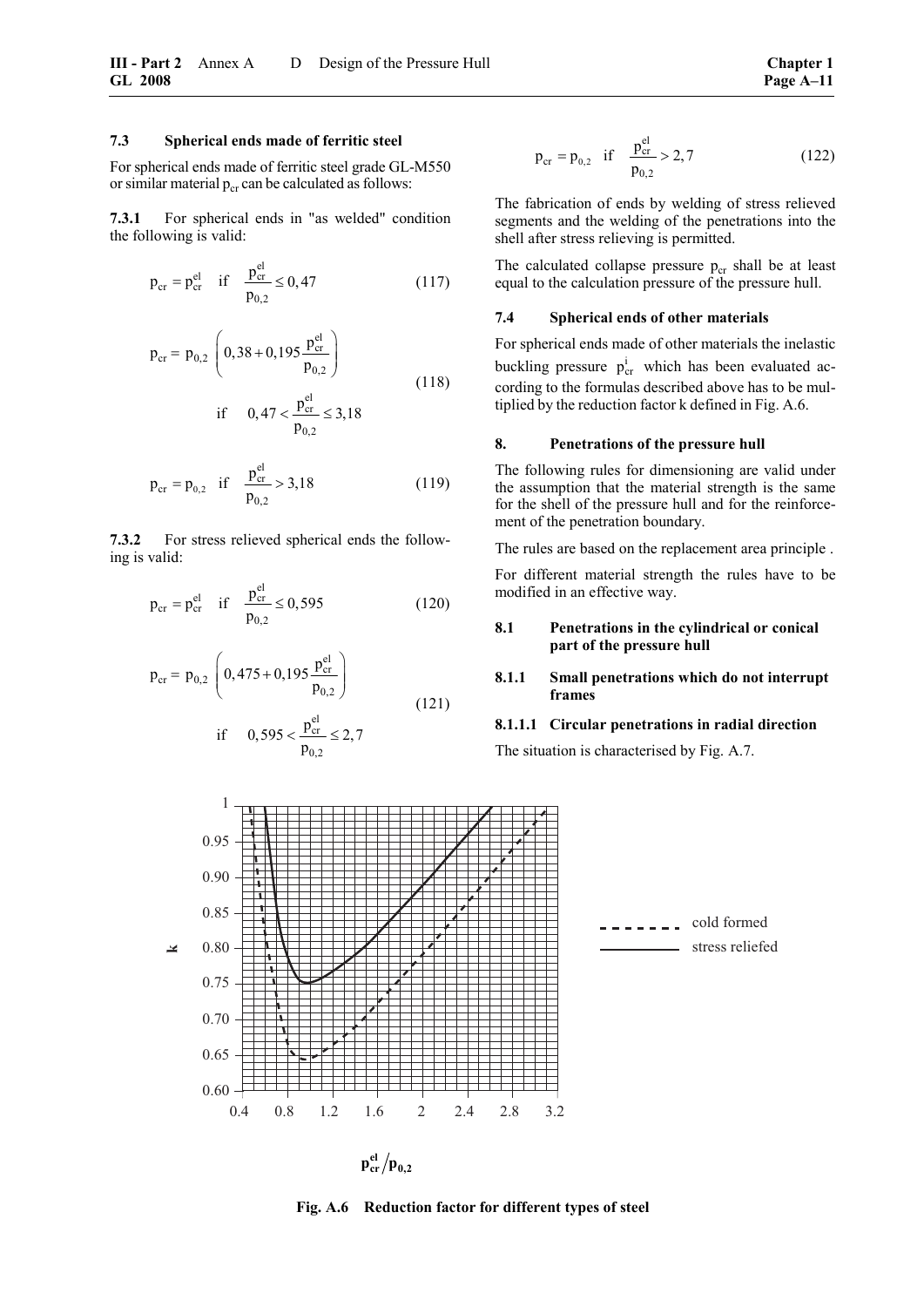

**Fig. A.7 Penetration of a connecting piece through the enforced shell** 

Designations:

- $h$  = thickness of the shell after deduction of corrosion allowance
- $h_v$  = thickness of the shell of the pressure hull in the reinforcement vicinity
- $R_i$  = internal radius of the pressure hull
- $d =$  external diameter of the penetration
- $\ell_1$ ,  $\ell_2$  = excess lengths of connecting piece

$$
\ell_{\min} = \min(\ell_1, \ell_2)
$$

= smaller excess length of connecting piece

 $\ell_{\text{max}}$  = max  $(\ell_1, \ell_2)$ 

- = bigger excess length of connecting piece
- $t =$  wall thickness of nozzle
- $A =$  sectional area to be substituted
- $A_w$  = effective substitutive sectional area
- $\ell_{\rm w}$  = effective length of the connecting piece

$$
\ell^* = \frac{\sqrt{0, 5(d-1) \cdot t}}{\sqrt[4]{3(1-v^2)}}
$$
\n(123)

$$
R_m = 0, 5 \cdot (d - t) \tag{124}
$$

It has to be proven that the effective sectional area of the boundary enforcement  $A_W$  of the penetration is at least equal to the cut out sectional area A of the shell.

The area to be substituted is

$$
A = 0.5 \cdot d \cdot h \tag{125}
$$

For penetrations, which are designed in the form shown in Fig. A.7 the effective sectional area can be calculated according to the following formula:

$$
A_w = 0,78 \cdot \sqrt{R_i \cdot h_v} \cdot (h_v - h) + t \cdot \ell_w \qquad (126)
$$

Effective length of the connecting piece:

Case 1:

$$
\ell_{\rm w} = 2 \cdot \ell^* + \mathbf{h}_{\rm v} \quad \text{for} \tag{127}
$$

$$
\ell_1 \ge \ell^*; \quad \ell_2 \ge \ell^* \tag{128}
$$

Case 2:

$$
\ell_{\rm w} = 2 \cdot \ell_{\rm min} + h_{\rm v} \text{ for } \tag{129}
$$

$$
\frac{\ell^*}{2} \le \ell_{\min} \le \ell^* \tag{130}
$$

Case 3:

$$
\ell_{\rm w} = \ell_{\rm min} + \min\left(a, \frac{\ell^*}{2}\right) + h_{\rm v} \quad \text{for} \tag{131}
$$

$$
\ell_{\min} < \frac{\ell^*}{2}; \quad \ell_{\max} > \frac{\ell^*}{2} \tag{132}
$$

$$
a = \ell_{\text{max}} (0, 4 + 0, 6 \frac{\ell_{\text{min}}^2}{\ell_{\text{max}}^2})
$$
 (133)

### **8.1.1.2 Flush form of circular penetrations in radial direction**

Penetrations in flush form of the pressure hull ( $\ell_1 = 0$ ), may have in the penetration area a cut out to include a zinc ring , see Fig. A.8.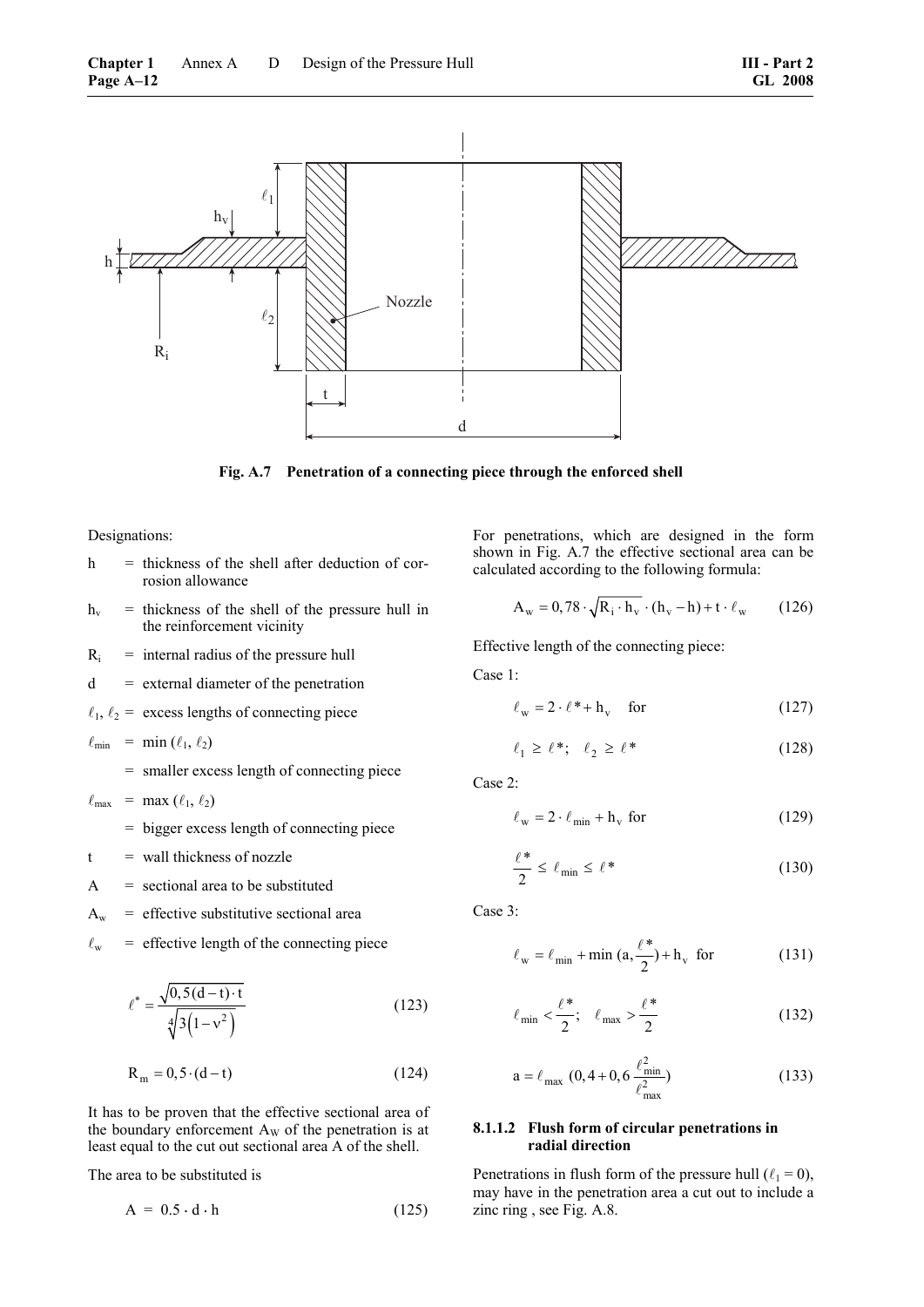In this case  $\ell_{\rm w}$  can be evaluated with the formulas given above. In addition the strength of the section A-A has to be proven.

In the case that the pressure hull is not enforced, the following condition has to be met:

$$
c > \sqrt{4 \cdot \frac{h \cdot d\left(b - \frac{h}{2}\right) - c \cdot b^2}{d - c} + c_{\tau}^2}
$$
 (134)

$$
c_{\tau} = \sqrt{3} \cdot \frac{h \cdot d - 2 \cdot c \cdot b}{d - c} \tag{135}
$$

#### **8.1.1.3 Non-circular penetrations or penetrations not in radial direction**

If the penetration is not circular or does not cut the shell of the pressure hull in radial direction the diameter d has to be replaced by

$$
d = \max\left(L_a, L_u \cdot \frac{\sigma_a}{\sigma_u}\right) \tag{136}
$$

- $L<sub>a</sub>$  = width of the penetration line in direction of the cover line
- $L<sub>u</sub>$  = width of the penetration line in circumferential direction
- $\sigma_a$  = membrane stress in the pressure hull in direction of the cover line
- $\sigma_{u}$  = membrane stress in the pressure hull in circumferential direction

In special cases, if the Rules can only be utilized in limited way, the strength has to be proven by numerical computation.

#### **8.1.2 Big penetrations interrupting frames**

For preliminary dimensioning the following procedure is can be used:

The effective enforcement for the penetration has, in a similar way as for the small penetrations, to substitute the area cut out. The sections of the interrupted frame webs are to be considered additionally. The effective substitutive sectional area has to be evaluated in analogues way as for small penetrations. Compact enforcement rings are fully load carrying if they are located directly in the penetration line.

The construction in the flange plane of the frame has to be designed in such a way that the maximal permissible forces in the flange ( $A_{\text{Flange}} \cdot \sigma_{0,2}$ ) can be transmitted.

Big penetrations have to be proven by numerical computation.

#### **8.2 Penetrations of spherical shells**

For penetrations of spherical shells [8.1.1](#page-78-0) is valid in analogous way. Here h is the thickness,  $h<sub>v</sub>$  the increased thickness and  $R_i$  the internal radius of the sphere.

In cases where the rule of substitutive areas is not fulfilled, the ultimate strength has to be numerically proven. Then the radius of the spherical shell in the area of the penetration has to be chosen according to 1,4 times the nominal radius. The achieved failure pressure is then to be reduced like the partial plastic buckling pressure evaluated for the undisturbed end dish, see [Fig. A.6.](#page-78-1)



**Fig. A.8 Penetration of flush form**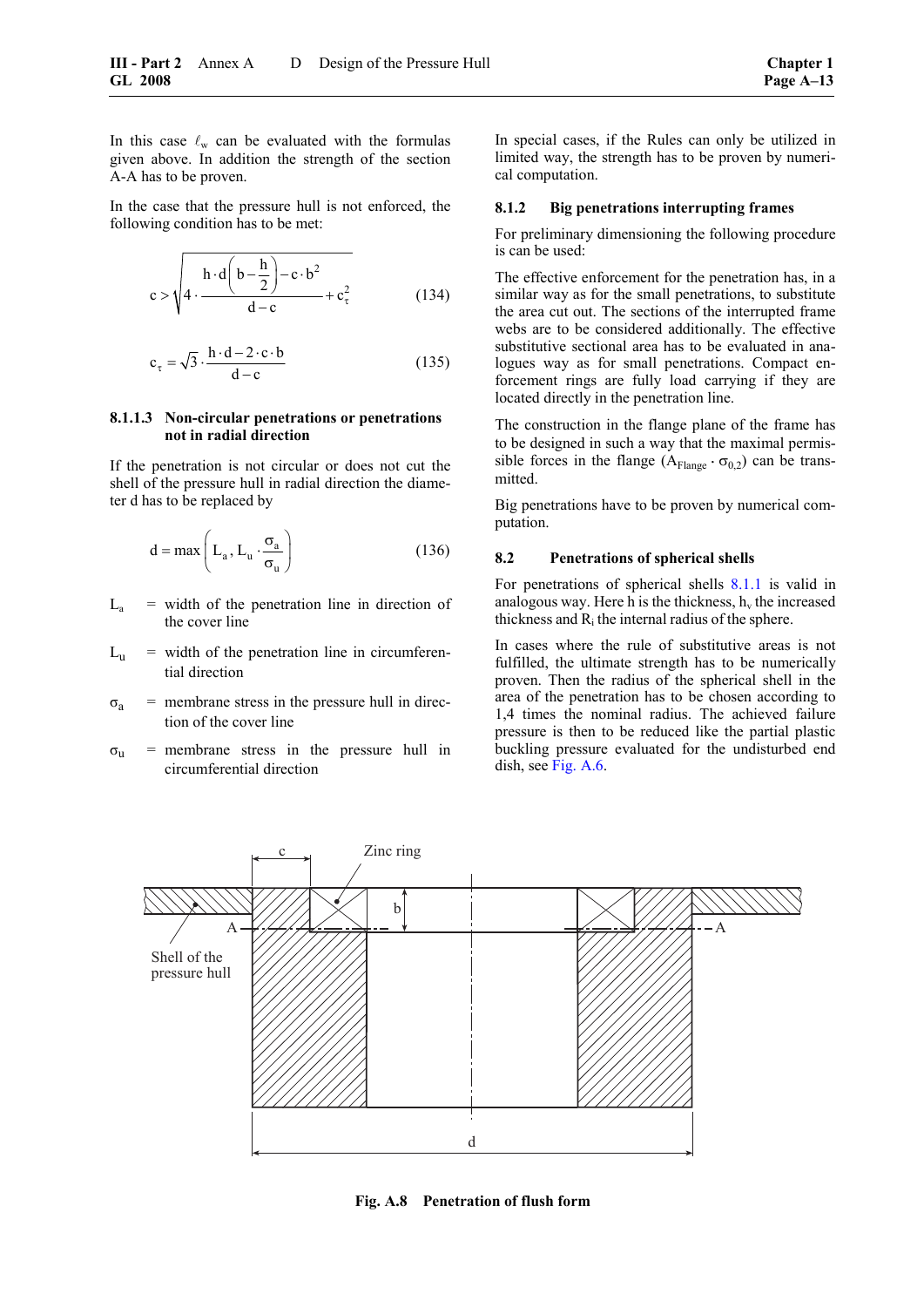## **E. Proofs using numerical methods (Finite Elements Methods)**

**1.** For areas for which a numerical stress proof is required the ultimate limit state has to be numerically proven. Should in exceptional cases a numerical proof for convex end dishes be required, than the critical area has to be modelled with the actually measured or the maximum permissible radius of curvature.

**2.** The computation has to consider the deformations in the balance and the partially plastic material behaviour defined in [D.3.](#page-71-0)

**3.** The suitability of the method and the choice of the element type have to be demonstrated with a computation model evaluating the failure pressures for the symmetrical and asymmetrical buckling in the area with regular stiffening cylinder. The numerically evaluated values should be 2 % to 4 % lower than the values analytically evaluated in [D.4.](#page-72-2) 

**4.** The numerically evaluated failure pressure shall be 7 % higher than the calculation pressure in areas where a numerical proof has to be carried out.

## **F. Creep Rupture Strength**

For pressure hulls made of creeping material it has to be proven by model tests or by computation that the pressure hull can withstand for  $10^4$  minutes 0,8 times of the calculation pressure. It has to be defined by GL how such a proof has to be carried out or, depending on the rescue concept, this time period may be reduced.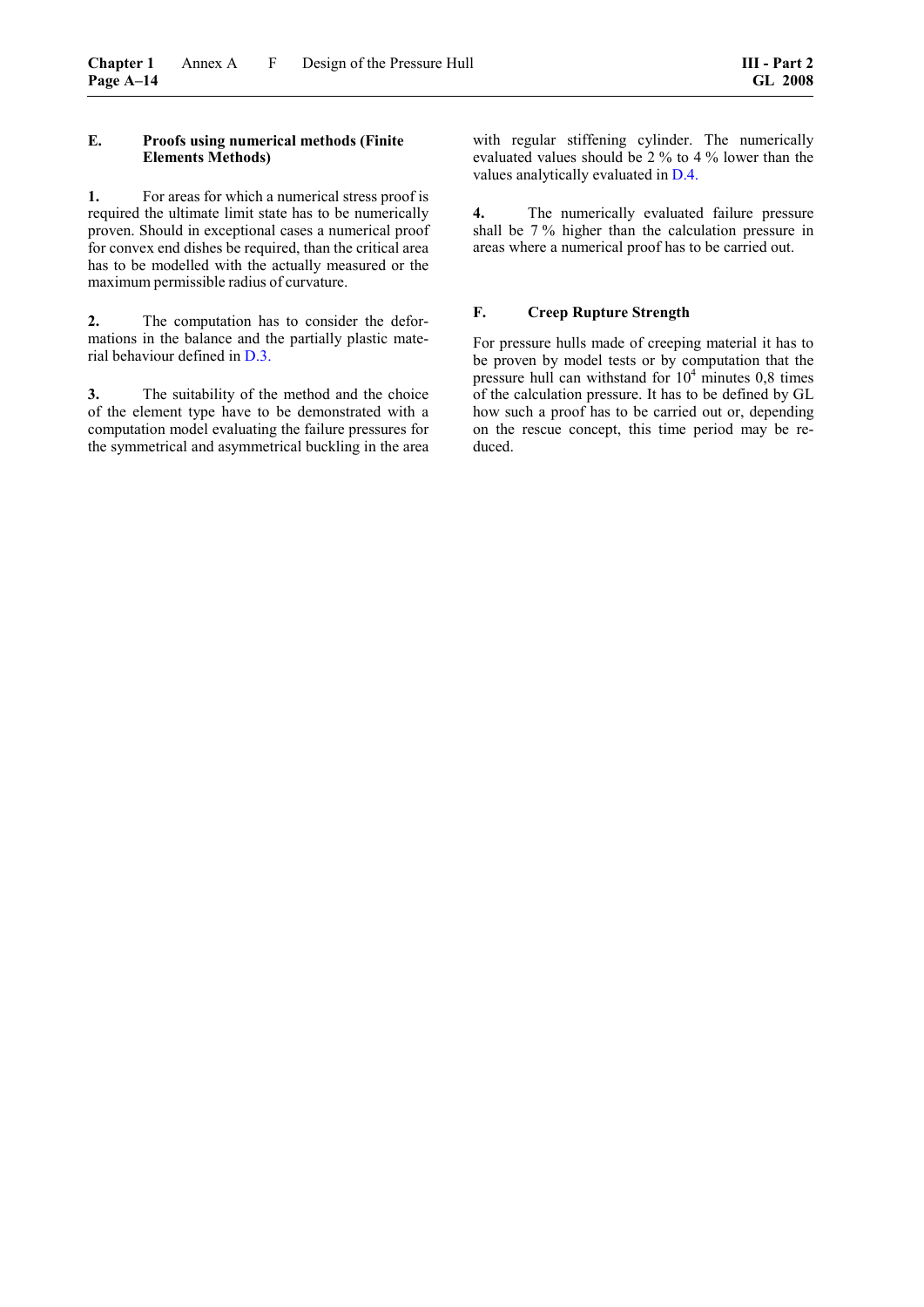# **Annex B**

## **Fabrication Tolerances for the Pressure Hull**

## **A. General**

**1.** This Annex describes the allowable fabrication tolerances for the pressure hull.

**2.** All tests should be carried out under the presence of a Surveyor and a measurement report is to be send to GL.

## **B. Pressure Hull Frames**

**1.** The following measurements shall be carried out on every frame of the pressure hull at eight measuring points uniformly distributed around the circumference.

- flange width
- flange thickness
- web thickness
- frame spacing (measured at frame heel)
- frame height at frame moulding edge
- eccentricity flange to web
- web tilt to plane of frame

Spacing "k" of the frame heel from a reference plane shall be determined by direct measurement. The location of the frame heel is shown as detail "A" in [Fig. B.1.](#page-83-0) For cylindrical pressure hull parts this measurement shall be carried out on a minimum of one frame per ring (with a ring length of up to a maximum of 8 pressure hull frames) and for conical pressure hull parts on every frame at 16 measuring points uniformly distributed around the circumference.

<span id="page-82-0"></span>**2.** The following tolerances are maximum values and shall be adhered to. These tolerances calculated from percentages may be rounded up to half of a millimetre.

| Flange width:                                       | 0 % to +4,5 %   |
|-----------------------------------------------------|-----------------|
| Flange thickness: $0 \text{ mm}$ to $+3 \text{ mm}$ |                 |
| Web thickness:                                      | 0 mm to $+3$ mm |

With regard to the flange width resp. flange thickness the nominal cross-sectional area of the flange is considered to be a permissible acceptance criteria. Depth tolerances of  $0,2 + 0,04 \cdot t \le 1$  mm (t = material thickness in mm) due to flat grinding of nicks may be exceeded locally, however, the nominal cross-section of the flange or web must not be reduced to more than 90 %.

```
Frame spacing: generally \pm 1 \%at circumferential seams 
         + 1 \% to - 3 \%
```
Frame height at frame moulding edge:  $0\%$  to  $+5\%$ 

Tolerances up to  $-2\%$  are allowed locally if the mean value of the 8 measuring points reaches nominal value.

| <b>Eccentricity flange</b><br>to web:         | 2 % of frame height                            |
|-----------------------------------------------|------------------------------------------------|
| Web tilt to plane<br>of frame:                | $+2^{\circ}$                                   |
| Position of frame heel<br>to reference plane: | $+4$ mm for frames<br>$\pm$ 6 mm for web frame |

If the maximum difference of determined spacings  $(k_{max} - k_{min})$  is larger than 8 mm for frames resp. 12 mm for web frames, the real deviations of h shall be determined by evaluation according to the following formula:

$$
h_{i} = k_{i} - A - B \cdot \sin \varphi_{i} - C \cdot \cos \varphi_{i}
$$
  
\n
$$
A = \frac{1}{n} (k_{1} + k_{2} + k_{3} + .... + k_{n})
$$
  
\n
$$
B = \frac{2}{n} (k_{1} \cdot \sin \varphi_{1} + k_{2} \cdot \sin \varphi_{2} + k_{3} \cdot \sin \varphi_{3} + .... + k_{n} \cdot \sin \varphi_{n})
$$
  
\n
$$
C = \frac{2}{n} (k_{1} \cdot \cos \varphi_{1} + k_{2} \cdot \cos \varphi_{2} + k_{3} \cdot \cos \varphi_{3} + .... + k_{n} \cdot \cos \varphi_{n})
$$
  
\n
$$
\varphi_{i} = \frac{360^{\circ} \cdot i}{n}
$$

- $h_i$  = deviation of frame heel from the actual plane of frame at measurement point i
- $k_i$  = measured spacing of frame heel from the reference plane of measuring point i
- $n =$  number of measuring points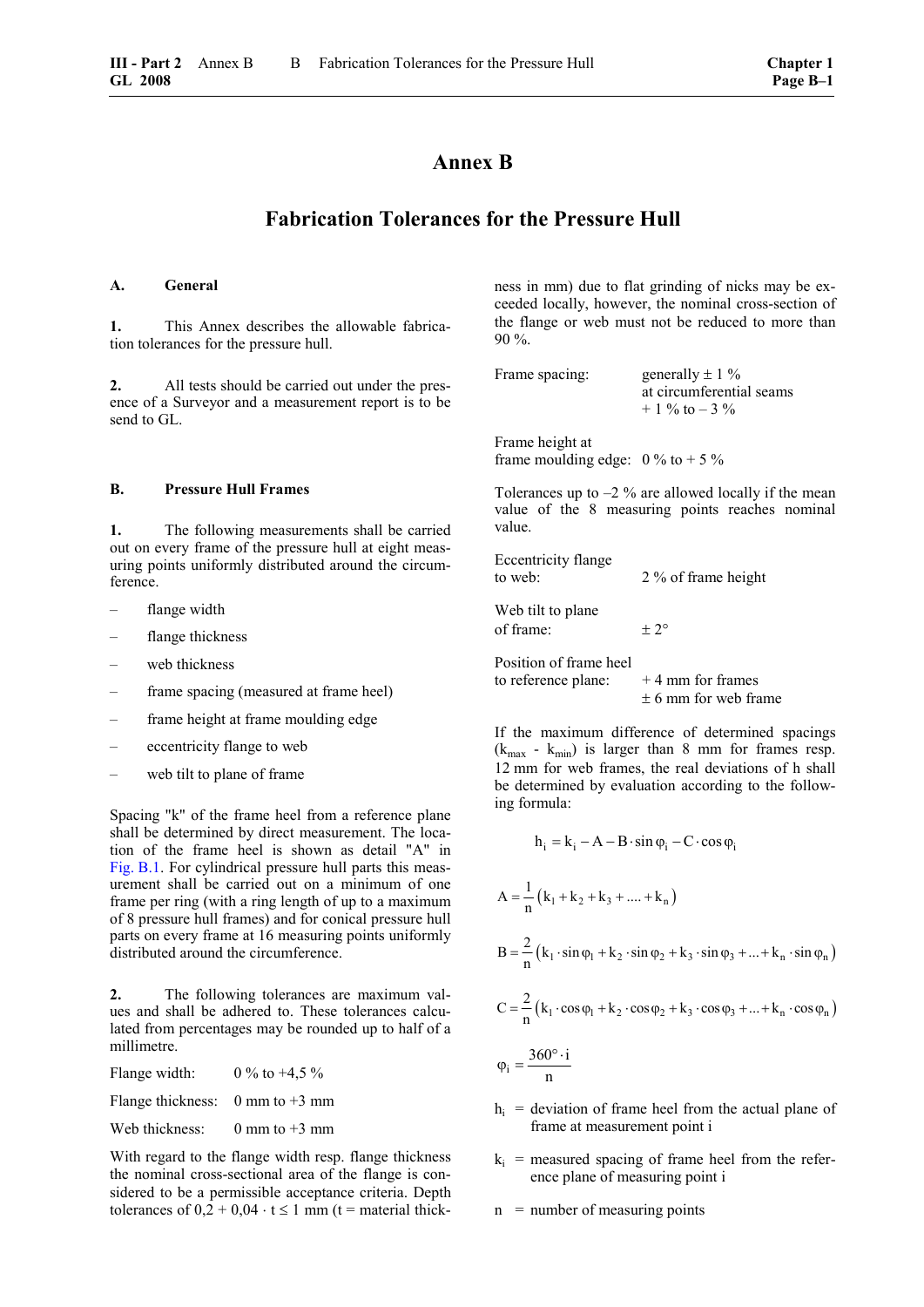<span id="page-83-0"></span>

**Fig. B.1 Definition of reference plane** 

## **C. Roundness of the Pressure Hull**

**1.** The roundness of each frame including the transition rings shall be measured.

**2.** The following requirements must be met prior to conducting roundness measurements:

- The required tests mentioned above shall only be carried out when no subsequent changes of measured values are to be expected.
- The section must be cooled down to ambient temperature and relieved from any tension by means of appropriate aids in order to prevent falsification of measurements results.

**3.** The measurement of the pressure hull can be carried out from outside or from inside. In principle the roundness measurement shall be carried out at 24 points distributed as uniformly as possible around the circumference. It can be conducted with the help of a circular template, calipers, a three-point bridge gage, photogrammetry or theodolite methods, in which case access must be provided by appropriate means. If the measuring of individual values is not possible due to constructional reasons (e. g. in the area of larger openings), they shall be supplemented practically (in general by linear addition) as far as the method allows. The details of the measuring method must be approved by GL.

**4.** The results of the evaluations shall be presented to GL as tables and as graphs.

<span id="page-83-1"></span>**5.** The maximum permissible out-of-roundness is  $\pm$  0,2 % of the nominal pressure hull diameter unless otherwise agreed by GL.

The following formulas apply to 24 measuring points distributed uniformly around the circumference:

$$
u_{i} = w_{i} - A - B \cdot \sin \varphi_{i} - C \cdot \cos \varphi_{i}
$$
  
\n
$$
A = \frac{1}{24} (w_{1} + w_{2} + w_{3} + .... + w_{n})
$$
  
\n
$$
B = \frac{1}{12} (w_{1} \cdot \sin \varphi_{1} + w_{2} \cdot \sin \varphi_{2} + w_{3} \cdot \sin \varphi_{3} + ....
$$
  
\n
$$
+ w_{n} \cdot \sin \varphi_{n})
$$
  
\n
$$
C = \frac{1}{12} (w_{1} \cdot \cos \varphi_{1} + w_{2} \cdot \cos \varphi_{2} + w_{3} \cdot \cos \varphi_{3} + ....
$$
  
\n
$$
+ w_{n} \cdot \cos \varphi_{n})
$$

In this case

- $i$  = measuring points 1 to n (for this formula n = 24)
- $w_i$  = measured value of the curve shape at measuring point i
- $u_i$  = calculated out-of-roundness of the pressure hull at measuring point i
- $\varphi_i$  = angle at measuring point (see [B.2.\)](#page-82-0)

**6.** In the case of non-uniformly distributed measuring points angular separation of measuring points  $\leq 18^{\circ}$  the following formulas apply:

$$
u_i = w_i - E - F \cdot \sin \varphi_i - G \cdot \cos \varphi_i
$$

$$
E = \frac{1}{2 \cdot \pi \cdot D} \Big[ w_1 \cdot x_2 + w_2 (x_3 - x_1) + w_3 (x_4 - x_2) + ... + w_n (x_1 - x_{n-1} + \pi \cdot D) \Big]
$$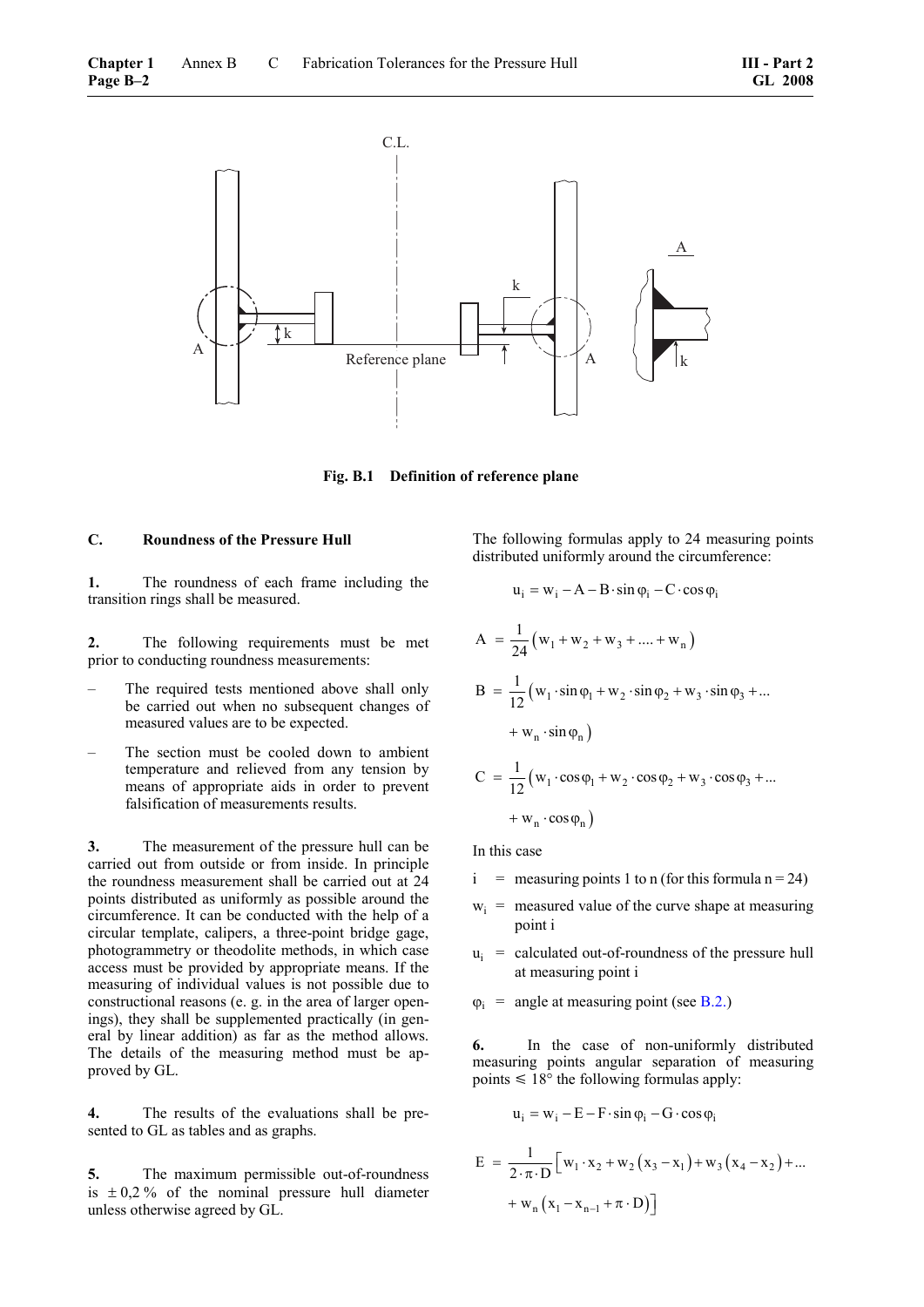$$
F = \frac{1}{\pi \cdot D} \Big[ w_1 \cdot \sin \varphi_1 \cdot x_2 + w_2 \cdot \sin \varphi_2 (x_3 - x_1) + w_3
$$

$$
\cdot \sin \varphi_3 (x_4 - x_2) + \dots + w_n \cdot \sin \varphi_n (x_1 - x_{n-1} + \pi \cdot D) \Big]
$$

$$
G = \frac{1}{\pi \cdot D} \Big[ w_1 \cdot \cos \varphi_1 \cdot x_2 + w_2 \cdot \cos \varphi_2 (x_3 - x_1) + w_3
$$

$$
\cdot \cos \varphi_3 (x_4 - x_2) + ... + w_n \cdot \cos \varphi_n (x_1 - x_{n-1} + \pi \cdot D) \Big]
$$

In this case

- $i$  = measuring points 1 to n
- $n =$  actual number of measuring points
- $w_i$  = see definition in [5.](#page-83-1)
- $u_i$  = see definition in [5.](#page-83-1)
- $D =$  diameter of measuring circuit
- $x_i$  = circumferential coordinate at measuring point i (measuring distance from starting point,  $x_n = x_0$ )  $= 0$

 $\varphi_i$  = angle at measuring point i

$$
= \frac{360 \cdot x_i}{\pi \cdot D}
$$

#### **D. Pressure Hull Plating**

**1.** All longitudinal and circumferential seams in the pressure hull plating shall be inspected for edge offset, weld sinkage, undercuts and hollow grinding. This shall also be carried out for the welded connections of the plating with a transition ring. The inner and outer surfaces of the plates shall be inspected for damage.

**2.** The required tests mentioned above shall only be carried out when no subsequent changes of measured values are to be expected. Weld seam sections that have been reworked in the meantime because of inadmissible defects shall be measured again.

<span id="page-84-0"></span>**3.** The radial deviations  $x_1$  and  $x_2$  are the basis for the determination of weld sinkage and edge offset of sheet metal surfaces with regard to their nominal positions next to a welding seam.



The overlapping of both plates that is to be determined using the measuring values  $x_1$  and  $x_2$  must be at least 87 % of the nominal thickness of the thinner plate for circumferential seams and 92 % of the nominal thickness of the thinner plate for longitudinal seams. It is only necessary to measure the actual thickness of both plates in those borderline cases where the overlapping determined on the basis of the nominal thickness exceeds the tolerance value.

**4.** The tolerances for the course of the theoretical mid-plane line at the transition ring shall be laid down separately in the production documents and shall be checked.

**5.** The symmetric portion of the deviations

$$
\frac{x_1+x_2}{2}\\
$$

is defined as weld sinkage. It may not be larger than 5 mm for circumferential and not larger than 3 mm for longitudinal seams unless otherwise agreed by GL.

**6.** Damage to plate surfaces, such as scores, scratches, arc strikes, indentation pits, etc. shall be thoroughly smoothed and inspected for surface cracks. The flaws treated in this way may have a depth of

$$
0,2 + 0,04 \cdot t \le 1
$$
 mm

 $t =$  sheet metal thickness [mm]

even if this exceeds the tolerance for the nominal thickness. Deeper flaws shall be carefully welded out, ground level to the sheet metal surface and inspected for surface cracks.

#### **E. Three-Dimensional End-Closures**

**1.** The following measurements shall to carried out for three dimensional end-closures:

- plate thickness
- edge offset at weld seams between elements of the domed end closure and between the end closure and the transition ring
- course of the theoretical lines at the transition ring joint
- sinkage of weld seams within the domed end closure
- weld undercuts, damage to plate surface
- spherical shape of the end closure

**2.** The measurements shall only be carried out when no subsequent changes of measured values are to be expected. Weld seam sections that have been reworked in the meantime because of inadmissible defects shall be checked again.